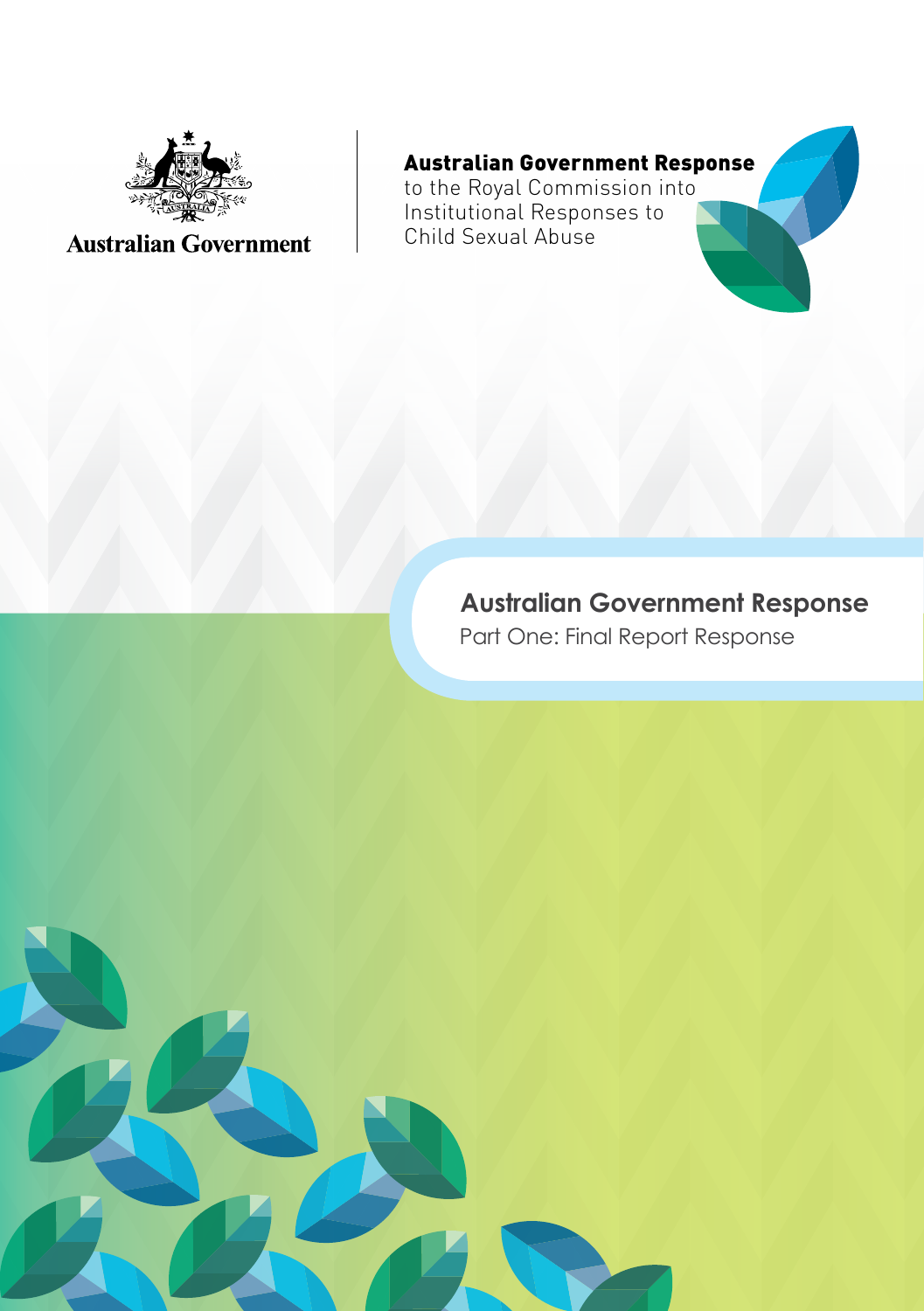## Part One: Final Report Response Part One: Final Report Response

| STATUS                | stakeholders throughout July-August 2018 to ascertain<br>The National Office for Child Safety, once established<br>1 July 2018, will undertake consultations with relevant<br>within the Department of Social Services (DSS) on<br>how such a study could be conducted. | Australian Government agencies and non-government<br>The Australian Government will prioritise collaboration<br>The National Office for Child Safety, once established<br>within DSS on 1 July 2018, will establish a mechanism<br>in consultation with state and territory governments,<br>stakeholders in 2018, to advise on the development<br>Framework on Child Safety. The new framework will<br>and implementation of a strategy to prevent child<br>with other jurisdictions to progress a new National<br>focus on prevention, education, evaluation and<br>cultural change.<br>sexual abuse. | The National Office for Child Safety, once established<br>stakeholders regarding the nature and scope of any<br>strategy and the best way to progress it during 2018.<br>within DSS on 1 July 2018, will consult with relevant                                                                                                                                                                                                                                                                                                                                                                                                                                                                                                                                                                                                                                                                                                                                                  |
|-----------------------|-------------------------------------------------------------------------------------------------------------------------------------------------------------------------------------------------------------------------------------------------------------------------|--------------------------------------------------------------------------------------------------------------------------------------------------------------------------------------------------------------------------------------------------------------------------------------------------------------------------------------------------------------------------------------------------------------------------------------------------------------------------------------------------------------------------------------------------------------------------------------------------------|---------------------------------------------------------------------------------------------------------------------------------------------------------------------------------------------------------------------------------------------------------------------------------------------------------------------------------------------------------------------------------------------------------------------------------------------------------------------------------------------------------------------------------------------------------------------------------------------------------------------------------------------------------------------------------------------------------------------------------------------------------------------------------------------------------------------------------------------------------------------------------------------------------------------------------------------------------------------------------|
| <b>RESPONSE</b>       | Accept in<br>principle                                                                                                                                                                                                                                                  | <b>Accept</b>                                                                                                                                                                                                                                                                                                                                                                                                                                                                                                                                                                                          | Accept in<br>principle                                                                                                                                                                                                                                                                                                                                                                                                                                                                                                                                                                                                                                                                                                                                                                                                                                                                                                                                                          |
| <b>RECOMMENDATION</b> | study on a regular basis to establish the extent of<br>child maltreatment in institutional and non-institutional contexts in Australia.<br>should conduct and publish a nationally<br>The Australian Government<br>epresentative prevalence                             | sexual abuse. This work should be undertaken by the proposed National Office<br>for Child Safety (see Recommendations 6.16 and 6.17) and be included in the<br>development and implementation of a national strategy to prevent child<br>should establish a mechanism to oversee the<br>National Framework for Child Safety (see Recommendation 6.15).<br>The Australian Government                                                                                                                                                                                                                    | and behaviour relating to such abuse, and to promote and direct people to<br>child sexual abuse, to change problematic attitudes<br>relationships education and sexuality education. It should be mandatory for<br>community institutional settings that aims to increase children's knowledge<br>into existing school curricula and link with related areas such as respectful<br>social marketing campaigns to raise general community awareness and<br>self-protective skills and strategies. The education should be integrated<br>The national strategy to prevent child sexual abuse should encompass the<br>of child sexual abuse and build practical skills to assist in strengthening<br>prevention education delivered through preschool, school and other<br>elated prevention initiatives, information and help-seeking services<br>following complementary initiatives:<br>all preschools and schools<br>increase knowledge of<br>$\dot{\sigma}$<br>$\overline{Q}$ |
| $rac{1}{2}$           | $\overline{2}$ .                                                                                                                                                                                                                                                        | $\overline{\phantom{0}}$                                                                                                                                                                                                                                                                                                                                                                                                                                                                                                                                                                               | 6.2                                                                                                                                                                                                                                                                                                                                                                                                                                                                                                                                                                                                                                                                                                                                                                                                                                                                                                                                                                             |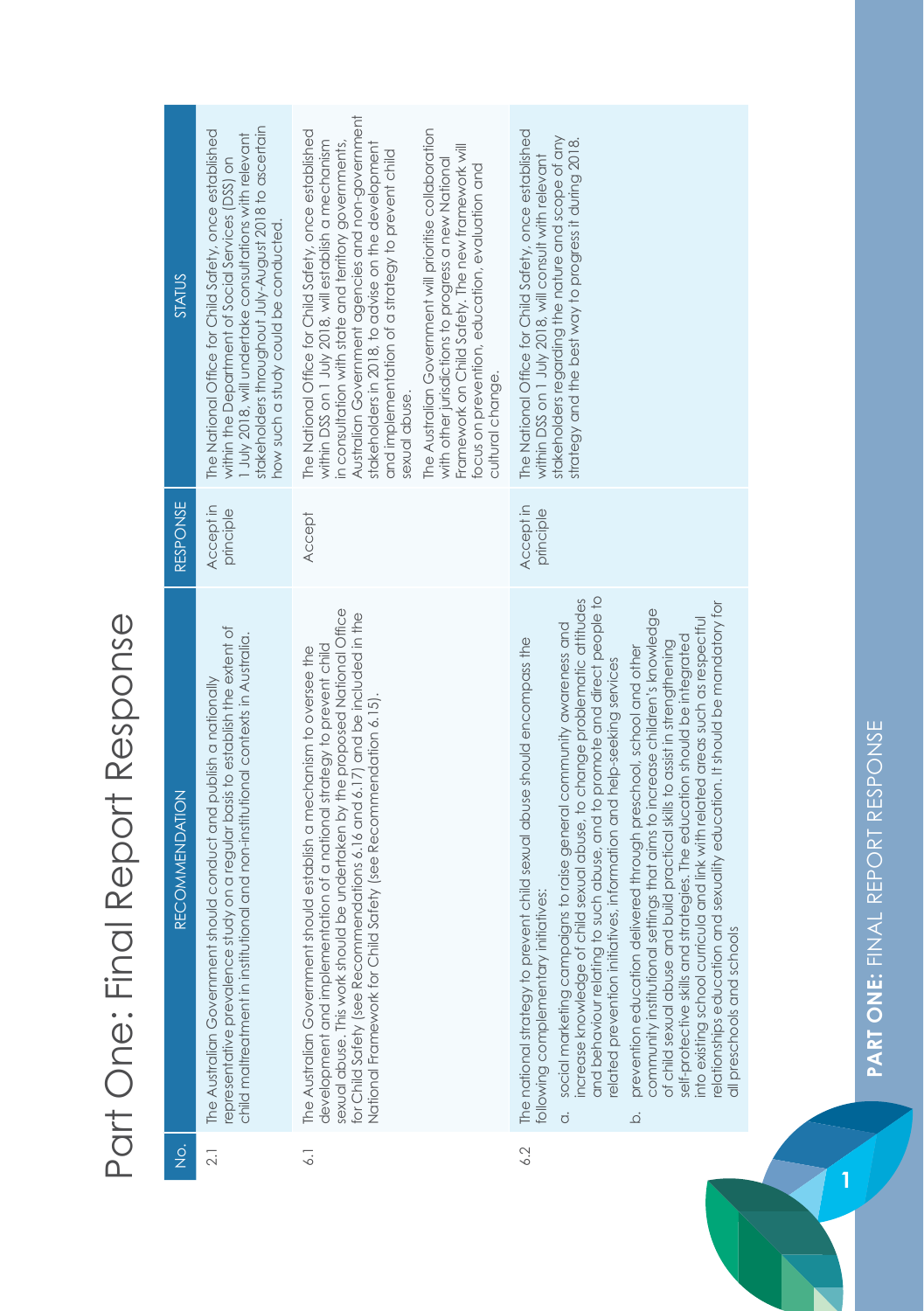| STATUS                                |                                                                                                                                                                                                                                                                                                                                            |                                                                                                                                                                                                                                                                                                                                                                                                                                                                          |                                                                                                                                                                                                                                                                                                  |                                                                                                                                                                                                                                                                                                                                                                        |                                                                                                                                                                                                                                                                               |                                                                                                                         |                                                                      |                                                                                  |                                                                         |
|---------------------------------------|--------------------------------------------------------------------------------------------------------------------------------------------------------------------------------------------------------------------------------------------------------------------------------------------------------------------------------------------|--------------------------------------------------------------------------------------------------------------------------------------------------------------------------------------------------------------------------------------------------------------------------------------------------------------------------------------------------------------------------------------------------------------------------------------------------------------------------|--------------------------------------------------------------------------------------------------------------------------------------------------------------------------------------------------------------------------------------------------------------------------------------------------|------------------------------------------------------------------------------------------------------------------------------------------------------------------------------------------------------------------------------------------------------------------------------------------------------------------------------------------------------------------------|-------------------------------------------------------------------------------------------------------------------------------------------------------------------------------------------------------------------------------------------------------------------------------|-------------------------------------------------------------------------------------------------------------------------|----------------------------------------------------------------------|----------------------------------------------------------------------------------|-------------------------------------------------------------------------|
| RESPONSE                              |                                                                                                                                                                                                                                                                                                                                            |                                                                                                                                                                                                                                                                                                                                                                                                                                                                          |                                                                                                                                                                                                                                                                                                  |                                                                                                                                                                                                                                                                                                                                                                        |                                                                                                                                                                                                                                                                               |                                                                                                                         |                                                                      |                                                                                  |                                                                         |
| <b>RECOMMENDATION</b>                 | its impacts, and build skills to help reduce the risks of<br>prevention education for parents delivered through day care, preschool,<br>community settings. The education should aim to increase knowledge of<br>school, sport and recreational settings, and other institutional and<br>child sexual abuse and<br>child sexual abuse<br>Ö | education, through the Council of Australian Governments, should establish<br>a nationally consistent curriculum for online safety education in schools. The<br>the curriculum and contribute to the development of course content and<br>Office of the eSafety Commissioner should be consulted on the design of<br>online safety education for children, delivered via schools. Ministers for<br>(see Recommendation 6.19)<br>approaches to delivery<br>$\vec{\sigma}$ | better support children's safety online. Building on their current work, the<br>online safety education for parents and other community members to<br>Office of the eSafety Commissioner should oversee the delivery of this<br>education nationally (see Recommendation 6.20)<br>$\ddot{\circ}$ | or tertiary students studying university, technical and<br>and understanding of the prevention of child sexual abuse and potentially<br>entering child related occupations. This should aim to increase awareness<br>vocational education and training courses before<br>narmful sexual behaviours in children<br>further education, and<br>prevention education<br>ť. | these services should be informed by the Stop It Now! model implemented<br>concerned they may be at risk of sexually abusing children. The design of<br>information and help-seeking services to support people who are<br>in Ireland and the United Kingdom<br>$\dot{\circ}$ | information and help seeking services for parents and other members of the<br>that:<br>community concerned<br>$\vec{z}$ | an adult they know may be at risk of perpetrating child sexual abuse | a child or young person they know may be at risk of sexual abuse<br>or harm<br>≔ | a child they know may be displaying harmful sexual behaviours.<br><br>≔ |
|                                       |                                                                                                                                                                                                                                                                                                                                            |                                                                                                                                                                                                                                                                                                                                                                                                                                                                          |                                                                                                                                                                                                                                                                                                  |                                                                                                                                                                                                                                                                                                                                                                        |                                                                                                                                                                                                                                                                               |                                                                                                                         |                                                                      |                                                                                  |                                                                         |
| $\frac{\dot{\mathrm{o}}}{\mathrm{Z}}$ | 6.2                                                                                                                                                                                                                                                                                                                                        |                                                                                                                                                                                                                                                                                                                                                                                                                                                                          |                                                                                                                                                                                                                                                                                                  |                                                                                                                                                                                                                                                                                                                                                                        |                                                                                                                                                                                                                                                                               |                                                                                                                         |                                                                      |                                                                                  |                                                                         |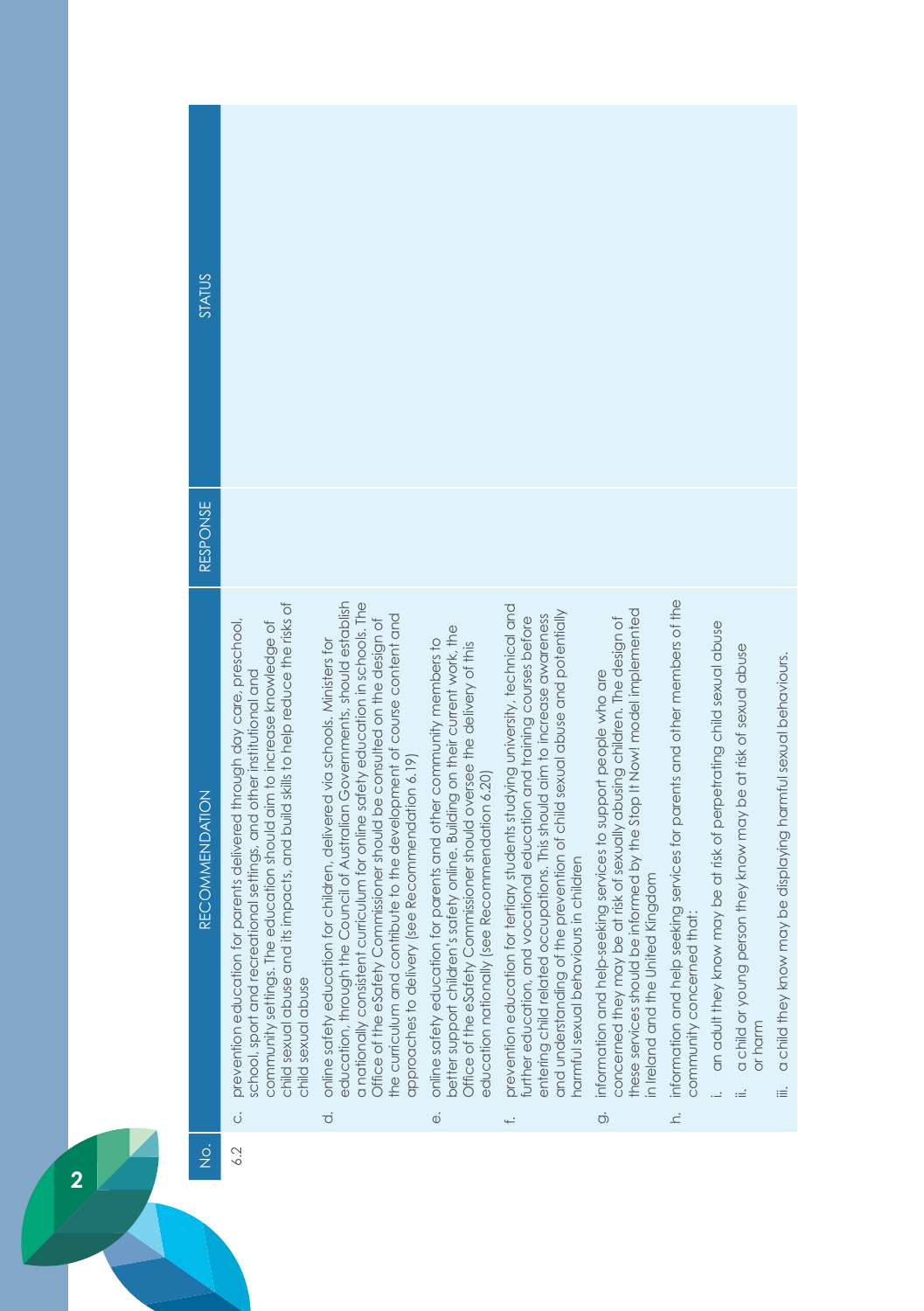| STATUS                | within DSS on 1 July 2018, will consult with stakeholders<br>The National Office for Child Safety, once established<br>regarding the nature and scope of such initiatives<br>in 2018.                                                                                                                                                                                                                                                                                                                                                                                                                                                                                                                                                                                                                                                                                                                                                                                                                                                                   | Safety, once established within the DSS from 1 July 2018,<br>will work with state and territory governments and other<br>educate organisations working with children about the<br>protect children and young people in Commonwealth<br>In August 2017, the Australian Government agreed to<br>the development of a Commonwealth framework to<br>(National Principles) (referred to in Recommendation<br>children will ensure that the Child Safe Standards, via<br>organisations working with children, to promote and<br>the National Principles for Child Safe Organisations<br>6.7) will be adopted within 12 months of Council of<br>endorsement. Further, the National Office for Child<br>All Australian Government agencies working with<br>Australian Government (COAG) or First Ministers'<br>care (Commonwealth Child Safe Framework).<br>National Principles and their implementation. |
|-----------------------|---------------------------------------------------------------------------------------------------------------------------------------------------------------------------------------------------------------------------------------------------------------------------------------------------------------------------------------------------------------------------------------------------------------------------------------------------------------------------------------------------------------------------------------------------------------------------------------------------------------------------------------------------------------------------------------------------------------------------------------------------------------------------------------------------------------------------------------------------------------------------------------------------------------------------------------------------------------------------------------------------------------------------------------------------------|---------------------------------------------------------------------------------------------------------------------------------------------------------------------------------------------------------------------------------------------------------------------------------------------------------------------------------------------------------------------------------------------------------------------------------------------------------------------------------------------------------------------------------------------------------------------------------------------------------------------------------------------------------------------------------------------------------------------------------------------------------------------------------------------------------------------------------------------------------------------------------------------------|
| RESPONSE              | Accept in<br>principle                                                                                                                                                                                                                                                                                                                                                                                                                                                                                                                                                                                                                                                                                                                                                                                                                                                                                                                                                                                                                                  | <b>Accept</b>                                                                                                                                                                                                                                                                                                                                                                                                                                                                                                                                                                                                                                                                                                                                                                                                                                                                                     |
| <b>RECOMMENDATION</b> | build the evidence base for using best practices to prevent child sexual<br>involving children and young people in the strategic development, design,<br>guide the development and refinement of interventions, including the<br>communities, culturally and linguistically diverse communities, people with<br>o all communities, including children, Aboriginal and Torres Strait Islander<br>against adults and children, and strategies for addressing other forms of<br>tailoring and targeting initiatives to reach, engage and provide access<br>aligning with and linking to national strategies for preventing violence<br>piloting and testing of initiatives before they are implemented<br>The design and implementation of these initiatives should consider:<br>abuse and harmful sexual behaviours in children<br>disability, and regional and remote communities<br>implementation and evaluation of initiatives<br>using research and evaluation to:<br>child maltreatment<br>:=<br>$\dot{\sigma}$<br>$\vec{o}$<br>$\overline{Q}$<br>ö | with the best interests of the child as a primary consideration. In order to achieve<br>All institutions should uphold the rights of the child. Consistent with Article 3 of the<br>United Nations Convention on the Rights of the Child, all institutions should act<br>this, institutions should implement the Child Safe Standards identified by the<br>Royal Commission.                                                                                                                                                                                                                                                                                                                                                                                                                                                                                                                      |
| $\frac{1}{2}$         | 6.3                                                                                                                                                                                                                                                                                                                                                                                                                                                                                                                                                                                                                                                                                                                                                                                                                                                                                                                                                                                                                                                     | 6.4                                                                                                                                                                                                                                                                                                                                                                                                                                                                                                                                                                                                                                                                                                                                                                                                                                                                                               |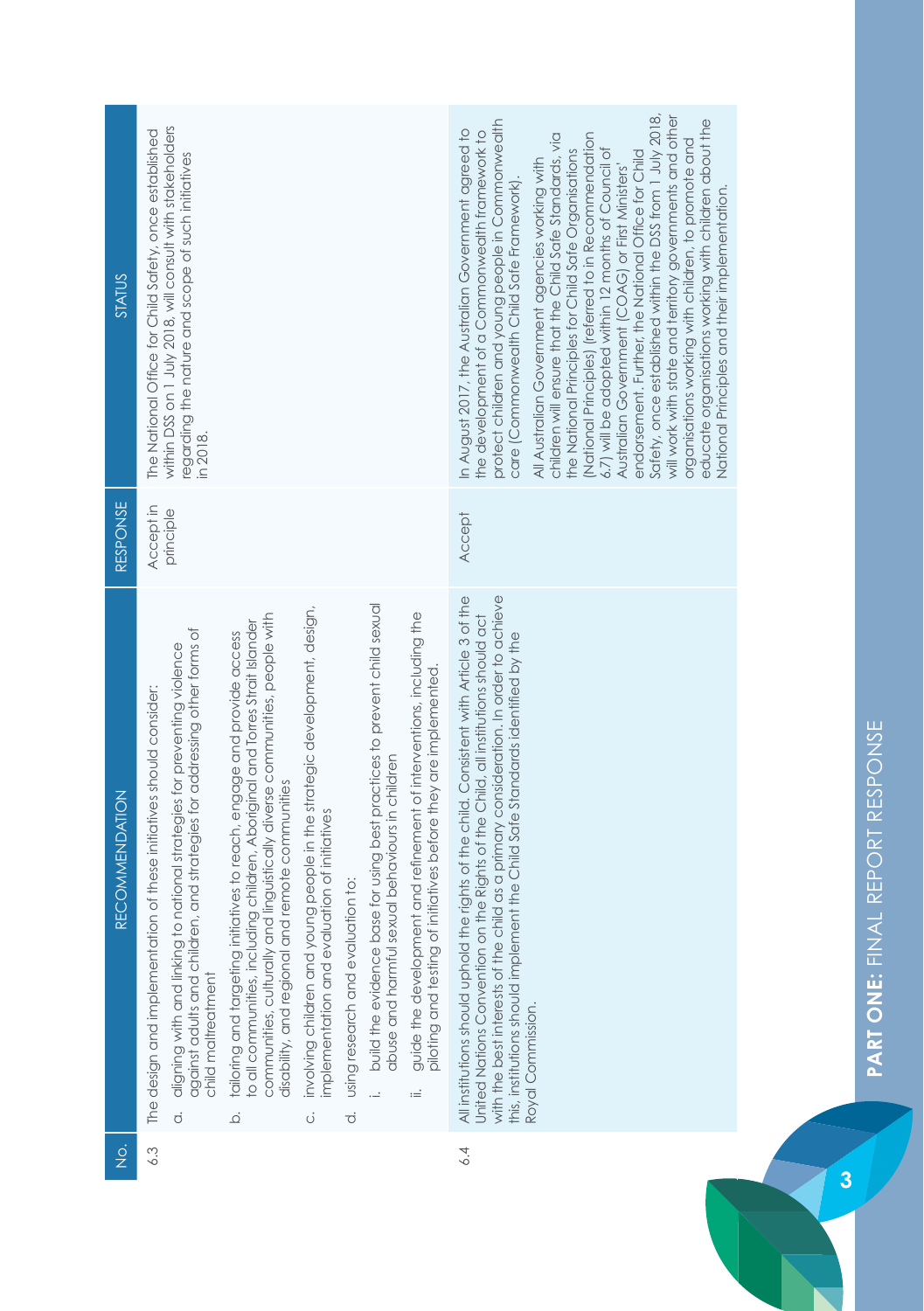| STATUS                | territory governments may differ in their implementation<br>consistency will be achieved over time, where possible.<br>or First Ministers' endorsement of the National Principles<br>Services Ministers' agreement to the final draft, COAG<br>continue to work together to provide leadership on<br>The Child Safe Standards have been incorporated<br>The Australian, state and territory governments will<br>into the National Principles. Following Community<br>The Australian Government recognises state and<br>due to their existing systems and instruments, but<br>Child Safe Standards.<br>will be sought                                                                                                                                                                                                                                                                                | territory governments may differ in their implementation<br>consistency will be achieved over time, where possible.<br>sought. Further, the National Children's Commissioner<br>Services Ministers' agreement COAG or First Ministers'<br>continue to work together to provide leadership on<br>The Child Safe Standards have been incorporated<br>The Australian, state and territory governments will<br>has developed resources to assist organisations in<br>into the National Principles. Following Community<br>The Australian Government recognises state and<br>due to their existing systems and instruments, but<br>endorsement of the National Principles will be<br>implementing the National Principles.<br>Child Safe Standards.                                                          |
|-----------------------|-----------------------------------------------------------------------------------------------------------------------------------------------------------------------------------------------------------------------------------------------------------------------------------------------------------------------------------------------------------------------------------------------------------------------------------------------------------------------------------------------------------------------------------------------------------------------------------------------------------------------------------------------------------------------------------------------------------------------------------------------------------------------------------------------------------------------------------------------------------------------------------------------------|---------------------------------------------------------------------------------------------------------------------------------------------------------------------------------------------------------------------------------------------------------------------------------------------------------------------------------------------------------------------------------------------------------------------------------------------------------------------------------------------------------------------------------------------------------------------------------------------------------------------------------------------------------------------------------------------------------------------------------------------------------------------------------------------------------|
| RESPONSE              | Accept                                                                                                                                                                                                                                                                                                                                                                                                                                                                                                                                                                                                                                                                                                                                                                                                                                                                                              | <b>Accept</b>                                                                                                                                                                                                                                                                                                                                                                                                                                                                                                                                                                                                                                                                                                                                                                                           |
| <b>RECOMMENDATION</b> | Child safety is embedded in institutional leadership, governance and culture<br>Processes to respond to complaints of child sexual abuse are child focused<br>Children participate in decisions affecting them and are taken seriously<br>the knowledge, skills and awareness to keep<br>Implementation of the Child Safe Standards is continuously reviewed<br>Physical and online environments minimise the opportunity for abuse<br>10. Policies and procedures document how the institution is child safe.<br>Equity is upheld and diverse needs are taken into account<br>People working with children are suitable and supported<br>children safe through continual education and training<br>Families and communities are informed and involved<br>The Child Safe Standards are:<br>Staff are equipped with<br>and improved<br><b>O</b> OCCUT<br>$\infty$<br>4.<br>∞ं<br>ന്<br>ட்<br>∘<br>2. | Staff and volunteers understand their obligations on information sharing and<br>Risk management strategies focus on preventing, identifying and mitigating<br>Standard 1: Child safety is embedded in institutional leadership, governance<br>The institution publicly commits to child safety and leaders champion a<br>Staff and volunteers comply with a code of conduct that sets clear<br>Institutions should be guided by the following core components when<br>responsibility at all levels of the institution.<br>behavioural standards towards children<br>implementing the Child Safe Standards:<br>Child safety is a shared<br>child safe culture.<br>isks to children.<br>ecordkeeping.<br>and culture<br>$\dot{\sigma}$<br>$\overline{\Omega}$<br>$\vec{\circ}$<br>$\dot{\mathbb{O}}$<br>ö |
| $\frac{1}{2}$         | 6.5                                                                                                                                                                                                                                                                                                                                                                                                                                                                                                                                                                                                                                                                                                                                                                                                                                                                                                 | 6.6                                                                                                                                                                                                                                                                                                                                                                                                                                                                                                                                                                                                                                                                                                                                                                                                     |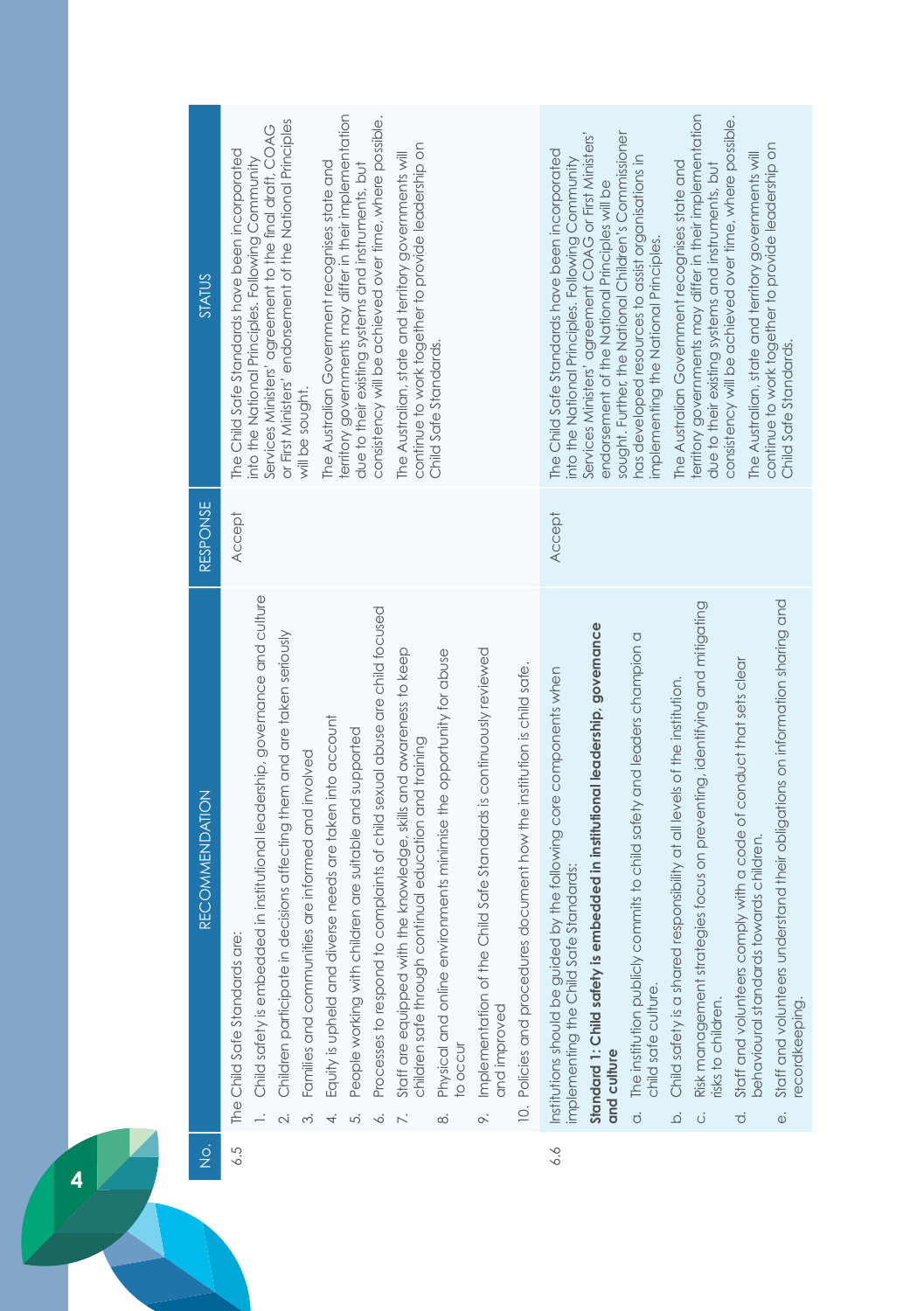| <b>STATUS</b>         |                                                                                         |                                                                                                                                                   |                                                                                                                                                         |                                                                            |                                                                                                                                                                 |                                                                |                                                                                                                                                                     |                                                                                                                                                                         |                                                                                               |                                                                                                               |                                                                       |                                                                                                                                                               |                                                                                 |                                                                                                                                                                                                                     |
|-----------------------|-----------------------------------------------------------------------------------------|---------------------------------------------------------------------------------------------------------------------------------------------------|---------------------------------------------------------------------------------------------------------------------------------------------------------|----------------------------------------------------------------------------|-----------------------------------------------------------------------------------------------------------------------------------------------------------------|----------------------------------------------------------------|---------------------------------------------------------------------------------------------------------------------------------------------------------------------|-------------------------------------------------------------------------------------------------------------------------------------------------------------------------|-----------------------------------------------------------------------------------------------|---------------------------------------------------------------------------------------------------------------|-----------------------------------------------------------------------|---------------------------------------------------------------------------------------------------------------------------------------------------------------|---------------------------------------------------------------------------------|---------------------------------------------------------------------------------------------------------------------------------------------------------------------------------------------------------------------|
| RESPONSE              |                                                                                         |                                                                                                                                                   |                                                                                                                                                         |                                                                            |                                                                                                                                                                 |                                                                |                                                                                                                                                                     |                                                                                                                                                                         |                                                                                               |                                                                                                               |                                                                       |                                                                                                                                                               |                                                                                 |                                                                                                                                                                                                                     |
| <b>RECOMMENDATION</b> | Standard 2: Children participate in decisions affecting them and are<br>taken seriously | Children are able to express their views and are provided opportunities to<br>participate in decisions that affect their lives.<br>$\overline{c}$ | The importance of friendships is recognised and support from peers is<br>encouraged, helping children feel safe and be less isolated.<br>$\overline{Q}$ | Children can access sexual abuse prevention programs and information.<br>Ö | Staff and volunteers are attuned to signs of harm and facilitate child-friendly<br>ways for children to communicate and raise their concerns.<br>$\overline{c}$ | Standard 3: Families and communities are informed and involved | Families have the primary responsibility for the upbringing and development<br>of their child and participate in decisions affecting their child.<br>$\overline{c}$ | and communities about its child safety approach and relevant information<br>The institution engages in open, two-way communication with families<br>is accessible.<br>ة | Families and communities have a say in the institution's policies and<br>practices.<br>.<br>U | Families and communities are informed about the institution's operations<br>and governance.<br>$\overline{a}$ | Standard 4: Equity is upheld and diverse needs are taken into account | The institution actively anticipates children's diverse circumstances and<br>esponds effectively to those with additional vulnerabilities<br>$\overline{a}$ . | All children have access to information, support and complaints processes.<br>ة | The institution pays particular attention to the needs of Aboriginal and Torres<br>Strait Islander children, children with disability, and children from culturally<br>and linguistically diverse backgrounds.<br>ö |
|                       |                                                                                         |                                                                                                                                                   |                                                                                                                                                         |                                                                            |                                                                                                                                                                 |                                                                |                                                                                                                                                                     |                                                                                                                                                                         |                                                                                               |                                                                                                               |                                                                       |                                                                                                                                                               |                                                                                 |                                                                                                                                                                                                                     |
| $\frac{1}{2}$         |                                                                                         |                                                                                                                                                   |                                                                                                                                                         |                                                                            |                                                                                                                                                                 |                                                                |                                                                                                                                                                     |                                                                                                                                                                         |                                                                                               |                                                                                                               |                                                                       |                                                                                                                                                               |                                                                                 |                                                                                                                                                                                                                     |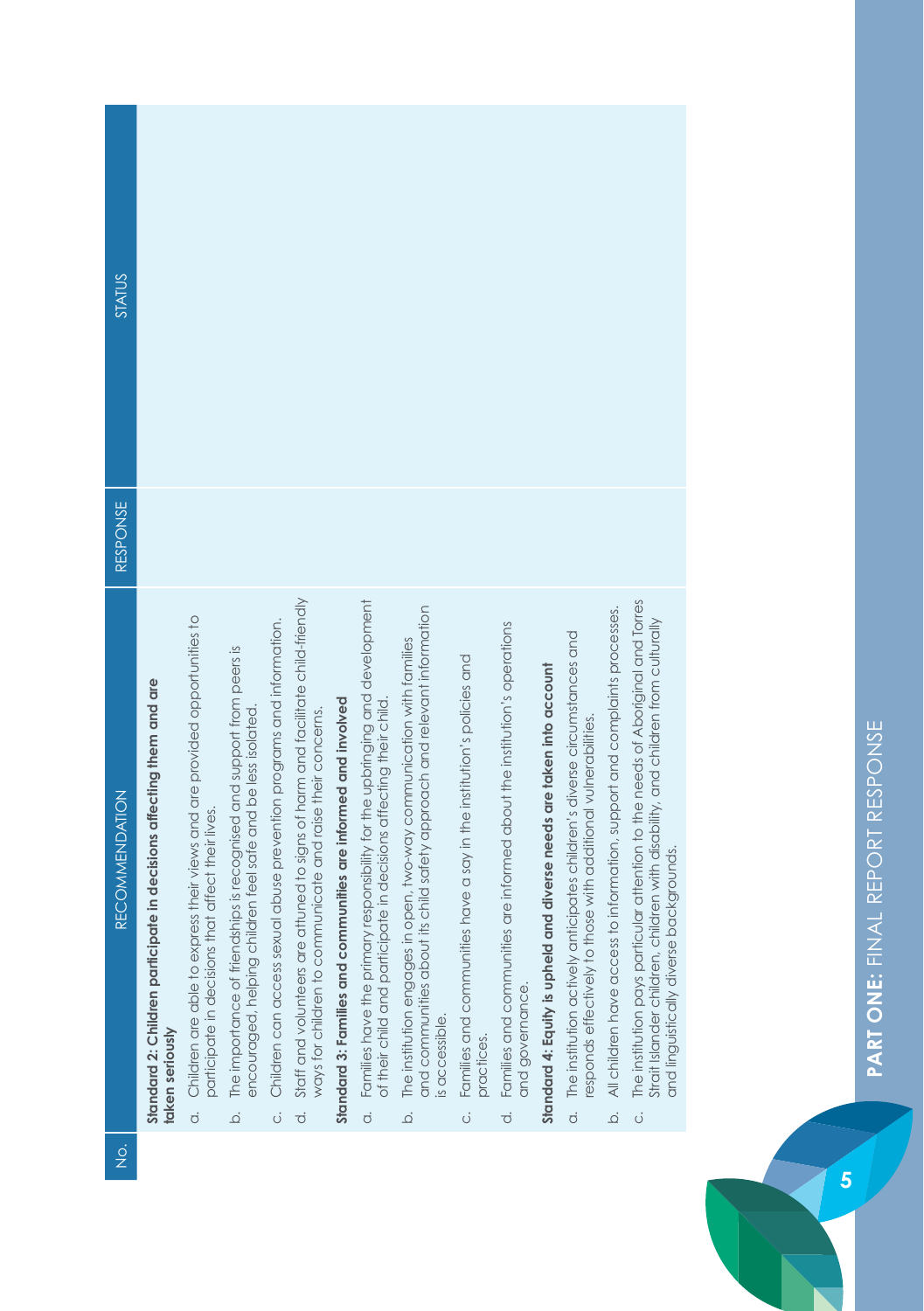| <b>STATUS</b><br>RESPONSE              |                                                                            |                                                                                                   |                                                                                                                                                                                                                              |                                                                                |                                                                                           |                                                                                                                                                       |                                                                                                                                                                                                                                                |                                                                                                                                                           |                                                                                                                                           |                                                                                                                                                                        |                                                                                                                            |                                                                                                                                       |                                                                                             |                                                                                                                                                                             |                                                                                                                      |
|----------------------------------------|----------------------------------------------------------------------------|---------------------------------------------------------------------------------------------------|------------------------------------------------------------------------------------------------------------------------------------------------------------------------------------------------------------------------------|--------------------------------------------------------------------------------|-------------------------------------------------------------------------------------------|-------------------------------------------------------------------------------------------------------------------------------------------------------|------------------------------------------------------------------------------------------------------------------------------------------------------------------------------------------------------------------------------------------------|-----------------------------------------------------------------------------------------------------------------------------------------------------------|-------------------------------------------------------------------------------------------------------------------------------------------|------------------------------------------------------------------------------------------------------------------------------------------------------------------------|----------------------------------------------------------------------------------------------------------------------------|---------------------------------------------------------------------------------------------------------------------------------------|---------------------------------------------------------------------------------------------|-----------------------------------------------------------------------------------------------------------------------------------------------------------------------------|----------------------------------------------------------------------------------------------------------------------|
| <b>RECOMMENDATION</b><br>$\frac{1}{2}$ | Standard 5: People working with children are suitable and supported<br>6.6 | Recruitment, including advertising and screening, emphasises child safety.<br>$\overline{c}$<br>ة | All staff and volunteers receive an appropriate induction and are aware of<br>Relevant staff and volunteers have Working With Children Checks.<br>their child safety responsibilities, including reporting obligations.<br>Ö | Supervision and people management have a child safety focus.<br>$\overline{c}$ | Standard 6: Processes to respond to complaints of child sexual abuse are<br>child focused | The institution has a child-focused complaint handling system that is<br>staff, volunteers and families.<br>understood by children,<br>$\dot{\sigma}$ | which clearly outline roles and responsibilities, approaches to dealing with<br>The institution has an effective complaint handling policy and procedure<br>different types of complaints and obligations to act and report.<br>$\overline{Q}$ | Complaints are taken seriously, responded to promptly and thoroughly, and<br>reporting, privacy and employment law obligations are met.<br>$\ddot{\circ}$ | Standard 7: Staff are equipped with the knowledge, skills and awareness to keep<br>children safe through continual education and training | Relevant staff and volunteers receive training on the nature and indicators<br>of child maltreatment, particularly institutional child sexual abuse.<br>$\overline{c}$ | Staff and volunteers receive training on the institution's child safe practices<br>and child protection.<br>$\dot{\Omega}$ | Relevant staff and volunteers are supported to develop practical skills in<br>protecting children and responding to disclosures.<br>ö | Standard 8: Physical and online environments minimise the opportunity for<br>abuse to occur | child's right to privacy and healthy development.<br>Risks in the online and physical environments are identified and mitigated<br>without compromising a<br>$\overline{O}$ | is used in accordance with the institution's code of<br>conduct and relevant policies<br>The online environment<br>ة |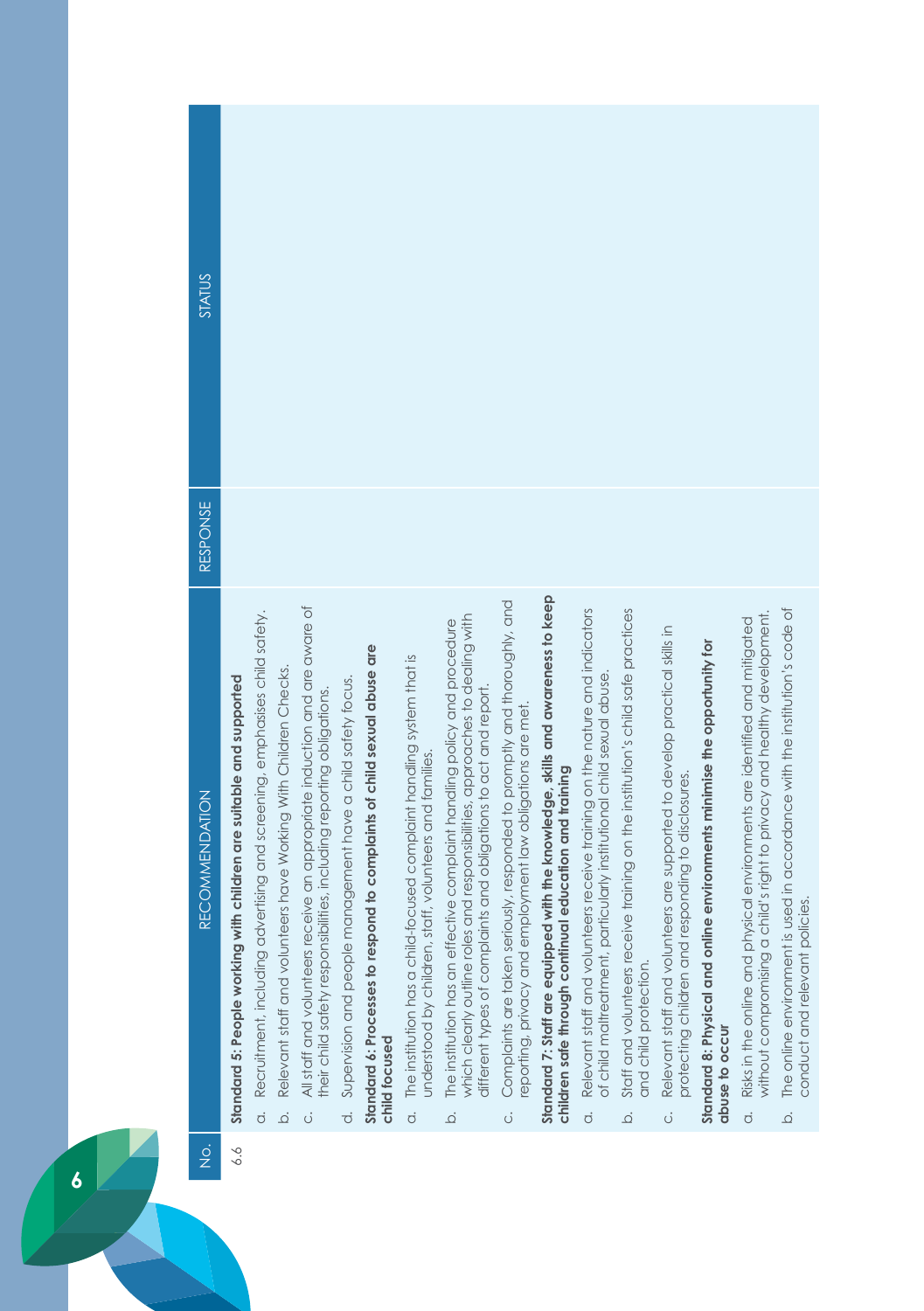| STATUS                                |                                                                                                    |                                                                                                                                                                                                                              |                                                                                 |                                                                             |                                                                     |                                                                                                              |                                                                                  |                                                                                    | COAG or First Ministers' endorsement of the National<br>The Child Safe Standards have been incorporated<br>into the National Principles. Following Community<br>Services Ministers' agreement to the final draft<br>Principles will be sought.                                                                                                                                           | territory governments may differ in their implementation<br>consistency will be achieved over time, where possible.<br>The Australian Government recognises state and<br>due to their existing systems and instruments, but | continue to work together to provide leadership on<br>The Australian, state and territory governments will<br>Child Safe Standards. | recommendation and notes that this is primarily a<br>matter for state and territory governments.<br>The Australian Government supports this                                                                               |  |
|---------------------------------------|----------------------------------------------------------------------------------------------------|------------------------------------------------------------------------------------------------------------------------------------------------------------------------------------------------------------------------------|---------------------------------------------------------------------------------|-----------------------------------------------------------------------------|---------------------------------------------------------------------|--------------------------------------------------------------------------------------------------------------|----------------------------------------------------------------------------------|------------------------------------------------------------------------------------|------------------------------------------------------------------------------------------------------------------------------------------------------------------------------------------------------------------------------------------------------------------------------------------------------------------------------------------------------------------------------------------|-----------------------------------------------------------------------------------------------------------------------------------------------------------------------------------------------------------------------------|-------------------------------------------------------------------------------------------------------------------------------------|---------------------------------------------------------------------------------------------------------------------------------------------------------------------------------------------------------------------------|--|
| <b>RESPONSE</b>                       |                                                                                                    |                                                                                                                                                                                                                              |                                                                                 |                                                                             |                                                                     |                                                                                                              |                                                                                  |                                                                                    | Accept                                                                                                                                                                                                                                                                                                                                                                                   |                                                                                                                                                                                                                             |                                                                                                                                     | Accept in<br>principle                                                                                                                                                                                                    |  |
| <b>RECOMMENDATION</b>                 | of the Child Safe Standards is continuously reviewed<br>Standard 9: Implementation<br>and improved | The institution analyses complaints to identify causes and systemic failures to<br>The institution regularly reviews and improves child safe practices.<br>inform continuous improvement.<br>$\dot{\circ}$<br>$\overline{Q}$ | Standard 10: Policies and procedures document how the institution is child safe | Policies and procedures address all Child Safe Standards.<br>$\dot{\sigma}$ | Policies and procedures are accessible and easy to understand.<br>ة | Best practice models and stakeholder consultation inform the development<br>of policies and procedures.<br>ö | Leaders champion and model compliance with policies and procedures.<br>$\vec{c}$ | iplement the policies and procedures.<br>Staff understand and im<br>$\ddot{\circ}$ | Statement of Principles for Child Safe Organisations should be endorsed by the<br>the Community Services Ministers' Meeting in November 2016. The National<br>and listed at Recommendation 6.5 should be adopted as part of the new<br>National Statement of Principles for Child Safe Organisations described by<br>The national Child Safe Standards developed by the Royal Commission | Council of Australian Governments.                                                                                                                                                                                          |                                                                                                                                     | that engage in child-related work to meet the Child Safe Standards identified by<br>State and territory governments should require all institutions in their jurisdictions<br>the Royal Commission at Recommendation 6.5. |  |
| $\frac{\dot{\mathrm{o}}}{\mathrm{Z}}$ |                                                                                                    |                                                                                                                                                                                                                              |                                                                                 |                                                                             |                                                                     |                                                                                                              |                                                                                  |                                                                                    | 6.7                                                                                                                                                                                                                                                                                                                                                                                      |                                                                                                                                                                                                                             |                                                                                                                                     | 6.8                                                                                                                                                                                                                       |  |

PART ONE: FINAL REPORT RESPONSE **PART ONE:** FINAL REPORT RESPONSE

**7**

 $\left| \begin{array}{c} 2 \\ 2 \end{array} \right|$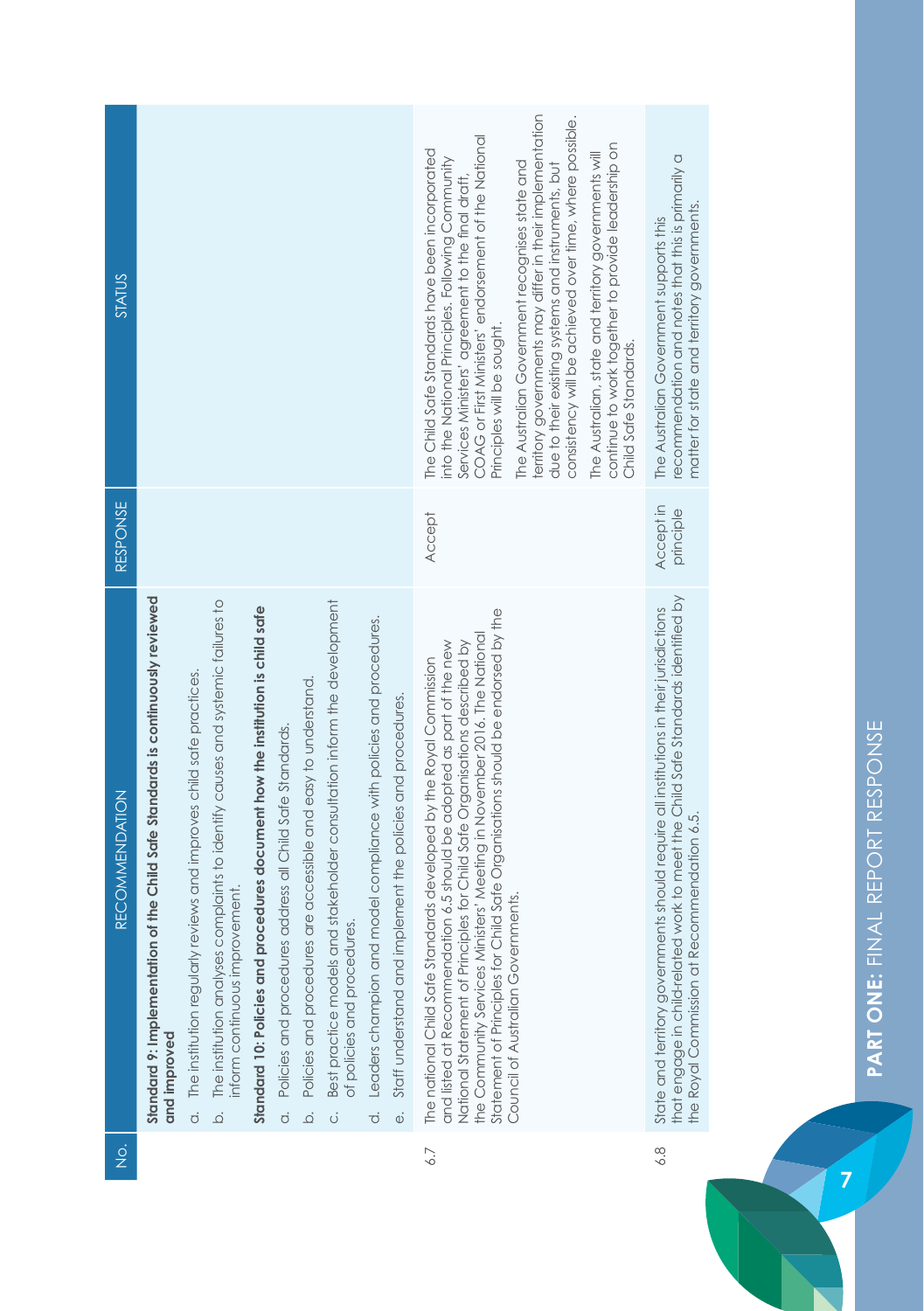| <b>STATUS</b>                         | recommendation and notes that this recommendation<br>The Australian Government supports this                | is primarily a matter for state and territory governments.                                                            |                                                                                                                                                                              |                                         |                                                            |                                                                                                                           |                                                 |                                                                                                                                                                         |                                            |                                 |                              |                                                                                                  |                                                                      | This recommendation is a matter for state and       | governments to coordinate the respective efforts of<br>Child Safety will work closely with state and territory<br>territory governments. The National Office for                                           | the Australian Government and the state and territory<br>governments in implementing the National Principles<br>for Child Safe Organisations which incorporate the<br>Child Safe Standards.                              |                                                                                                                                                                                                                                                  |
|---------------------------------------|-------------------------------------------------------------------------------------------------------------|-----------------------------------------------------------------------------------------------------------------------|------------------------------------------------------------------------------------------------------------------------------------------------------------------------------|-----------------------------------------|------------------------------------------------------------|---------------------------------------------------------------------------------------------------------------------------|-------------------------------------------------|-------------------------------------------------------------------------------------------------------------------------------------------------------------------------|--------------------------------------------|---------------------------------|------------------------------|--------------------------------------------------------------------------------------------------|----------------------------------------------------------------------|-----------------------------------------------------|------------------------------------------------------------------------------------------------------------------------------------------------------------------------------------------------------------|--------------------------------------------------------------------------------------------------------------------------------------------------------------------------------------------------------------------------|--------------------------------------------------------------------------------------------------------------------------------------------------------------------------------------------------------------------------------------------------|
| RESPONSE                              | Accept in<br>principle                                                                                      |                                                                                                                       |                                                                                                                                                                              |                                         |                                                            |                                                                                                                           |                                                 |                                                                                                                                                                         |                                            |                                 |                              |                                                                                                  |                                                                      | Noted                                               |                                                                                                                                                                                                            |                                                                                                                                                                                                                          |                                                                                                                                                                                                                                                  |
| <b>RECOMMENDATION</b>                 | Legislative requirements to comply with the Child Safe Standards should cover<br>institutions that provide: | accommodation and residential services for children, including overnight<br>excursions or stays<br>$\overline{\circ}$ | activities or services of any kind, under the auspices of a particular religious<br>denomination or faith, through which adults have contact with children<br>$\dot{\Omega}$ | childcare or childminding services<br>Ü | child protection services, including out-of-home care<br>℧ | activities or services where clubs and associations have a significant<br>membership of, or involvement by, children<br>Φ | coaching or tuition services for children<br>ť. | services, gym or play facilities, photography services, and talent or<br>commercial services for children, including entertainment or party<br>beauty competitions<br>Ö | services for children with disability<br>ċ | education services for children | health services for children | justice and detention services for children, including immigration<br>detention facilities<br>∠. | transport services for children, including school crossing services. | State and territory governments should ensure that: | monitoring and enforcing the Child Safe Standards. Where appropriate, this<br>an independent oversight body in each state and territory is responsible for<br>should be an existing body<br>$\overline{O}$ | monitoring and enforcing the Child Safe Standards to another state or<br>the independent oversight body is able to delegate responsibility for<br>erritory government body, such as a sector regulator<br>$\overline{Q}$ | compliance with the Child Safe Standards and, where possible, utilise existing<br>egulatory frameworks to monitor and enforce the Child Safe Standards<br>regulators take a responsive and risk-based approach when monitoring<br>$\ddot{\circ}$ |
| $\frac{\dot{\mathrm{o}}}{\mathrm{Z}}$ | 6.9                                                                                                         |                                                                                                                       |                                                                                                                                                                              |                                         |                                                            |                                                                                                                           |                                                 |                                                                                                                                                                         |                                            |                                 |                              |                                                                                                  |                                                                      | 6.10                                                |                                                                                                                                                                                                            |                                                                                                                                                                                                                          |                                                                                                                                                                                                                                                  |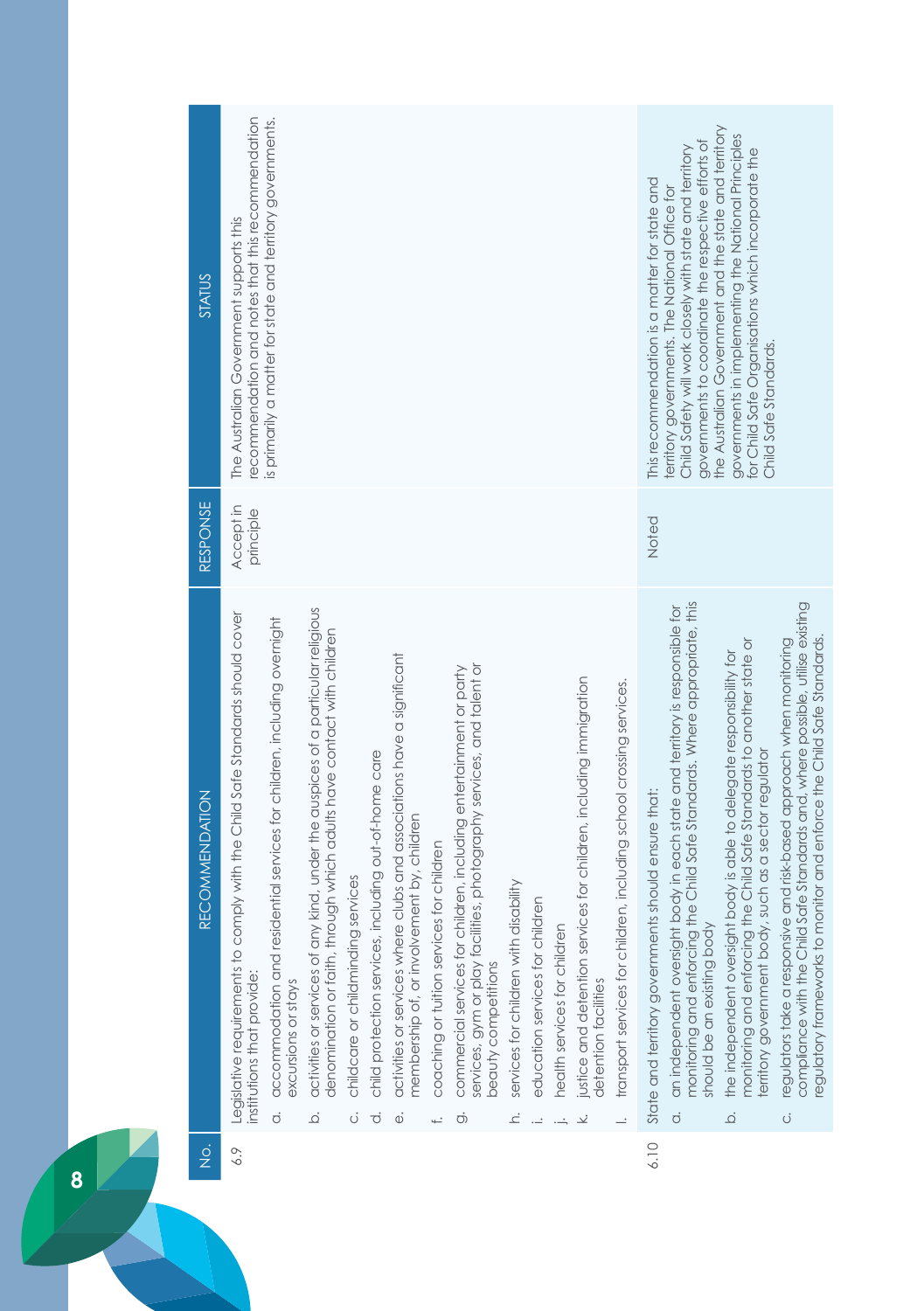| <b>STATUS</b>                         | This recommendation is a matter for state and<br>territory governments.                                |                                                                                                    |                                                                                                                                                                         |                                                                                                                                                  |                                                                                                                                                    |                                                                                                                                                         | The Australian Government will continue to work<br>closely with all governments and institutions to<br>promote children's safety and wellbeing.                                                                       |                                                                                                       |                                                                                      |                                                                                                           |                                                                                                                                                                                                                         |
|---------------------------------------|--------------------------------------------------------------------------------------------------------|----------------------------------------------------------------------------------------------------|-------------------------------------------------------------------------------------------------------------------------------------------------------------------------|--------------------------------------------------------------------------------------------------------------------------------------------------|----------------------------------------------------------------------------------------------------------------------------------------------------|---------------------------------------------------------------------------------------------------------------------------------------------------------|-----------------------------------------------------------------------------------------------------------------------------------------------------------------------------------------------------------------------|-------------------------------------------------------------------------------------------------------|--------------------------------------------------------------------------------------|-----------------------------------------------------------------------------------------------------------|-------------------------------------------------------------------------------------------------------------------------------------------------------------------------------------------------------------------------|
| RESPONSE                              | Noted                                                                                                  |                                                                                                    |                                                                                                                                                                         |                                                                                                                                                  |                                                                                                                                                    |                                                                                                                                                         | consideration<br>For further                                                                                                                                                                                          |                                                                                                       |                                                                                      |                                                                                                           |                                                                                                                                                                                                                         |
| <b>RECOMMENDATION</b>                 | Each independent state and territory oversight body should have the following<br>additional functions: | a. provide advice and information on the Child Safe Standards to institutions<br>and the community | urisdiction and provide that data to the proposed National Office for<br>collect, analyse and publish data on the child safe approach in that<br>Child Safety<br>.<br>م | partner with peak bodies, professional standards bodies and/or sector<br>eaders to work with institutions to enhance the safety of children<br>ö | provide, promote or support education and training on the Child Safe<br>standards to build the capacity of institutions to be child safe<br>.<br>ਹ | coordinate ongoing information exchange between oversight bodies<br>elating to institutions' compliance with the Child Safe Standards.<br>$\ddot{\phi}$ | With support from governments at the national, state and territory levels, local<br>governments should designate child safety officer positions from existing staff<br>profiles to carry out the following functions: | developing child safe messages in local government venues, grounds<br>and facilities<br>$\dot{\circ}$ | assisting local institutions to access online child safe resources<br>$\overline{Q}$ | providing child safety information and support to local institutions on a<br>needs basis<br>$\dot{\circ}$ | supporting local institutions to work collaboratively with key services to<br>ensure child safe approaches are culturally safe, disability aware and<br>appropriate for children from diverse backgrounds.<br>$\vec{o}$ |
| $\frac{\dot{\mathrm{o}}}{\mathrm{Z}}$ | 6.11                                                                                                   |                                                                                                    |                                                                                                                                                                         |                                                                                                                                                  |                                                                                                                                                    |                                                                                                                                                         | 6.12                                                                                                                                                                                                                  |                                                                                                       |                                                                                      |                                                                                                           |                                                                                                                                                                                                                         |

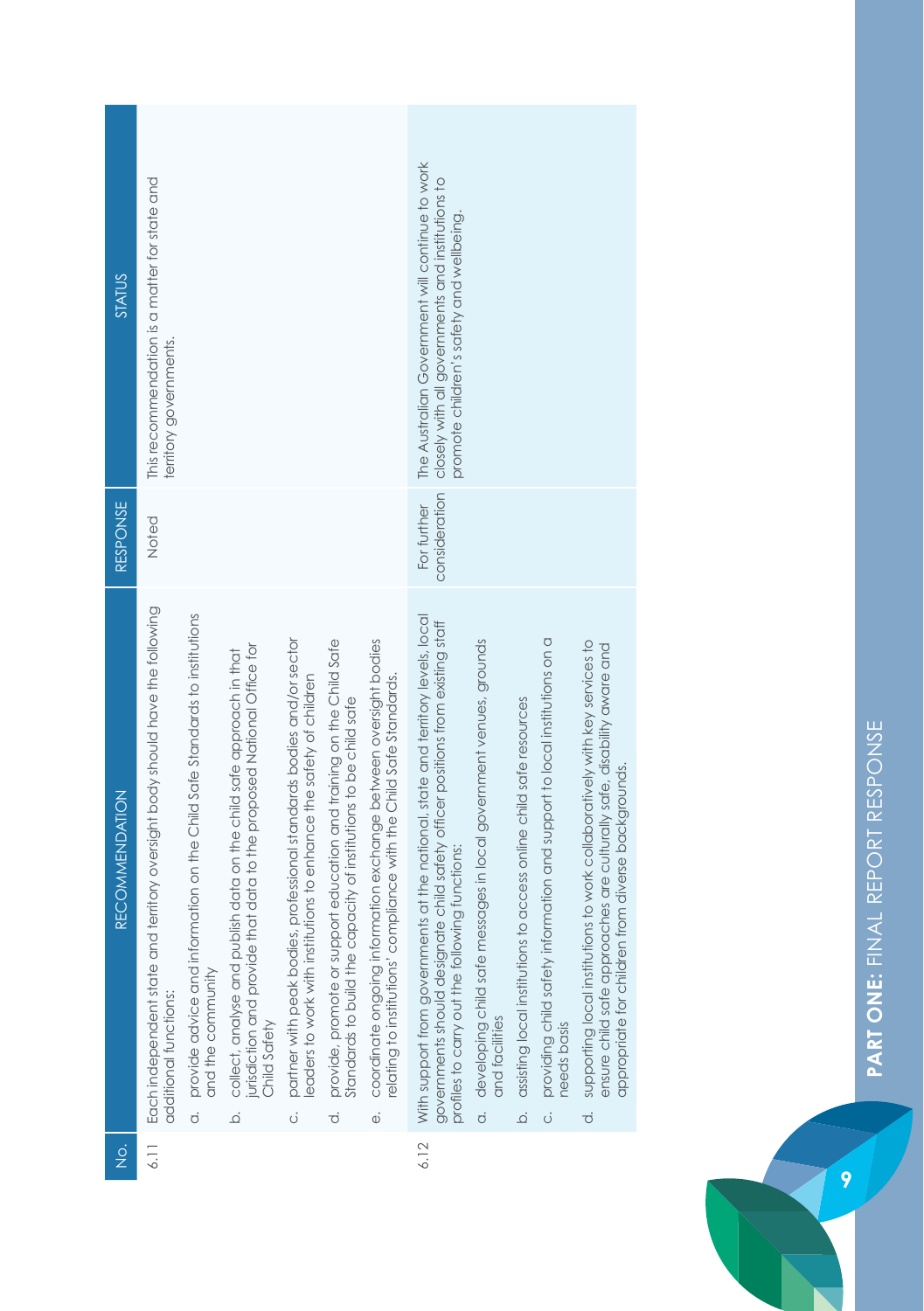| <b>STATUS</b>         | The Child Safe Standards have been incorporated<br>into the National Principles. Following Community<br>Services Ministers' agreement to the final draft,<br>COAG or First Ministers' endorsement of the<br>National Principles will be sought.                    | to the development of a Commonwealth framework to<br>On 22 August 2017, the Australian Government agreed<br>protect children and young people in Commonwealth<br>way to extend the Commonwealth framework to<br>Consideration is being given to an appropriate<br>care (Commonwealth Child Safe Framework)<br>Commonwealth funded third parties. | and Cabinet, the Department of Home Affairs and the<br>consultation with the Department of the Prime Minister<br>The Department of Social Services is leading<br>this work with the Department of Finance, in<br>Attorney-General's Department. | COAG or First Ministers' endorsement of the National                         | the National Principles is reached, Community Services<br>Ministers will ascertain roles and responsibilities across<br>Principles will be sought. Once COAG agreement to | the Australian, state and territory governments.                                                                                                         |                                                                                                                                                  |                                                                                                                                                                      |
|-----------------------|--------------------------------------------------------------------------------------------------------------------------------------------------------------------------------------------------------------------------------------------------------------------|--------------------------------------------------------------------------------------------------------------------------------------------------------------------------------------------------------------------------------------------------------------------------------------------------------------------------------------------------|-------------------------------------------------------------------------------------------------------------------------------------------------------------------------------------------------------------------------------------------------|------------------------------------------------------------------------------|---------------------------------------------------------------------------------------------------------------------------------------------------------------------------|----------------------------------------------------------------------------------------------------------------------------------------------------------|--------------------------------------------------------------------------------------------------------------------------------------------------|----------------------------------------------------------------------------------------------------------------------------------------------------------------------|
| RESPONSE              | <b>Accept</b>                                                                                                                                                                                                                                                      |                                                                                                                                                                                                                                                                                                                                                  |                                                                                                                                                                                                                                                 | Accept in                                                                    | principle                                                                                                                                                                 |                                                                                                                                                          |                                                                                                                                                  |                                                                                                                                                                      |
| <b>RECOMMENDATION</b> | Safe Standards identified by the Royal Commission<br>child-related work for the Australian Government, including Commonwealth<br>The Australian Government should require all institutions that engage in<br>agencies, to meet the Child<br>at Recommendation 6.5. |                                                                                                                                                                                                                                                                                                                                                  |                                                                                                                                                                                                                                                 | The Australian Government should be responsible for the following functions: | evaluate, publicly report on, and drive the continuous improvement of the<br>implementation of the Child Safe Standards and their outcomes<br>$\dot{\sigma}$              | evaluation and continuous improvement of the Child Safe Standards<br>coordinate the direct input of children and young people into the<br>$\overline{Q}$ | opportunities for collaboration between jurisdictions and institutions<br>coordinate national capacity building and support initiatives and<br>ö | cultural change in institutions and the community to support child safety.<br>develop and promote national strategies to raise awareness and drive<br>$\overline{c}$ |
| $\frac{1}{2}$         | 6.13                                                                                                                                                                                                                                                               |                                                                                                                                                                                                                                                                                                                                                  |                                                                                                                                                                                                                                                 | 6.14                                                                         |                                                                                                                                                                           |                                                                                                                                                          |                                                                                                                                                  |                                                                                                                                                                      |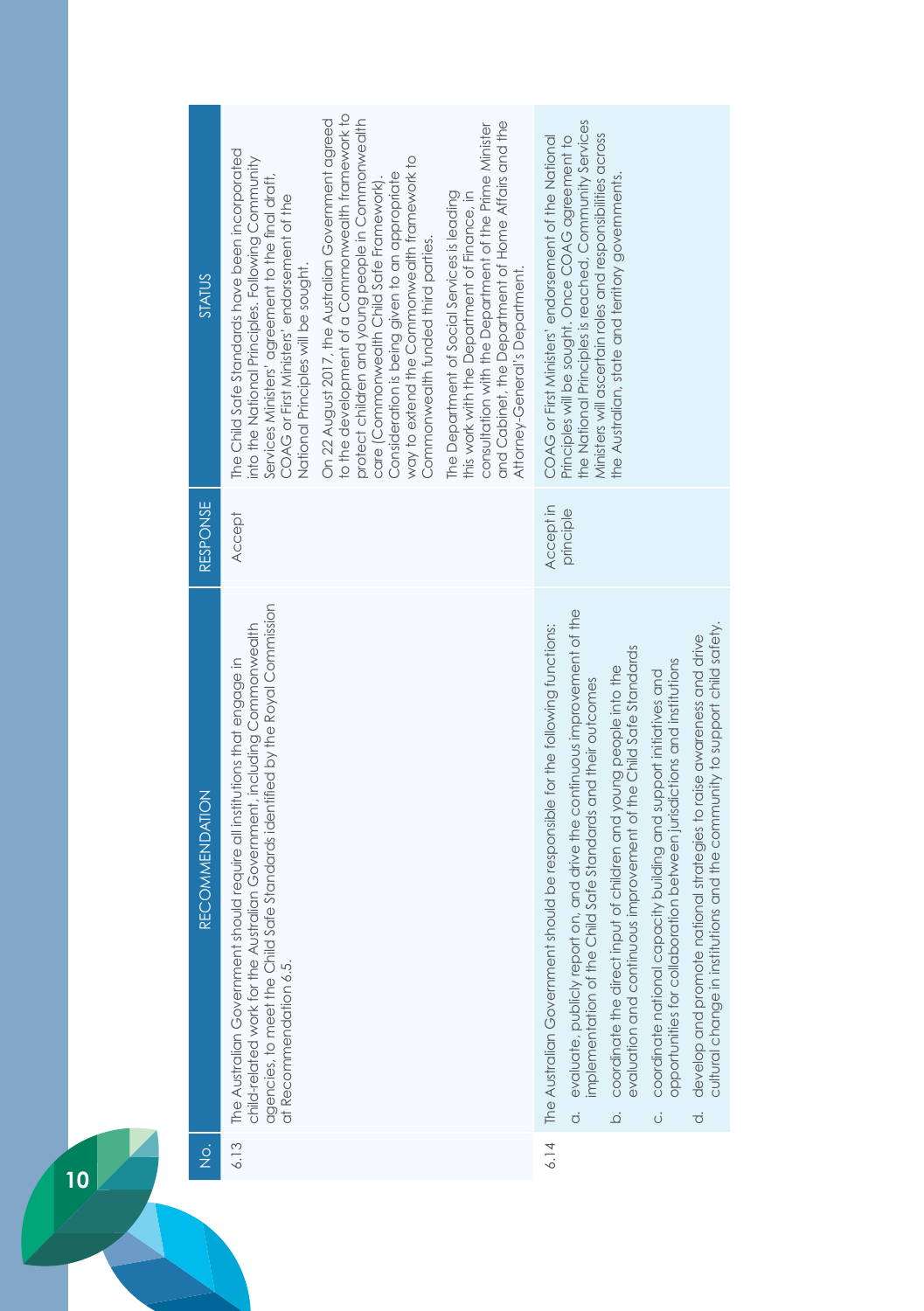| STATUS         | The development of a National Framework for Child<br>Safety is being considered as part of the post-2020<br>planning following the finalisation of the National          | 2009-2020. Further planning will take place through the<br>establishment of the National Office for Child Safety<br>Framework for Protecting Australia's Children<br>within DSS from 1 July 2018. | informed by consultations with state and territory<br>The final form of any National Framework will be                  | governments and broader children and family sectors.                                                                            |                                                                                                                                                                                                          |                                                                     | A National Office for Child Safety will be established<br>from 1 July 2018.                                                                                                                                                                                                                                                                                                                                                                                                                                                                           | A National Office for Child Safety will be established<br>within DSS commencing 1 July 2018.          | Office's functions and reporting arrangements at the<br>The Australian Government will report further on the                                                | first annual report in December 2018.                                                                                                                                                                               |
|----------------|--------------------------------------------------------------------------------------------------------------------------------------------------------------------------|---------------------------------------------------------------------------------------------------------------------------------------------------------------------------------------------------|-------------------------------------------------------------------------------------------------------------------------|---------------------------------------------------------------------------------------------------------------------------------|----------------------------------------------------------------------------------------------------------------------------------------------------------------------------------------------------------|---------------------------------------------------------------------|-------------------------------------------------------------------------------------------------------------------------------------------------------------------------------------------------------------------------------------------------------------------------------------------------------------------------------------------------------------------------------------------------------------------------------------------------------------------------------------------------------------------------------------------------------|-------------------------------------------------------------------------------------------------------|-------------------------------------------------------------------------------------------------------------------------------------------------------------|---------------------------------------------------------------------------------------------------------------------------------------------------------------------------------------------------------------------|
| RESPONSE       | Accept                                                                                                                                                                   |                                                                                                                                                                                                   |                                                                                                                         |                                                                                                                                 |                                                                                                                                                                                                          |                                                                     | Accept                                                                                                                                                                                                                                                                                                                                                                                                                                                                                                                                                | Accept in<br>principle                                                                                |                                                                                                                                                             |                                                                                                                                                                                                                     |
| RECOMMENDATION | should develop a new National Framework for<br>Child Safety in collaboration with state and territory governments.<br>The Australian Government<br>The Framework should: | commit governments to improving the safety of all children by implementing<br>long-term child safety initiatives, with appropriate resources, and holding<br>them to account<br>$\vec{o}$         | be endorsed by the Council of Australian Governments and overseen by a<br>joint ministerial body<br>$\overline{\Omega}$ | commence after the expiration of the current National Framework for<br>Protecting Australia's Children, no later than 2020<br>Ö | prevent and respond to institutional child sexual abuse including initiatives<br>cover broader child safety issues, as well as specific initiatives to better<br>ecommended by the Royal Commission<br>℧ | include links to other related policy frameworks.<br>$\ddot{\circ}$ | o develop and lead the proposed National Framework for Child Safety. The<br>esponse to the implementation of the Child Safe Standards nationally, and<br>Australian Government should transition the National Office for Child Safety<br>into an Australian Government statutory body within 18 months of this Royal<br>Safety in the Department of the Prime Minister and Cabinet, to provide a<br>should establish a National Office for Child<br>Commission's Final Report being tabled in the Australian Parliament.<br>The Australian Government | The National Office for Child Safety should report to Parliament and have the<br>following functions: | a. develop and lead the coordination of the proposed National Framework for<br>national coordination of the Child Safe Standards<br>Child Safety, including | collaborate with state and territory governments to lead capacity building<br>and continuous improvement of child safe initiatives through resource<br>development, best practice material and evaluation<br>.<br>م |
| $\frac{1}{2}$  | 6.15                                                                                                                                                                     |                                                                                                                                                                                                   |                                                                                                                         |                                                                                                                                 |                                                                                                                                                                                                          |                                                                     | 6.16                                                                                                                                                                                                                                                                                                                                                                                                                                                                                                                                                  | 6.17                                                                                                  |                                                                                                                                                             |                                                                                                                                                                                                                     |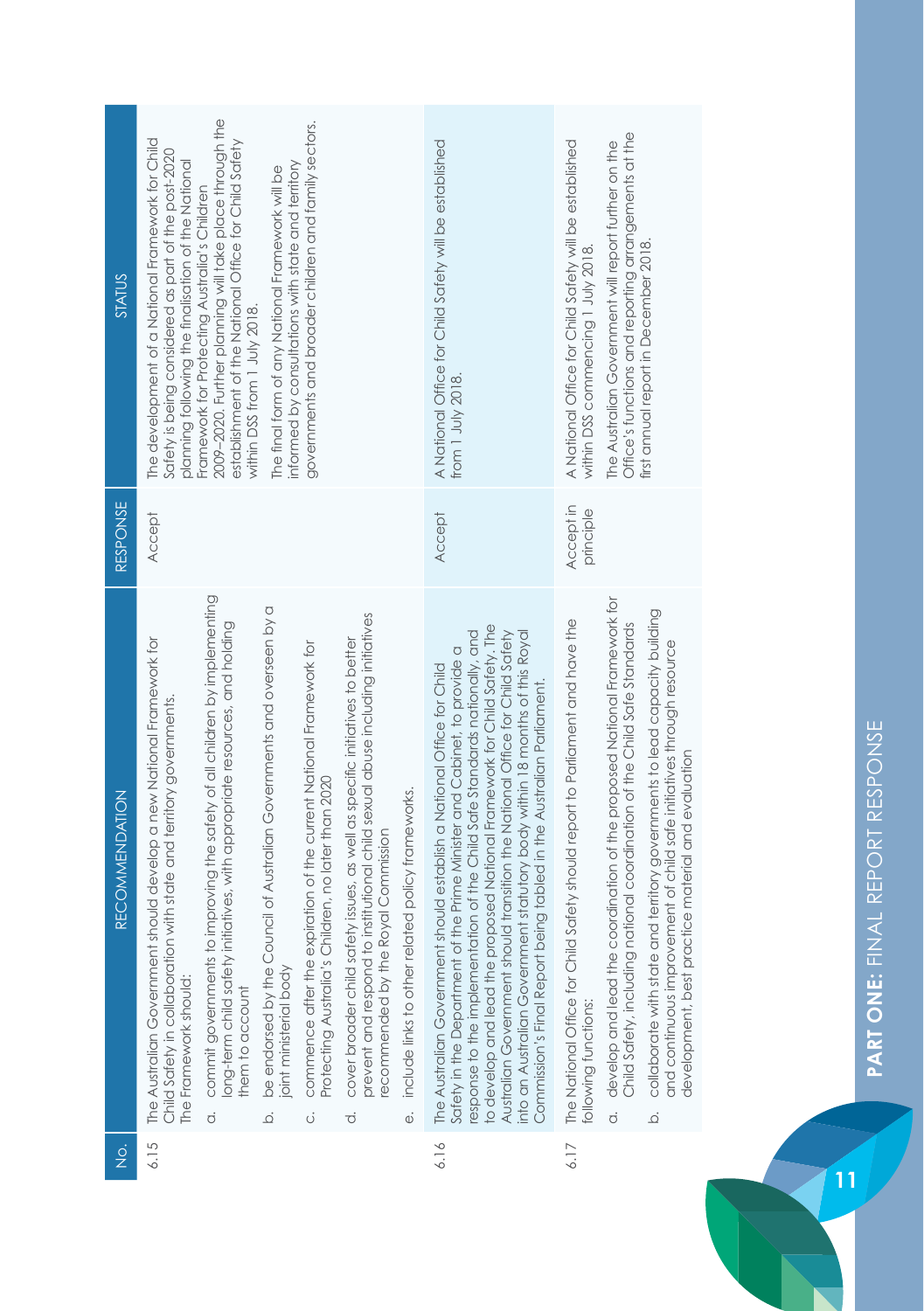| <b>STATUS</b>         |                                                                                                                                                                                                                                                                                                                                                            | December 2017. The Assistant Minister is leading work<br>The Hon Dr David Gillespie MP was appointed as<br>the Assistant Minister for Children and Families in<br>This recommendation has been implemented.<br>on the National Framework. | territories are rolling out the AC:DT through a staggered<br>through the Australian Curriculum: Digital Technologies<br>linked to the Australian Curriculum, including resources<br>eSafety Commissioner's website also host online safety<br>initiatives to support the implementation of the AC:DT,<br>The Australian Curriculum addresses online safety and<br>produced by the Office of the eSafety Commissioner.<br>resources for school communities, including resources<br>approach with full implementation expected by the<br>portal for teachers, parents and students. The Digital<br>AC:DT) and the ICT General Capability. States and<br>online safety education resources that are explicitly<br>security from Foundation to Year 10. This is primarily<br>including the Digital Technologies Hub - an online<br>The Student Wellbeing Hub and the Office of the<br>Technologies Hub includes resources and links to<br>The Australian Government funds a range of<br>specifically for teachers and students.<br>end of 2018.                                                                                                                            |
|-----------------------|------------------------------------------------------------------------------------------------------------------------------------------------------------------------------------------------------------------------------------------------------------------------------------------------------------------------------------------------------------|-------------------------------------------------------------------------------------------------------------------------------------------------------------------------------------------------------------------------------------------|------------------------------------------------------------------------------------------------------------------------------------------------------------------------------------------------------------------------------------------------------------------------------------------------------------------------------------------------------------------------------------------------------------------------------------------------------------------------------------------------------------------------------------------------------------------------------------------------------------------------------------------------------------------------------------------------------------------------------------------------------------------------------------------------------------------------------------------------------------------------------------------------------------------------------------------------------------------------------------------------------------------------------------------------------------------------------------------------------------------------------------------------------------------------|
| RESPONSE              |                                                                                                                                                                                                                                                                                                                                                            | <b>Accept</b>                                                                                                                                                                                                                             | Accept in<br>principle                                                                                                                                                                                                                                                                                                                                                                                                                                                                                                                                                                                                                                                                                                                                                                                                                                                                                                                                                                                                                                                                                                                                                 |
| <b>RECOMMENDATION</b> | lead the community prevention initiatives as set out in Recommendation 6.2.<br>perform the Australian Government's Child Safe Standards functions as set<br>promote the participation and empowerment of children and young<br>people in the National Framework and child safe initiatives<br>out at Recommendation 6.15<br>$\vec{\Phi}$<br>ö<br>$\vec{o}$ | The Australian Government should create a ministerial portfolio with responsibility<br>for children's policy issues, including the National Framework for Child Safety.                                                                   | tent curriculum for online safety education in schools.<br>access and engage with online safety education,<br>Ministers for education, through the Council of Australian Governments, should<br>of the curriculum and contribute to the development of course content and<br>of new online safety education, and update content annually to reflect<br>be appropriately staged from Foundation year to Year 12 and be linked<br>with related content areas to build behavioural skills as well as technical<br>online behaviours and evidence of international<br>The Office of the eSafety Commissioner should be consulted on the design<br>be tailored and delivered in ways that allow all Australian children and<br>involve children and young people in the design, delivery and piloting<br>oups that may not access or engage with the<br>knowledge to support a positive and safe online culture<br>curriculum should:<br>best practice approaches<br>establish a nationally consist<br>approaches to delivery. The<br>evolving technologies,<br>including vulnerable gro<br>young people to reach<br>school system.<br>$\dot{\sigma}$<br><br>$\overline{Q}$ |
| $\frac{1}{2}$         | 6.17                                                                                                                                                                                                                                                                                                                                                       | 6.18                                                                                                                                                                                                                                      | 6.19                                                                                                                                                                                                                                                                                                                                                                                                                                                                                                                                                                                                                                                                                                                                                                                                                                                                                                                                                                                                                                                                                                                                                                   |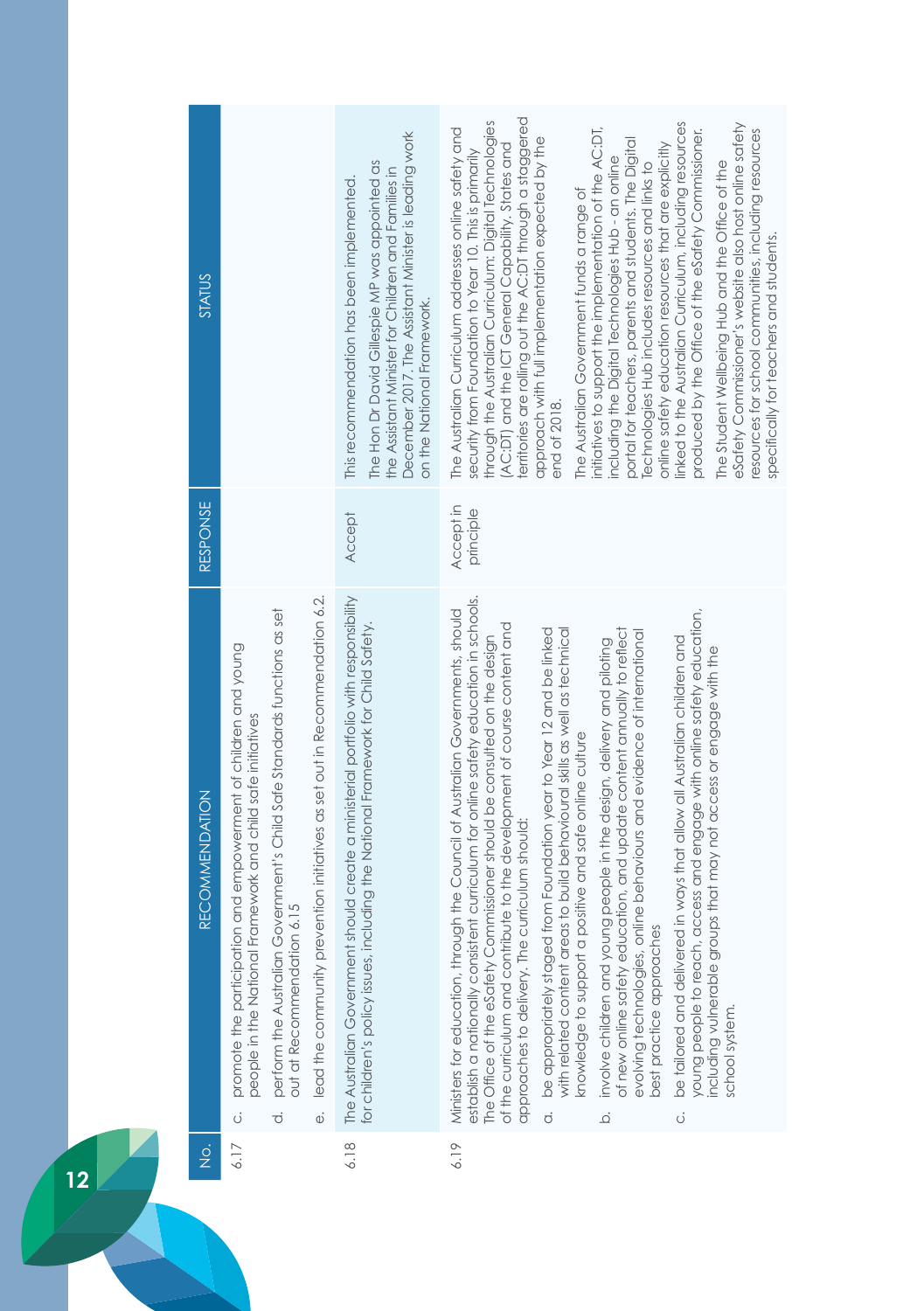| <b>STATUS</b>  | of the eSafety Commissioner which includes \$1.7 million<br>funding over four years has been granted to the Office<br>to train student teachers so they can educate children<br>and adults. A further \$1.2 million will go to the Office of<br>the eSafety Commissioner to engage with universities<br>educators who can work in schools to provide online<br>to enable the Office of the eSafety Commissioner to<br>develop targeted online resources for both children<br>In the 2018–19 budget, \$14.2 million of additional<br>about online safety and security, and to certify<br>safety education to students. | to certify educators who can work in schools to provide<br>educate children about online safety and security, and<br>of the eSafety Commissioner which includes \$1.7 million<br>funding over four years has been granted to the Office<br>eSafety Commissioner's iParent portal. Further research<br>The Office of the eSafety Commissioner takes a national<br>and adults. A further \$1.2 million will go to the Office of<br>face-to-face presentations to community groups and<br>is complemented by information on the Office of the<br>the eSafety Commissioner to engage with universities<br>will be undertaken with parents to better understand<br>to enable the Office of the eSafety Commissioner to<br>develop targeted online resources for both children<br>to train student teachers at universities so they can<br>The Office of the sSafety Commissioner operates a<br>This program is informed by research and includes<br>national online safety program targeting parents,<br>carers and other community members who work<br>In the 2018-19 budget, \$14.2 million of additional<br>eadership role in keeping Australians safe online.<br>their needs relating to youth online safety issues.<br>with children, aimed at raising awareness and<br>understanding of online safety issues.<br>online safety education to students. |
|----------------|-----------------------------------------------------------------------------------------------------------------------------------------------------------------------------------------------------------------------------------------------------------------------------------------------------------------------------------------------------------------------------------------------------------------------------------------------------------------------------------------------------------------------------------------------------------------------------------------------------------------------|--------------------------------------------------------------------------------------------------------------------------------------------------------------------------------------------------------------------------------------------------------------------------------------------------------------------------------------------------------------------------------------------------------------------------------------------------------------------------------------------------------------------------------------------------------------------------------------------------------------------------------------------------------------------------------------------------------------------------------------------------------------------------------------------------------------------------------------------------------------------------------------------------------------------------------------------------------------------------------------------------------------------------------------------------------------------------------------------------------------------------------------------------------------------------------------------------------------------------------------------------------------------------------------------------------------------------------------------------------|
| RESPONSE       |                                                                                                                                                                                                                                                                                                                                                                                                                                                                                                                                                                                                                       | Accept in<br>principle                                                                                                                                                                                                                                                                                                                                                                                                                                                                                                                                                                                                                                                                                                                                                                                                                                                                                                                                                                                                                                                                                                                                                                                                                                                                                                                                 |
| RECOMMENDATION |                                                                                                                                                                                                                                                                                                                                                                                                                                                                                                                                                                                                                       | build community understanding of responsibilities, legalities and the ethics of<br>oversee the delivery of national online safety education aimed at parents and<br>everybody's business' to intervene early, provide support or report issues<br>keep the community up to date on emerging risks and opportunities for<br>increase public awareness of how to access advice and support when<br>other community members to better support children's safety online. These<br>Building on its current work, the Office of the eSafety Commissioner should<br>encourage proactive responses from the community to make it<br>when concerns for children's safety online are raised<br>safeguarding children online<br>children's interactions online<br>communications should aim to:<br>online incidents occur.<br>$\dot{\sigma}$<br>$\vec{o}$<br>$\overline{Q}$<br>$\dot{\circ}$                                                                                                                                                                                                                                                                                                                                                                                                                                                                      |
| $\frac{1}{2}$  |                                                                                                                                                                                                                                                                                                                                                                                                                                                                                                                                                                                                                       | 6.20                                                                                                                                                                                                                                                                                                                                                                                                                                                                                                                                                                                                                                                                                                                                                                                                                                                                                                                                                                                                                                                                                                                                                                                                                                                                                                                                                   |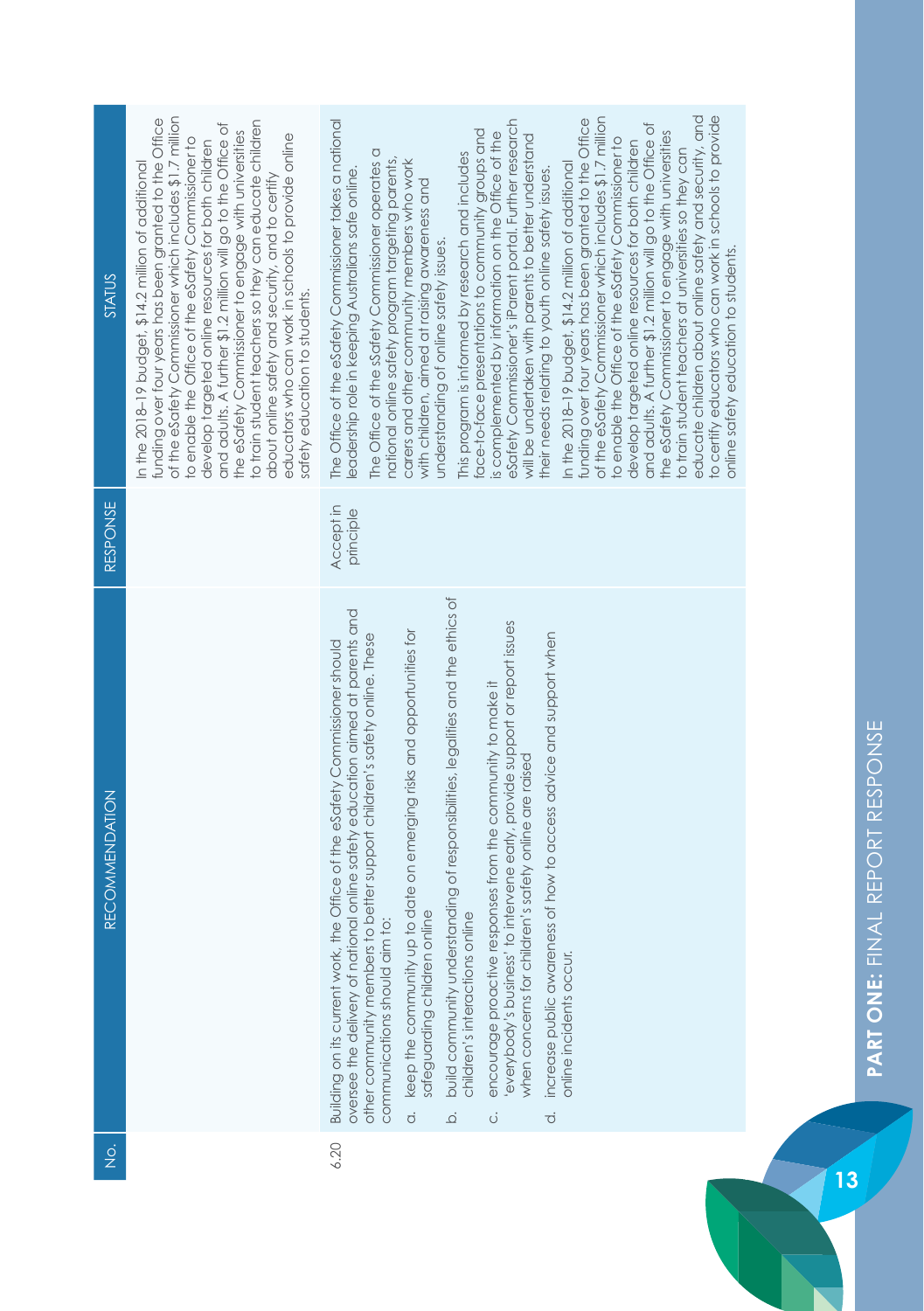| RESPONSE<br>Accept in<br>principle<br>Pre-service education and in-service staff training should be provided to support<br>eSafety Commissioner should advise on and contribute to program design and<br>child-related institutions in creating safe online environments. The Office of the<br>could build on the existing web-based learning programs of the Office of<br>staff and volunteers in schools and other child-related organisations, and<br>child-related occupations; and could be provided as a component of a<br>a. tertiary students studying university, technical and further education,<br>and vocational education and training courses, before entering<br>broader program of child sexual abuse prevention education<br><b>RECOMMENDATION</b><br>content. These programs should be aimed at:<br>6.2)<br>the eSafety Commissioner.<br>(see Recommendation<br>$\overline{Q}$ |
|---------------------------------------------------------------------------------------------------------------------------------------------------------------------------------------------------------------------------------------------------------------------------------------------------------------------------------------------------------------------------------------------------------------------------------------------------------------------------------------------------------------------------------------------------------------------------------------------------------------------------------------------------------------------------------------------------------------------------------------------------------------------------------------------------------------------------------------------------------------------------------------------------|
|                                                                                                                                                                                                                                                                                                                                                                                                                                                                                                                                                                                                                                                                                                                                                                                                                                                                                                   |
|                                                                                                                                                                                                                                                                                                                                                                                                                                                                                                                                                                                                                                                                                                                                                                                                                                                                                                   |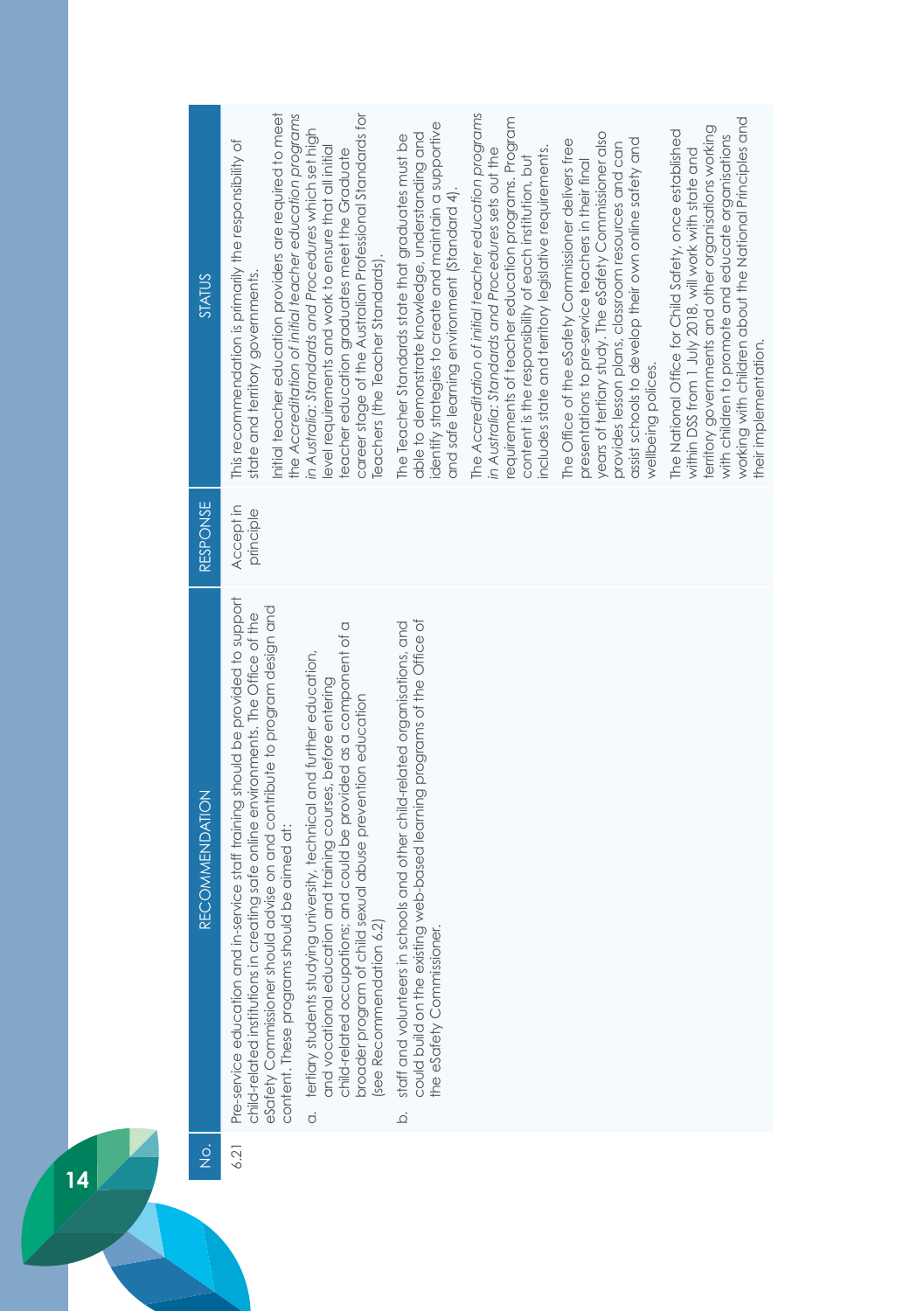| STATUS                | of the eSafety Commissioner to engage with universities<br>to train student teachers so they can educate children<br>In the 2018-19 Budget \$1.2 million will go to the Office<br>educators who can work in schools to provide online<br>about online safety and security, and to certify<br>safety education to students. | The National Safe Schools Framework (NSSF) developed<br>government education authorities to ensure alignment<br>authorities as well as the non-government school sector.<br>Australian schools. The revised Framework will align the<br>National Framework for Protecting Australia's children<br>The Government is currently reviewing the Framework<br>with contemporary issues facing school communities,<br>in collaboration with the state and territory and non-<br>schools available on the Student Wellbeing Hub. The<br>The working group will consider this recommendation.<br>principles to assist Australian school communities to<br>The COAG Education Council has endorsed a time-<br>representation from all state and territory education<br>Ministers of Education in 2011, is a free resource for<br>auspices of the Australian Education Senior Officials<br>in 2003 and revised and nationally endorsed by all<br>develop positive and practical student safety and<br>Committee (AESOC). The working group will deliver<br>including online safety. Once finalised, the revised<br>2009-2020 and other relevant national, state and<br>Framework provides a vision and a set of guiding<br>limited working group to be established under the<br>Royal Commission. The working group will include<br>territory legislation, laws, policies and programs.<br>shared responses to early childhood and school<br>Council for endorsement and disseminated to<br>Framework will be submitted to the Education<br>education related recommendations from the<br>wellbeing policies and practices. |
|-----------------------|----------------------------------------------------------------------------------------------------------------------------------------------------------------------------------------------------------------------------------------------------------------------------------------------------------------------------|-------------------------------------------------------------------------------------------------------------------------------------------------------------------------------------------------------------------------------------------------------------------------------------------------------------------------------------------------------------------------------------------------------------------------------------------------------------------------------------------------------------------------------------------------------------------------------------------------------------------------------------------------------------------------------------------------------------------------------------------------------------------------------------------------------------------------------------------------------------------------------------------------------------------------------------------------------------------------------------------------------------------------------------------------------------------------------------------------------------------------------------------------------------------------------------------------------------------------------------------------------------------------------------------------------------------------------------------------------------------------------------------------------------------------------------------------------------------------------------------------------------------------------------------------------------------------------------------------------------------|
| <b>RESPONSE</b>       |                                                                                                                                                                                                                                                                                                                            | Accept in<br>principle                                                                                                                                                                                                                                                                                                                                                                                                                                                                                                                                                                                                                                                                                                                                                                                                                                                                                                                                                                                                                                                                                                                                                                                                                                                                                                                                                                                                                                                                                                                                                                                            |
| <b>RECOMMENDATION</b> |                                                                                                                                                                                                                                                                                                                            | The school-based online safety framework and resources should be designed to:<br>codes of conduct, policies and procedures to help create an online culture<br>understanding reporting requirements, supporting victims to minimise further<br>to support all schools in creating child safe online environments. This work should<br>harm, and preserving digital evidence to support criminal justice processes.<br>build on existing school-based e-safety frameworks and guidelines, drawing on<br>should oversee the development of an online safety framework and resources<br>guide schools in their response to specific online incidents, in coordination<br>with other agencies. This should include guidance in complaint handling,<br>support schools in developing, implementing and reviewing their online<br>Recommendations 6.16 and 6.17), the Office of the eSafety Commissioner<br>In partnership with the proposed National Office of Child Safety (see<br>Australian and international models.<br>that is safe for children<br>$\dot{\sigma}$<br>$\overline{Q}$                                                                                                                                                                                                                                                                                                                                                                                                                                                                                                                              |
| $\frac{1}{2}$         |                                                                                                                                                                                                                                                                                                                            | 6.22                                                                                                                                                                                                                                                                                                                                                                                                                                                                                                                                                                                                                                                                                                                                                                                                                                                                                                                                                                                                                                                                                                                                                                                                                                                                                                                                                                                                                                                                                                                                                                                                              |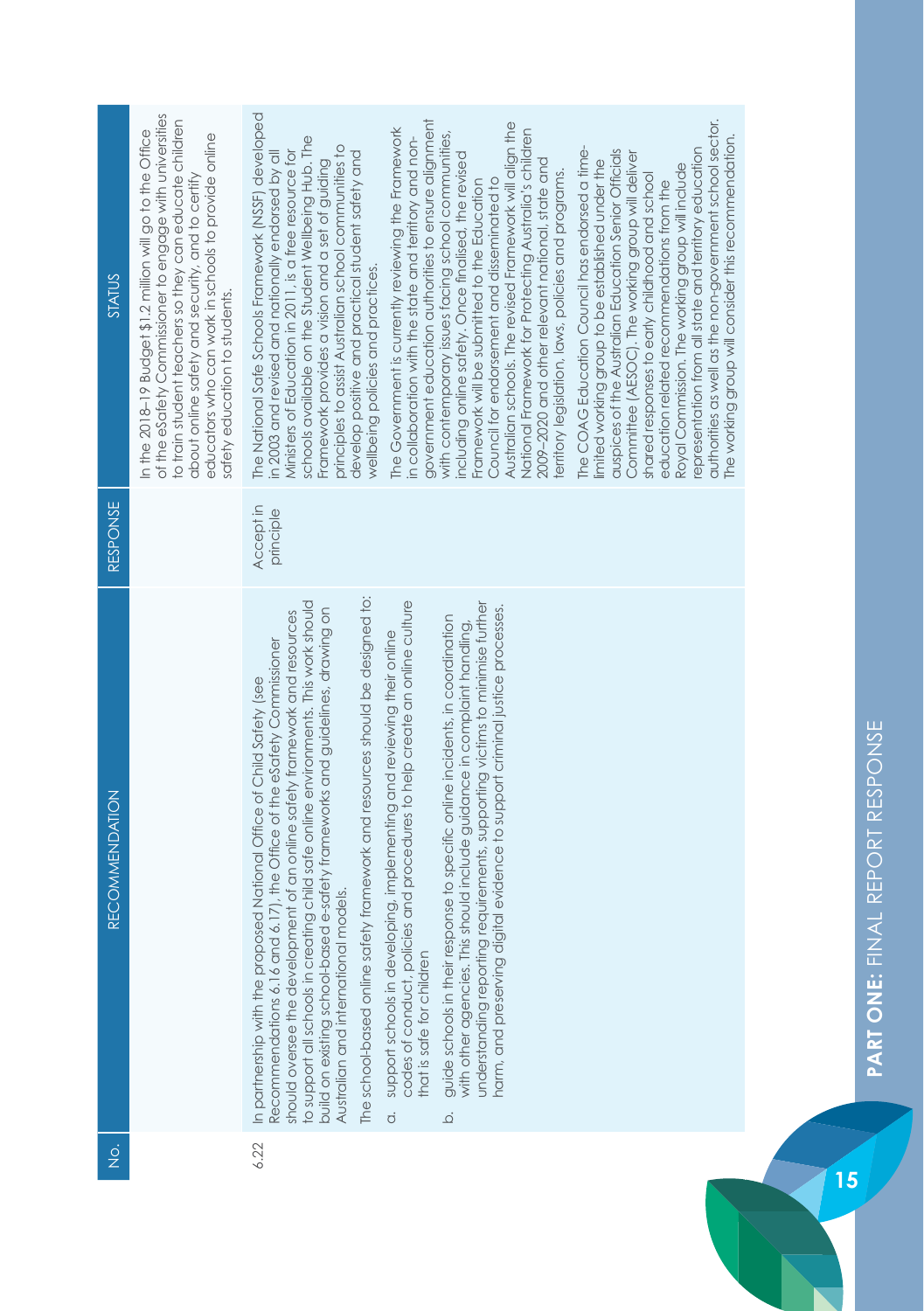| STATUS                | The Office of the eSafety Commissioner currently provides<br>advice and guidance to a range of institutions, including<br>cyberbullying incidents between schools and the Office<br>schools, on best practice responses to online incidents.<br>of the eSafety Commissioner. In addition, they set out<br>These agreements enable information-sharing about<br>with respect to intervention (including reporting) and<br>state Independent and Catholic education sectors.<br>the role of the Office of the eSafety Commissioner<br>Memorandums of Understanding (MOUs) with 11<br>This recommendation is a matter for state and<br>not presently have MOUs with state or territory<br>The Office of the eSafety Commissioner does<br>The Office of the eSafety Commissioner has<br>prevention (including education efforts)<br>education departments.<br>erritory governments. | with the eSafety Commissioner, and state and territory<br>coordination of efforts to combat child sexual abuse<br>The AFP will consider this recommendation together<br>The Australian Federal Police (AFP) fully supports a<br>streamlined approach to combating child sexual<br>for Countering Child Exploitation will enhance<br>The recently announced Australian Centre<br>across Australian police forces.<br>police commissioners.<br>abuse online.                                                                                                                                                                                                                                                                                                                                                                                                                                                                                                                                                                                                                                                                                                                                                                                              |
|-----------------------|---------------------------------------------------------------------------------------------------------------------------------------------------------------------------------------------------------------------------------------------------------------------------------------------------------------------------------------------------------------------------------------------------------------------------------------------------------------------------------------------------------------------------------------------------------------------------------------------------------------------------------------------------------------------------------------------------------------------------------------------------------------------------------------------------------------------------------------------------------------------------------|---------------------------------------------------------------------------------------------------------------------------------------------------------------------------------------------------------------------------------------------------------------------------------------------------------------------------------------------------------------------------------------------------------------------------------------------------------------------------------------------------------------------------------------------------------------------------------------------------------------------------------------------------------------------------------------------------------------------------------------------------------------------------------------------------------------------------------------------------------------------------------------------------------------------------------------------------------------------------------------------------------------------------------------------------------------------------------------------------------------------------------------------------------------------------------------------------------------------------------------------------------|
| <b>RESPONSE</b>       | Noted                                                                                                                                                                                                                                                                                                                                                                                                                                                                                                                                                                                                                                                                                                                                                                                                                                                                           | Accept in<br>principle                                                                                                                                                                                                                                                                                                                                                                                                                                                                                                                                                                                                                                                                                                                                                                                                                                                                                                                                                                                                                                                                                                                                                                                                                                  |
| <b>RECOMMENDATION</b> | when online incidents occur. This should result in appropriate levels of escalation<br>centralised mechanisms to support government and non-government schools<br>and effective engagement with all relevant entities, such as the Office of the<br>eSafety Commissioner, technical service providers and law enforcement.<br>State and territory education departments should consider introducing                                                                                                                                                                                                                                                                                                                                                                                                                                                                             | building capability across police departments, through in-service training for:<br>and other relevant stakeholders to discuss emerging issues, set agendas and<br>establishing regular meetings of the heads of cybersafety units in all Australian<br>frontline police officers to respond to public complaints relating to issues<br>enforcement agencies to online child sexual abuse. This could include through:<br>police departments to ensure a consistent capacity to respond to emerging<br>enforcement, government, the technology industry, the community sector<br>ensure national capability for coordinated, best practice responses by law<br>In consultation with the eSafety Commissioner, police commissioners from<br>states and territories and the Australian Federal Police should continue to<br>practice approaches, tools and resources<br>convening regular forums and conferences to bring together law<br>identify solutions to online child sexual abuse and exploitation<br>of online child sexual abuse or harmful sexual behaviours<br>police officers who liaise with young people in school and<br>incidents and share best<br>community settings.<br>$:=$<br>$\dot{\sigma}$<br>$\dot{\circ}$<br>$\overline{\Omega}$ |
| $\frac{\dot{Q}}{Z}$   | 6.23                                                                                                                                                                                                                                                                                                                                                                                                                                                                                                                                                                                                                                                                                                                                                                                                                                                                            | 6.24                                                                                                                                                                                                                                                                                                                                                                                                                                                                                                                                                                                                                                                                                                                                                                                                                                                                                                                                                                                                                                                                                                                                                                                                                                                    |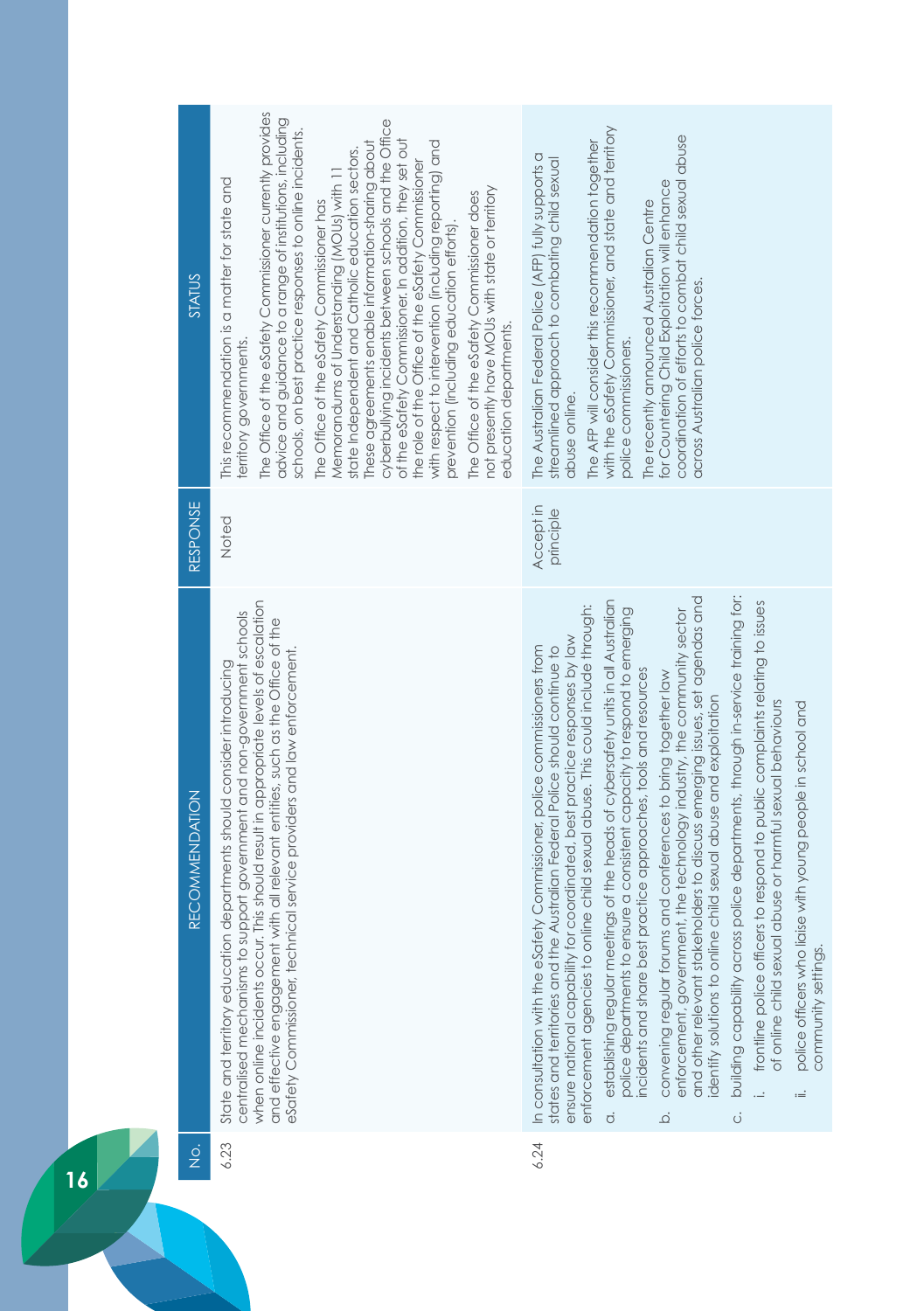| <b>STATUS</b>         |                                                                            | This recommendation is a matter for state and<br>territory governments.                                                                         | This recommendation is a matter for state and<br>territory governments.                                                                                                                     | relevant state and territory law applies effectively<br>The Australian Government is assessing whether<br>This recommendation is a matter for state and<br>to the Commonwealth.<br>territory governments                                                                                                                                                                                                                                                                                                                                                                                                                           | This recommendation is a matter for state and<br>territory governments.                                                                                                                                                                                                                                | This recommendation is a matter for state and<br>erritory governments                                                                                                                                                                                                                                                                                                                                                                                                                                                                                                                                                                                                                       |
|-----------------------|----------------------------------------------------------------------------|-------------------------------------------------------------------------------------------------------------------------------------------------|---------------------------------------------------------------------------------------------------------------------------------------------------------------------------------------------|------------------------------------------------------------------------------------------------------------------------------------------------------------------------------------------------------------------------------------------------------------------------------------------------------------------------------------------------------------------------------------------------------------------------------------------------------------------------------------------------------------------------------------------------------------------------------------------------------------------------------------|--------------------------------------------------------------------------------------------------------------------------------------------------------------------------------------------------------------------------------------------------------------------------------------------------------|---------------------------------------------------------------------------------------------------------------------------------------------------------------------------------------------------------------------------------------------------------------------------------------------------------------------------------------------------------------------------------------------------------------------------------------------------------------------------------------------------------------------------------------------------------------------------------------------------------------------------------------------------------------------------------------------|
| RESPONSE              |                                                                            | Noted                                                                                                                                           | Noted                                                                                                                                                                                       | Noted                                                                                                                                                                                                                                                                                                                                                                                                                                                                                                                                                                                                                              | Noted                                                                                                                                                                                                                                                                                                  | Noted                                                                                                                                                                                                                                                                                                                                                                                                                                                                                                                                                                                                                                                                                       |
| <b>RECOMMENDATION</b> | Volume 7, Improving institutional responding and reporting recommendations | State and territory governments that do not have a mandatory reporter guide<br>should introduce one and require its use by mandatory reporters. | reporters with access to experts who can provide timely advice on child sexual<br>Institutions and state and territory governments should provide mandatory<br>abuse reporting obligations. | reporting to child protection authorities to achieve national consistency in reporter<br>groups. At a minimum, state and territory governments should also include the<br>out-of-home care workers (excluding foster and kinship/relative carers)<br>State and territory governments should amend laws concerning mandatory<br>following groups of individuals as mandatory reporters in every jurisdiction:<br>registered psychologists and school counsellors<br>people in religious ministry.<br>early childhood workers<br>youth justice workers<br>$\overline{\Omega}$<br>$\dot{\sigma}$<br>$\vec{o}$<br>$\ddot{\omega}$<br>ö | Laws concerning mandatory reporting to child protection authorities should not<br>suspicions formed, in whole or in part, on the basis of information disclosed in or<br>in connection with a religious confession.<br>exempt persons in religious ministry from being required to report knowledge or | or other detrimental action as a result of making a complaint or report, including<br>individuals should be protected from civil and criminal liability and from reprisals<br>The Australian Government and state and territory governments should ensure<br>that legislation provides comprehensive protection for individuals who make<br>reports in good faith about child sexual abuse in institutional contexts. Such<br>mandatory and voluntary reports to child protection authorities under<br>notifications concerning child abuse under the Health Practitioner<br>child protection legislation<br>Regulation National Law<br>in relation to:<br>$\dot{\sigma}$<br>$\overline{Q}$ |
| $\frac{1}{2}$         |                                                                            | 7.1                                                                                                                                             | 7.2                                                                                                                                                                                         | 7.3                                                                                                                                                                                                                                                                                                                                                                                                                                                                                                                                                                                                                                | 7.4                                                                                                                                                                                                                                                                                                    | 7.5                                                                                                                                                                                                                                                                                                                                                                                                                                                                                                                                                                                                                                                                                         |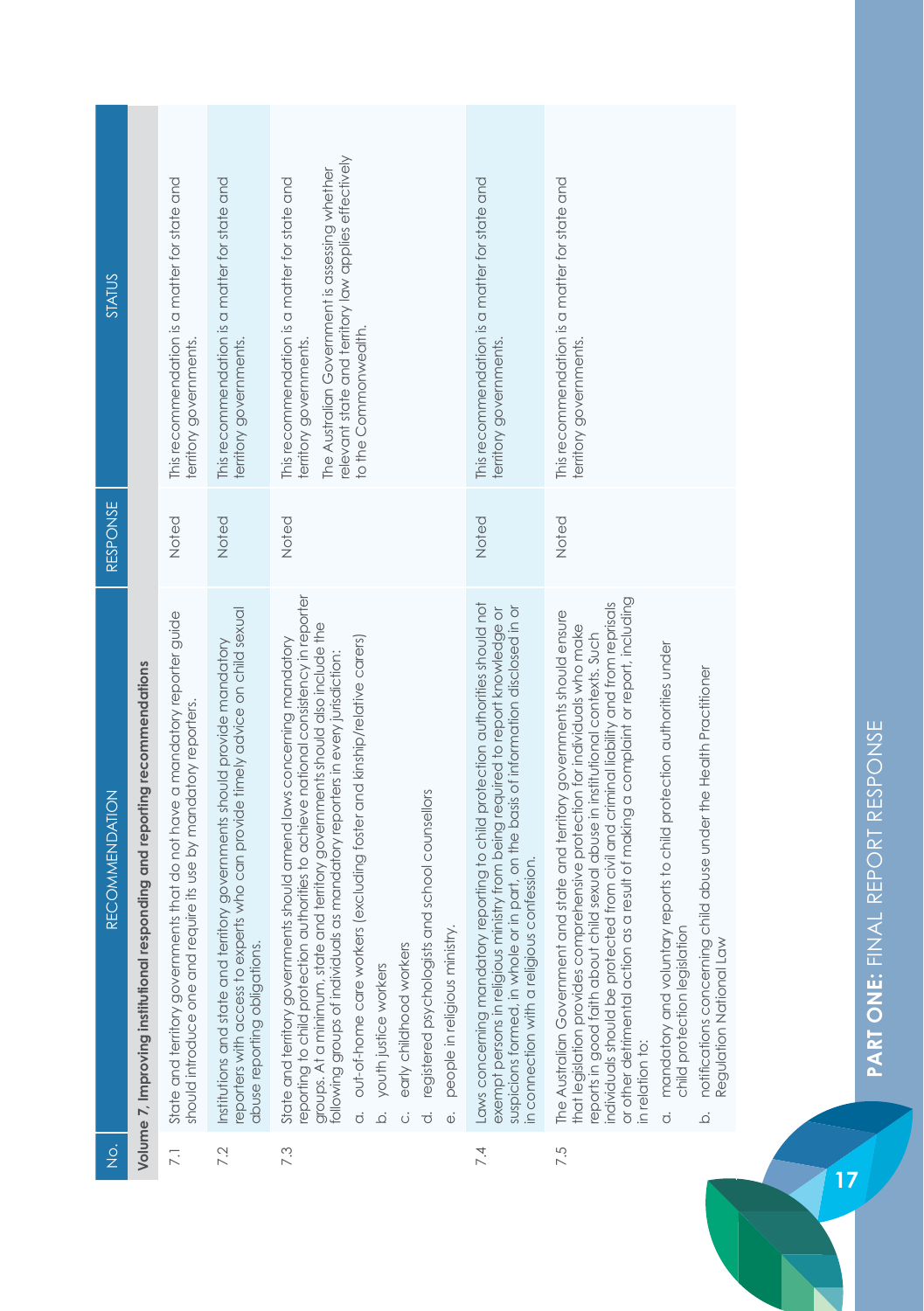| STATUS         | This recommendation is a matter for state and<br>territory governments.                                                                                                                                                                                                                                                                                                                                                                                                                                                                                         | The Australian Government will develop a guide on<br>best practice processes in the second half of 2018.<br>All Australian Government agencies are required<br>to adopt the National Principles within 12 months<br>The National Principles broadly reflect this<br>recommendation.<br>of endorsement.                                                                                                                                                                                                                                                                                                                                   | organisational leadership, governance and code of<br>The Australian Government will develop a resource<br>All Australian Government agencies are required<br>to adopt the National Principles within 12 months<br>to assist organisations to embed child safety in<br>The National Principles broadly reflect this<br>conduct in the second half of 2018.<br>recommendation.<br>of endorsement.                                                                                                                                                                                                                                                                                                                                                                                                                                                                                         |
|----------------|-----------------------------------------------------------------------------------------------------------------------------------------------------------------------------------------------------------------------------------------------------------------------------------------------------------------------------------------------------------------------------------------------------------------------------------------------------------------------------------------------------------------------------------------------------------------|------------------------------------------------------------------------------------------------------------------------------------------------------------------------------------------------------------------------------------------------------------------------------------------------------------------------------------------------------------------------------------------------------------------------------------------------------------------------------------------------------------------------------------------------------------------------------------------------------------------------------------------|-----------------------------------------------------------------------------------------------------------------------------------------------------------------------------------------------------------------------------------------------------------------------------------------------------------------------------------------------------------------------------------------------------------------------------------------------------------------------------------------------------------------------------------------------------------------------------------------------------------------------------------------------------------------------------------------------------------------------------------------------------------------------------------------------------------------------------------------------------------------------------------------|
| RESPONSE       | Noted                                                                                                                                                                                                                                                                                                                                                                                                                                                                                                                                                           | <b>Accept</b>                                                                                                                                                                                                                                                                                                                                                                                                                                                                                                                                                                                                                            | Accept                                                                                                                                                                                                                                                                                                                                                                                                                                                                                                                                                                                                                                                                                                                                                                                                                                                                                  |
| RECOMMENDATION | provide adequate protection for individuals who make complaints or reports in<br>eprisals or other detrimental action as a result of making a complaint or report.<br>protected from civil and criminal liability and from<br>State and territory governments should amend child protection legislation to<br>good faith to any institution engaging in child-related work about:<br>the response of that institution to child sexual abuse.<br>child sexual abuse within that institution or<br>Such individuals should be<br>$\overline{Q}$<br>$\overline{c}$ | the institution should respond to complaints of child sexual abuse. The complaint<br>child sexual abuse are child focused, institutions should have a clear, accessible<br>and child-focused complaint handling policy and procedure that sets out how<br>Consistent with Child Safe Standard 6: Processes to respond to complaints of<br>achieving systemic improvements following a complaint.<br>handling policy and procedure should cover:<br>assistance<br>responding to a complaint<br>investigating a complaint<br>providing support and<br>making a complaint<br>$\overline{c}$<br>$\overline{Q}$<br>ਰਂ<br>ö<br>$\ddot{\omega}$ | complaints in the institution or to an external authority when required by law<br>Consistent with Child Safe Standard 1: Child safety is embedded in institutional<br>reports in good faith to any institution engaging in child-related work (see<br>eadership, governance and culture, institutions should have a clear code of<br>outlines the protections available to individuals who make complaints or<br>suspected breaches of the code to a person responsible for handling<br>includes a specific requirement to report any concerns, breaches or<br>outlines behaviours towards children that the institution considers<br>unacceptable, including concerning conduct, misconduct or<br>and/or the institution's complaint handling policy<br>Recommendation 7.6 on reporter protections)<br>criminal conduct<br>conduct that:<br>$\overline{\sigma}$<br>$\overline{Q}$<br>Ö |
| $\frac{1}{2}$  | 7.6                                                                                                                                                                                                                                                                                                                                                                                                                                                                                                                                                             | 7.7                                                                                                                                                                                                                                                                                                                                                                                                                                                                                                                                                                                                                                      | 7.8                                                                                                                                                                                                                                                                                                                                                                                                                                                                                                                                                                                                                                                                                                                                                                                                                                                                                     |
| 18             |                                                                                                                                                                                                                                                                                                                                                                                                                                                                                                                                                                 |                                                                                                                                                                                                                                                                                                                                                                                                                                                                                                                                                                                                                                          |                                                                                                                                                                                                                                                                                                                                                                                                                                                                                                                                                                                                                                                                                                                                                                                                                                                                                         |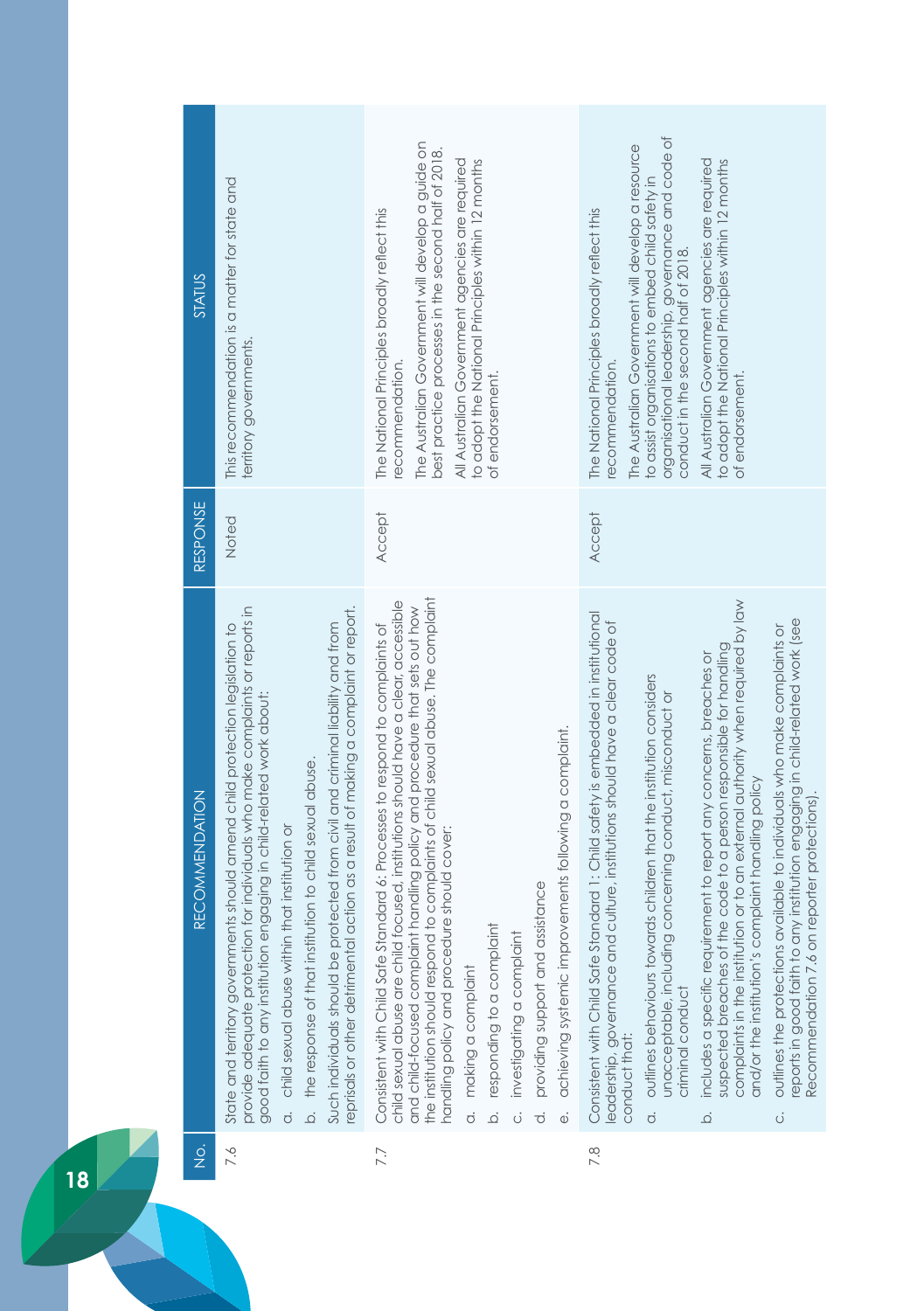| STATUS                | This recommendation is a matter for state and<br>territory governments.                                                                                                                                                                                                                                                                                 | relevant state and territory law applies effectively<br>The Australian Government is assessing whether<br>This recommendation is a matter for state and<br>to the Commonwealth.<br>territory governments.                                                                                                                                                                                                                                                                                                                                                                                                                                                                                                                                                                                                                                                                                                                                                                                                                                                                                                                                                                                                                                                                                                                                                                                                                                                                                                                                                            |
|-----------------------|---------------------------------------------------------------------------------------------------------------------------------------------------------------------------------------------------------------------------------------------------------------------------------------------------------------------------------------------------------|----------------------------------------------------------------------------------------------------------------------------------------------------------------------------------------------------------------------------------------------------------------------------------------------------------------------------------------------------------------------------------------------------------------------------------------------------------------------------------------------------------------------------------------------------------------------------------------------------------------------------------------------------------------------------------------------------------------------------------------------------------------------------------------------------------------------------------------------------------------------------------------------------------------------------------------------------------------------------------------------------------------------------------------------------------------------------------------------------------------------------------------------------------------------------------------------------------------------------------------------------------------------------------------------------------------------------------------------------------------------------------------------------------------------------------------------------------------------------------------------------------------------------------------------------------------------|
| RESPONSE              | Noted                                                                                                                                                                                                                                                                                                                                                   | Noted                                                                                                                                                                                                                                                                                                                                                                                                                                                                                                                                                                                                                                                                                                                                                                                                                                                                                                                                                                                                                                                                                                                                                                                                                                                                                                                                                                                                                                                                                                                                                                |
| <b>RECOMMENDATION</b> | State and territory governments should establish nationally consistent legislative<br>body of any reportable allegation, conduct or conviction involving any of the<br>schemes (reportable conduct schemes), based on the approach adopted<br>in New South Wales, which oblige heads of institutions to notify an oversight<br>institution's employees. | monitoring the progress of investigations and the handling of complaints<br>conducting, on its own motion, investigations concerning any reportable<br>a definition of reportable conduct that includes the historical conduct of a<br>capacity building and practice development, through the provision of<br>scrutinising institutional systems for preventing reportable conduct and<br>sexual misconduct, committed against, with, or in the presence of, a child<br>for handling and responding to reportable allegations, or reportable<br>public reporting, including annual reporting on the operation of the<br>scheme and trends in reports and investigations, and the power to<br>conduct of which it has been notified or otherwise becomes aware<br>a definition of reportable conduct that covers any sexual offence, or<br>a definition of employee that covers paid employees, volunteers<br>power to exempt any class or kind of conduct from being<br>protection for persons who make reports in good faith<br>raining, education and guidance to institutions<br>oversight body powers and functions that include:<br>Reportable conduct schemes should provide for:<br>heads of institutions<br>make special reports to parliaments.<br>an independent oversight body<br>eportable conduct<br>obligatory reporting by I<br>current employee<br>by institutions<br>and contractors<br>convictions<br>$\overline{v}$<br>$\leq$<br>$\frac{1}{2}$<br>≔<br>≔<br>$\dot{\sigma}$<br>ة<br>$\dot{\sigma}$<br>$\dot{\circ}$<br>ಕ<br>$\ddot{\omega}$<br>ť, |
| $\frac{1}{2}$         | 7.9                                                                                                                                                                                                                                                                                                                                                     | 7.10                                                                                                                                                                                                                                                                                                                                                                                                                                                                                                                                                                                                                                                                                                                                                                                                                                                                                                                                                                                                                                                                                                                                                                                                                                                                                                                                                                                                                                                                                                                                                                 |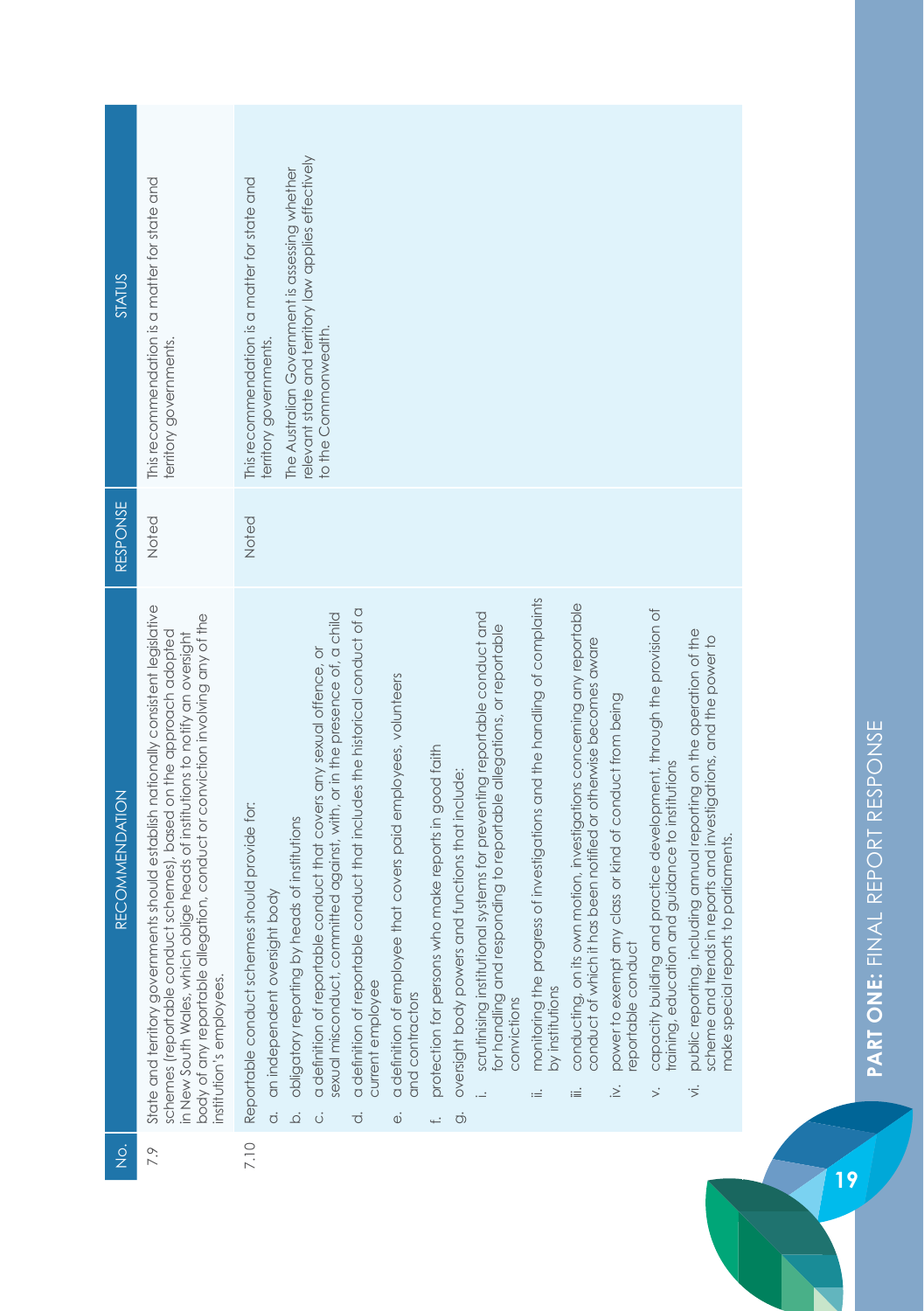| <b>STATUS</b>         | This recommendation is a matter for state and<br>territory governments.                                                                                                                                                                                                                                                | Commonwealth Government Agencies it is accepted.<br>In large part this recommendation is a matter for state<br>and territory governments but in so far as it applies to                                                                                                                                                                                                                                                                                                                                                                                                                                                                                                                                                                                                                                                                                                                                                                                                                                                                                                                                                                                                                                                                                      |                                   |
|-----------------------|------------------------------------------------------------------------------------------------------------------------------------------------------------------------------------------------------------------------------------------------------------------------------------------------------------------------|--------------------------------------------------------------------------------------------------------------------------------------------------------------------------------------------------------------------------------------------------------------------------------------------------------------------------------------------------------------------------------------------------------------------------------------------------------------------------------------------------------------------------------------------------------------------------------------------------------------------------------------------------------------------------------------------------------------------------------------------------------------------------------------------------------------------------------------------------------------------------------------------------------------------------------------------------------------------------------------------------------------------------------------------------------------------------------------------------------------------------------------------------------------------------------------------------------------------------------------------------------------|-----------------------------------|
| <b>RESPONSE</b>       | Noted                                                                                                                                                                                                                                                                                                                  | <b>Accept</b>                                                                                                                                                                                                                                                                                                                                                                                                                                                                                                                                                                                                                                                                                                                                                                                                                                                                                                                                                                                                                                                                                                                                                                                                                                                |                                   |
| <b>RECOMMENDATION</b> | responsibility for children and involve a heightened risk of child sexual abuse.<br>of reportable conduct schemes, and in that review determine whether the<br>schemes should cover additional institutions that exercise a high degree of<br>State and territory governments should periodically review the operation | engage in activities that involve a heightened risk of child sexual abuse, due<br>approved education and care services under the Education and Care<br>activities or services of any kind, under the auspices of a particular religious<br>to institutional characteristics, the nature of the activities involving children,<br>or the additional vulnerability of the children the institution engages with.<br>denomination or faith, through which adults have contact with children<br>housing or homelessness services that provide overnight beds for<br>children and young people<br>a. accommodation and residential services for children, including:<br>child protection services and out-of-home care, including:<br>At a minimum, these should include institutions that provide:<br>Reportable conduct schemes should cover institutions that:<br>providers of foster care, kinship or relative care<br>exercise a high degree of responsibility for children<br>child protection authorities and agencies<br>approved occasional care services<br>providers of family group homes<br>providers of overnight camps<br>c. childcare services, including:<br>Services National Law<br>$\equiv$<br>$\ddot{=}$<br>$\overline{c}$<br>$\overline{Q}$ | iv. providers of residential care |
| $\frac{1}{2}$         | 7.11                                                                                                                                                                                                                                                                                                                   | 7.12                                                                                                                                                                                                                                                                                                                                                                                                                                                                                                                                                                                                                                                                                                                                                                                                                                                                                                                                                                                                                                                                                                                                                                                                                                                         |                                   |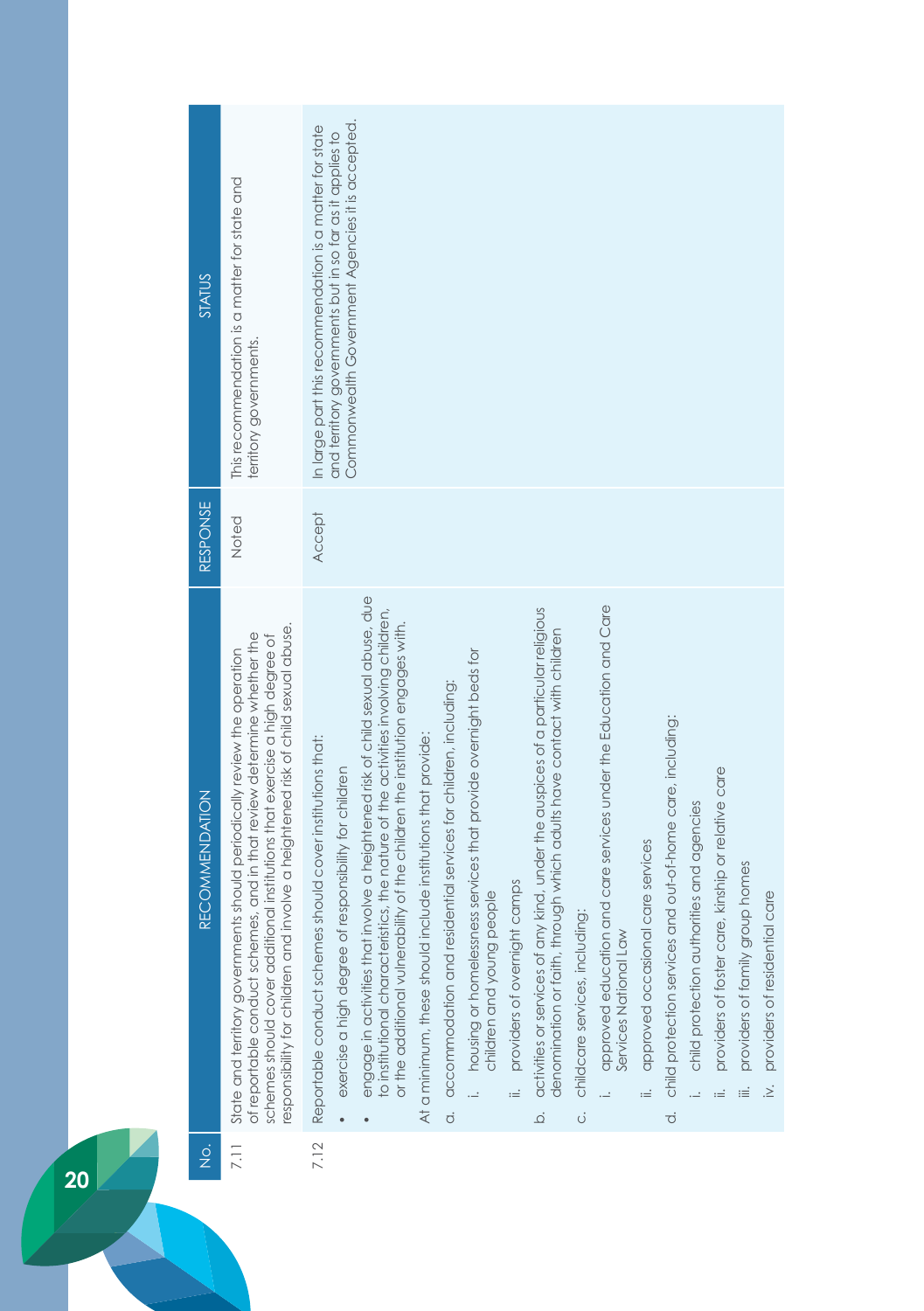| STATUS                |                                                                                                                                                       |                                                                                    |                                             |                                          |                                                                                                                                                                         |                                             |                                                                           |                                    |                                                                                                                                       |                                                            |                            |                                   |
|-----------------------|-------------------------------------------------------------------------------------------------------------------------------------------------------|------------------------------------------------------------------------------------|---------------------------------------------|------------------------------------------|-------------------------------------------------------------------------------------------------------------------------------------------------------------------------|---------------------------------------------|---------------------------------------------------------------------------|------------------------------------|---------------------------------------------------------------------------------------------------------------------------------------|------------------------------------------------------------|----------------------------|-----------------------------------|
| RESPONSE              |                                                                                                                                                       |                                                                                    |                                             |                                          |                                                                                                                                                                         |                                             |                                                                           |                                    |                                                                                                                                       |                                                            |                            |                                   |
| <b>RECOMMENDATION</b> | e. disability services and supports for children with disability, including:<br>i. disability service providers under state and territory legislation | registered providers of supports under the National Disability<br>Insurance Scheme | education services for children, including: | i. government and non-government schools | TAFEs and other institutions registered to provide senior secondary<br>education or training, courses for overseas students or student<br>exchange programs<br>$\equiv$ | g. health services for children, including: | government health departments and agencies, and statutory<br>corporations | public and private hospitals<br>.≟ | providers of mental health and drug or alcohol treatment services that<br>nave inpatient beds for children and young people<br>.<br>≔ | h. justice and detention services for children, including: | i. youth detention centres | immigration detention facilities. |
| o<br>Z                |                                                                                                                                                       |                                                                                    |                                             |                                          |                                                                                                                                                                         |                                             |                                                                           |                                    |                                                                                                                                       |                                                            |                            |                                   |

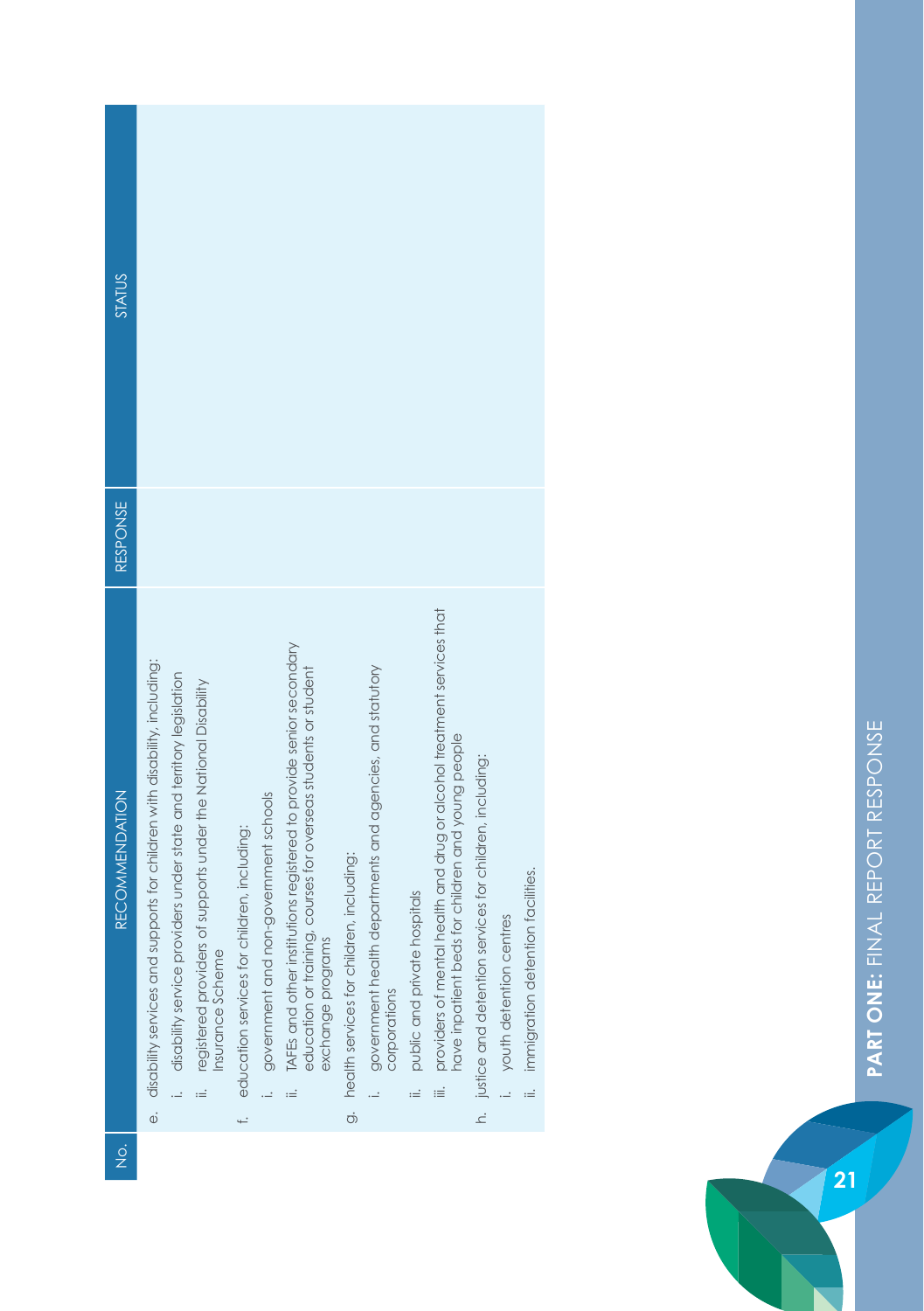| STATUS                                |                                                                 | incorporate this minimum requirement in future disposal<br>records are often more than 45 years, and where there<br>The Australian Government will prioritise collaboration<br>authorities, to develop advice and information about<br>The National Archives of Australia is reviewing current<br>with other jurisdictions, led by archives and records<br>the Royal Commission will remain in force while this<br>authorisation. Existing retention periods for relevant<br>The present disposal freeze on records required for<br>year retention period for relevant records, and will<br>is a longer retention period, this will be retained.<br>disposal authorisation to ensure a minimum 45<br>records retention.<br>work progresses. | territory government archives to ensure consistency of<br>ensure a minimum retention period of 45 years across<br>records before 45 years, and amendments to existing<br>Government for relevant records, including the issue<br>of a general prohibition on the disposal of relevant<br>In addition to the actions under Recommendation<br>8.1, the National Archives is reviewing options to<br>The National Archives is working with state and<br>disposal authorisation for individual agencies.<br>mplementation where possible. |
|---------------------------------------|-----------------------------------------------------------------|---------------------------------------------------------------------------------------------------------------------------------------------------------------------------------------------------------------------------------------------------------------------------------------------------------------------------------------------------------------------------------------------------------------------------------------------------------------------------------------------------------------------------------------------------------------------------------------------------------------------------------------------------------------------------------------------------------------------------------------------|---------------------------------------------------------------------------------------------------------------------------------------------------------------------------------------------------------------------------------------------------------------------------------------------------------------------------------------------------------------------------------------------------------------------------------------------------------------------------------------------------------------------------------------|
| <b>RESPONSE</b>                       |                                                                 | <b>Accept</b>                                                                                                                                                                                                                                                                                                                                                                                                                                                                                                                                                                                                                                                                                                                               | Accept                                                                                                                                                                                                                                                                                                                                                                                                                                                                                                                                |
| <b>RECOMMENDATION</b>                 | Volume 8, Recordkeeping and information sharing recommendations | limitation periods for civil actions for child sexual abuse, institutions that engage<br>in child-related work should retain, for at least 45 years, records relating to child<br>To allow for delayed disclosure of abuse by victims and take account of<br>sexual abuse that has occurred or is alleged to have occurred.                                                                                                                                                                                                                                                                                                                                                                                                                 | relating to child sexual abuse that has occurred or is alleged to have occurred<br>authorities should ensure that records disposal schedules require that records<br>The National Archives of Australia and state and territory public records<br>be retained for at least 45 years.                                                                                                                                                                                                                                                  |
| $\frac{\dot{\mathrm{o}}}{\mathrm{Z}}$ |                                                                 | $\overline{\circ}$                                                                                                                                                                                                                                                                                                                                                                                                                                                                                                                                                                                                                                                                                                                          | 8.2                                                                                                                                                                                                                                                                                                                                                                                                                                                                                                                                   |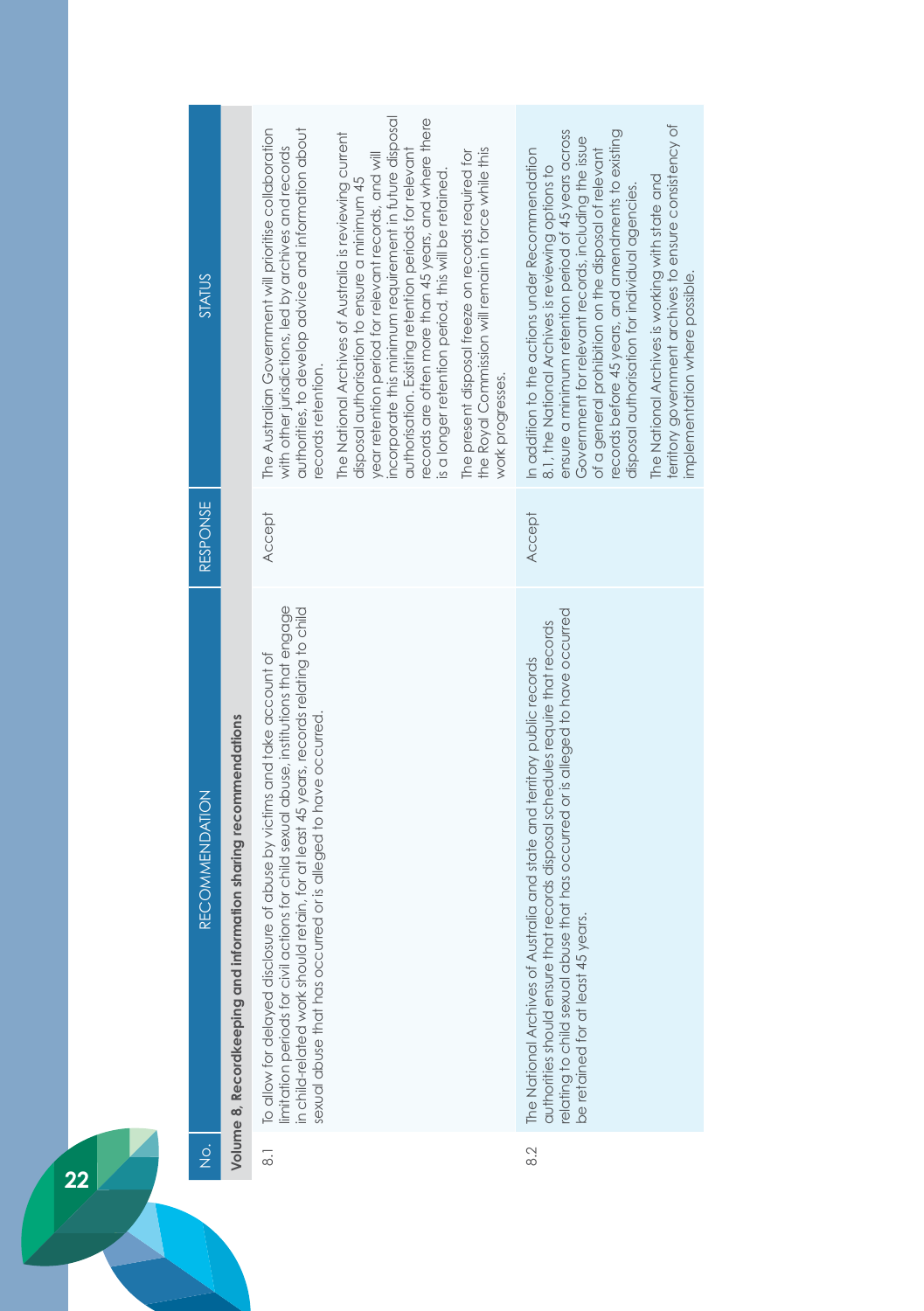| <b>STATUS</b><br>RESPONSE | archives to ensure consistency of advice where relevant.<br>which it is reasonable to expect may become relevant<br>to an actual or alleged incident of child sexual abuse.<br>of records including necessary creation, retention and<br>promoted through professional associations and other<br>secure destruction where appropriate. The guidance<br>It is envisaged it will also outline good management<br>This guidance will assist institutions to identify records<br>be used by non-government institutions and will be<br>will apply to government institutions, but may also<br>collaboration with state and territory government<br>The National Archives is drafting guidance in<br>channels to reach a broad audience.<br>Accept | appropriate guidance on assessing risk and developing<br>Australian Government agencies on how the principles<br>Commission. The National Archives will issue advice to<br>can be met through implementation of the Standard.<br>The Australian Government will prioritise collaboration<br>with relevant agencies and organisations to develop<br>Management Standard for Australian Government<br>recordkeeping principles proposed by the Royal<br>agencies in 2017 which is consistent with the<br>The National Archives issued an Information<br>ecordkeeping principles.<br>Accept in<br>principle                                                                                                                                                                                                                                                                                                                                                                                                                                                                                                                                                                                                                                                                                                                                           |  |  |  |  |  |  |
|---------------------------|-----------------------------------------------------------------------------------------------------------------------------------------------------------------------------------------------------------------------------------------------------------------------------------------------------------------------------------------------------------------------------------------------------------------------------------------------------------------------------------------------------------------------------------------------------------------------------------------------------------------------------------------------------------------------------------------------------------------------------------------------|----------------------------------------------------------------------------------------------------------------------------------------------------------------------------------------------------------------------------------------------------------------------------------------------------------------------------------------------------------------------------------------------------------------------------------------------------------------------------------------------------------------------------------------------------------------------------------------------------------------------------------------------------------------------------------------------------------------------------------------------------------------------------------------------------------------------------------------------------------------------------------------------------------------------------------------------------------------------------------------------------------------------------------------------------------------------------------------------------------------------------------------------------------------------------------------------------------------------------------------------------------------------------------------------------------------------------------------------------|--|--|--|--|--|--|
| RECOMMENDATION            | institutions on identifying records which, it is reasonable to expect, may become<br>relevant to an actual or alleged incident of child sexual abuse; and on the<br>authorities should provide guidance to government and non-government<br>The National Archives of Australia and state and territory public records<br>retention and disposal of such records.                                                                                                                                                                                                                                                                                                                                                                              | recordkeeping. It is in the best interest of children that institutions foster a culture<br>All institutions that engage in child-related work should implement the following<br>in which the creation and management of accurate records are integral parts<br>principles for records and recordkeeping, to a level that responds to the risk of<br>Institutions should ensure that records are created to document any identified<br>children and should be an integral part of institutional leadership, governance<br>Principle 1: Creating and keeping full and accurate records relevant to child<br>Principle 2: Full and accurate records should be created about all incidents,<br>safety and wellbeing, including child sexual abuse, is in the best interests of<br>Institutions that care for or provide services to children must keep the best<br>institutional codes of conduct) or child sexual abuse and all responses to<br>interests of the child uppermost in all aspects of their conduct, including<br>responses and decisions affecting child safety and wellbeing, including<br>incidents of grooming, inappropriate behaviour (including breaches of<br>child sexual abuse occurring within the institution.<br>of the institution's operations and governance.<br>child sexual abuse.<br>such incidents.<br>and culture. |  |  |  |  |  |  |
| $\frac{1}{2}$             | 8.3                                                                                                                                                                                                                                                                                                                                                                                                                                                                                                                                                                                                                                                                                                                                           | $\frac{4}{8}$                                                                                                                                                                                                                                                                                                                                                                                                                                                                                                                                                                                                                                                                                                                                                                                                                                                                                                                                                                                                                                                                                                                                                                                                                                                                                                                                      |  |  |  |  |  |  |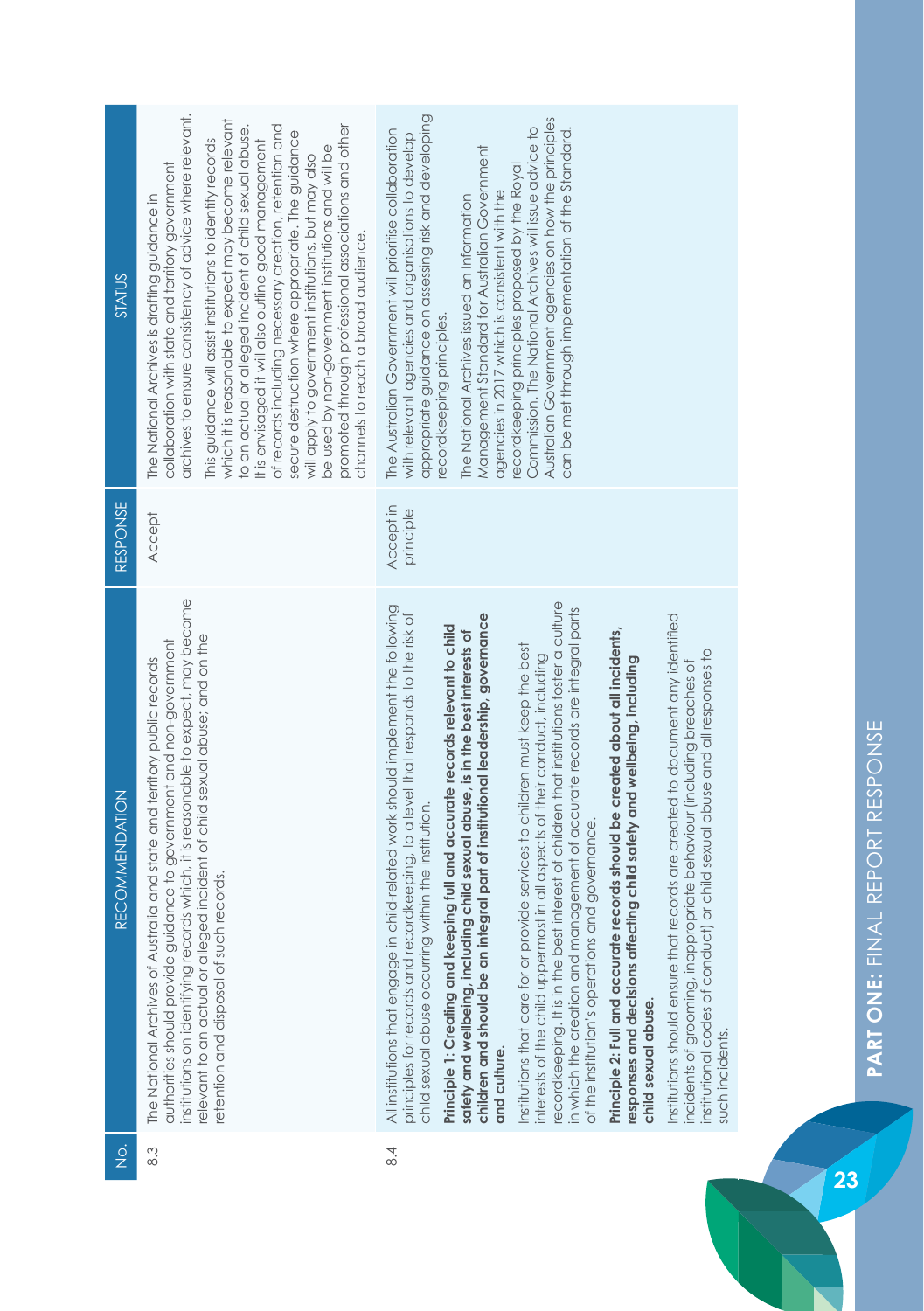| STATUS                                |                                                                                                                                                                                                                                                                     |                                                                                                                                   |                                                                                                                                                                                                                                                                                                   |                                                                                                                                                            |                                                                                                                                                                                               |                                                                                                                                                                                                                                     |                                                                                                                                                |                                                                                                                                                                                                                                                                                                                           |                                                                                                                                                                                                                                                                          |
|---------------------------------------|---------------------------------------------------------------------------------------------------------------------------------------------------------------------------------------------------------------------------------------------------------------------|-----------------------------------------------------------------------------------------------------------------------------------|---------------------------------------------------------------------------------------------------------------------------------------------------------------------------------------------------------------------------------------------------------------------------------------------------|------------------------------------------------------------------------------------------------------------------------------------------------------------|-----------------------------------------------------------------------------------------------------------------------------------------------------------------------------------------------|-------------------------------------------------------------------------------------------------------------------------------------------------------------------------------------------------------------------------------------|------------------------------------------------------------------------------------------------------------------------------------------------|---------------------------------------------------------------------------------------------------------------------------------------------------------------------------------------------------------------------------------------------------------------------------------------------------------------------------|--------------------------------------------------------------------------------------------------------------------------------------------------------------------------------------------------------------------------------------------------------------------------|
| RESPONSE                              |                                                                                                                                                                                                                                                                     |                                                                                                                                   |                                                                                                                                                                                                                                                                                                   |                                                                                                                                                            |                                                                                                                                                                                               |                                                                                                                                                                                                                                     |                                                                                                                                                |                                                                                                                                                                                                                                                                                                                           |                                                                                                                                                                                                                                                                          |
| <b>RECOMMENDATION</b>                 | occurred, and clearly show the author (whether individual or institutional) and<br>or as close as possible to, the time the incidents<br>Records created by institutions should be clear, objective and thorough.<br>hey should be created at,<br>the date created. | Principle 3: Records relevant to child safety and wellbeing, including child<br>sexual abuse, should be maintained appropriately. | ecords should be collocated or cross-referenced to ensure that people using<br>should be maintained in an indexed, logical and secure manner. Associated<br>Records relevant to child safety and wellbeing, including child sexual abuse,<br>those records are aware of all relevant information. | sexual abuse, should only be disposed of in accordance with law or policy.<br>Principle 4: Records relevant to child safety and wellbeing, including child | Records relevant to child safety and wellbeing, including child sexual abuse,<br>must only be destroyed in accordance with records disposal schedules or<br>published institutional policies. | periods that allow for delayed disclosure of abuse by victims, and take account<br>Records relevant to child sexual abuse should be subject to minimum retention<br>of limitation periods for civil actions for child sexual abuse. | Principle 5: Individuals' existing rights to access, amend or annotate records<br>about themselves should be recognised to the fullest extent. | unless contrary to law. Specific, not generic, explanations should be provided in<br>have a right to access records made about them. Full access should be given<br>Individuals whose childhoods are documented in institutional records should<br>any case where a record, or part of a record, is withheld or redacted. | individuals should be made aware of, and assisted to assert, their existing rights<br>to request that records containing their personal information be amended<br>review or appeal of decisions refusing access,<br>amendment or annotation<br>or annotated, and to seek |
| $\frac{\dot{\mathrm{o}}}{\mathrm{Z}}$ | 8.4                                                                                                                                                                                                                                                                 |                                                                                                                                   |                                                                                                                                                                                                                                                                                                   |                                                                                                                                                            |                                                                                                                                                                                               |                                                                                                                                                                                                                                     |                                                                                                                                                |                                                                                                                                                                                                                                                                                                                           |                                                                                                                                                                                                                                                                          |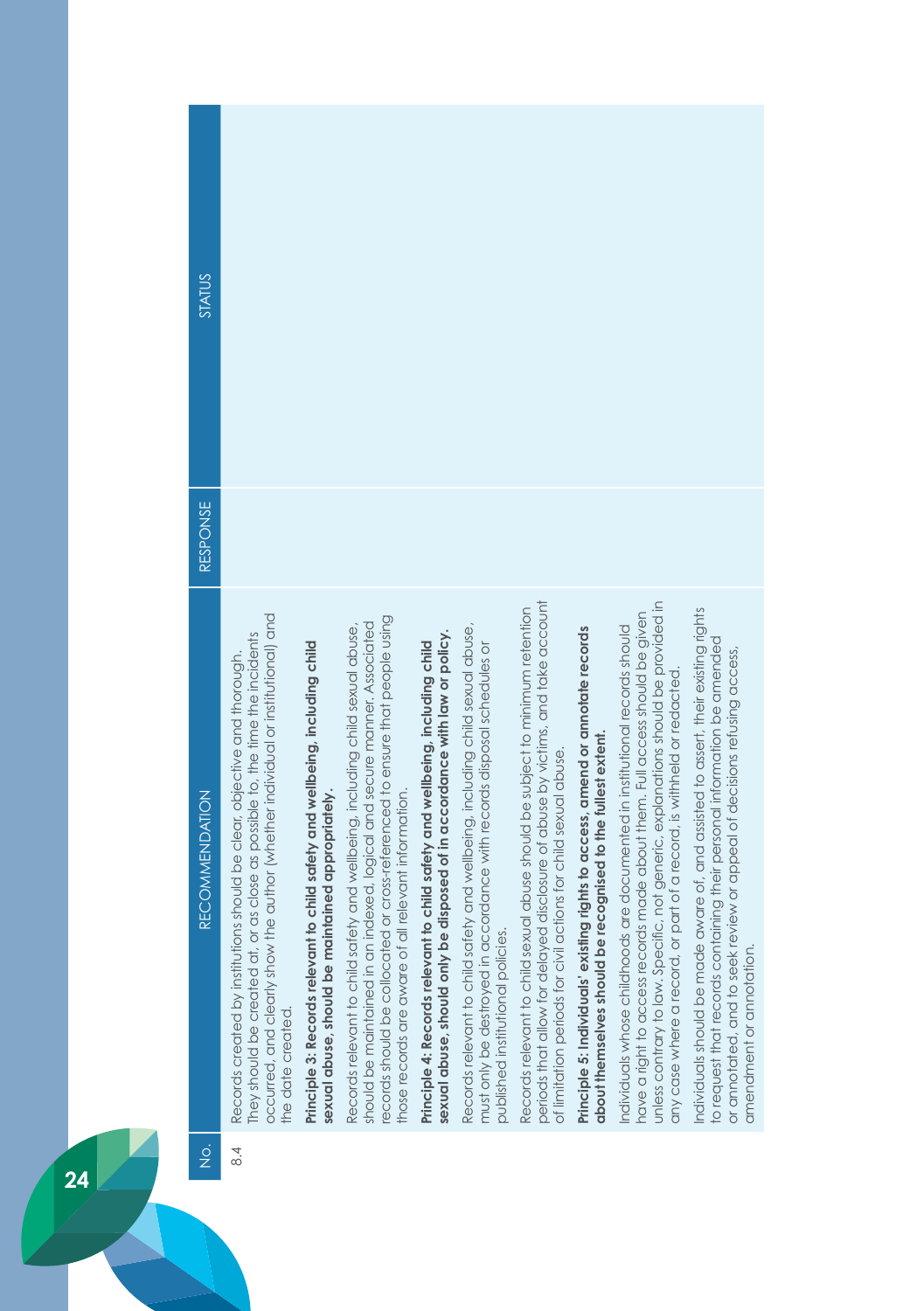| STATUS                |                                                                                                                                                                                                                                                                                                                                                          | The Australian Government will prioritise collaboration<br>administrative arrangements for information sharing.                                                                                                                                                                                                                                                                                                                                                                                                                                          | promote and enable information sharing. Governments<br>jurisdictions and across jurisdictions in preparation for<br>developing an agreed information sharing scheme.                                                                                                                                                                                                                                                                                                                                                                                                                                                                                                                                                                                                                                                                                                                                                                                                                                                                                                                                                                                                                                                                                                               |
|-----------------------|----------------------------------------------------------------------------------------------------------------------------------------------------------------------------------------------------------------------------------------------------------------------------------------------------------------------------------------------------------|----------------------------------------------------------------------------------------------------------------------------------------------------------------------------------------------------------------------------------------------------------------------------------------------------------------------------------------------------------------------------------------------------------------------------------------------------------------------------------------------------------------------------------------------------------|------------------------------------------------------------------------------------------------------------------------------------------------------------------------------------------------------------------------------------------------------------------------------------------------------------------------------------------------------------------------------------------------------------------------------------------------------------------------------------------------------------------------------------------------------------------------------------------------------------------------------------------------------------------------------------------------------------------------------------------------------------------------------------------------------------------------------------------------------------------------------------------------------------------------------------------------------------------------------------------------------------------------------------------------------------------------------------------------------------------------------------------------------------------------------------------------------------------------------------------------------------------------------------|
|                       | This recommendation is a matter for state and<br>territory governments.                                                                                                                                                                                                                                                                                  | with other jurisdictions to promote legislative and                                                                                                                                                                                                                                                                                                                                                                                                                                                                                                      | will seek to build on existing arrangements within<br>information sharing and to develop methods to<br>The Australian Government will work with other<br>jurisdictions to identify and remove barriers to                                                                                                                                                                                                                                                                                                                                                                                                                                                                                                                                                                                                                                                                                                                                                                                                                                                                                                                                                                                                                                                                          |
| RESPONSE              | Noted                                                                                                                                                                                                                                                                                                                                                    | Accept in<br>principle                                                                                                                                                                                                                                                                                                                                                                                                                                                                                                                                   | Accept in<br>principle                                                                                                                                                                                                                                                                                                                                                                                                                                                                                                                                                                                                                                                                                                                                                                                                                                                                                                                                                                                                                                                                                                                                                                                                                                                             |
| <b>RECOMMENDATION</b> | state and territory governments should ensure that non-government schools<br>of records relevant to child safety and wellbeing,<br>with standards applicable to government schools in relation to the creation,<br>operating in the state or territory are required to comply, at a minimum,<br>including child sexual abuse<br>maintenance and disposal | information). These arrangements should be made to establish an information<br>share information related to the safety and wellbeing of children, including<br>information relevant to child sexual abuse in institutional contexts (relevant<br>in each jurisdiction, for a specified range of bodies (prescribed bodies) to<br>make nationally consistent legislative and administrative arrangements,<br>and state and territory governments should<br>exchange scheme to operate in and across Australian institutions.<br>The Australian Government | permit prescribed bodies to provide relevant information to other prescribed<br>bodies without a request, for purposes related to preventing, identifying and<br>In establishing the information exchange scheme, the Australian Government<br>and state and territory governments should develop a minimum of nationally<br>explicitly prioritise children's safety and wellbeing and override laws that<br>sexual abuse in institutional contexts, subject to<br>require prescribed bodies to share relevant information on request from<br>non-government agencies, law enforcement agencies, and regulatory<br>other prescribed bodies, for purposes related to preventing, identifying<br>might otherwise prohibit or restrict disclosure of information to prevent,<br>and oversight bodies, which have responsibilities related to children's<br>enable direct exchange of relevant information between a range of<br>dentify and respond to child sexual abuse in institutional contexts<br>prescribed bodies, including service providers, government and<br>esponding to child sexual abuse in institutional contexts<br>and responding to child<br>safety and wellbeing<br>consistent provisions to:<br>imited exceptions<br>$\dot{\sigma}$<br>.<br>م<br>$\vec{o}$<br>Ö |
| $\frac{\dot{Q}}{Z}$   | 8.5                                                                                                                                                                                                                                                                                                                                                      | 8.6                                                                                                                                                                                                                                                                                                                                                                                                                                                                                                                                                      | 8.7                                                                                                                                                                                                                                                                                                                                                                                                                                                                                                                                                                                                                                                                                                                                                                                                                                                                                                                                                                                                                                                                                                                                                                                                                                                                                |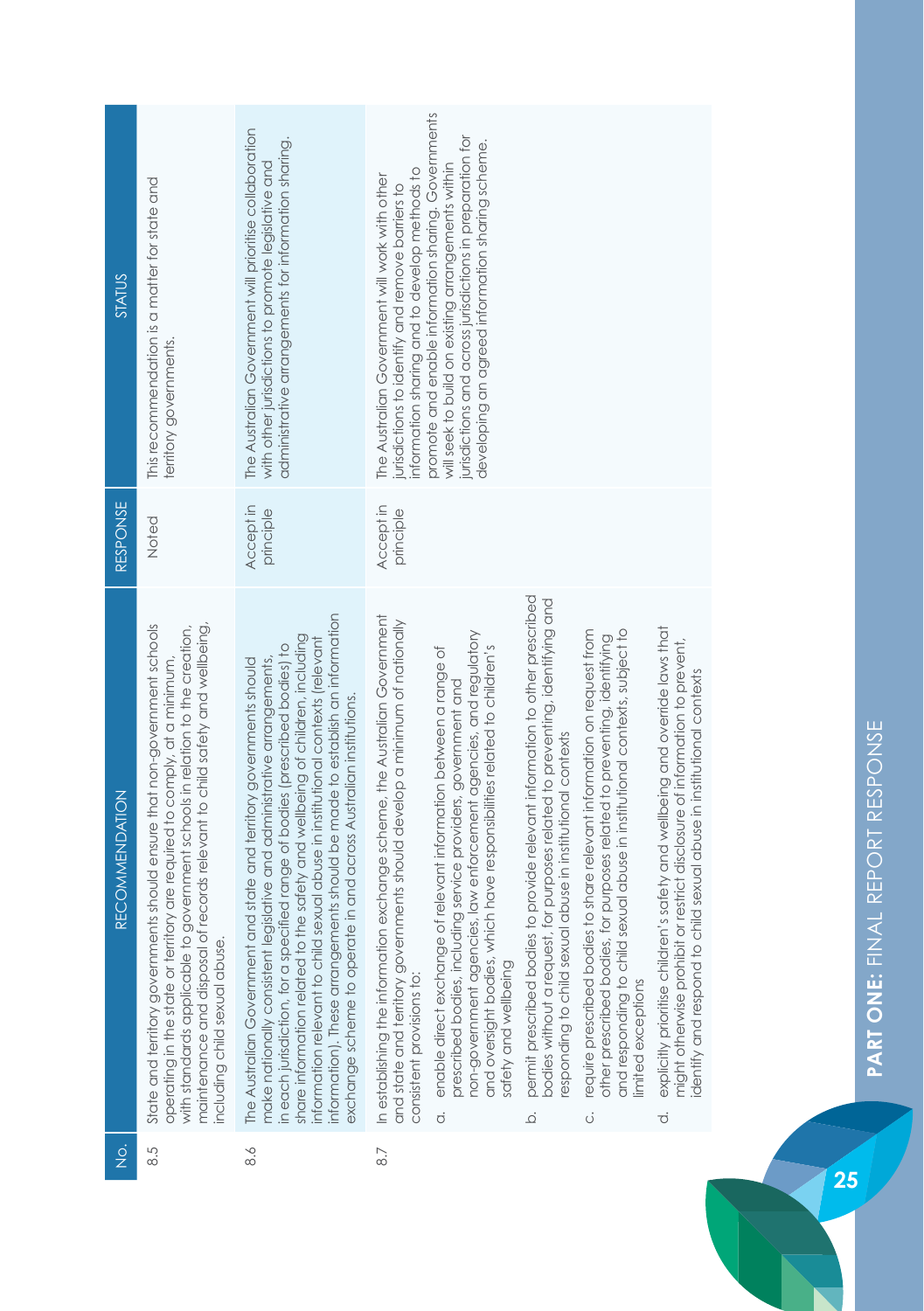| $\frac{1}{2}$ | <b>RECOMMENDATION</b>                                                                                                                                                                                                                                                                                                                                                                                                                                                                                                                                                                                                                                                                                                                                                                                                                                                                                     | RESPONSE               | <b>STATUS</b>                                                                                                                                                                                                                                                                                                                                                                                                                                                                                                                                                                                                                                                                                                                                     |
|---------------|-----------------------------------------------------------------------------------------------------------------------------------------------------------------------------------------------------------------------------------------------------------------------------------------------------------------------------------------------------------------------------------------------------------------------------------------------------------------------------------------------------------------------------------------------------------------------------------------------------------------------------------------------------------------------------------------------------------------------------------------------------------------------------------------------------------------------------------------------------------------------------------------------------------|------------------------|---------------------------------------------------------------------------------------------------------------------------------------------------------------------------------------------------------------------------------------------------------------------------------------------------------------------------------------------------------------------------------------------------------------------------------------------------------------------------------------------------------------------------------------------------------------------------------------------------------------------------------------------------------------------------------------------------------------------------------------------------|
| 8.8           | understanding of, and confidence in, appropriate information sharing to better<br>state and territory governments and prescribed<br>ecommended information exchange scheme is supported with education,<br>training and guidelines. Education, training and guidelines should promote<br>prevent, identify and respond to child sexual abuse in institutional contexts,<br>impediments to information sharing due to limited understanding of<br>podies should work together to ensure that the implementation of our<br>unauthorised sharing and improper use of information<br>The Australian Government,<br>including by addressing:<br>applicable laws<br>$\overline{c}$<br>$\overline{Q}$                                                                                                                                                                                                            | Accept in<br>principle | The Australian Government will continue to collaborate<br>with other jurisdictions to provide awareness raising,<br>education and training around information sharing<br>government agencies, such as the Office of the<br>Governments will work with relevant bodies and<br>Australian Information Commissioner, children's<br>commissioners and advocates, and relevant or<br>obligations and requirements.<br>See recommendation 8.16.<br>prescribed bodies.                                                                                                                                                                                                                                                                                   |
| 8.9           | Types of information that the council should consider, with respect to a person's<br>requirements about the types of information recorded on teacher registers.<br>The Council of Australian Governments (COAG) Education Council should<br>consider the need for nationally consistent state and territory legislative<br>findings or outcomes of investigations where allegations have<br>current and past disciplinary actions, such as conditions on,<br>where relating to allegations or incidents of child sexual abuse:<br>grounds for current and past disciplinary actions<br>suspension of, and cancellation of registration<br>registration and employment as a teacher, include:<br>the details of former and current employers<br>the person's former names and aliases<br>pending investigations<br>been substantiated<br>$\sum$<br><br>≔<br>÷<br>$\dot{\circ}$<br>$\overline{Q}$<br>ن<br>0 | Accept in<br>principle | relate to teacher registration will be taken into account<br>Leadership (AITSL) is conducting a National Review of<br>A consultation paper has been published and public<br>The recommendations of the Royal Commission that<br>regulatory authorities include discussions on teacher<br>An expert panel is currently consulting with a wide<br>range of stakeholders, including state and territory<br>regulatory authorities. Consultations with teacher<br>The Review's Expert Panel will report back to the<br>The Australian Institute for Teaching and School<br>submissions were open until 7 May 2018.<br>Education Council in September 2018<br>legislative frameworks and regulation.<br><b>Teacher Registration.</b><br>in the review. |
| 8.10          | The COAG Education Council should consider the need for nationally consistent<br>provisions in state and territory teacher registration laws providing that teacher<br>registration authorities may, and/or must on request, make information on<br>teacher registration authorities in other states and territories<br>teacher registers available to:<br>teachers' employers.<br>$\overline{Q}$<br>$\dot{\circ}$                                                                                                                                                                                                                                                                                                                                                                                                                                                                                        | Accept in<br>principle |                                                                                                                                                                                                                                                                                                                                                                                                                                                                                                                                                                                                                                                                                                                                                   |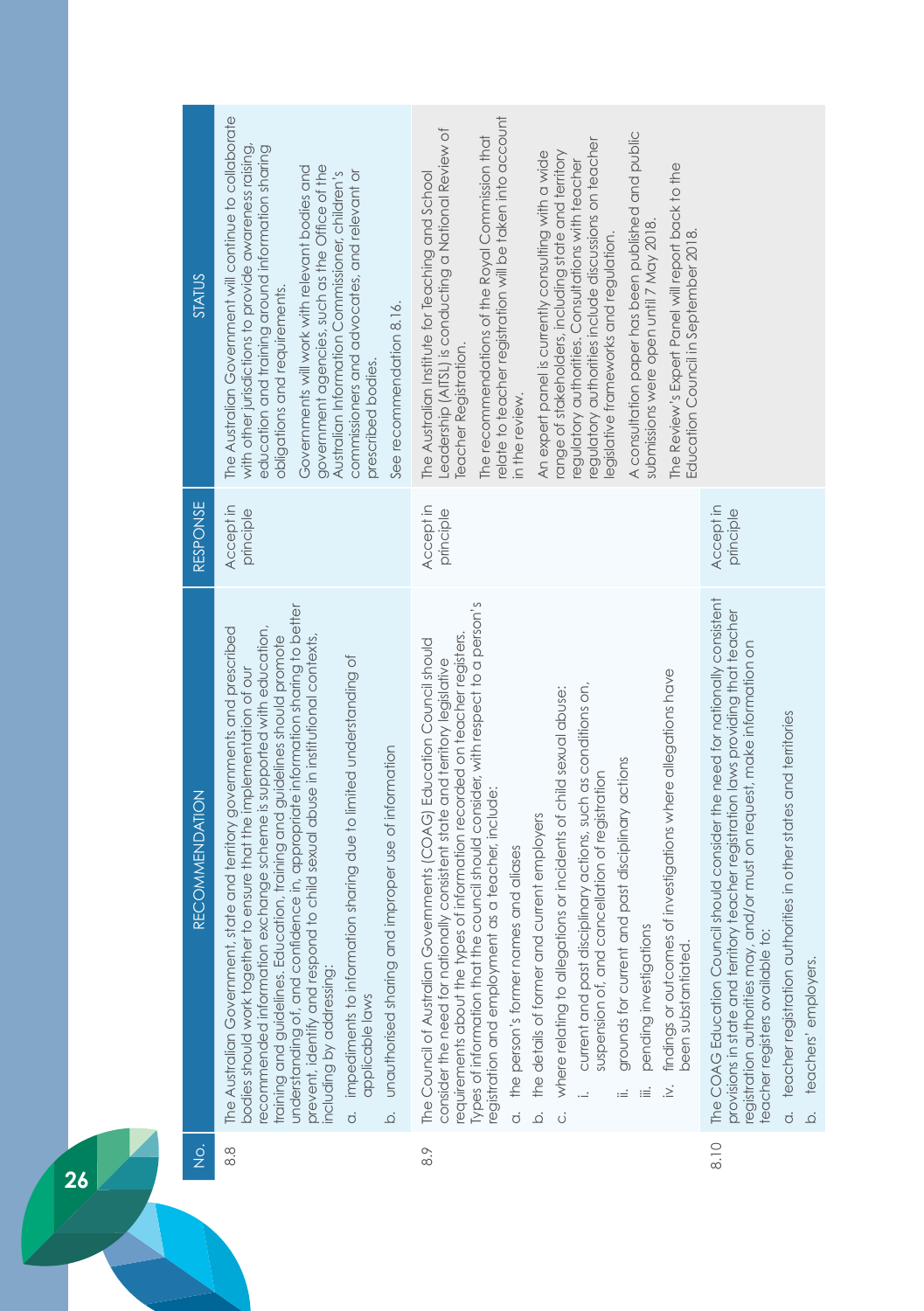| <b>STATUS</b>                         |                                                                                             |                                                                       |                                                                                                                                                                         |                                                                                                                                                                                                                                                                                                           |                                                                                                                                                         |                                                                     |                                        |                                              |                                                                                                                                                                                                                                           | This recommendation is a matter for state and<br>territory governments                                                                                      | See recommendation 8.16.                                                                                                                                                                            |                                                                                                                                                  |                                                                                                                                                                      |
|---------------------------------------|---------------------------------------------------------------------------------------------|-----------------------------------------------------------------------|-------------------------------------------------------------------------------------------------------------------------------------------------------------------------|-----------------------------------------------------------------------------------------------------------------------------------------------------------------------------------------------------------------------------------------------------------------------------------------------------------|---------------------------------------------------------------------------------------------------------------------------------------------------------|---------------------------------------------------------------------|----------------------------------------|----------------------------------------------|-------------------------------------------------------------------------------------------------------------------------------------------------------------------------------------------------------------------------------------------|-------------------------------------------------------------------------------------------------------------------------------------------------------------|-----------------------------------------------------------------------------------------------------------------------------------------------------------------------------------------------------|--------------------------------------------------------------------------------------------------------------------------------------------------|----------------------------------------------------------------------------------------------------------------------------------------------------------------------|
| RESPONSE                              | Accept in<br>principle                                                                      |                                                                       |                                                                                                                                                                         |                                                                                                                                                                                                                                                                                                           |                                                                                                                                                         |                                                                     |                                        |                                              | Accept                                                                                                                                                                                                                                    | Noted                                                                                                                                                       |                                                                                                                                                                                                     |                                                                                                                                                  |                                                                                                                                                                      |
| <b>RECOMMENDATION</b>                 | The COAG Education Council should consider the need for nationally<br>consistent provisions | in state and territory teacher registration laws or<br>$\overline{a}$ | in administrative arrangements, based on legislative authorisation<br>under our recommended information<br>for information sharing<br>exchange scheme<br>$\overline{0}$ | registration authorities in other states and territories and teachers' employers of<br>information they hold or receive about the following matters where they relate<br>providing that teacher registration authorities may or must notify teacher<br>to allegations or incidents of child sexual abuse: | disciplinary actions, such as conditions or restrictions on, suspension of, and<br>cancellation of registration, including with notification of grounds | investigations into conduct, or into allegations or complaints<br>ة | findings or outcomes of investigations | d. resignation or dismissal from employment. | registration authorities, the COAG Education Council should also consider what<br>nts to teacher registers and information sharing by<br>safeguards are necessary to protect teachers' personal information.<br>In considering improvemer | exchange of a student's information when they move to another school, where:<br>State and territory governments should ensure that policies provide for the | the student may pose risks to other children due to their harmful sexual<br>behaviours or may have educational or support needs due to their<br>experiences of child sexual abuse<br>$\overline{c}$ | the new school needs this information to address the safety and wellbeing<br>of the student or of other students at the school<br>$\overline{Q}$ | these policies on our recommended information exchange scheme<br>State and territory governments should give consideration to basing<br>Recommendations 8.6 to 8.8). |
| $\frac{\dot{\mathrm{o}}}{\mathrm{Z}}$ | $rac{1}{\infty}$                                                                            |                                                                       |                                                                                                                                                                         |                                                                                                                                                                                                                                                                                                           |                                                                                                                                                         |                                                                     |                                        |                                              | 8.12                                                                                                                                                                                                                                      | 8.13                                                                                                                                                        |                                                                                                                                                                                                     |                                                                                                                                                  |                                                                                                                                                                      |

**27**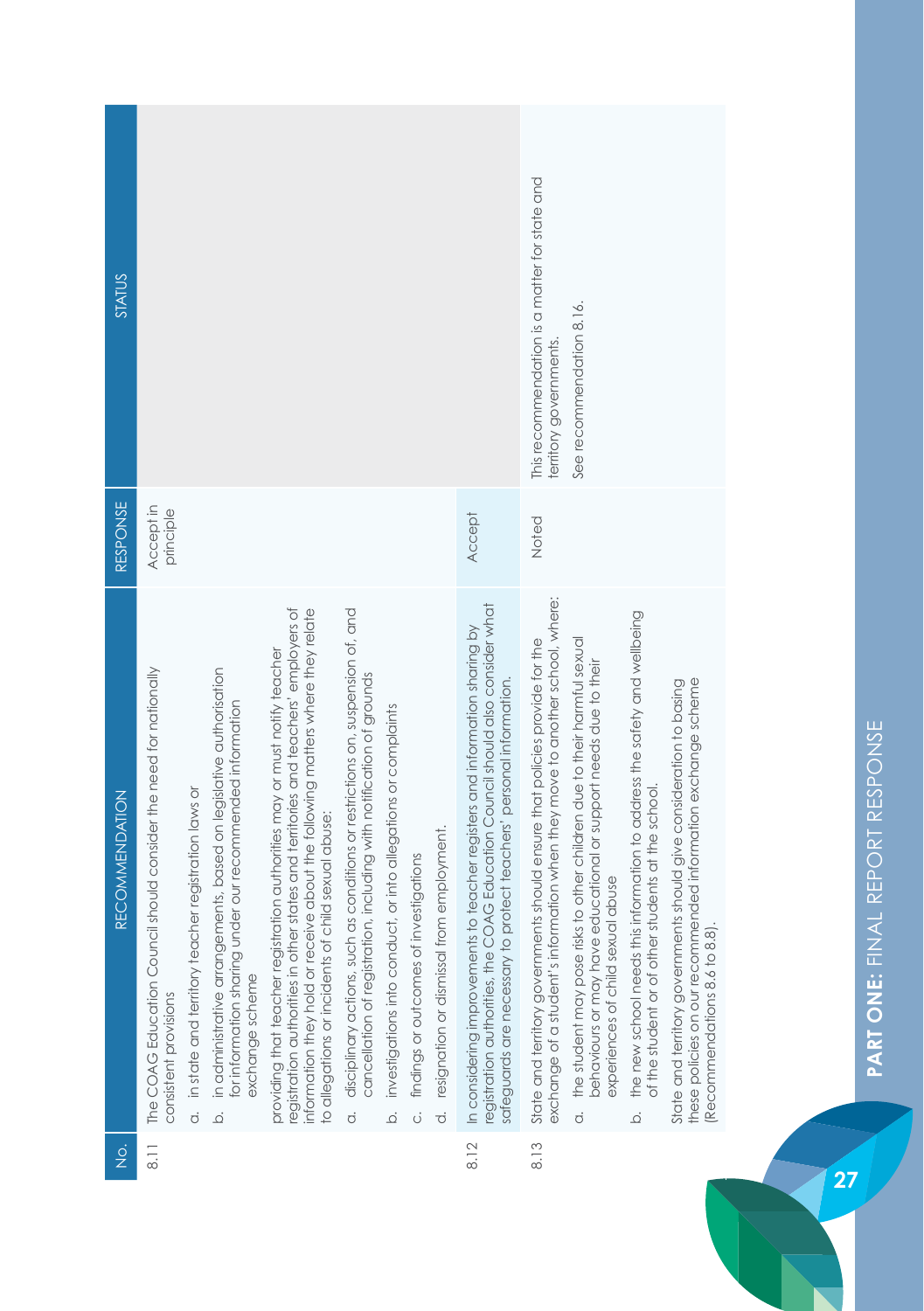| STATUS                |                                                                                                                                                                                                                                                                                                                                                                                                                                                                        |                                                                                                                                                                                                                                                                                                                                                                                                                                                                                                                                                                                                                                                                                                   |                                                                                                                                                                                                                                                                                                                                                                                                                                                                                                           |
|-----------------------|------------------------------------------------------------------------------------------------------------------------------------------------------------------------------------------------------------------------------------------------------------------------------------------------------------------------------------------------------------------------------------------------------------------------------------------------------------------------|---------------------------------------------------------------------------------------------------------------------------------------------------------------------------------------------------------------------------------------------------------------------------------------------------------------------------------------------------------------------------------------------------------------------------------------------------------------------------------------------------------------------------------------------------------------------------------------------------------------------------------------------------------------------------------------------------|-----------------------------------------------------------------------------------------------------------------------------------------------------------------------------------------------------------------------------------------------------------------------------------------------------------------------------------------------------------------------------------------------------------------------------------------------------------------------------------------------------------|
|                       | This recommendation is a matter for state and<br>See recommendation 8.16.<br>territory governments                                                                                                                                                                                                                                                                                                                                                                     | This recommendation is a matter for state and<br>See recommendation 8.16.<br>territory governments                                                                                                                                                                                                                                                                                                                                                                                                                                                                                                                                                                                                | The Australian Government supports the harmonisation<br>of legislative and administrative arrangements in states<br>Australian Education Senior Officials Committee under<br>from all states and territories and the non-government<br>educational data access and sharing arrangements.<br>the Education Council and includes representatives<br>and territories to support data access and sharing.<br>sector, is considering the best ways to enhance<br>The Data Strategy Group, which reports to the |
| RESPONSE              | Noted                                                                                                                                                                                                                                                                                                                                                                                                                                                                  | Noted                                                                                                                                                                                                                                                                                                                                                                                                                                                                                                                                                                                                                                                                                             | Noted                                                                                                                                                                                                                                                                                                                                                                                                                                                                                                     |
| <b>RECOMMENDATION</b> | State and territory governments should ensure that policies for the exchange of<br>provide that the principal (or other authorised information sharer) at the<br>student's previous school is required to share information with the new<br>school in the circumstances described in Recommendation 8.13 and<br>apply to schools in government and non-government systems.<br>a student's information when they move to another school:<br>$\overline{c}$<br>$\vec{Q}$ | State and territory governments should ensure that policies about the exchange<br>a. information provided to the new school should be proportionate to its need<br>for that information to assist it in meeting the student's safety and wellbeing<br>information should be exchanged between principals, or other authorised<br>of a student's information (as in Recommendations 8.13 and 8.14) provide<br>the following safeguards, in addition to any safeguards attached to our<br>information sharers, and disseminated to other staff members on a<br>needs, and those of other students at the school<br>ecommended information exchange scheme:<br>need-to-know basis.<br>$\overline{Q}$ | The COAG Education Council should review the Interstate Student Data Transfer<br>Note and Protocol in the context of the implementation of our recommended<br>nformation exchange scheme (Recommendations 8.6 to 8.8).                                                                                                                                                                                                                                                                                    |
| $\frac{1}{2}$         | 8.14                                                                                                                                                                                                                                                                                                                                                                                                                                                                   | 8.15                                                                                                                                                                                                                                                                                                                                                                                                                                                                                                                                                                                                                                                                                              | 8.16                                                                                                                                                                                                                                                                                                                                                                                                                                                                                                      |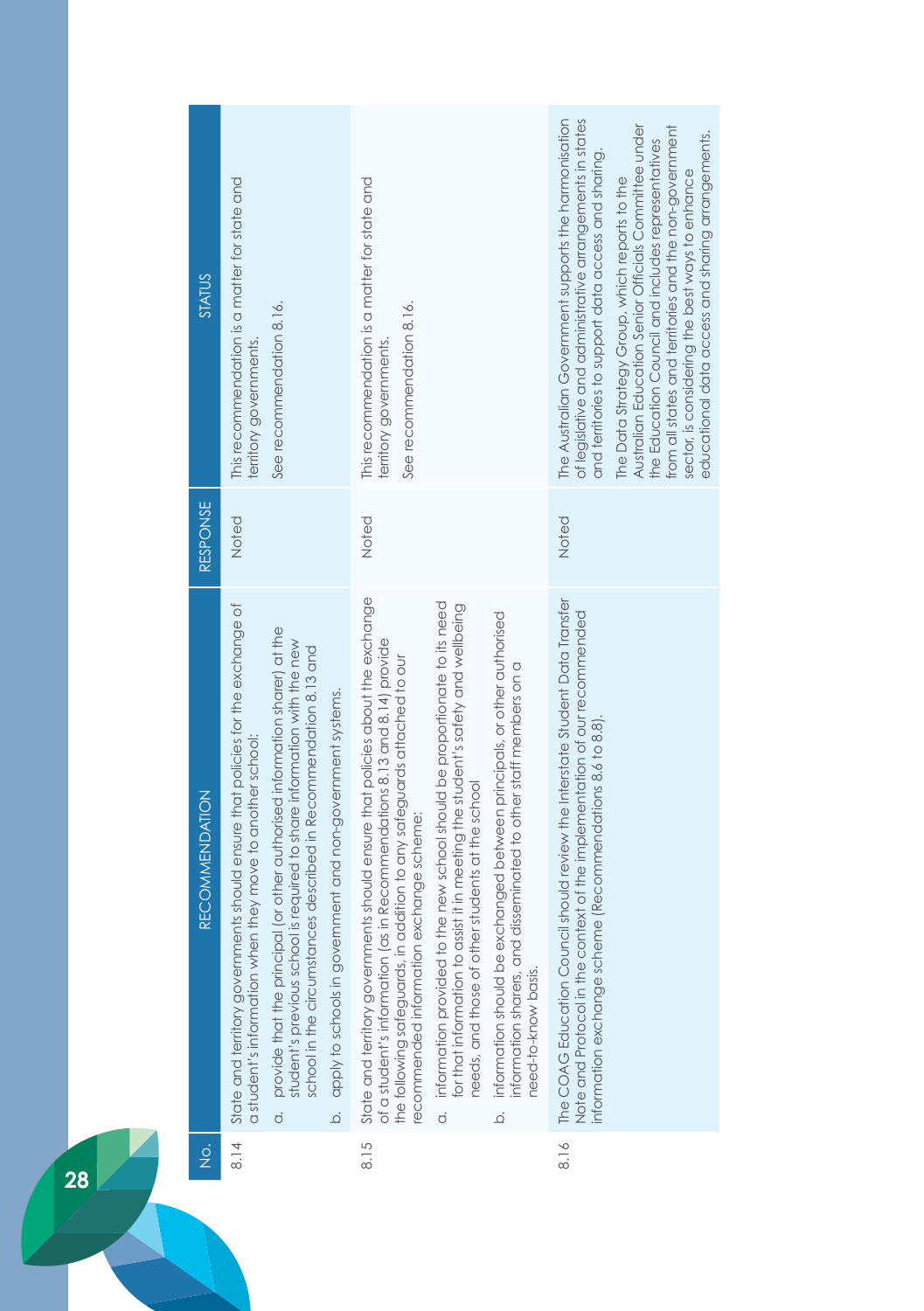| RESPONSE                              | can be shared amongst education authorities and their<br>schools. The Data Strategy Group is also considering the<br>development of a National Minimum Dataset to ensure<br>that the collection, analysis and reporting of schooling<br>Information Agreement, which will specify the defined<br>and agreed purposes for which schooling information<br>progressing is the development of a National Schools<br>data is consistent and comparable within and across<br>A key piece of work the Data Strategy Group is<br>urisdictions, sectors and nationally. | This recommendation is a matter for state and<br>territory governments.<br>Noted                                                                                                                                                                                                                                                                                                                                                                                                                                                                                                                                                                                                                                                   | This recommendation is a matter for state and<br>territory governments.<br>Noted                                                                                                              |
|---------------------------------------|----------------------------------------------------------------------------------------------------------------------------------------------------------------------------------------------------------------------------------------------------------------------------------------------------------------------------------------------------------------------------------------------------------------------------------------------------------------------------------------------------------------------------------------------------------------|------------------------------------------------------------------------------------------------------------------------------------------------------------------------------------------------------------------------------------------------------------------------------------------------------------------------------------------------------------------------------------------------------------------------------------------------------------------------------------------------------------------------------------------------------------------------------------------------------------------------------------------------------------------------------------------------------------------------------------|-----------------------------------------------------------------------------------------------------------------------------------------------------------------------------------------------|
| <b>RECOMMENDATION</b>                 |                                                                                                                                                                                                                                                                                                                                                                                                                                                                                                                                                                | agencies or bodies with responsibility for assessing, authorising or supervising<br>State and territory governments should introduce legislation to establish carers<br>the types of information which, at a minimum, must be made available to<br>register in their respective jurisdictions, with national consistency in relation to:<br>the types of information which, at a minimum, should be recorded on<br>carers, or other responsibilities related to carer suitability and safety of<br>a. the inclusion of the following carer types on the carers register:<br>children in out-of-home care.<br>ii. relative/kinship carers<br>iii. residential care staff<br>i. foster carers<br>the register<br>$\overline{Q}$<br>ö | agencies or bodies with regulatory or oversight responsibility for out-of-home<br>Carers registers should be maintained by state and territory child protection<br>care in that jurisdiction. |
| $\frac{\dot{\mathrm{o}}}{\mathrm{Z}}$ |                                                                                                                                                                                                                                                                                                                                                                                                                                                                                                                                                                | $\frac{8}{17}$                                                                                                                                                                                                                                                                                                                                                                                                                                                                                                                                                                                                                                                                                                                     | 8.18                                                                                                                                                                                          |



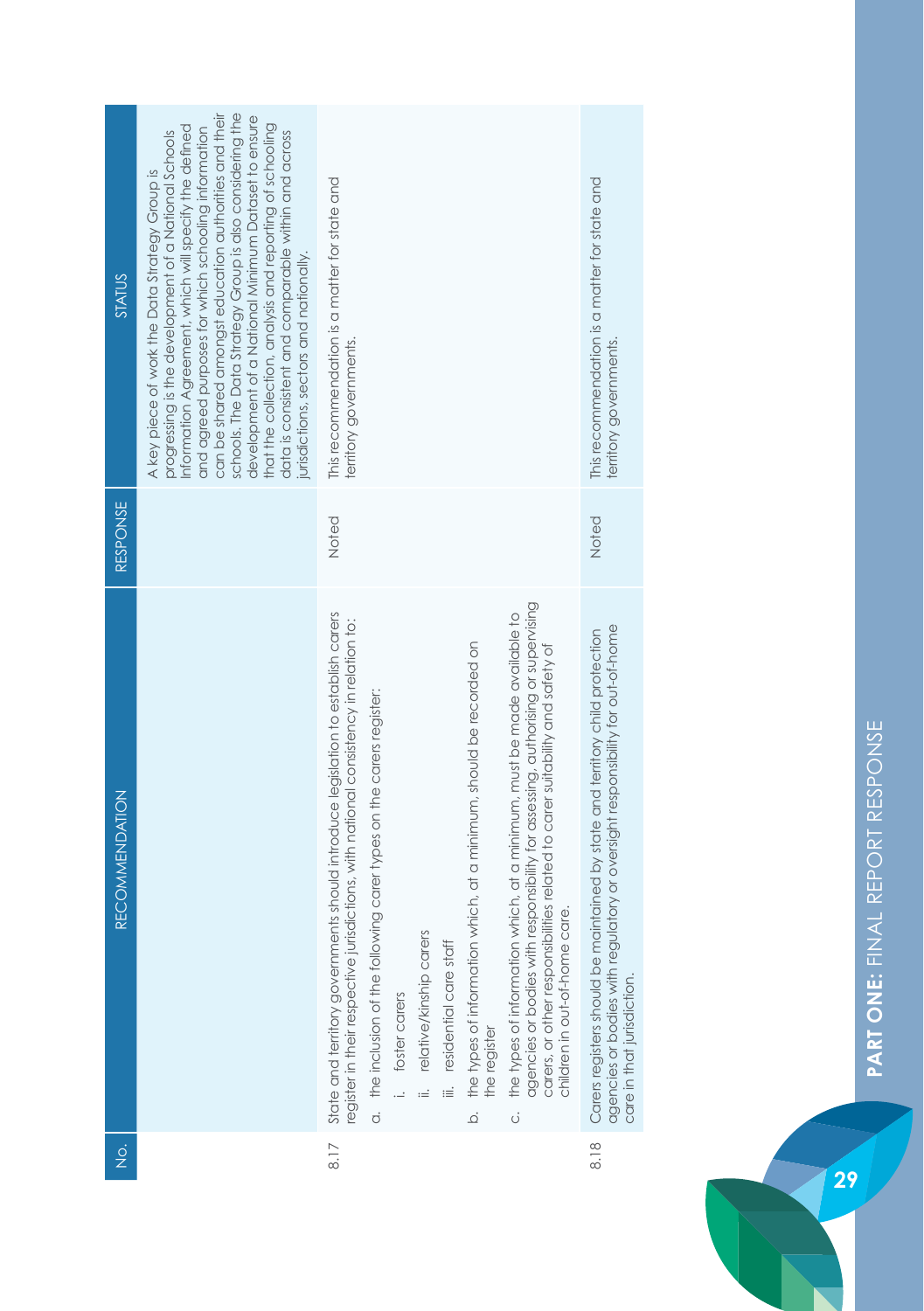| STATUS                | This recommendation is a matter for state and<br>territory governments.                                                                                                                                                                                                                                                                                                                                                                                                                                                                                                                                                                                                                                                                                                                                                                                                                                                                                              |                                                                                                                                                                                                                                                                                                             | This recommendation is a matter for state and<br>erritory governments.                                                                                                                                                                                                                                                                      |
|-----------------------|----------------------------------------------------------------------------------------------------------------------------------------------------------------------------------------------------------------------------------------------------------------------------------------------------------------------------------------------------------------------------------------------------------------------------------------------------------------------------------------------------------------------------------------------------------------------------------------------------------------------------------------------------------------------------------------------------------------------------------------------------------------------------------------------------------------------------------------------------------------------------------------------------------------------------------------------------------------------|-------------------------------------------------------------------------------------------------------------------------------------------------------------------------------------------------------------------------------------------------------------------------------------------------------------|---------------------------------------------------------------------------------------------------------------------------------------------------------------------------------------------------------------------------------------------------------------------------------------------------------------------------------------------|
| RESPONSE              | Noted                                                                                                                                                                                                                                                                                                                                                                                                                                                                                                                                                                                                                                                                                                                                                                                                                                                                                                                                                                |                                                                                                                                                                                                                                                                                                             | Noted                                                                                                                                                                                                                                                                                                                                       |
| <b>RECOMMENDATION</b> | State and territory governments should consider the need for carers registers to<br>or related to, applicant or authorised carers, and persons residing on the same<br>include, at a minimum, the following information (register information) about,<br>applications for authorisation in circumstances of<br>property as applicant/authorised home-based carers (household members):<br>cancellation or surrender of authorisation in circumstances of concern<br>previous or current association with an out-of-home care agency,<br>status of the minimum checks set out in Recommendation 12.6 as<br>equirements for authorisation, indicating their outcomes as either<br>a. lodgement or grant of applications for authorisation<br>concern (including in relation to child sexual abuse)<br>including in relation to child sexual abuse)<br>satisfactory or unsatisfactory<br>withdrawal or refusal of<br>$\overline{Q}$<br>ö<br>$\vec{o}$<br>$\ddot{\circ}$ | current, finalised with ongoing risk-related concerns, and/or requiring<br>the date of reportable conduct allegations, and their status as either<br>whether by application for authorisation, assessment, grant of<br>contact with the reportable conduct oversight body.<br>authorisation, or supervision | State and territory governments should consider the need for legislative and<br>b. record register information as a mandatory part of carer authorisation<br>administrative arrangements to require responsible agencies to:<br>c. update register information about authorised carers.<br>a. record register information in minimal detail |
| $\frac{1}{2}$         | $\frac{8.19}{5.2}$                                                                                                                                                                                                                                                                                                                                                                                                                                                                                                                                                                                                                                                                                                                                                                                                                                                                                                                                                   |                                                                                                                                                                                                                                                                                                             | 8.20                                                                                                                                                                                                                                                                                                                                        |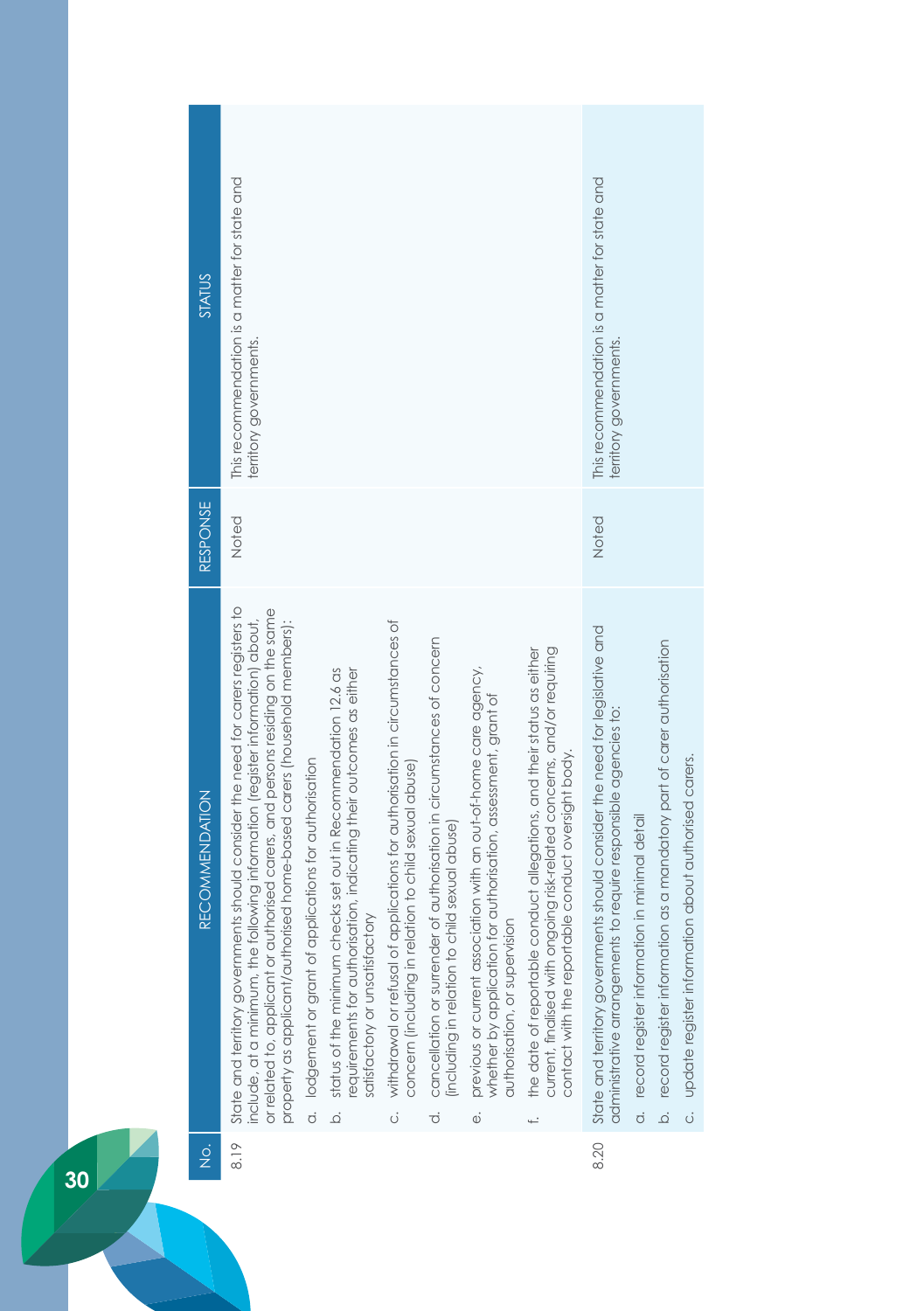| STATUS                | This recommendation is a matter for state and<br>territory governments.                                                                                                                                                                                                                                                                                                                                                                                                                                                                                                                                                                                                                                                                                                                                                                                                                                                                                                                                                                                                                                                                                 | This recommendation is a matter for state and<br>territory governments.                                                                                                                                                                                                                                                                                                                                                                                                                                                                                                                                                                                                                                                                                                                                                                                                |
|-----------------------|---------------------------------------------------------------------------------------------------------------------------------------------------------------------------------------------------------------------------------------------------------------------------------------------------------------------------------------------------------------------------------------------------------------------------------------------------------------------------------------------------------------------------------------------------------------------------------------------------------------------------------------------------------------------------------------------------------------------------------------------------------------------------------------------------------------------------------------------------------------------------------------------------------------------------------------------------------------------------------------------------------------------------------------------------------------------------------------------------------------------------------------------------------|------------------------------------------------------------------------------------------------------------------------------------------------------------------------------------------------------------------------------------------------------------------------------------------------------------------------------------------------------------------------------------------------------------------------------------------------------------------------------------------------------------------------------------------------------------------------------------------------------------------------------------------------------------------------------------------------------------------------------------------------------------------------------------------------------------------------------------------------------------------------|
| RESPONSE              | Noted                                                                                                                                                                                                                                                                                                                                                                                                                                                                                                                                                                                                                                                                                                                                                                                                                                                                                                                                                                                                                                                                                                                                                   | Noted                                                                                                                                                                                                                                                                                                                                                                                                                                                                                                                                                                                                                                                                                                                                                                                                                                                                  |
| <b>RECOMMENDATION</b> | State and territory governments should give consideration to enabling agencies<br>in the course of their assessment, authorisation, or supervision of carers, to:<br>agency where register information indicates applicant carers, or their<br>household members (in the case of prospective home-based carers)<br>State and territory governments should consider the need for legislative and<br>seek further relevant information from another out-of-home care<br>seek further relevant information from other agencies or bodies,<br>to seek further information for these purposes under our recommended<br>before they authorise or recommend authorisation of carers, to:<br>additional information relevant to carer suitability, including<br>where register information indicates they hold, or may hold,<br>have a prior or current association with that other agency<br>i. undertake a check for relevant register information, and<br>information exchange scheme (Recommendations 8.6 to 8.8).<br>administrative arrangements to require responsible agencies:<br>information.<br>eportable conduct<br>$:=$<br>.<br>ف<br>$\dot{\sigma}$ | mechanisms to enable agencies and bodies to obtain relevant information from<br>to obtain relevant information from their own and other jurisdictions' registers for<br>regulatory and oversight bodies, with responsibilities related to the suitability<br>registers in any state or territory holding such information. Consideration should<br>be given to legislative and administrative arrangements, and digital platforms,<br>of persons to be carers and the safety of children in out-of-home care<br>other agencies, including jurisdictional child protection agencies and<br>State and territory governments should consider the need for effective<br>agencies responsible for assessing, authorising or supervising carers<br>the purpose of exercising their responsibilities and functions.<br>which will enable:<br>$\overline{c}$<br>$\overline{Q}$ |
| $\frac{1}{2}$         | 8.21                                                                                                                                                                                                                                                                                                                                                                                                                                                                                                                                                                                                                                                                                                                                                                                                                                                                                                                                                                                                                                                                                                                                                    | 8.22                                                                                                                                                                                                                                                                                                                                                                                                                                                                                                                                                                                                                                                                                                                                                                                                                                                                   |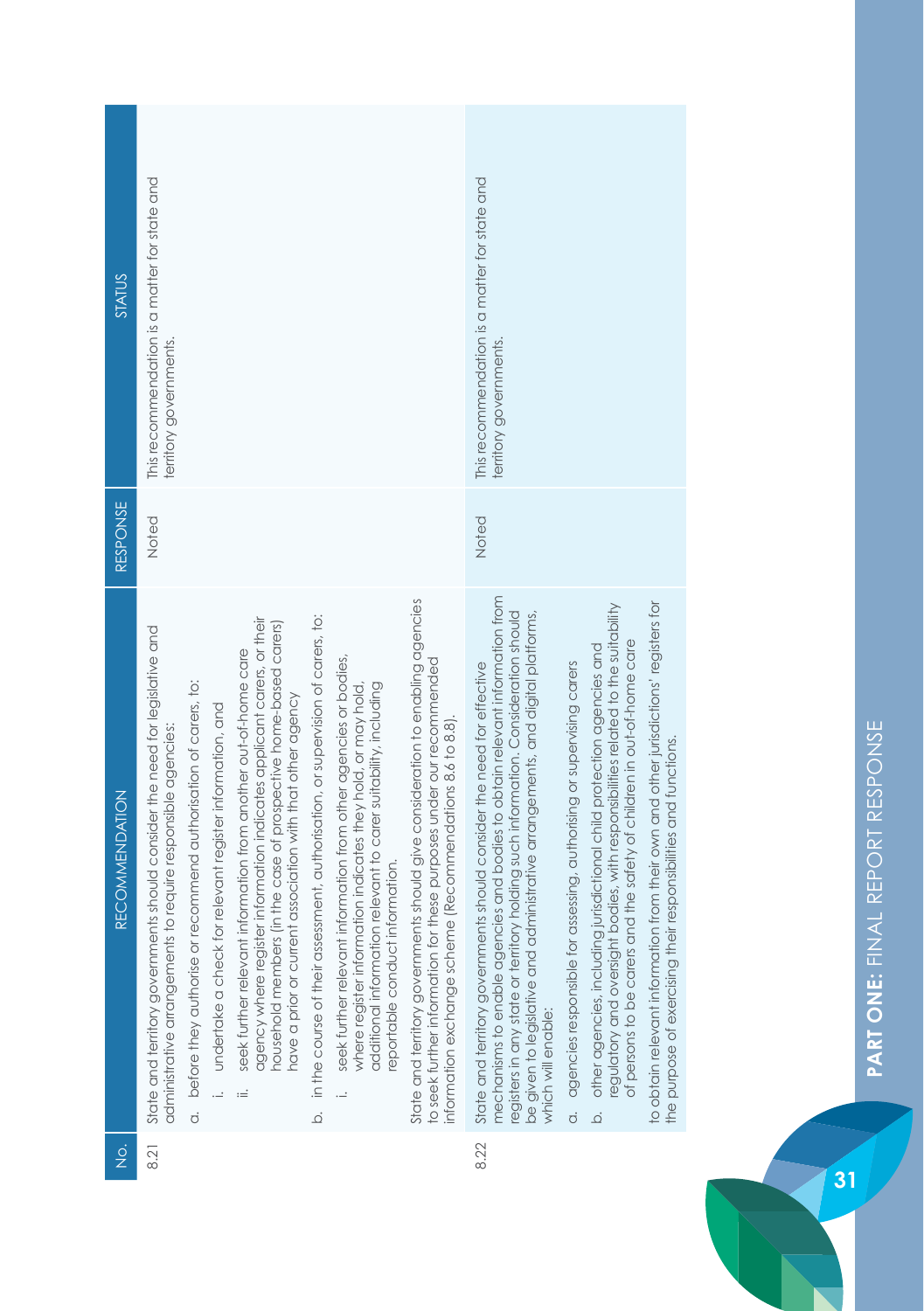| <b>RECOMMENDATION</b>                                                                                                                                                                                                                                                                                                                                                                                                                                  |
|--------------------------------------------------------------------------------------------------------------------------------------------------------------------------------------------------------------------------------------------------------------------------------------------------------------------------------------------------------------------------------------------------------------------------------------------------------|
| carers registers for the protection of children in out-of-home care. Consideration<br>consider the need for guidelines and training to promote the proper use of<br>In considering the legislative and administrative arrangements required for<br>carers registers in their jurisdiction, state and territory governments should<br>should also be given to the need for specific safeguards to prevent<br>inappropriate use of register information. |
| Volume 9, Advocacy, support and therapeutic treatment services recommendations                                                                                                                                                                                                                                                                                                                                                                         |
| adults who experienced childhood sexual abuse in<br>and state and territory governments should fund<br>egrated model of advocacy and support and<br>dedicated community support services for victims and survivors in each                                                                                                                                                                                                                             |
| Funding and related agreements should require and enable these services to:<br>a. be trauma-informed and have an understanding of institutional child                                                                                                                                                                                                                                                                                                  |
| be collaborative, available, accessible, acceptable and high quality<br>and brokerage to coordinate and meet                                                                                                                                                                                                                                                                                                                                           |
| support and supervise peer-led support models.                                                                                                                                                                                                                                                                                                                                                                                                         |
| Aboriginal and Torres Strait Islander healing approaches as an ongoing, integral<br>and state and territory governments should fund                                                                                                                                                                                                                                                                                                                    |
| should be evaluated in accordance with culturally appropriate methodologies,<br>responses for victims and survivors of child sexual abuse. These approaches<br>part of advocacy and support and therepeutic treatment service system<br>to contribute to evidence of best practice.                                                                                                                                                                    |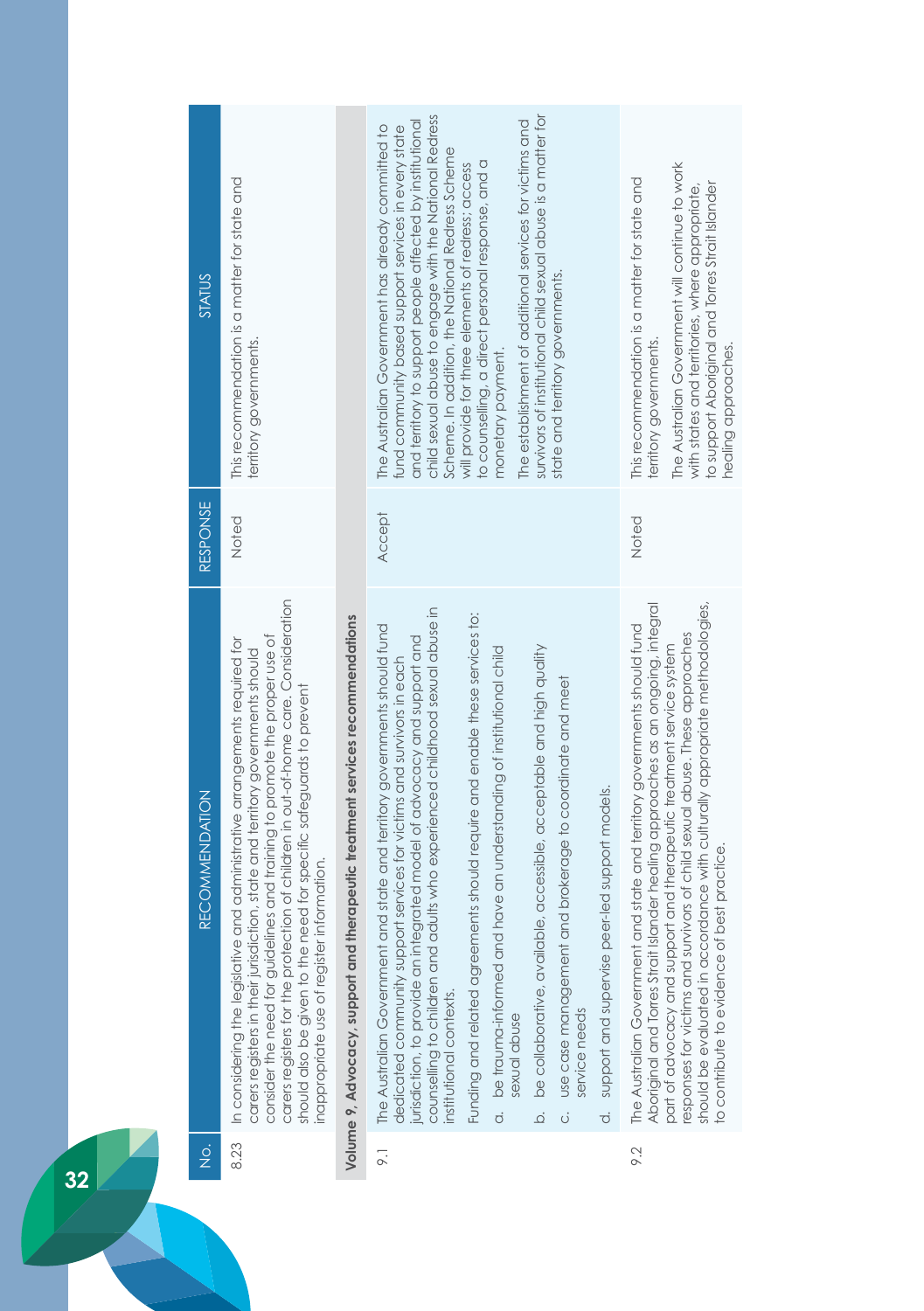| $\frac{1}{2}$ | <b>RECOMMENDATION</b>                                                                                                                                                                                                                                                                                                                                                                                                                                                                                                                                                                                                                                                                                                                                                                               | <b>RESPONSE</b>        | STATUS                                                                                                                                                                                                                                                                                                                                                                                                                                                                                                                                                                                                                                                                                                                                                                                                                                                                                                                                      |
|---------------|-----------------------------------------------------------------------------------------------------------------------------------------------------------------------------------------------------------------------------------------------------------------------------------------------------------------------------------------------------------------------------------------------------------------------------------------------------------------------------------------------------------------------------------------------------------------------------------------------------------------------------------------------------------------------------------------------------------------------------------------------------------------------------------------------------|------------------------|---------------------------------------------------------------------------------------------------------------------------------------------------------------------------------------------------------------------------------------------------------------------------------------------------------------------------------------------------------------------------------------------------------------------------------------------------------------------------------------------------------------------------------------------------------------------------------------------------------------------------------------------------------------------------------------------------------------------------------------------------------------------------------------------------------------------------------------------------------------------------------------------------------------------------------------------|
| 9.3           | abuse in childhood as an ongoing integral part of advocacy and support and<br>and state and territory governments should fund<br>therapeutic treatment service system responses for victims and survivors of<br>support services for people with disability who have experienced sexual<br>The Australian Government<br>child sexual abuse.                                                                                                                                                                                                                                                                                                                                                                                                                                                         | Accept in<br>principle | survivors of institutional child sexual abuse is a matter for<br>child sexual abuse to engage with the National Redress<br>and territory to support people affected by institutional<br>The establishment of additional services for victims and<br>Scheme. This includes support for people with disability<br>The Australian Government has already committed to<br>fund community based support services in every state<br>for three elements of redress; access to counselling, a<br>In addition, the National Redress Scheme will provide<br>direct personal response, and a monetary payment.<br>state and territory governments.<br>to engage with the Scheme.                                                                                                                                                                                                                                                                       |
| 64            | ecords from institutions, and options for initiating police, civil litigation or redress<br>services for representation and general assistance for people to navigate the<br>eferral service for victims and survivors of institutional child sexual abuse. The<br>processes as required. Support should include advice, referrals to other legal<br>service should provide advice about accessing, amending and annotating<br>legal service system. Funding and related agreements should require and<br>The Australian Government should establish and fund a legal advice and<br>, accessible, acceptable and high quality.<br>a. trauma-informed and have an understanding of institutional child<br>enable these services to be:<br>collaborative, available<br>sexual abuse<br>$\overline{Q}$ | Accept in<br>principle | program guidelines for the provision of the grant to the<br>their legal options under the National Redress Scheme,<br>National Redress Scheme to complete an application<br>and through key steps in the redress process. Survivors<br>knowmore will assist clients who are eligible under the<br>will provide information to survivors (whether they are<br>outside the redress scheme will be referred to private<br>National Association Community Legal Centres Inc,<br>wishing to pursue civil law or compensation options<br>eligible for the National Redress Scheme or not) on<br>who operate knowmore, the legal advice service.<br>commences operation on 1 July 2018. The service<br>The Attorney-General's Department is progressing<br>The service will be in place to provide assistance<br>other compensation schemes or under civil law.<br>to survivors when the National Redress Scheme<br>awyers to pursue those claims. |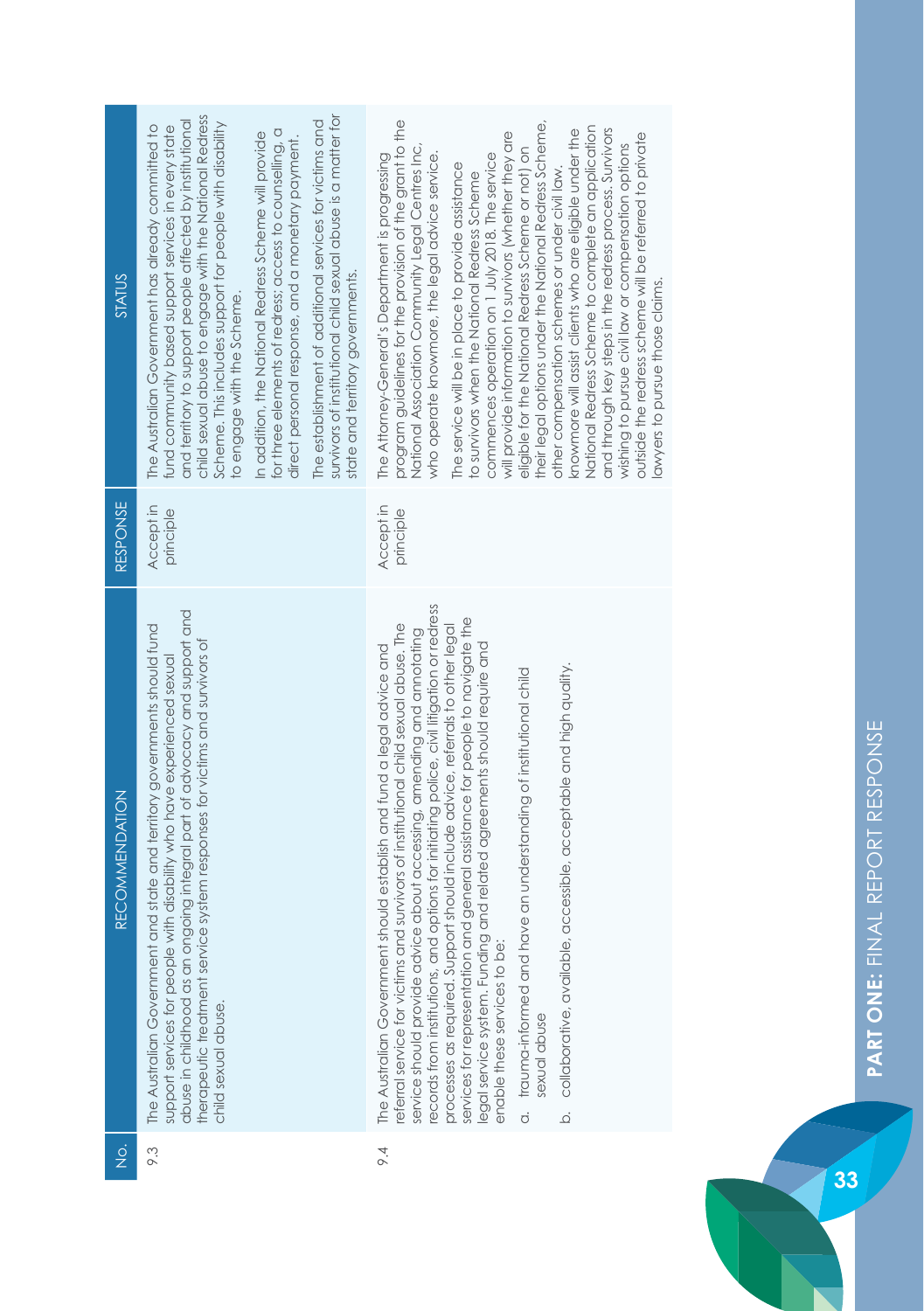| <b>STATUS</b>                         | accessible, and high quality advice and information on<br>most effective methods of providing trauma-informed,<br>The Australian Government has established a trauma<br>recommendations and other relevant information for<br>Redress Scheme to provide information, advice and<br>informed, survivor focussed website for the National<br>The Australian Government will further consider the<br>Response, the annual report on implementation of<br>online resource to provide information about this<br>The Australian Government will also establish an<br>support to survivors seeking redress.<br>childhood sexual abuse.<br>survivors and the public.                                                                                                                                                                                                                                                                                                                                                                                                        | trauma-informed and use collaborative approaches<br>The establishment of specialist sexual assault services<br>is a matter for state and territory governments. The<br>Australian Government has already committed to<br>institutional child sexual abuse to engage with the<br>state and territory to support people affected by<br>fund community based support services in every<br>National Redress Scheme. These services will be<br>to delivering quality services.                                                                                                                                                                                                                                                                                                                                                    |
|---------------------------------------|---------------------------------------------------------------------------------------------------------------------------------------------------------------------------------------------------------------------------------------------------------------------------------------------------------------------------------------------------------------------------------------------------------------------------------------------------------------------------------------------------------------------------------------------------------------------------------------------------------------------------------------------------------------------------------------------------------------------------------------------------------------------------------------------------------------------------------------------------------------------------------------------------------------------------------------------------------------------------------------------------------------------------------------------------------------------|------------------------------------------------------------------------------------------------------------------------------------------------------------------------------------------------------------------------------------------------------------------------------------------------------------------------------------------------------------------------------------------------------------------------------------------------------------------------------------------------------------------------------------------------------------------------------------------------------------------------------------------------------------------------------------------------------------------------------------------------------------------------------------------------------------------------------|
| RESPONSE                              | consideration<br>For further                                                                                                                                                                                                                                                                                                                                                                                                                                                                                                                                                                                                                                                                                                                                                                                                                                                                                                                                                                                                                                        | Accept in<br>principle                                                                                                                                                                                                                                                                                                                                                                                                                                                                                                                                                                                                                                                                                                                                                                                                       |
| <b>RECOMMENDATION</b>                 | childhood and available services. The gateway may be operated by an existing<br>provide telephone and online information and initial support for victims and<br>This should provide information for victims and survivors, particularly victims and<br>survivors of institutional child sexual abuse, the general public and practitioners<br>about supporting children and adults who have experienced sexual abuse in<br>survivors, including independent legal information and information about<br>The Australian Government should fund a national website and helpline as a<br>gateway to accessible advice and information on childhood sexual abuse.<br>be collaborative, available, accessible, acceptable and high quality<br>be trauma-informed and have an understanding of institutional child<br>provide assisted referrals to advocacy and support and therapeutic<br>service with appropriate experience and should:<br>reatment services.<br>eporting to police<br>sexual abuse<br>$\overline{Q}$<br>$\dot{\sigma}$<br>$\ddot{\circ}$<br>$\vec{o}$ | and state and territory governments should address<br>existing specialist sexual assault service gaps by increasing funding for adult<br>particularly victims and survivors of institutional child sexual abuse. Funding<br>and child sexual assault services in each jurisdiction, to provide advocacy<br>and support and specialist therapeutic treatment for victims and survivors,<br>be collaborative, available, accessible, acceptable and high quality<br>be trauma-informed and have an understanding of institutional child<br>provide staff with supervision and professional development.<br>use collaborative community development approaches<br>agreements should require and enable services to:<br>The Australian Government<br>sexual abuse<br>.<br>ف<br>$\ddot{\circ}$<br>$\dot{\circ}$<br>$\overline{c}$ |
| $\frac{\dot{\mathrm{o}}}{\mathrm{Z}}$ | 9.5                                                                                                                                                                                                                                                                                                                                                                                                                                                                                                                                                                                                                                                                                                                                                                                                                                                                                                                                                                                                                                                                 | 9.6                                                                                                                                                                                                                                                                                                                                                                                                                                                                                                                                                                                                                                                                                                                                                                                                                          |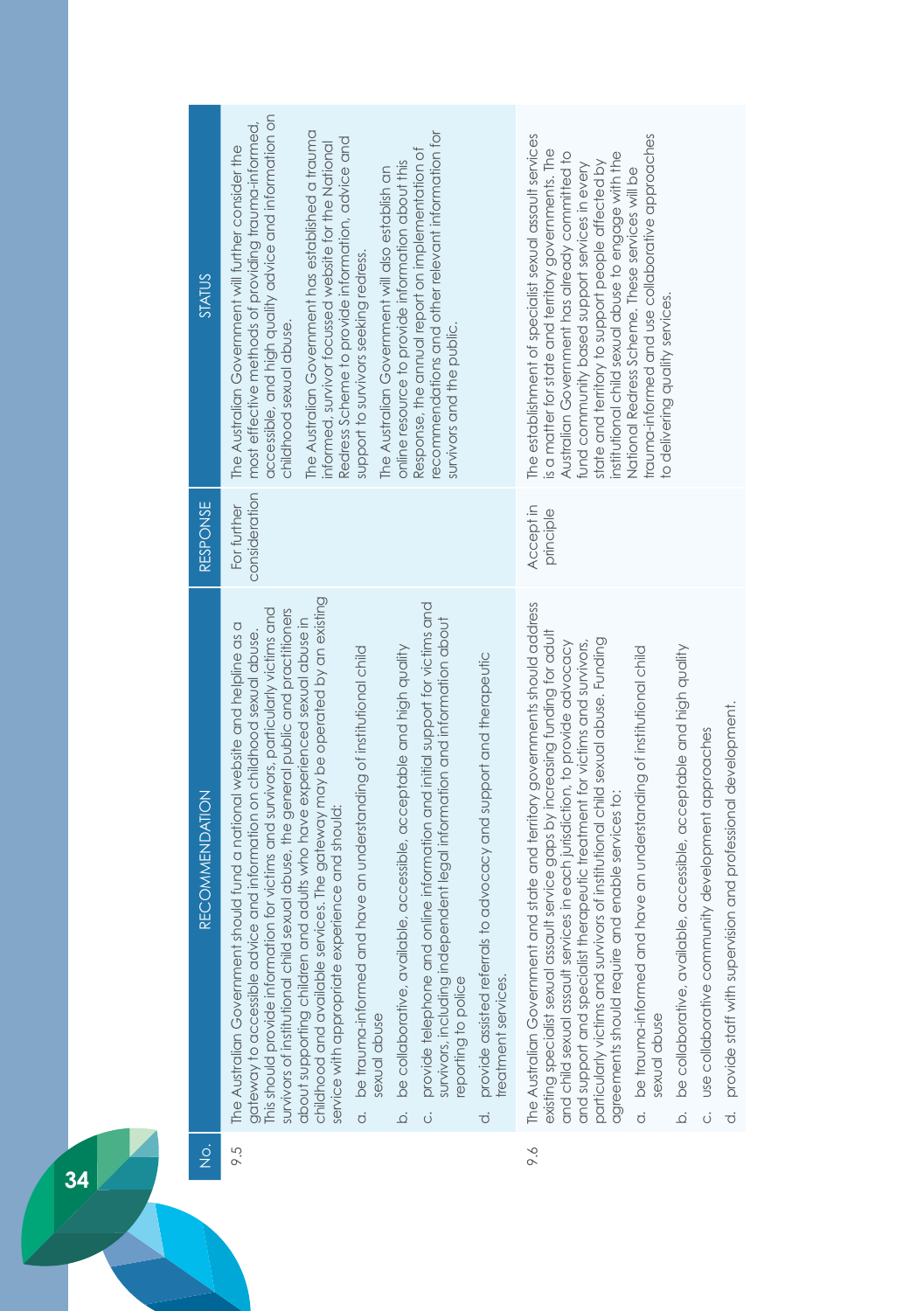| <b>STATUS</b>  | care and child and youth services all play an important<br>the Department of Health, will consider how to better<br>Aboriginal and Torres Strait Islander services, culturally<br>understand the presently disparate nature of services<br>and linguistically diverse services, youth justice, aged<br>Primary Health Networks, sexual assault services and<br>specialist services such as disability-specific services,<br>Relevant Australian Government agencies, led by<br>The Australian Government agrees further work to<br>role of meeting the needs of victims and survivors.<br>promote collaborative and coordinated services<br>and to implement this recommendation.<br>is needed. | Community Services Ministers will progress work on this<br>recommendation, in the context of relevant national<br>strategies and frameworks designed to support<br>vulnerable families and children.                                                                                           | To be discussed with state and territory governments<br>through Community Service Ministers, in consultation<br>with other relevant portfolios and sectors.                                                                                                                                                                                                                                                                                                                                                                                                                                                                                                                                                                                                                                                                                                                                                                                                |
|----------------|-------------------------------------------------------------------------------------------------------------------------------------------------------------------------------------------------------------------------------------------------------------------------------------------------------------------------------------------------------------------------------------------------------------------------------------------------------------------------------------------------------------------------------------------------------------------------------------------------------------------------------------------------------------------------------------------------|------------------------------------------------------------------------------------------------------------------------------------------------------------------------------------------------------------------------------------------------------------------------------------------------|------------------------------------------------------------------------------------------------------------------------------------------------------------------------------------------------------------------------------------------------------------------------------------------------------------------------------------------------------------------------------------------------------------------------------------------------------------------------------------------------------------------------------------------------------------------------------------------------------------------------------------------------------------------------------------------------------------------------------------------------------------------------------------------------------------------------------------------------------------------------------------------------------------------------------------------------------------|
| RESPONSE       | Accept in<br>principle                                                                                                                                                                                                                                                                                                                                                                                                                                                                                                                                                                                                                                                                          | <b>Accept</b>                                                                                                                                                                                                                                                                                  | consideration<br>For further                                                                                                                                                                                                                                                                                                                                                                                                                                                                                                                                                                                                                                                                                                                                                                                                                                                                                                                               |
| RECOMMENDATION | Primary Health Networks, within their role to commission joined up local primary<br>with key services such as disability-specific services, Aboriginal and Torres Strait<br>aged care and child and youth services to better meet the needs of victims<br>care services, should support sexual assault services to work collaboratively<br>Islander services, culturally and linguistically diverse services, youth justice,<br>and survivors.                                                                                                                                                                                                                                                  | frameworks and strategies recognise the needs of victims and survivors and the<br>esponsible for the delivery of human services should ensure relevant policy<br>The Australian Government and state and territory government agencies<br>benefits of implementing trauma informed approaches. | in conjunction with state and territory governments,<br>and adult victims and survivors translating knowledge about the impacts of<br>increase practitioners' knowledge and competence in responding to child<br>raise community awareness and promote destigmatising messages about<br>understanding of the impacts of child sexual abuse, support help-seeking and<br>the evidence on effective responses into practice<br>guide best practice advocacy and support and therapeutic treatment.<br>identify, translate and promote research in easily available and<br>accessible formats for advocacy and support and therapeutic<br>should establish and fund a national centre to raise awareness and<br>and policy. This should include activities to:<br>The national centre's functions should be to:<br>the impacts of child sexual abuse<br>treatment practitioners<br>The Australian Government,<br>child sexual abuse and<br>$\dot{\circ}$<br>ة |
| $\frac{1}{2}$  | 9.7                                                                                                                                                                                                                                                                                                                                                                                                                                                                                                                                                                                                                                                                                             | 8.6                                                                                                                                                                                                                                                                                            | 9.9                                                                                                                                                                                                                                                                                                                                                                                                                                                                                                                                                                                                                                                                                                                                                                                                                                                                                                                                                        |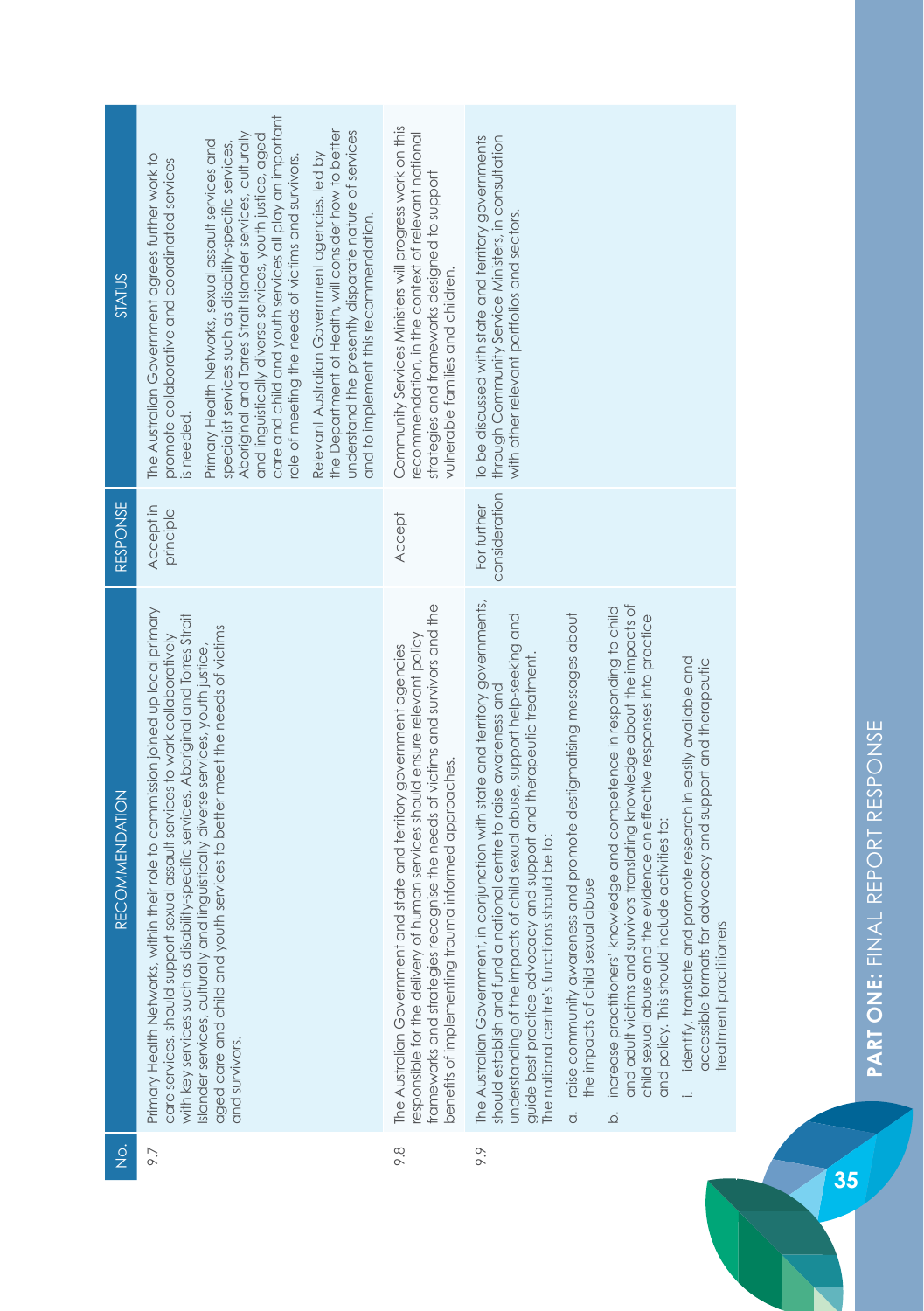| <b>STATUS</b>         |                                                                                  |                                                                                                     |                                                                                                                       |                                                  |                                                                                                                                                                                                                                                                                            |                                                                                                              |                                                                    | erritory governments from July-August 2018 to consider<br>prevent child sexual abuse and the most appropriate<br>A National Office for Child Safety, once established<br>within DSS on 1 July 2018, will consult with state and<br>the nature and scope of the national strategy to                                                                              | jurisdictions to prioritise the inclusion of the complex<br>The Australian Government will work with other<br>way to implement this recommendation.                                            | frameworks and strategies to support the wellbeing<br>issue of children's harmful sexual behaviours in<br>and safety of all children. |                                                                           |
|-----------------------|----------------------------------------------------------------------------------|-----------------------------------------------------------------------------------------------------|-----------------------------------------------------------------------------------------------------------------------|--------------------------------------------------|--------------------------------------------------------------------------------------------------------------------------------------------------------------------------------------------------------------------------------------------------------------------------------------------|--------------------------------------------------------------------------------------------------------------|--------------------------------------------------------------------|------------------------------------------------------------------------------------------------------------------------------------------------------------------------------------------------------------------------------------------------------------------------------------------------------------------------------------------------------------------|------------------------------------------------------------------------------------------------------------------------------------------------------------------------------------------------|---------------------------------------------------------------------------------------------------------------------------------------|---------------------------------------------------------------------------|
| RESPONSE              |                                                                                  |                                                                                                     |                                                                                                                       |                                                  |                                                                                                                                                                                                                                                                                            |                                                                                                              |                                                                    | Accept in<br>principle                                                                                                                                                                                                                                                                                                                                           |                                                                                                                                                                                                |                                                                                                                                       |                                                                           |
| <b>RECOMMENDATION</b> | produce national training materials and best practice clinical resources<br>$:=$ | partner with training organisations to conduct training and workforce<br>development programs<br>iΞ | influence national tertiary curricula to incorporate child sexual abuse<br>and trauma-informed care<br>$\overline{a}$ | inform government policy making<br>$\frac{1}{2}$ | program evaluation. The national centre should partner with survivors in all its<br>c. lead the development of better service models and interventions through<br>coordinating a national research agenda and conducting high-quality<br>ledge and experience.<br>work, valuing their know | The national centre should partner with survivors in all its work, valuing their<br>knowledge and experience | Volume 10, Children with harmful sexual behaviours recommendations | Recommendations 6.1 to 6.3). Harmful sexual behaviours by children should be<br>The Australian Government and state and territory governments should ensure<br>the issue of children's harmful sexual behaviours is included in the national<br>strategy to prevent child sexual abuse that we have recommended (see<br>addressed through each of the following: | carers and professionals (including mandatory reporters) about preventing<br>primary prevention strategies to educate family, community members,<br>harmful sexual behaviours<br>$\dot{\circ}$ | secondary prevention strategies to ensure early intervention when harmful<br>sexual behaviours are developing<br>$\overline{Q}$       | c. tertiary intervention strategies to address harmful sexual behaviours. |
| $\frac{1}{2}$         | 9.9                                                                              |                                                                                                     |                                                                                                                       |                                                  |                                                                                                                                                                                                                                                                                            |                                                                                                              |                                                                    | $\overline{10}$ .                                                                                                                                                                                                                                                                                                                                                |                                                                                                                                                                                                |                                                                                                                                       |                                                                           |
|                       |                                                                                  |                                                                                                     |                                                                                                                       |                                                  |                                                                                                                                                                                                                                                                                            |                                                                                                              |                                                                    |                                                                                                                                                                                                                                                                                                                                                                  |                                                                                                                                                                                                |                                                                                                                                       |                                                                           |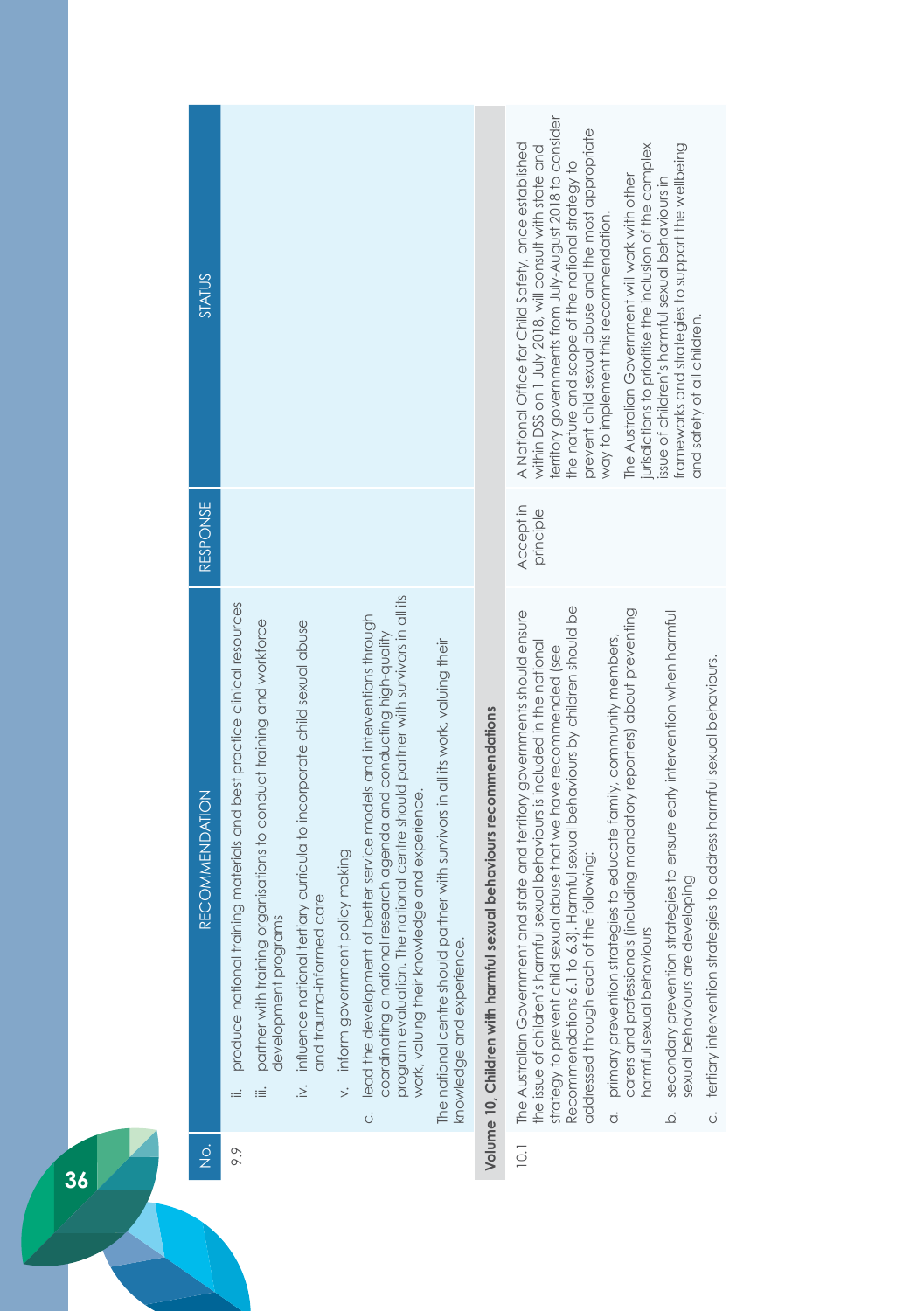| <b>STATUS</b>         | ecommendation should be progressed as part of the<br>will work with state and territory governments through<br>National Strategy to Prevent Child Sexual Abuse and<br>existing ministerial fora to progress responses to this<br>This recommendation is a matter for state and<br>The Australian Government considers this<br>territory governments.<br>ecommendation. | This recommendation is a matter for state and<br>territory governments.                                                                                                                                                                                                                                                                                                                                   | This recommendation is a matter for state and<br>territory governments.                                                                                                                                                                                                                                                                                                             | This recommendation is a matter for state and<br>territory governments.                                                                                                                                                                                                                                                                                                                                                                                                                                                                                                                                                                                                                                                                                                                                   |
|-----------------------|------------------------------------------------------------------------------------------------------------------------------------------------------------------------------------------------------------------------------------------------------------------------------------------------------------------------------------------------------------------------|-----------------------------------------------------------------------------------------------------------------------------------------------------------------------------------------------------------------------------------------------------------------------------------------------------------------------------------------------------------------------------------------------------------|-------------------------------------------------------------------------------------------------------------------------------------------------------------------------------------------------------------------------------------------------------------------------------------------------------------------------------------------------------------------------------------|-----------------------------------------------------------------------------------------------------------------------------------------------------------------------------------------------------------------------------------------------------------------------------------------------------------------------------------------------------------------------------------------------------------------------------------------------------------------------------------------------------------------------------------------------------------------------------------------------------------------------------------------------------------------------------------------------------------------------------------------------------------------------------------------------------------|
|                       |                                                                                                                                                                                                                                                                                                                                                                        |                                                                                                                                                                                                                                                                                                                                                                                                           |                                                                                                                                                                                                                                                                                                                                                                                     |                                                                                                                                                                                                                                                                                                                                                                                                                                                                                                                                                                                                                                                                                                                                                                                                           |
| <b>RESPONSE</b>       | Noted                                                                                                                                                                                                                                                                                                                                                                  | Noted                                                                                                                                                                                                                                                                                                                                                                                                     | Noted                                                                                                                                                                                                                                                                                                                                                                               | Noted                                                                                                                                                                                                                                                                                                                                                                                                                                                                                                                                                                                                                                                                                                                                                                                                     |
| <b>RECOMMENDATION</b> | and harmful sexual behaviours, so they receive appropriate responses, including<br>The Australian Government and state and territory governments should ensure<br>timely expert assessment is available for individual children with problematic<br>therapeutic interventions, which match their particular circumstances.                                             | rs. These should be delivered through a network of<br>specialist and generalist therapeutic services. Specialist services should also be<br>adequately fund therapeutic interventions to meet the needs of all children<br>The Australian Government and state and territory governments should<br>adequately resourced to provide expert support to generalist services.<br>with harmful sexual behaviou | engaging voluntarily, on the advice of an institution or through their involvement<br>assessment and therapeutic intervention, regardless of whether the child is<br>State and territory governments should ensure that there are clear referral<br>pathways for children with harmful sexual behaviours to access expert<br>with the child protection or criminal justice systems. | developmentally and cognitively appropriate interventions should be used<br>Therapeutic intervention for children with harmful sexual behaviours should be<br>should be accessible to all children with harmful<br>there should be accountability and responsibility for the harmful<br>therapeutic services and interventions should be culturally safe<br>a contextual and systemic approach should be used<br>be trauma-informed<br>there should be focus on behaviour change<br>be involved<br>based on the following principles:<br>safety should be established<br>the care provided should<br>therapeutic interventions<br>family and carers should<br>sexual behaviours.<br>sexual behaviours<br>$\overline{Q}$<br>$\dot{\sigma}$<br>$\dot{\sigma}$<br>$\vec{o}$<br>ö<br>.<br>ح<br>$\ddot{\circ}$ |
| $\frac{\dot{Q}}{Z}$   | 10.2                                                                                                                                                                                                                                                                                                                                                                   | 10.3                                                                                                                                                                                                                                                                                                                                                                                                      | 10.4                                                                                                                                                                                                                                                                                                                                                                                | 10.5                                                                                                                                                                                                                                                                                                                                                                                                                                                                                                                                                                                                                                                                                                                                                                                                      |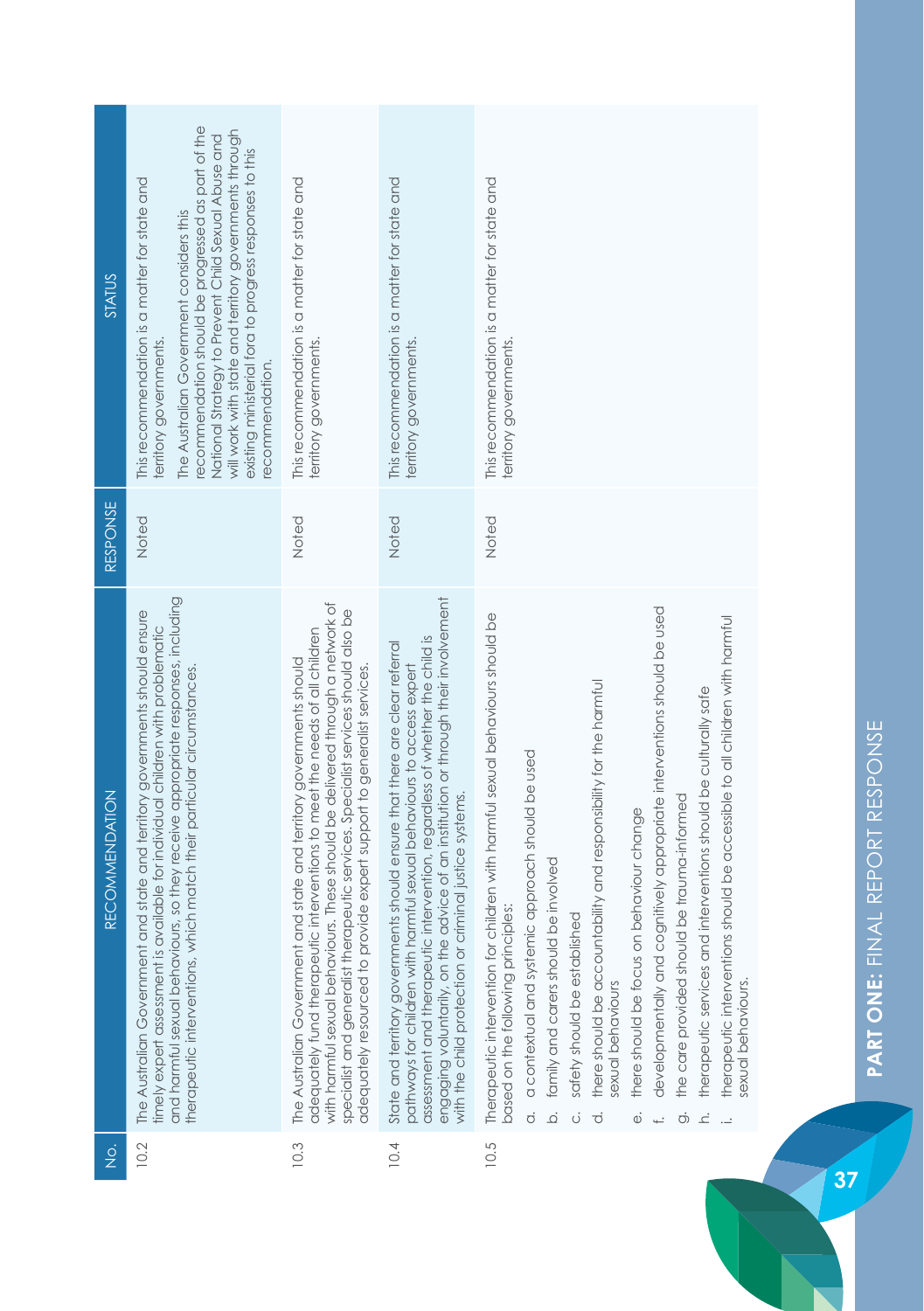| $rac{1}{2}$           | The Australian Government<br>for their staff.<br>10.6                                                                                                                                                                   | The Australian Government<br>10.7                                                                                                                                                       | Volume 12, Contemporary out-of-home care recommendations | The Australian Government<br>12.1                                                                                                                                                                                                                                                                                                                                                                                                                     | sexual abuse while in out-of-home care<br>the demographics of those children<br>The Australian Government<br>enhancements to the Child<br>children<br>$\dot{\circ}$<br>$\overline{\Omega}$<br>ö<br>ਨੰ<br>Φ<br>12.2                                                                                                                                                                                                                                                                                                                                                                        |
|-----------------------|-------------------------------------------------------------------------------------------------------------------------------------------------------------------------------------------------------------------------|-----------------------------------------------------------------------------------------------------------------------------------------------------------------------------------------|----------------------------------------------------------|-------------------------------------------------------------------------------------------------------------------------------------------------------------------------------------------------------------------------------------------------------------------------------------------------------------------------------------------------------------------------------------------------------------------------------------------------------|-------------------------------------------------------------------------------------------------------------------------------------------------------------------------------------------------------------------------------------------------------------------------------------------------------------------------------------------------------------------------------------------------------------------------------------------------------------------------------------------------------------------------------------------------------------------------------------------|
| <b>RECOMMENDATION</b> | and state and territory governments should ensure<br>harmful sexual behaviours provide professional training and clinical supervision<br>that all services funded to provide therapeutic intervention for children with | and state and territory governments should fund<br>and support evaluation of services providing therapeutic interventions for<br>problematic and harmful sexual behaviours by children. |                                                          | the purpose of data collection and reporting by the Australian Institute of Health<br>and state and territory governments should develop<br>nationally agreed key terms and definitions in relation to child sexual abuse for<br>and Welfare (AIHW) and the Productivity Commission.                                                                                                                                                                  | information about who perpetrated the abuse, including their age and their<br>and state and territory governments should prioritise<br>Protection National Minimum Data Set to include:<br>linguistically diverse backgrounds and Aboriginal and Torres Strait Islander<br>the number of children who were the subject of a substantiated report of<br>the type of out-of-home care placement in which the abuse occurred<br>data identifying children with disability, children from culturally and<br>information about when the abuse occurred<br>elationship to the victim, if known. |
| <b>RESPONSE</b>       | Noted                                                                                                                                                                                                                   | Noted                                                                                                                                                                                   |                                                          | Accept                                                                                                                                                                                                                                                                                                                                                                                                                                                | Accept in<br>Principle                                                                                                                                                                                                                                                                                                                                                                                                                                                                                                                                                                    |
| STATUS                | This recommendation is a matter for state and<br>territory governments.                                                                                                                                                 | This recommendation is a matter for state and<br>territory governments.                                                                                                                 |                                                          | and definitions in relation to child sexual abuse through<br>complexity and importance of establishing nationally<br>jurisdictions to achieve nationally agreed key terms<br>agreed terms and definitions to provide a basis for<br>The Australian Government will work with other<br>research priorities and timeframes, noting the<br>Governments will work together to agree on<br>relevant agencies and portfolios.<br>further national research. | Protection National Minimum Data Set through relevant<br>Governments will work together to agree on priorities<br>jurisdictions to achieve enhancements to the Child<br>The Australian Government will work with other<br>agencies and portfolios.<br>and timetrames.                                                                                                                                                                                                                                                                                                                     |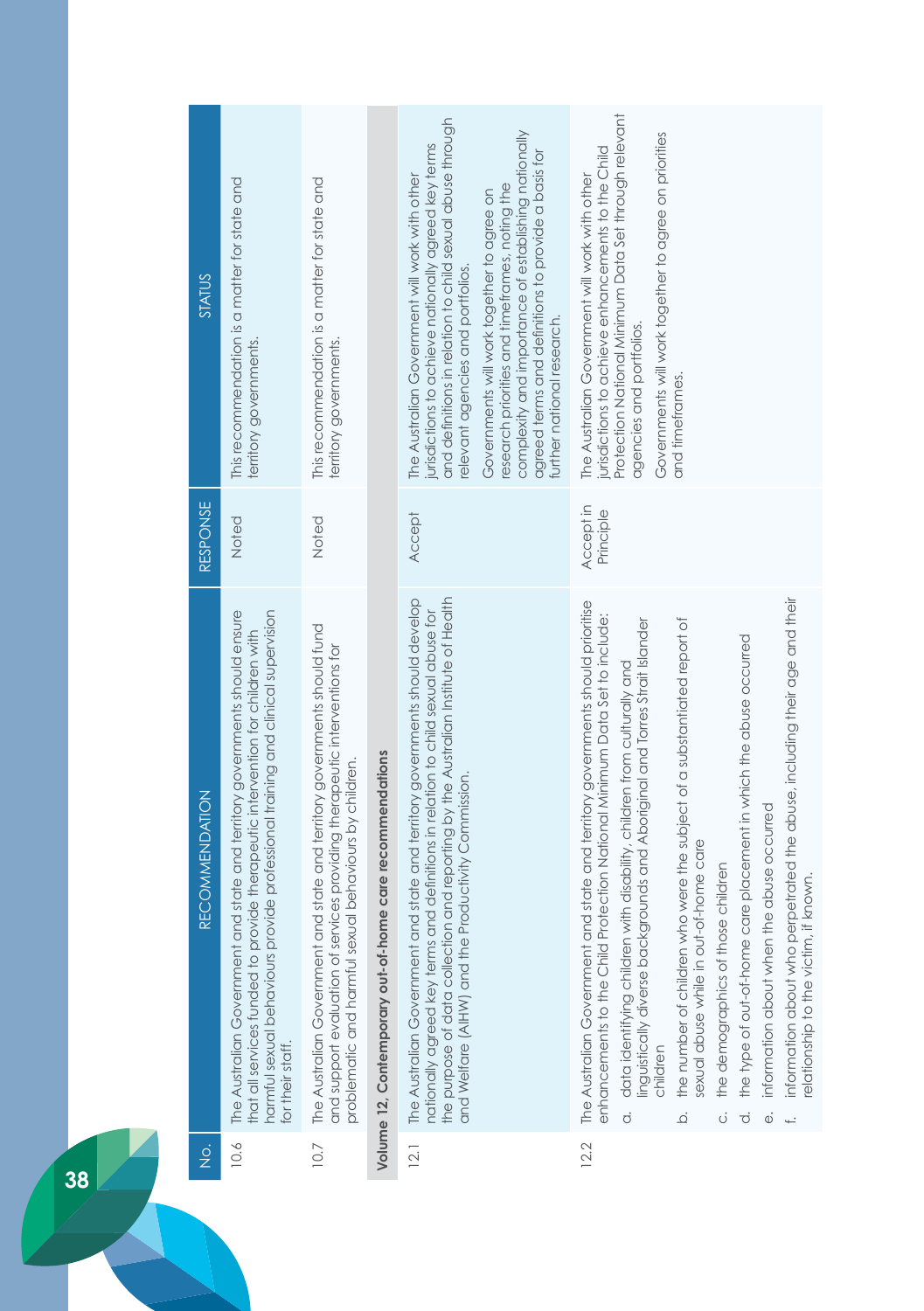| $\frac{1}{2}$ | <b>RECOMMENDATION</b>                                                                                                                                                                                                                                                                                                                                                                                                                                                                                                                                                                             | RESPONSE               | STATUS                                                                                                                                                               |
|---------------|---------------------------------------------------------------------------------------------------------------------------------------------------------------------------------------------------------------------------------------------------------------------------------------------------------------------------------------------------------------------------------------------------------------------------------------------------------------------------------------------------------------------------------------------------------------------------------------------------|------------------------|----------------------------------------------------------------------------------------------------------------------------------------------------------------------|
| 12.3          | data requirements to enable reporting in the Report on government services<br>State and territory governments should agree on reporting definitions and<br>on outcome indicators for "improved health and wellbeing of the child",<br>safe return home' and 'permanent care'                                                                                                                                                                                                                                                                                                                      | Accept in<br>principle | requirements through relevant agencies and portfolios.<br>jurisdictions to agree on reporting definitions and data<br>The Australian Government will work with other |
| 12.4          | a. incorporate compliance with the Child Safe Standards identified by the<br>extend accreditation requirements to both government and non-<br>Each state and territory government should revise existing mandatory<br>government out-of-home care service providers.<br>accreditation schemes to:<br>Royal Commission<br>$\overline{Q}$                                                                                                                                                                                                                                                           | Noted                  | This recommendation is a matter for state and<br>territory governments.                                                                                              |
| 12.5          | ensure ongoing compliance with accreditation standards and conditions.<br>conducting audits of accredited out-of-home care service providers to<br>a. receiving, assessing and processing applications for accreditation of<br>ndependent of the relevant child protection agency and out-of-home<br>care service providers, for example a children's guardian, should have<br>In each state and territory, an existing statutory body or office that is<br>out-of-home care service providers<br>responsibility for:<br>$\overline{Q}$                                                           | Noted                  | This recommendation is a matter for state and<br>territory governments.                                                                                              |
| 12.6          | documented risk management plans to address any risks identified through<br>at least annual review of risk management plans as part of carer reviews<br>referee checks, authorisation of all foster and kinship/relative carers and all<br>In addition to a National Police Check, Working With Children Check and<br>community services checks of the prospective carer and any adult<br>household members of home-based carers<br>and more frequently as required.<br>residential care staff should include:<br>community services checks<br>$\dot{\sigma}$<br>$\ddot{\circ}$<br>$\overline{Q}$ | Noted                  | This recommendation is a matter for state and<br>territory governments.                                                                                              |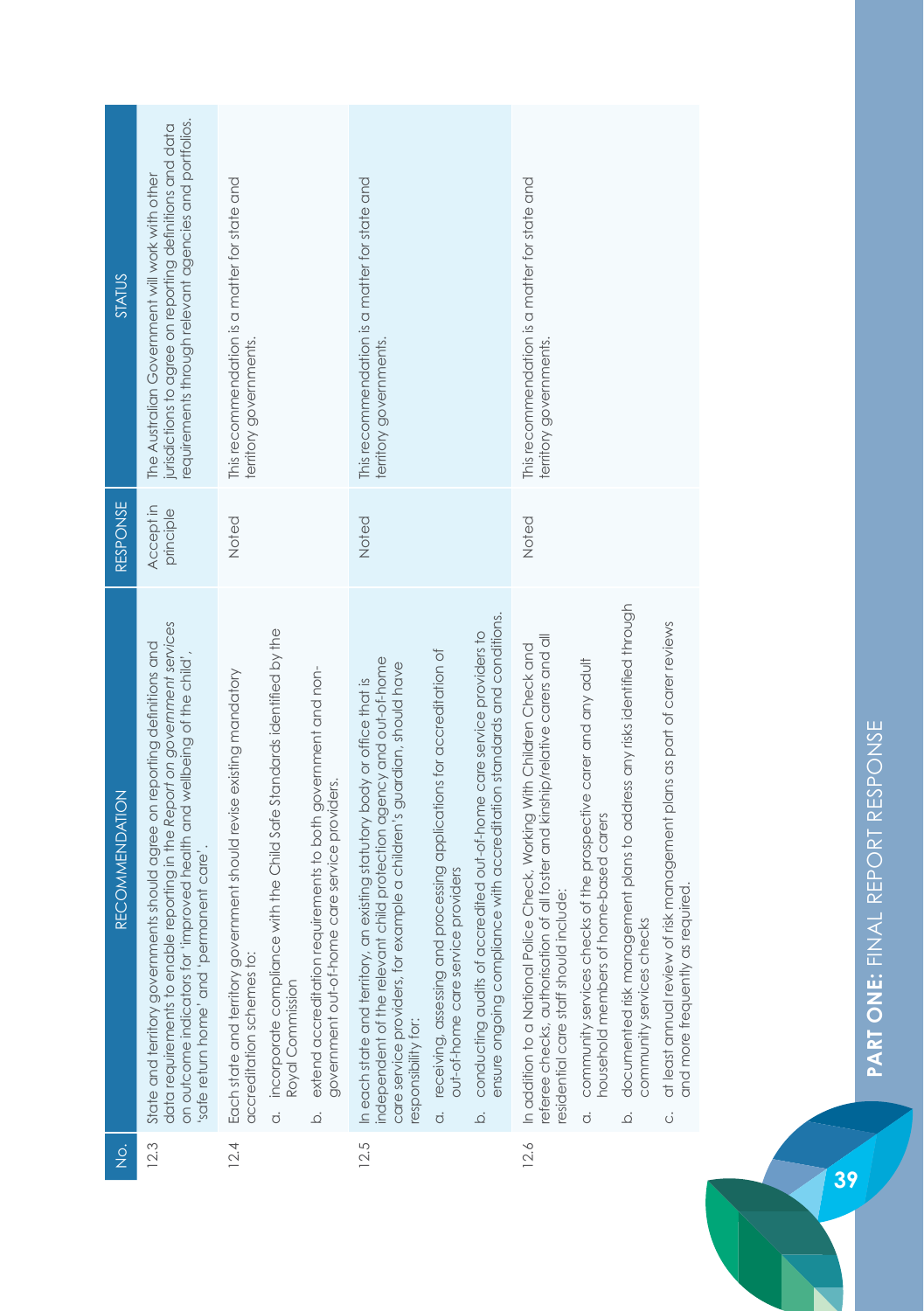| STATUS                                | This recommendation is a matter for state and<br>territory governments.                                                                                                                                              | This recommendation is a matter for state and<br>territory governments.                                                                                                                                                                                                                  |                                                                                                                                                            | This recommendation is a matter for state and<br>territory governments.                                                                                                                                   |                                                                                                                                                                                                                                                                                |                                                                                                                                              |                                                                                                                          |
|---------------------------------------|----------------------------------------------------------------------------------------------------------------------------------------------------------------------------------------------------------------------|------------------------------------------------------------------------------------------------------------------------------------------------------------------------------------------------------------------------------------------------------------------------------------------|------------------------------------------------------------------------------------------------------------------------------------------------------------|-----------------------------------------------------------------------------------------------------------------------------------------------------------------------------------------------------------|--------------------------------------------------------------------------------------------------------------------------------------------------------------------------------------------------------------------------------------------------------------------------------|----------------------------------------------------------------------------------------------------------------------------------------------|--------------------------------------------------------------------------------------------------------------------------|
| RESPONSE                              | Noted                                                                                                                                                                                                                | Noted                                                                                                                                                                                                                                                                                    |                                                                                                                                                            | Noted                                                                                                                                                                                                     |                                                                                                                                                                                                                                                                                |                                                                                                                                              |                                                                                                                          |
| <b>RECOMMENDATION</b>                 | authorised carers that include interviews with all children in the placement with<br>All out-of-home care service providers should conduct annual reviews of<br>the carer under review, in the absence of the carer. | appropriately tailored for kinship/relative care. This type of assessment should be<br>a. better identify the strengths as well as the support and training need of<br>Each state and territory government should adopt a model of assessment<br>kinship/relative carers<br>designed to: | ensure holistic approaches to supporting placements that are culturally safe<br>include appropriately resourced support plans.<br>$\ddot{\circ}$<br>.<br>ف | sexual abuse prevention education strategy, including online safety, for children<br>All state and territory governments should collaborate in the development of a<br>in out-of-home care that includes: | comprehensive, age-appropriate and culture-appropriate education about<br>sexuality and healthy relationships that is tailored to the needs of children in<br>input from children in out-of-home care and care-leavers<br>out-of-home care<br>$\dot{\sigma}$<br>$\overline{Q}$ | resources tailored for children in care, for foster and kinship/relative carers,<br>for residential care staff and for caseworkers<br>.<br>Ö | resources that can be adapted to the individual needs of children with<br>disability and their carers.<br>$\overline{c}$ |
| $\frac{\dot{\mathrm{o}}}{\mathrm{Z}}$ | 12.7                                                                                                                                                                                                                 | 12.8                                                                                                                                                                                                                                                                                     |                                                                                                                                                            | 12.9                                                                                                                                                                                                      |                                                                                                                                                                                                                                                                                |                                                                                                                                              |                                                                                                                          |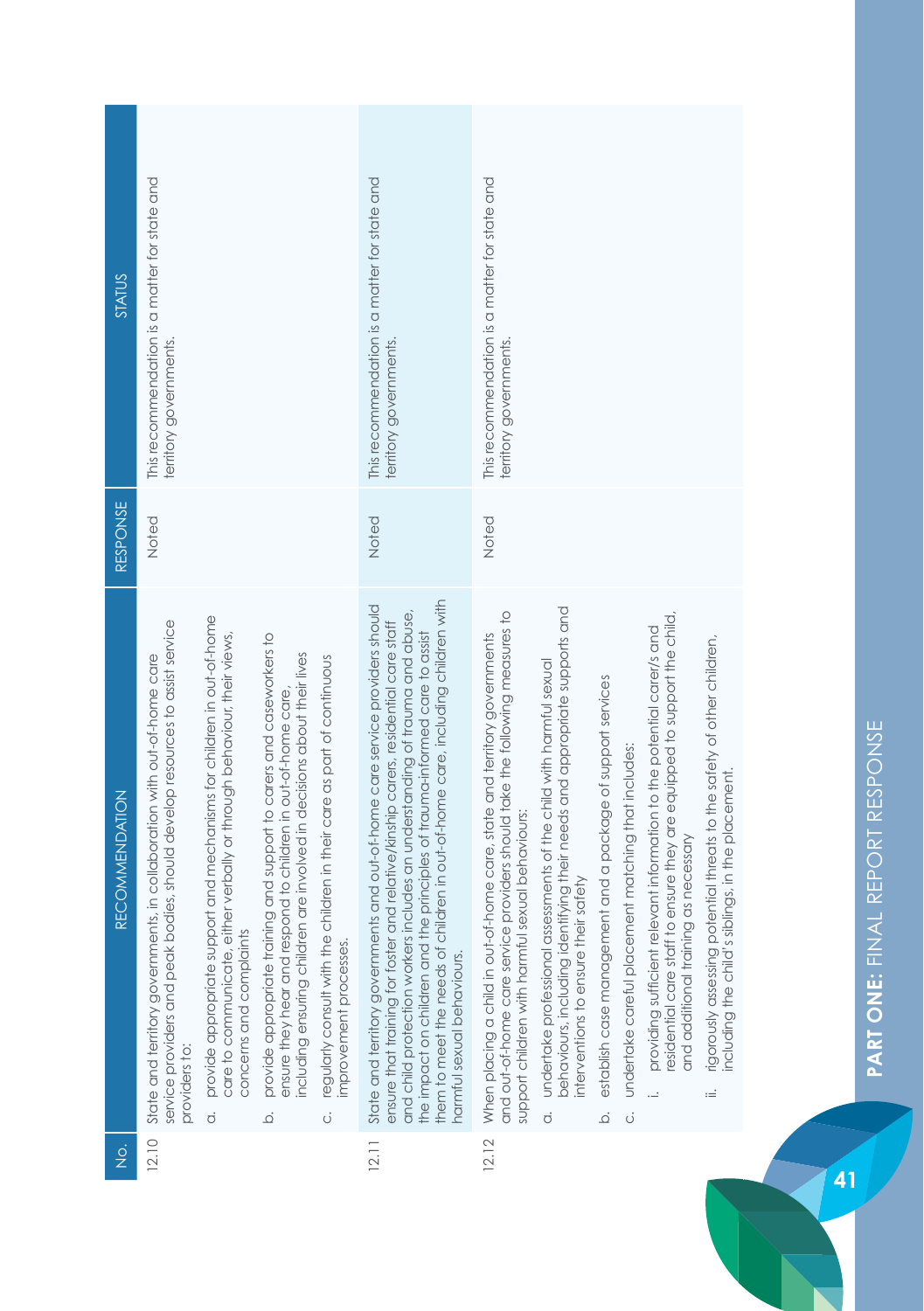| STATUS                | This recommendation is a matter for state and<br>territory governments.                                                                                                                                                                                                                                                                   | This recommendation is a matter for state and<br>territory governments.                                                                                                                                                                                                                                                                                                                                                   | This recommendation is a matter for state and<br>(see recommendations 12.1 and 12.2)<br>territory governments.                                                                                                                                                                              | This recommendation is a matter for state and<br>territory governments.                                                                                                                                                                                                                                                                                                                                                                                                                                                                                                                                                                                                                |
|-----------------------|-------------------------------------------------------------------------------------------------------------------------------------------------------------------------------------------------------------------------------------------------------------------------------------------------------------------------------------------|---------------------------------------------------------------------------------------------------------------------------------------------------------------------------------------------------------------------------------------------------------------------------------------------------------------------------------------------------------------------------------------------------------------------------|---------------------------------------------------------------------------------------------------------------------------------------------------------------------------------------------------------------------------------------------------------------------------------------------|----------------------------------------------------------------------------------------------------------------------------------------------------------------------------------------------------------------------------------------------------------------------------------------------------------------------------------------------------------------------------------------------------------------------------------------------------------------------------------------------------------------------------------------------------------------------------------------------------------------------------------------------------------------------------------------|
| RESPONSE              | Noted                                                                                                                                                                                                                                                                                                                                     | Noted                                                                                                                                                                                                                                                                                                                                                                                                                     | Noted                                                                                                                                                                                                                                                                                       | Noted                                                                                                                                                                                                                                                                                                                                                                                                                                                                                                                                                                                                                                                                                  |
| <b>RECOMMENDATION</b> | preventing and responding to the harmful sexual behaviours of some children<br>should provide advice, guidelines and ongoing professional development<br>ents and out-of-home care service providers<br>for all foster and kinship/relative carers and residential care staff about<br>State and territory governm<br>n out-of-home care. | All state and territory governments should develop and implement coordinated<br>b. supporting agencies to engage with children in ways that encourage them<br>to assist in the investigation and prosecution of sexual exploitation offences.<br>ng activities that indicate risk of sexual exploitation<br>and multi-disciplinary strategies to protect children in residential care by:<br>a. identifying and disruptir | nationally consistent definition for child sexual exploitation to enable the<br>Child protection departments in all states and territories should adopt a<br>data on sexual exploitation of children in<br>out-of-home care as a form of child sexual abuse.<br>collection and reporting of | a. improved processes for 'matching' children with carers and other children in<br>the provision of necessary information to carers about a child, prior to and<br>support and training for carers to deal with the different developmental<br>All institutions that provide out-of-home care should develop strategies that<br>increase the likelihood of safe and stable placements for children in care.<br>during their placement, to enable carers to properly support the child<br>needs of children as well as managing difficult situations and<br>a placement, including in residential care<br>Such strategies should include:<br>challenging behaviour.<br>.<br>ف<br>.<br>Ö |
| $\frac{1}{2}$         | 12.13                                                                                                                                                                                                                                                                                                                                     | 12.14                                                                                                                                                                                                                                                                                                                                                                                                                     | 12.15                                                                                                                                                                                                                                                                                       | 12.16                                                                                                                                                                                                                                                                                                                                                                                                                                                                                                                                                                                                                                                                                  |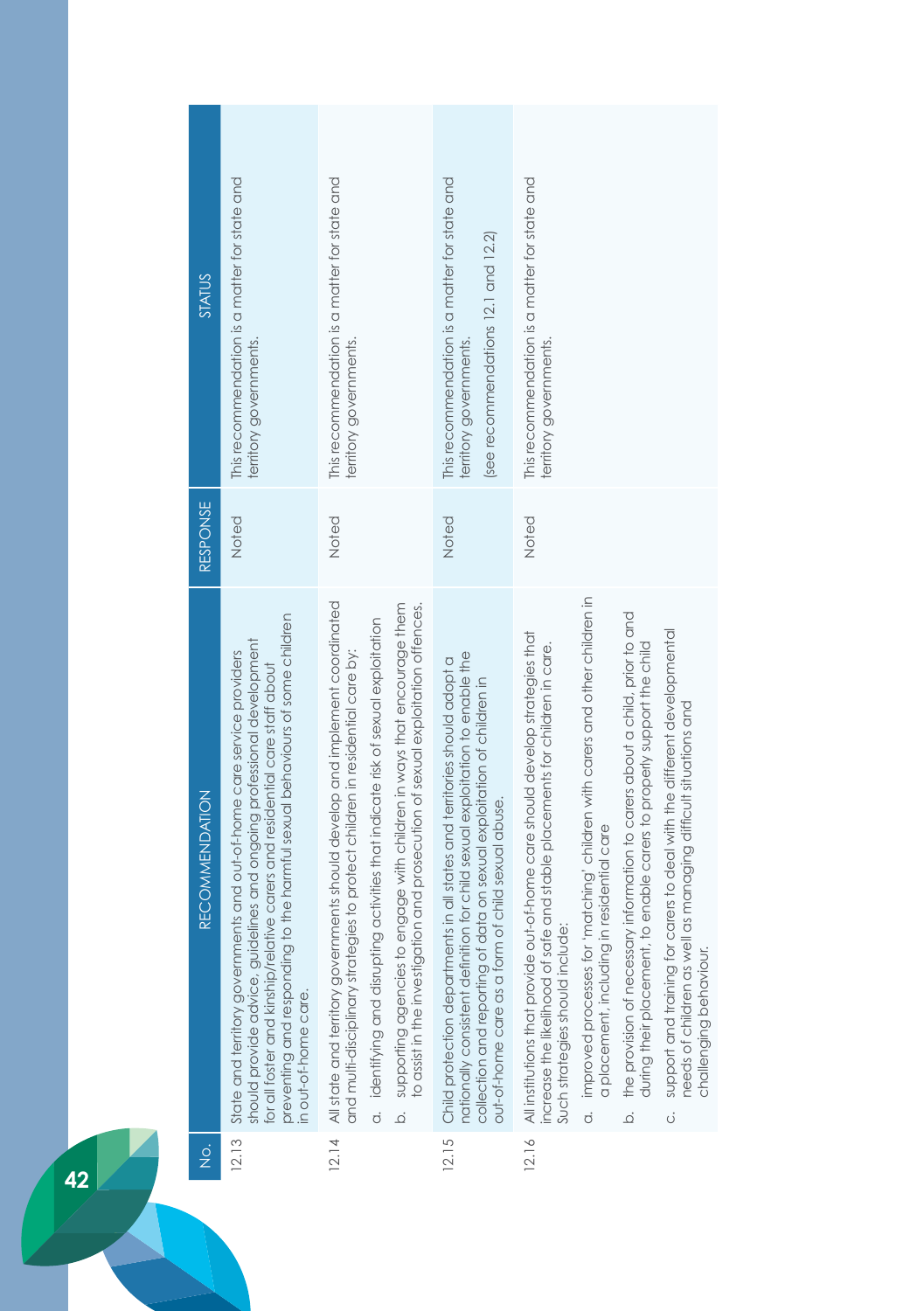| <b>STATUS</b>         | This recommendation is a matter for state and<br>territory governments.                                                                                                                                                                                                                                                                                                                                                               | This recommendation is a matter for state and<br>territory governments.                                                                                                                                       | This recommendation is a matter for state and<br>territory governments                                                                     | importance of ensuring that Aboriginal and Torres Strait<br>This recommendation is a matter for state and territory<br>governments. The Australian Government notes the<br>Islander children in child protection systems receive<br>culturally appropriate care and support.                                                                                                                                                                                                                                                                                                                                                                                                                                                                                                                                                                                                                                                                                                                           |
|-----------------------|---------------------------------------------------------------------------------------------------------------------------------------------------------------------------------------------------------------------------------------------------------------------------------------------------------------------------------------------------------------------------------------------------------------------------------------|---------------------------------------------------------------------------------------------------------------------------------------------------------------------------------------------------------------|--------------------------------------------------------------------------------------------------------------------------------------------|--------------------------------------------------------------------------------------------------------------------------------------------------------------------------------------------------------------------------------------------------------------------------------------------------------------------------------------------------------------------------------------------------------------------------------------------------------------------------------------------------------------------------------------------------------------------------------------------------------------------------------------------------------------------------------------------------------------------------------------------------------------------------------------------------------------------------------------------------------------------------------------------------------------------------------------------------------------------------------------------------------|
| RESPONSE              | Noted                                                                                                                                                                                                                                                                                                                                                                                                                                 | Noted                                                                                                                                                                                                         | Noted                                                                                                                                      | Noted                                                                                                                                                                                                                                                                                                                                                                                                                                                                                                                                                                                                                                                                                                                                                                                                                                                                                                                                                                                                  |
| <b>RECOMMENDATION</b> | the need for any additional supports are identified during kinship/relative<br>the financial support and training provided to kinship/relative carers is<br>additional casework support is provided to maintain birth family<br>Each state and territory government should ensure that:<br>equivalent to that provided to foster carers<br>carer assessments and are funded<br>elationships.<br>$\overline{c}$<br>ö<br>$\overline{Q}$ | framework designed to meet the complex needs of<br>The key focus of residential care for children should be based on an intensive<br>children with histories of abuse and trauma<br>therapeutic model of care | All residential care staff should be provided with regular training and professional<br>supervision by appropriately qualified clinicians. | Each state and territory government, in consultation with appropriate Aboriginal<br>improve community and child protection sector understanding of the intent<br>develop outcome measures that allow quantification and reporting on the<br>invest in community capacity building as a recognised part of kinship care,<br>on child safety and the reunification of Aboriginal and Torres Strait Islander<br>and Torres Strait Islander organisations and community representatives, should<br>extent of the full application of the principle, and evaluation of its impact<br>Aboriginal and Torres Strait Islander communities in bringing up children.<br>in addition to supporting individual carers, in recognition of the role of<br>fully implement the Aboriginal and Torres Strait Islander Child<br>develop and implement plans to:<br>and scope of the principle<br>children with their families<br>Placement Principle<br>$\dot{\sigma}$<br>$\vec{o}$<br>$\overline{Q}$<br>$\ddot{\circ}$ |
| $\frac{1}{2}$         | 12.17                                                                                                                                                                                                                                                                                                                                                                                                                                 | 12.18                                                                                                                                                                                                         | 12.19                                                                                                                                      | 12.20                                                                                                                                                                                                                                                                                                                                                                                                                                                                                                                                                                                                                                                                                                                                                                                                                                                                                                                                                                                                  |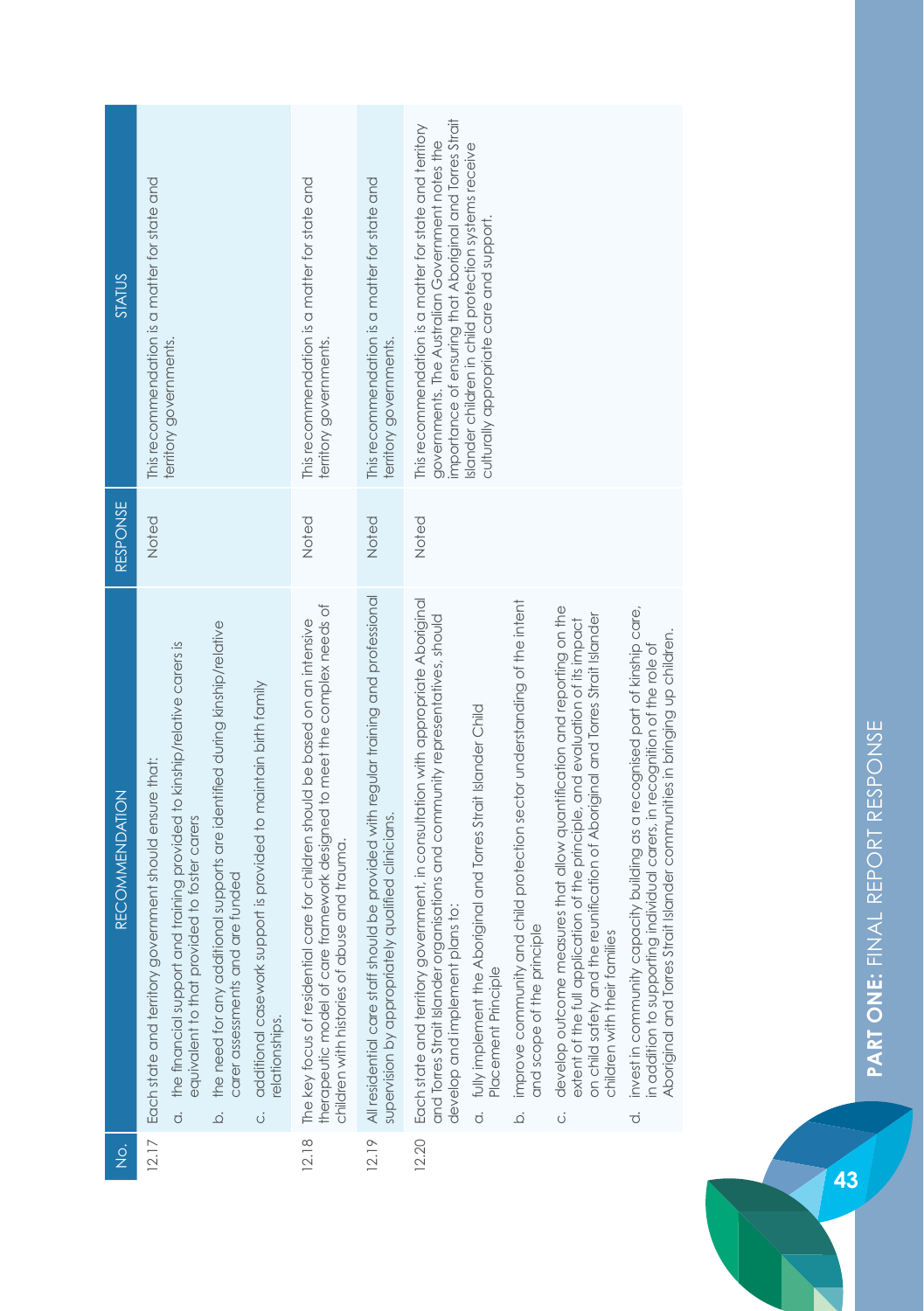|    | <b>STATUS</b>         | This recommendation is a matter for state and<br>territory governments.                                                                                                                                                                                                                                                                                                                                                                                                                                                      | This recommendation is a matter for state and<br>territory governments.                                                                                                                                                                                                                                                                                                                                                                                                                                                                                                                                                      |                                   | Work on this recommendation will be progressed<br>strategies and frameworks designed to support<br>considered in the context of relevant national<br>through Community Service Ministers and be<br>vulnerable families and children. | This recommendation is a matter for state and<br>territory governments.                                                                                                                                                                                                                                                    |
|----|-----------------------|------------------------------------------------------------------------------------------------------------------------------------------------------------------------------------------------------------------------------------------------------------------------------------------------------------------------------------------------------------------------------------------------------------------------------------------------------------------------------------------------------------------------------|------------------------------------------------------------------------------------------------------------------------------------------------------------------------------------------------------------------------------------------------------------------------------------------------------------------------------------------------------------------------------------------------------------------------------------------------------------------------------------------------------------------------------------------------------------------------------------------------------------------------------|-----------------------------------|--------------------------------------------------------------------------------------------------------------------------------------------------------------------------------------------------------------------------------------|----------------------------------------------------------------------------------------------------------------------------------------------------------------------------------------------------------------------------------------------------------------------------------------------------------------------------|
|    | RESPONSE              | Noted                                                                                                                                                                                                                                                                                                                                                                                                                                                                                                                        | Noted                                                                                                                                                                                                                                                                                                                                                                                                                                                                                                                                                                                                                        |                                   | Noted                                                                                                                                                                                                                                | Noted                                                                                                                                                                                                                                                                                                                      |
|    | <b>RECOMMENDATION</b> | risk-management and safety strategies for individual children, including the<br>the development and implementation of care plans that identify specific<br>the adequate assessment of all children with disability entering<br>dentification of trusted and safe adults in the child's life.<br>the availability and provision of therapeutic support<br>Each state and territory government should ensure<br>support for disability-related needs<br>out-of-home care<br>$\dot{\sigma}$<br>$\vec{o}$<br>ö<br>$\dot{\Omega}$ | strategies to assist care-leavers who disclose that they were sexually abused<br>deal with impacts of abuse, and for these supports to be accessible until at<br>sexual abuse survivors, such as help in accessing therapeutic treatment to<br>the development of targeted supports to address the specific needs of<br>to assist all care-leavers to safely and successfully transition to independent<br>State and territory governments should ensure that the supports provided<br>while in out-of-home care to access general post-care supports<br>least the age of 25.<br>living include:<br>$\overline{a}$<br>.<br>ف | Volume 13 Schools recommendations | All schools should implement the Child Safe Standards identified by the<br>Royal Commission.                                                                                                                                         | monitoring and enforcing the Child Safe Standards in government and<br>registration authorities the responsibility for<br>implementing the Child Safe Standards (see Recommendation 6.10)<br>State and territory independent oversight authorities responsible for<br>should delegate to school<br>non-government schools. |
|    | $\frac{1}{2}$         | 12.21                                                                                                                                                                                                                                                                                                                                                                                                                                                                                                                        | 12.22                                                                                                                                                                                                                                                                                                                                                                                                                                                                                                                                                                                                                        |                                   | 13.1                                                                                                                                                                                                                                 | 13.2                                                                                                                                                                                                                                                                                                                       |
| 44 |                       |                                                                                                                                                                                                                                                                                                                                                                                                                                                                                                                              |                                                                                                                                                                                                                                                                                                                                                                                                                                                                                                                                                                                                                              |                                   |                                                                                                                                                                                                                                      |                                                                                                                                                                                                                                                                                                                            |

H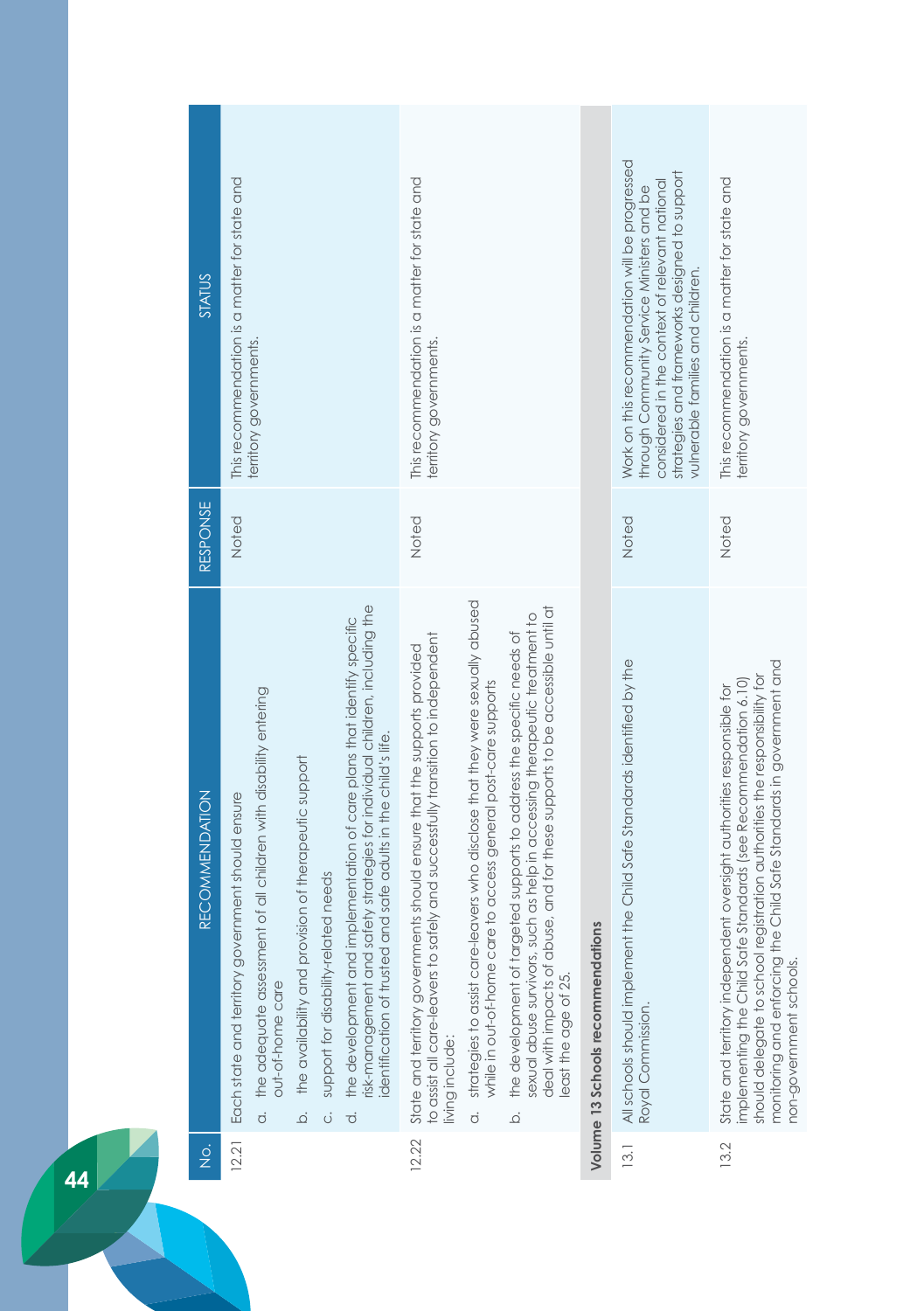| STATUS                                | This recommendation is a matter for state and<br>territory governments.                                                                                                                                                                                                                                                                   | The Australian Government's Quality Schools package,<br>needs based funding arrangements for schools. The<br>arrangements include a loading for Aboriginal and<br>Torres Strait Islander school students. The Australian<br>Government's needs-based funding model is set<br>which commenced in January 2018, provides<br>out in the Australian Education Act 2013 (Cth)<br>(Education Act). | to approved authorities must be used for the purpose<br>Recurrent funding provided under the Education Act<br>cost of providing boarding to students. The Australian<br>of school education — that is, primary education or<br>Government also provides assistance for Aboriginal<br>secondary education. The funding provided under<br>the Education Act cannot be used to subsidise the<br>and Torres Strait Islander boarding students (along<br>with grants and assistance for hostels and other<br>boarding facilities). | state and territory governments, and private sources.<br>Education authorities are best placed to determine<br>including funding from the Australian Government,<br>how best to use funds in relation to their schools, | This recommendation is a matter for state and<br>territory governments.                                                                                                                                                                                                |
|---------------------------------------|-------------------------------------------------------------------------------------------------------------------------------------------------------------------------------------------------------------------------------------------------------------------------------------------------------------------------------------------|----------------------------------------------------------------------------------------------------------------------------------------------------------------------------------------------------------------------------------------------------------------------------------------------------------------------------------------------------------------------------------------------|-------------------------------------------------------------------------------------------------------------------------------------------------------------------------------------------------------------------------------------------------------------------------------------------------------------------------------------------------------------------------------------------------------------------------------------------------------------------------------------------------------------------------------|-------------------------------------------------------------------------------------------------------------------------------------------------------------------------------------------------------------------------|------------------------------------------------------------------------------------------------------------------------------------------------------------------------------------------------------------------------------------------------------------------------|
|                                       |                                                                                                                                                                                                                                                                                                                                           |                                                                                                                                                                                                                                                                                                                                                                                              |                                                                                                                                                                                                                                                                                                                                                                                                                                                                                                                               |                                                                                                                                                                                                                         |                                                                                                                                                                                                                                                                        |
| RESPONSE                              | Noted                                                                                                                                                                                                                                                                                                                                     | consideration<br>For further                                                                                                                                                                                                                                                                                                                                                                 |                                                                                                                                                                                                                                                                                                                                                                                                                                                                                                                               |                                                                                                                                                                                                                         | Noted                                                                                                                                                                                                                                                                  |
| RECOMMENDATION                        | provided to all boarding schools to meet these standards, including advice on<br>School registration authorities should place particular emphasis on monitoring<br>the Child Safe Standards. Policy guidance and practical support should be<br>government and non-government boarding schools to ensure they meet<br>complaint handling. | ensure that needs-based funding arrangements for Aboriginal and Torres Strait<br>are sufficient for schools and hostels to create child<br>The Australian Government and state and territory governments should<br>Islander boarding students<br>safe environments.                                                                                                                          |                                                                                                                                                                                                                                                                                                                                                                                                                                                                                                                               |                                                                                                                                                                                                                         | independent oversight authorities should monitor and enforce the Child Safe<br>Child Safe Standards identified by the Royal Commission. State and territory<br>Boarding hostels for children and young people should implement the<br>Standards in these institutions. |
| $\frac{\dot{\mathrm{o}}}{\mathrm{Z}}$ | 13.3                                                                                                                                                                                                                                                                                                                                      | 13.4                                                                                                                                                                                                                                                                                                                                                                                         |                                                                                                                                                                                                                                                                                                                                                                                                                                                                                                                               |                                                                                                                                                                                                                         | 13.5                                                                                                                                                                                                                                                                   |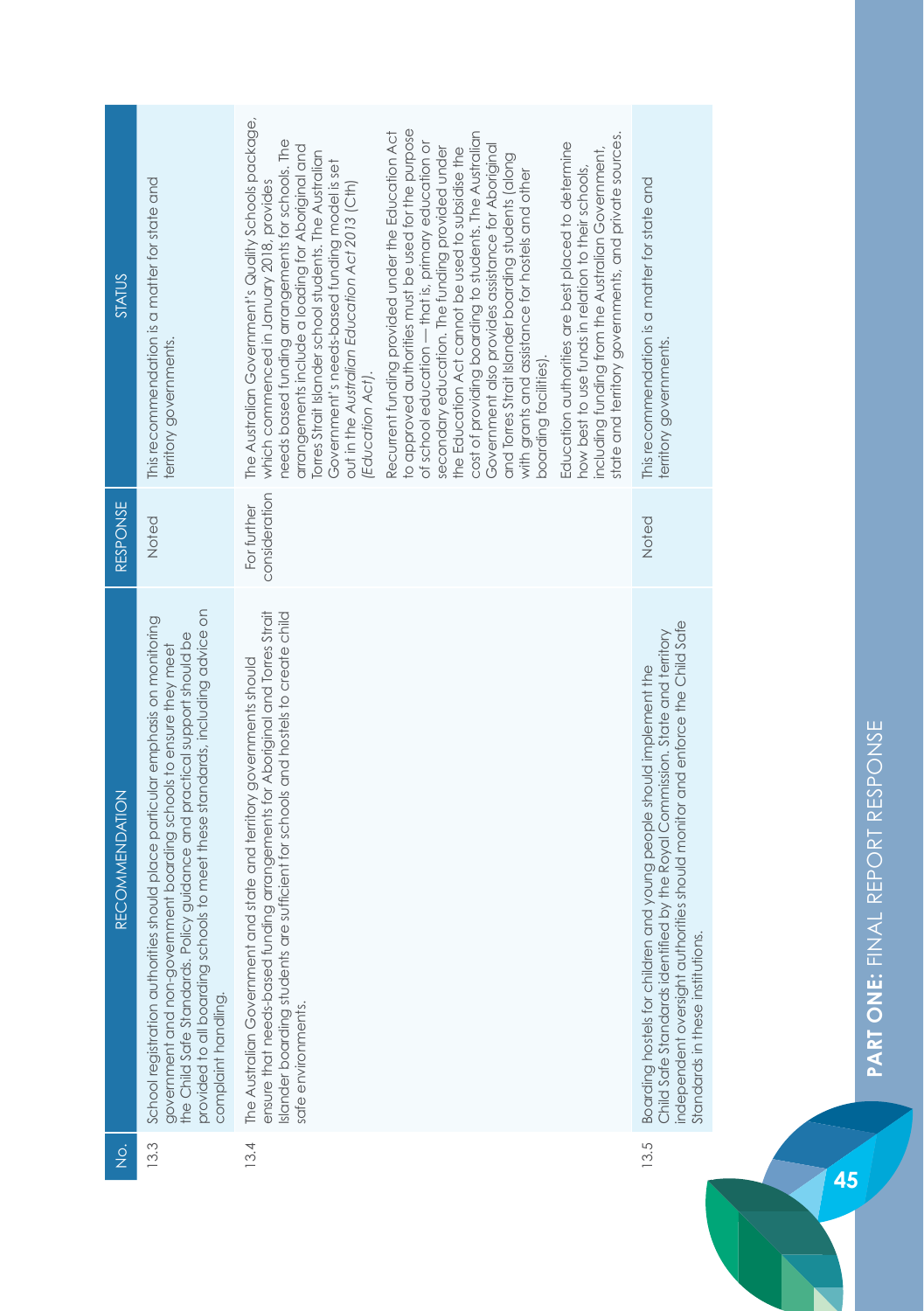| STATUS                | This recommendation is a matter for state and territory<br>governments.                                                                                                                                                                 | This recommendation is a matter for state and territory<br>governments.                                                                                                                                                               | Leadership (AITSL) is conducting a National Review of<br>A consultation paper has been published and public<br>regulatory authorities include discussions on teacher<br>that relate to teacher registration will be taken into<br>An expert panel is currently consulting with a wide<br>range of stakeholders, including state and territory<br>into Institutional Responses to Child Sexual Abuse<br>regulatory authorities. Consultations with teacher<br>The Review's Expert Panel will report back to the<br>The recommendations of the Royal Commission<br>The Australian Institute for Teaching and School<br>submissions were open until 7 May 2018.<br>Education Council in September 2018.<br>legislative frameworks and regulation.<br>(see recommendation 8.9)<br>account in the review.<br><b>Teacher Registration.</b> |
|-----------------------|-----------------------------------------------------------------------------------------------------------------------------------------------------------------------------------------------------------------------------------------|---------------------------------------------------------------------------------------------------------------------------------------------------------------------------------------------------------------------------------------|--------------------------------------------------------------------------------------------------------------------------------------------------------------------------------------------------------------------------------------------------------------------------------------------------------------------------------------------------------------------------------------------------------------------------------------------------------------------------------------------------------------------------------------------------------------------------------------------------------------------------------------------------------------------------------------------------------------------------------------------------------------------------------------------------------------------------------------|
| <b>RESPONSE</b>       | Noted                                                                                                                                                                                                                                   | Noted                                                                                                                                                                                                                                 | Accept in<br>principle                                                                                                                                                                                                                                                                                                                                                                                                                                                                                                                                                                                                                                                                                                                                                                                                               |
| <b>RECOMMENDATION</b> | Consistent with the Child Safe Standards, complaint handling policies for schools<br>see Recommendation 7.7) should include effective policies and procedures for<br>managing complaints about children with harmful sexual behaviours. | accessible guidance to teachers and principals on preventing and responding<br>State and territory governments should provide nationally consistent and easily<br>to child sexual abuse in all government and non-government schools. | in schools. In particular, COAG should review minimum national requirements for<br>The Council of Australian Governments (COAG) should consider strengthening<br>assessing the suitability of teachers, and conducting disciplinary investigations.<br>eacher registration requirements to better protect children from sexual abuse                                                                                                                                                                                                                                                                                                                                                                                                                                                                                                 |
| $\frac{1}{2}$         | 13.6                                                                                                                                                                                                                                    | 13.7                                                                                                                                                                                                                                  | 3.8                                                                                                                                                                                                                                                                                                                                                                                                                                                                                                                                                                                                                                                                                                                                                                                                                                  |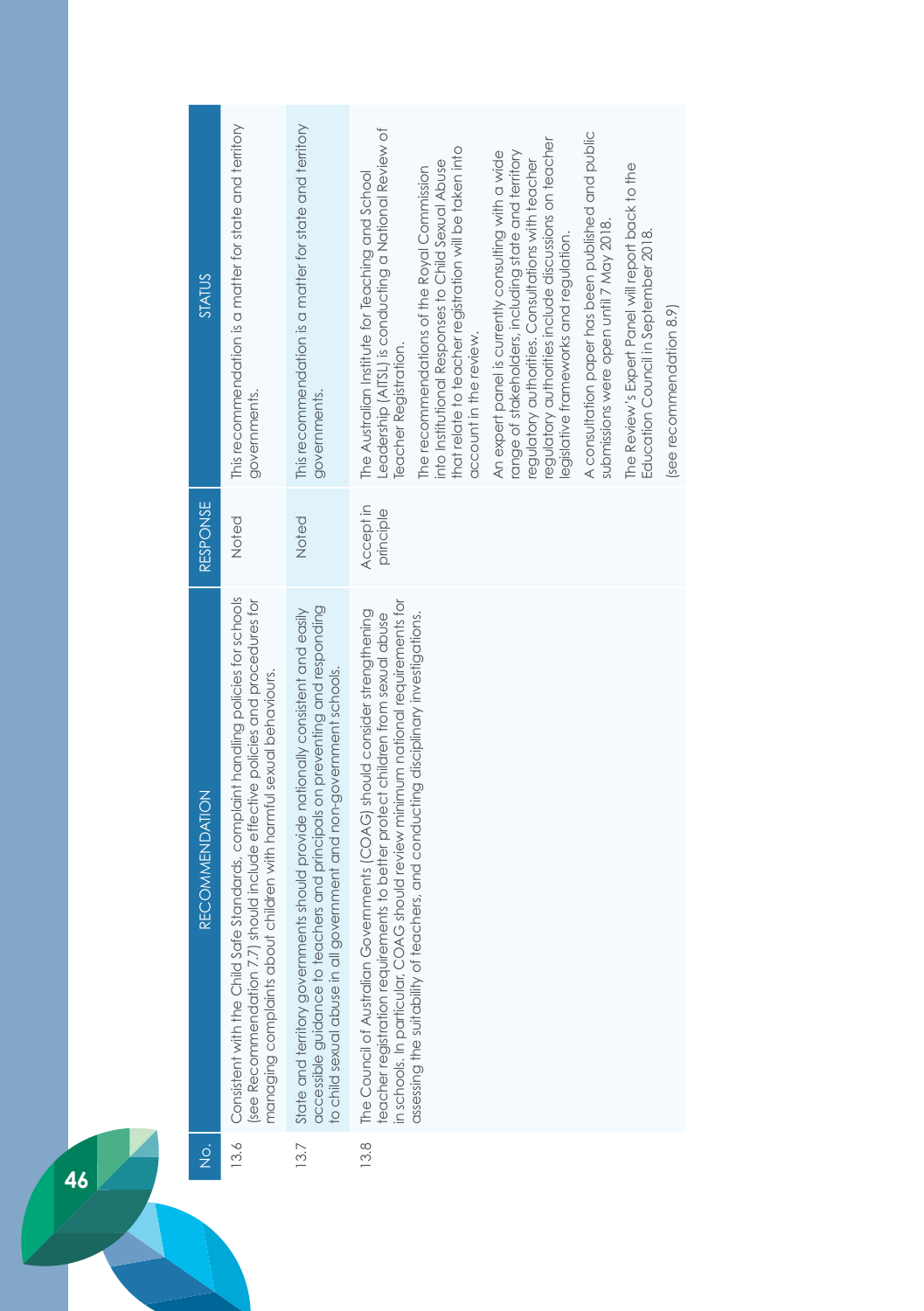| STATUS                |                                                                        | Government will institute a grass roots child safe sport<br>initiative across Australia called 'Safe Sport Australia'<br>As announced in the 2018 Budget the Australian                                                          | awareness of positive child safe sport practices and the<br>social change initiative, Safe Sport Australia will digitally<br>Safe Sport Australia will lead specifically on generating<br>exchanae of child safe information and resources. A<br>connect to the millions of Australians in the grass | based on the 10 Child Safe Standards identified by the<br>children. It will also incorporate the National Principles,<br>roots sport community, targeting parents, adults and<br>Safe Sport Australia, guided by an industry advisory<br>Roval Commission. | areas of risk and relevant trends to inform further action<br>around child abuse prevention and promotion of child<br>committee that reflects the voice of the sport sector,<br>to continue to build its knowledge base and identify<br>will also use insights from the uptake of its resources<br>sate sport.                     | The Safe Sport Australia initiative and recent child safe<br>sport work led by the Australian Sport Commission<br>combine to address Recommendations 14.1-14.4. |                                                               | This recommendation is a matter for state and territory<br>governments and non-government institutions.                                                                                                                          |
|-----------------------|------------------------------------------------------------------------|----------------------------------------------------------------------------------------------------------------------------------------------------------------------------------------------------------------------------------|------------------------------------------------------------------------------------------------------------------------------------------------------------------------------------------------------------------------------------------------------------------------------------------------------|------------------------------------------------------------------------------------------------------------------------------------------------------------------------------------------------------------------------------------------------------------|------------------------------------------------------------------------------------------------------------------------------------------------------------------------------------------------------------------------------------------------------------------------------------------------------------------------------------|-----------------------------------------------------------------------------------------------------------------------------------------------------------------|---------------------------------------------------------------|----------------------------------------------------------------------------------------------------------------------------------------------------------------------------------------------------------------------------------|
| <b>RESPONSE</b>       |                                                                        | Accept in<br>principle                                                                                                                                                                                                           | Accept in<br>principle                                                                                                                                                                                                                                                                               | Accept in<br>principle                                                                                                                                                                                                                                     | Accept in<br>principle                                                                                                                                                                                                                                                                                                             |                                                                                                                                                                 |                                                               | Noted                                                                                                                                                                                                                            |
| <b>RECOMMENDATION</b> | Volume 14 Sport, recreation, arts, culture, community and hobby groups | All sport and recreation institutions, including arts, culture, community and<br>implement the Child Safe Standards identified by the Royal Commission.<br>hobby groups, that engage with or provide services to children should | government and non-government peak bodies to advise the national office on<br>The National Office for Child Safety should establish a child safety advisory<br>committee for the sport and recreation sector with membership from<br>sector-specific child safety issues                             | expanded and funded to develop resources - in partnership with the National<br>The education and information website known as Play by the Rules should be<br>are relevant to the broader sport and recreation<br>Office for Child Safety - that<br>sector. | The independent state and territory oversight bodies that implement the Child<br>Safe Standards should establish a free email subscription function for the sport<br>and recreation sector so that all providers of these services to children can<br>subscribe to receive relevant child safe information and links to resources. |                                                                                                                                                                 | Volume 15 Contemporary detention environments recommendations | All institutions engaged in child-related work, including detention institutions and<br>those involving detention and detention-like practices, should implement the<br>Child Safe Standards identified by the Royal Commission. |
| o<br>Z                |                                                                        | $\frac{14.1}{1}$                                                                                                                                                                                                                 | 14.2                                                                                                                                                                                                                                                                                                 | 14.3                                                                                                                                                                                                                                                       | 14.4                                                                                                                                                                                                                                                                                                                               |                                                                                                                                                                 |                                                               | 15.1                                                                                                                                                                                                                             |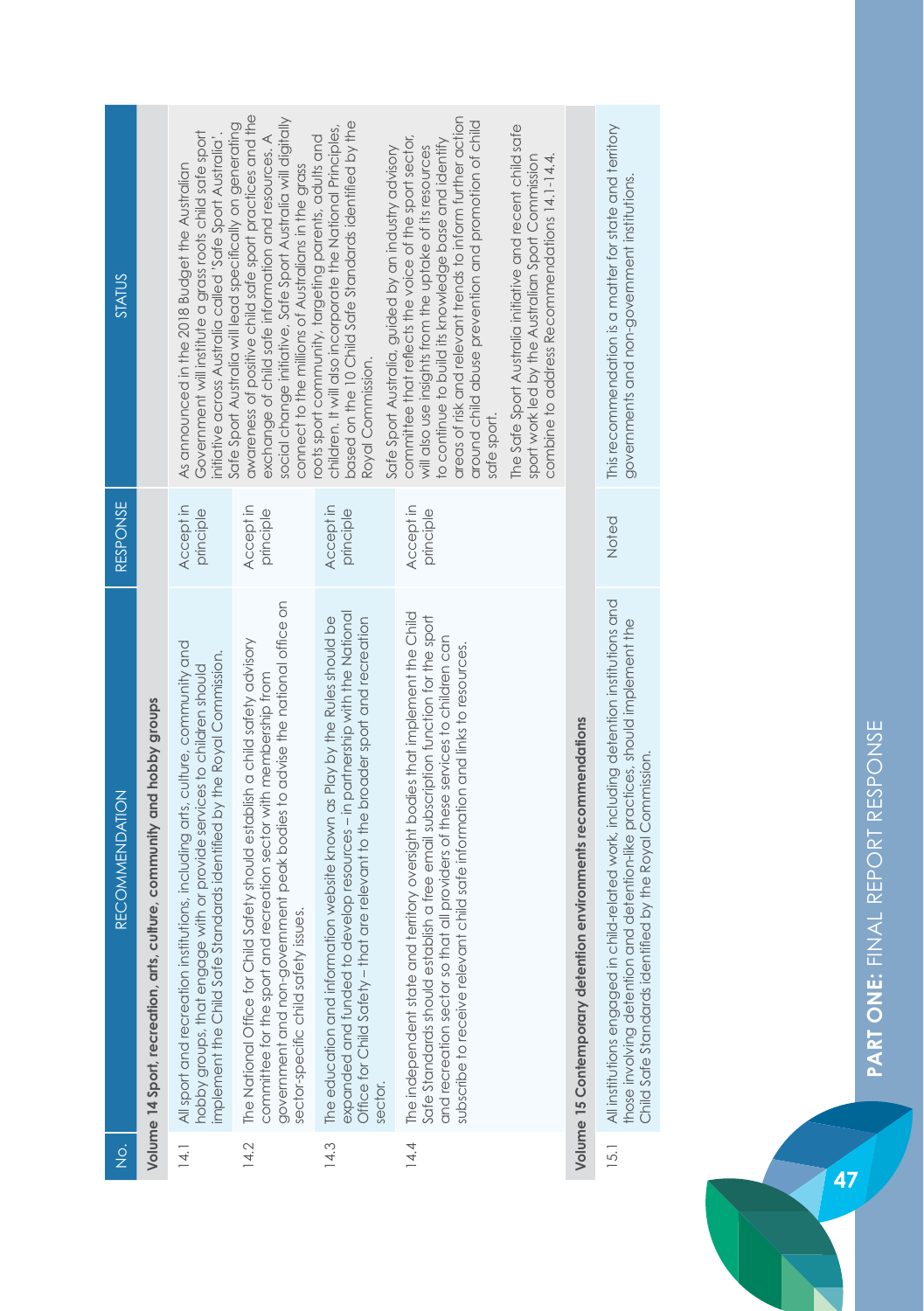| <b>STATUS</b>         | Convention against Torture and other Cruel, Inhuman<br>Inter-governmental Agreement to establish a general<br>currently negotiating with states and territories on an<br>framework' for OPCAT implementation, including to<br>National Preventive Mechanism (NPM) Coordinator,<br>settle uncontroversial issues such as designating the<br>or Degrading Treatment or Punishment (OPCAT) on<br>Office of the Commonwealth Ombudsman as the<br>of Torture and other Cruel, Inhuman or Degrading<br>21 December 2017. The Australian Government is<br>inspectorates as NPM bodies, and arrangements<br>arrangements for designating state and territory<br>for visits by the UN Subcommittee on Prevention<br>Australia ratified the Optional Protocol to the<br>Treatment or Punishment. | The precise scope and functions of both the individual<br>bodies will specifically address can be considered as<br>Network are currently a matter for discussion among<br>Including child sexual abuse within the matters NPM<br>NPM body in each jurisdiction and the overall NPM<br>the Australian Government, states and territories.<br>part of that process. | This recommendation is a matter for state and<br>territory governments.                                                                                                                                                                                                                                                                                                                                                                                                                       |
|-----------------------|----------------------------------------------------------------------------------------------------------------------------------------------------------------------------------------------------------------------------------------------------------------------------------------------------------------------------------------------------------------------------------------------------------------------------------------------------------------------------------------------------------------------------------------------------------------------------------------------------------------------------------------------------------------------------------------------------------------------------------------------------------------------------------------|-------------------------------------------------------------------------------------------------------------------------------------------------------------------------------------------------------------------------------------------------------------------------------------------------------------------------------------------------------------------|-----------------------------------------------------------------------------------------------------------------------------------------------------------------------------------------------------------------------------------------------------------------------------------------------------------------------------------------------------------------------------------------------------------------------------------------------------------------------------------------------|
| <b>RESPONSE</b>       | Accept in<br>principle                                                                                                                                                                                                                                                                                                                                                                                                                                                                                                                                                                                                                                                                                                                                                                 |                                                                                                                                                                                                                                                                                                                                                                   | Noted                                                                                                                                                                                                                                                                                                                                                                                                                                                                                         |
| <b>RECOMMENDATION</b> | provided with the expertise to consider and make recommendations relating to<br>preventing and responding to child sexual abuse as part of regularly examining<br>Given the Australian Government's commitment to ratify the Optional Protocol<br>Treatment or Punishment, the National Preventive Mechanism(s) should be<br>Torture and other Cruel, Inhuman or Degrading<br>the treatment of persons deprived of their liberty in places of detention.<br>to the Convention against                                                                                                                                                                                                                                                                                                  |                                                                                                                                                                                                                                                                                                                                                                   | and design features of youth detention to identify and address elements that<br>such as closed-circuit television (CCTV) cameras<br>Youth justice agencies in each state and territory should review the building<br>This should include consideration of how to most<br>o capture interactions between children and<br>without unduly infringing children's privacy.<br>effectively use technology,<br>between staff and children<br>and body-worn cameras, t<br>may place children at risk. |
| $\frac{1}{2}$         | 15.2                                                                                                                                                                                                                                                                                                                                                                                                                                                                                                                                                                                                                                                                                                                                                                                   |                                                                                                                                                                                                                                                                                                                                                                   | 15.3                                                                                                                                                                                                                                                                                                                                                                                                                                                                                          |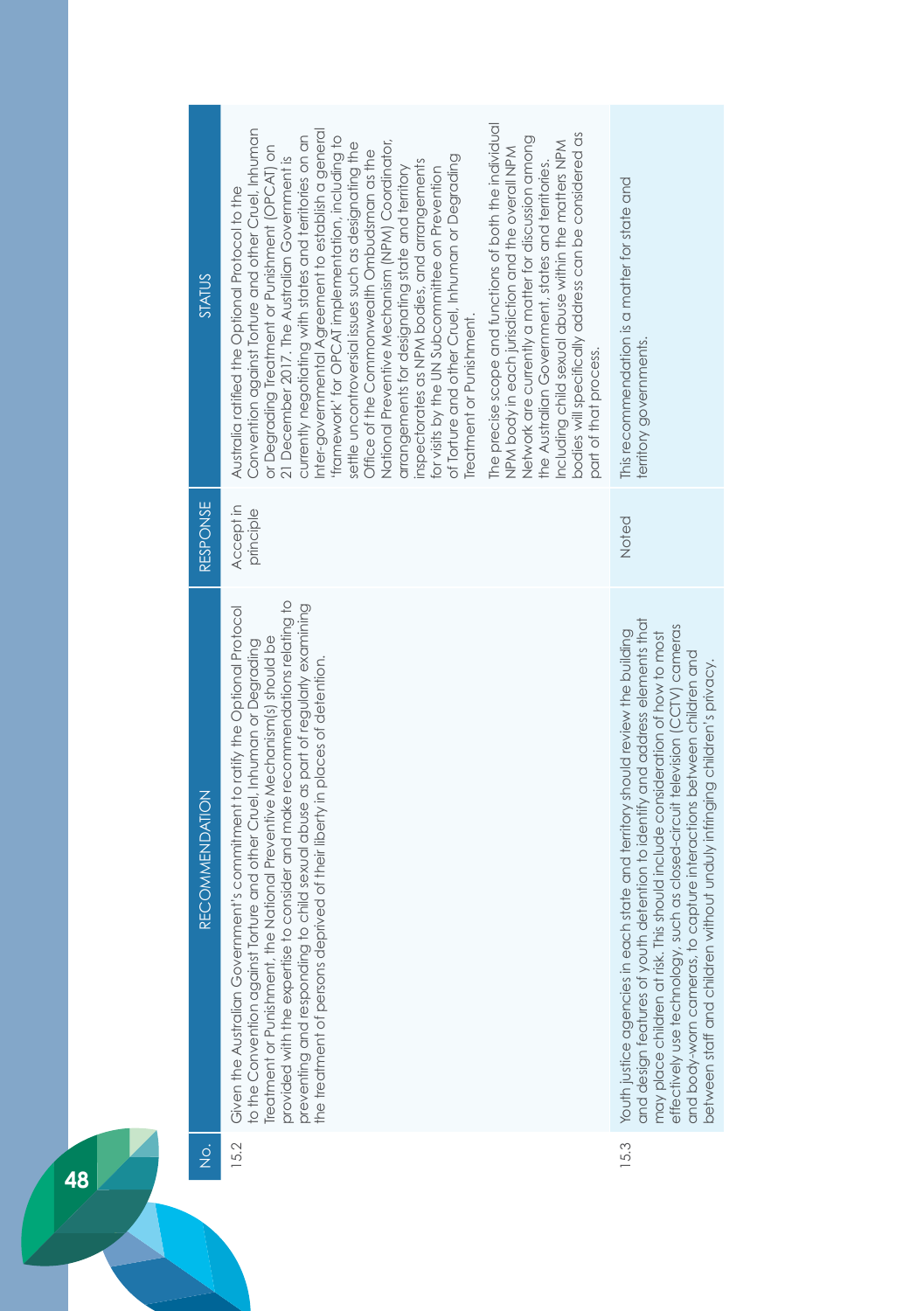| <b>STATUS</b>         | This recommendation is a matter for state and<br>territory governments.                                                                                                                                      |                                                                                                                                                                                                                                                                                  |                                                               |                                                                                                                                                                                                                                                                                                                                                            |                                                                                                                                                                                                                      |                                                                                                                                       |                                                                                                                                                                                                     |                                                                                                                                                                                                                          |
|-----------------------|--------------------------------------------------------------------------------------------------------------------------------------------------------------------------------------------------------------|----------------------------------------------------------------------------------------------------------------------------------------------------------------------------------------------------------------------------------------------------------------------------------|---------------------------------------------------------------|------------------------------------------------------------------------------------------------------------------------------------------------------------------------------------------------------------------------------------------------------------------------------------------------------------------------------------------------------------|----------------------------------------------------------------------------------------------------------------------------------------------------------------------------------------------------------------------|---------------------------------------------------------------------------------------------------------------------------------------|-----------------------------------------------------------------------------------------------------------------------------------------------------------------------------------------------------|--------------------------------------------------------------------------------------------------------------------------------------------------------------------------------------------------------------------------|
| <b>RESPONSE</b>       | Noted                                                                                                                                                                                                        |                                                                                                                                                                                                                                                                                  |                                                               |                                                                                                                                                                                                                                                                                                                                                            |                                                                                                                                                                                                                      |                                                                                                                                       |                                                                                                                                                                                                     |                                                                                                                                                                                                                          |
| <b>RECOMMENDATION</b> | environment of youth detention, state and territory governments should review<br>As part of efforts to mitigate risks of child sexual abuse in the physical<br>legislation, policy and procedures to ensure: | appropriate and safe placements of children in youth detention, including a<br>isk assessment process before placement decisions that identifies if a child<br>may be vulnerable to child sexual abuse or if a child is displaying harmful<br>sexual behaviours<br>$\dot{\circ}$ | in adult prisons<br>children are not placed<br>$\overline{Q}$ | to trusted adults, including family, friends and community, in the prevention<br>frameworks take into account the importance of children having access<br>and disclosure of child sexual abuse and provide for maximum contact<br>between children and trusted adults through visitation, and use of the<br>elephone and audio-visual technology<br>.<br>Ö | physical contact between staff and children, including sufficient safeguards<br>are in place for strip searches and other authorised<br>as:<br>best practice processes<br>to protect children such<br>$\dot{\sigma}$ | adequate communication between staff and the child before, during<br>and after a search is conducted or other physical contact occurs | they should be performed. The key elements of these protocols should<br>clear protocols detailing when such practices are permitted and how<br>be provided to children in an accessible format<br>≔ | traumatise children who have been sexually abused and how the<br>misuse of search powers can lead to sexual humiliation or abuse.<br>staff training that highlights the potential for strip searching to re-<br>$\equiv$ |
| ż                     | 15.4                                                                                                                                                                                                         |                                                                                                                                                                                                                                                                                  |                                                               |                                                                                                                                                                                                                                                                                                                                                            |                                                                                                                                                                                                                      |                                                                                                                                       |                                                                                                                                                                                                     |                                                                                                                                                                                                                          |



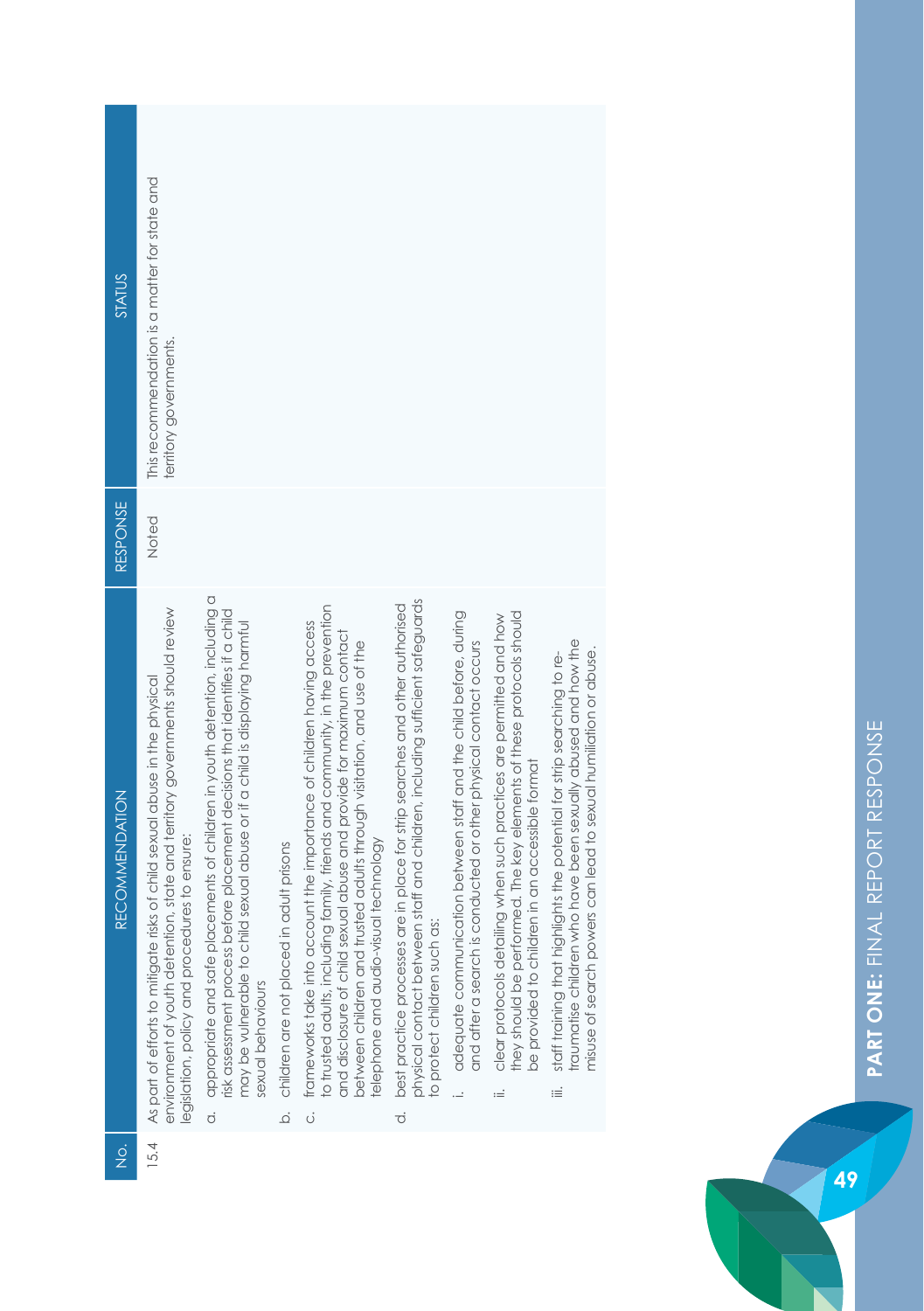| STATUS                | This recommendation is a matter for state and territory<br>importance of ensuring appropriate strategies are in<br>governments. The Australian Government notes the                           | and Torres Strait Islander children in youth detention.<br>place to provide for the cultural safety of Aboriginal                                                                      |                                                                                                                                                                                 |                                                                                                                                                                                                                                                                                          |                                                                                                                                                                                                                                                                                                                                     | This recommendation is a matter for state and<br>territory governments.                                                                                                                                                                                                                                                           | This recommendation is a matter for state and<br>territory governments.                                                                                                                                                                                                                                                                                         |
|-----------------------|-----------------------------------------------------------------------------------------------------------------------------------------------------------------------------------------------|----------------------------------------------------------------------------------------------------------------------------------------------------------------------------------------|---------------------------------------------------------------------------------------------------------------------------------------------------------------------------------|------------------------------------------------------------------------------------------------------------------------------------------------------------------------------------------------------------------------------------------------------------------------------------------|-------------------------------------------------------------------------------------------------------------------------------------------------------------------------------------------------------------------------------------------------------------------------------------------------------------------------------------|-----------------------------------------------------------------------------------------------------------------------------------------------------------------------------------------------------------------------------------------------------------------------------------------------------------------------------------|-----------------------------------------------------------------------------------------------------------------------------------------------------------------------------------------------------------------------------------------------------------------------------------------------------------------------------------------------------------------|
| <b>RESPONSE</b>       | Noted                                                                                                                                                                                         |                                                                                                                                                                                        |                                                                                                                                                                                 |                                                                                                                                                                                                                                                                                          |                                                                                                                                                                                                                                                                                                                                     | Noted                                                                                                                                                                                                                                                                                                                             | Noted                                                                                                                                                                                                                                                                                                                                                           |
| <b>RECOMMENDATION</b> | State and territory governments should consider further strategies that provide<br>for the cultural safety of Aboriginal and Torres Strait Islander children in youth<br>detention including: | a. recruiting and developing Aboriginal and Torres Strait Islander staff to work<br>at all levels of the youth justice system, including in key roles in complaint<br>handling systems | and education programs, and accessing internal and external complaint<br>providing access to interpreters, particularly with respect to induction<br>handling systems<br>.<br>ف | policies and procedures that facilitate connection with family, community<br>and culture, and reflect an understanding of, and respect for, cultural<br>ensuring that all youth detention facilities have culturally appropriate<br>practices in different clan groups<br>$\ddot{\circ}$ | employing, training and professionally developing culturally competent staff<br>who understand the particular needs and experiences of Aboriginal and<br>Torres Strait Islander children, including the specific barriers that Aboriginal<br>and Torres Strait Islander children face in disclosing sexual abuse.<br>$\dot{\sigma}$ | that highlights the barriers these children may face in disclosing sexual abuse.<br>problems, and children from culturally and linguistically diverse backgrounds<br>of children with disability, mental health problems, and alcohol or other drug<br>All staff should receive appropriate training on the needs and experiences | needs and referring them to appropriate services, and ensure they are linked<br>ncluding by assessing their advocacy, support and therapeutic treatment<br>treatment for survivors of child sexual abuse who are in youth detention,<br>State and territory governments should improve access to therapeutic<br>to ongoing treatment when they leave detention. |
| $\frac{1}{2}$         | 15.5                                                                                                                                                                                          |                                                                                                                                                                                        |                                                                                                                                                                                 |                                                                                                                                                                                                                                                                                          |                                                                                                                                                                                                                                                                                                                                     | 15.6                                                                                                                                                                                                                                                                                                                              | 15.7                                                                                                                                                                                                                                                                                                                                                            |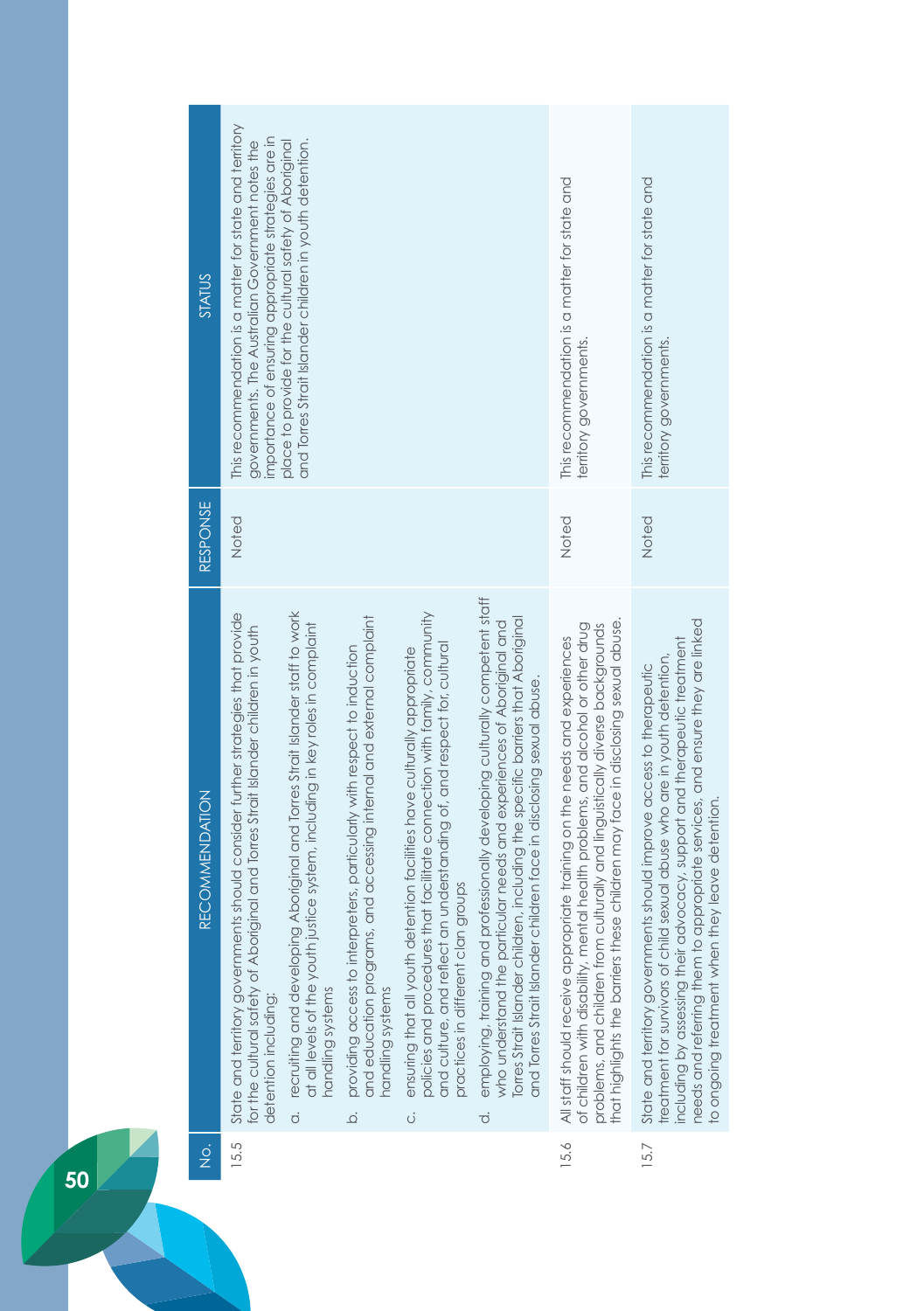| STATUS                | This recommendation is a matter for state and<br>territory governments.                                                                                                                                                                                                                                                                      | This recommendation is a matter for state and<br>territory governments.                                                                                                                                                                                    |                                                                                                                                                                                                                                                                                                                         |                                                                                                      |                                                                                                                                                                                                   |                                                                                                                                                     |                                                                                                                                                  | This recommendation is a matter for state and<br>erritory governments.                                                                                                                                                                                                                                                                                                                                                                                              |
|-----------------------|----------------------------------------------------------------------------------------------------------------------------------------------------------------------------------------------------------------------------------------------------------------------------------------------------------------------------------------------|------------------------------------------------------------------------------------------------------------------------------------------------------------------------------------------------------------------------------------------------------------|-------------------------------------------------------------------------------------------------------------------------------------------------------------------------------------------------------------------------------------------------------------------------------------------------------------------------|------------------------------------------------------------------------------------------------------|---------------------------------------------------------------------------------------------------------------------------------------------------------------------------------------------------|-----------------------------------------------------------------------------------------------------------------------------------------------------|--------------------------------------------------------------------------------------------------------------------------------------------------|---------------------------------------------------------------------------------------------------------------------------------------------------------------------------------------------------------------------------------------------------------------------------------------------------------------------------------------------------------------------------------------------------------------------------------------------------------------------|
| <b>RESPONSE</b>       | Noted                                                                                                                                                                                                                                                                                                                                        | Noted                                                                                                                                                                                                                                                      |                                                                                                                                                                                                                                                                                                                         |                                                                                                      |                                                                                                                                                                                                   |                                                                                                                                                     |                                                                                                                                                  | Noted                                                                                                                                                                                                                                                                                                                                                                                                                                                               |
| <b>RECOMMENDATION</b> | in trauma-informed care to assist them to meet the needs of children in youth<br>detention, including children at risk of sexual abuse and children with harmful<br>detention are provided with training and ongoing professional development<br>State and territory governments should ensure that all staff in youth<br>sexual behaviours. | State and territory governments should review the current internal and external<br>capable of effectively dealing with complaints of child sexual abuse, including<br>complaint handling systems concerning youth detention to ensure they are<br>so that: | complaint processes and external oversight bodies that may receive or refer<br>children's complaints, such as visitor's schemes, ombudsmen, inspectors of<br>children can easily access child-appropriate information about internal<br>custodial services, and children's commissioners or guardians<br>$\dot{\sigma}$ | children have confidential and unrestricted access to external<br>oversight bodies<br>$\overline{Q}$ | staff involved in managing complaints both internally and externally include<br>Aboriginal and Torres Strait Islander peoples and professionals qualified to<br>provide trauma-informed care<br>ö | complaint handling systems are accessible for children with literacy<br>English as a second language<br>difficulties or who speak<br>$\vec{\sigma}$ | children are regularly consulted about the effectiveness of complaint<br>handling systems and systems are continually improved.<br>$\ddot{\Phi}$ | appropriately funded and independent Inspector of Custodial Services or similar<br>reporting powers, to provide oversight of youth detention. This could include an<br>ies should have expertise in child-trauma, and the<br>State and territory governments should ensure they have an independent<br>oversight body with the appropriate visitation, complaint handling and<br>orevention and identification of child sexual abuse.<br>body. New and existing bod |
| ğ                     | 15.8                                                                                                                                                                                                                                                                                                                                         | 15.9                                                                                                                                                                                                                                                       |                                                                                                                                                                                                                                                                                                                         |                                                                                                      |                                                                                                                                                                                                   |                                                                                                                                                     |                                                                                                                                                  | 15.10                                                                                                                                                                                                                                                                                                                                                                                                                                                               |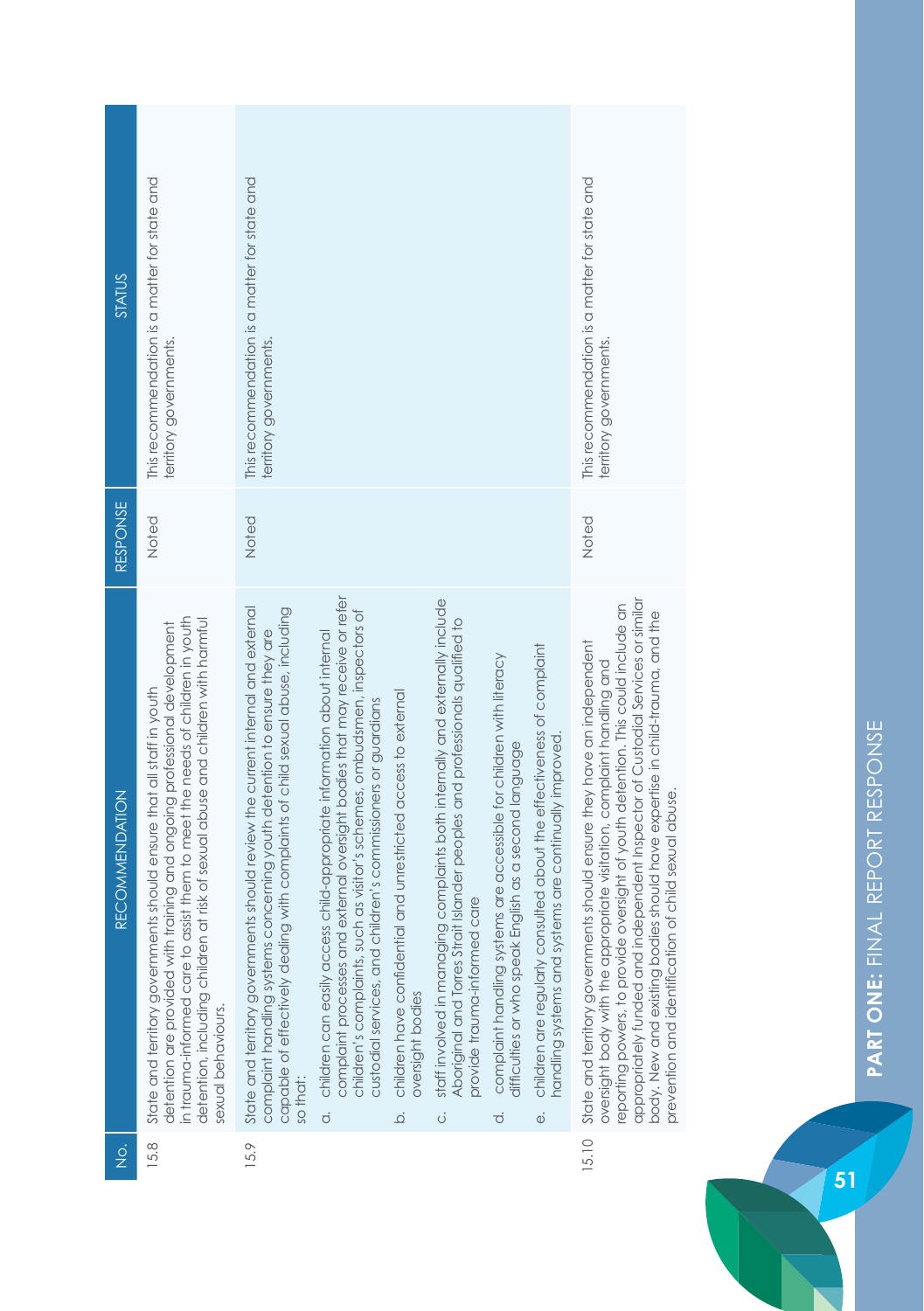| <b>STATUS</b>         | deals with the awareness of child wellbeing needs, and<br>The Australian Government will further consider publicly<br>recommendations arising from its 2016 Making Children<br>Safer Report (2016 report). The review acknowledged<br>substantial improvements in the way the Department<br>provided the Secretary of the Department of Home<br>Department's progress in implementing the Panel's<br>Review (2017 review). The review reported on the<br>Affairs, its Making Children Safer: Implementation<br>child safeguarding in the detention environment.<br>On 1 December 2017, the Child Protection Panel<br>reporting on the implementation of the<br>Panel's recommendations. | The Child Safe Standards in immigration detention are<br>subject to regular internal audit and external scrutiny<br>by bodies including but not limited to: the Australian<br>National Audit Office (ANAO) and Commonwealth<br>Ombudsman's Office, who report publicly.                                                       | incorporated in the Department's Child Safeguarding<br>Framework. Immigration Service Providers adhere to<br>and incorporate the Child Safeguarding Framework<br>immigration detention contracted service providers<br>when developing, reviewing and implementing any<br>Standards identified by the Royal Commission are<br>to contractually comply with all the policies and<br>instructions of the Department. The Child Safe<br>The Department of Home Affairs requires its<br>processes involving children. |
|-----------------------|-----------------------------------------------------------------------------------------------------------------------------------------------------------------------------------------------------------------------------------------------------------------------------------------------------------------------------------------------------------------------------------------------------------------------------------------------------------------------------------------------------------------------------------------------------------------------------------------------------------------------------------------------------------------------------------------|-------------------------------------------------------------------------------------------------------------------------------------------------------------------------------------------------------------------------------------------------------------------------------------------------------------------------------|-------------------------------------------------------------------------------------------------------------------------------------------------------------------------------------------------------------------------------------------------------------------------------------------------------------------------------------------------------------------------------------------------------------------------------------------------------------------------------------------------------------------|
|                       |                                                                                                                                                                                                                                                                                                                                                                                                                                                                                                                                                                                                                                                                                         |                                                                                                                                                                                                                                                                                                                               |                                                                                                                                                                                                                                                                                                                                                                                                                                                                                                                   |
| <b>RESPONSE</b>       | consideration<br>For further                                                                                                                                                                                                                                                                                                                                                                                                                                                                                                                                                                                                                                                            | Accept in<br>principle                                                                                                                                                                                                                                                                                                        | <b>Accept</b>                                                                                                                                                                                                                                                                                                                                                                                                                                                                                                     |
| <b>RECOMMENDATION</b> | The Department of Immigration and Border Protection should publicly report<br>within 12 months on how it has implemented the Child Protection Panel's<br>recommendations.                                                                                                                                                                                                                                                                                                                                                                                                                                                                                                               | the implementation of the Child Safe Standards in immigration detention by<br>The Australian Government should establish a mechanism to regularly audit<br>staff, contractors and agents of the Department of Immigration and Border<br>Protection. The outcomes of each audit should be publicly reported.<br>$\dot{\sigma}$ | The Department of Immigration and Border Protection should contractually<br>dentified by the Royal Commission, as applied to immigration detention.<br>require its service providers to comply with the Child Safe Standards<br>$\overline{Q}$                                                                                                                                                                                                                                                                    |
| $\frac{1}{2}$         | 15.11                                                                                                                                                                                                                                                                                                                                                                                                                                                                                                                                                                                                                                                                                   | 5.12                                                                                                                                                                                                                                                                                                                          |                                                                                                                                                                                                                                                                                                                                                                                                                                                                                                                   |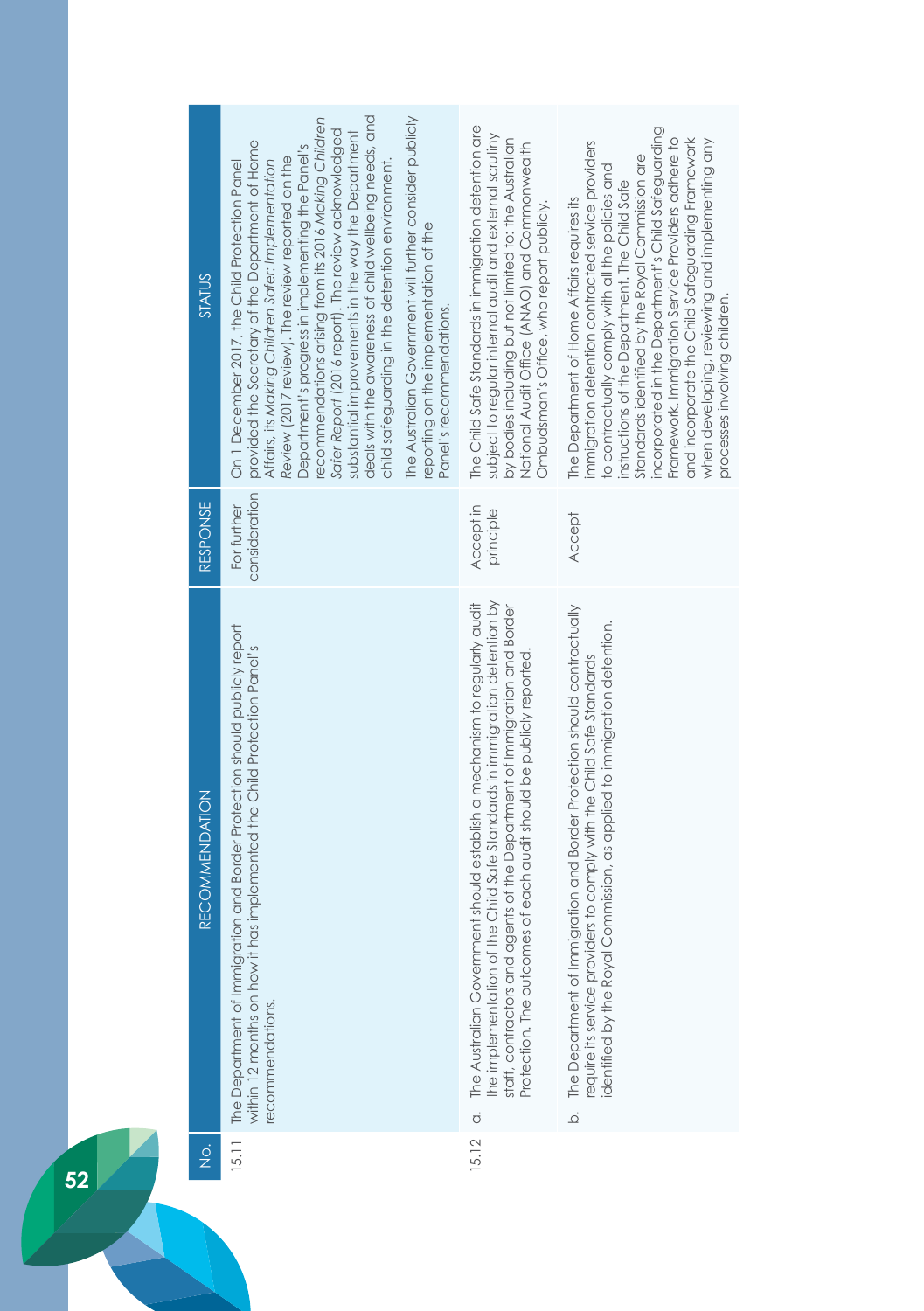| <b>STATUS</b>         | The Department of Home Affairs provides mental health<br>access health services at the time of their induction into<br>support services to all immigration detainees, including<br>immigration detention and to disclose health matters,<br>immigration detention, all detainees receive a Health<br>Services Contract. Immigration detainees are able to<br>during their time in detention. When discharged from<br>access to specialised torture and trauma counselling<br>are funded under the Immigration Detention Health<br>and services for survivors of sexual violence, which<br>including as a survivor of torture, trauma or abuse,<br>Discharge Summary to inform future treatment. | child safe standards wherever children are detained.<br>support to, staff and service providers to implement<br>The Department of Home Affairs has appropriately<br>These officers build the capacity of, and provide<br>qualified Child Wellbeing Officers.                                                            | and Detention, the Commonwealth Ombudsman, the<br>independent visitor programs in place for immigration<br>committees, the Minister's Council on Asylum Seekers<br>Red Cross and the United Nations High Commissioner<br>detention facilities to provide independent oversight.<br>bodies include but are not limited to: parliamentary<br>Australian Human Rights Commission, the Australian<br>to ensure detainees held in immigration detention<br>are safe and treated humanely and fairly. These<br>Scrutiny from a number of external bodies helps<br>The Department of Home Affairs currently has<br>for Refugees. |
|-----------------------|-------------------------------------------------------------------------------------------------------------------------------------------------------------------------------------------------------------------------------------------------------------------------------------------------------------------------------------------------------------------------------------------------------------------------------------------------------------------------------------------------------------------------------------------------------------------------------------------------------------------------------------------------------------------------------------------------|-------------------------------------------------------------------------------------------------------------------------------------------------------------------------------------------------------------------------------------------------------------------------------------------------------------------------|---------------------------------------------------------------------------------------------------------------------------------------------------------------------------------------------------------------------------------------------------------------------------------------------------------------------------------------------------------------------------------------------------------------------------------------------------------------------------------------------------------------------------------------------------------------------------------------------------------------------------|
| <b>RESPONSE</b>       | Accept                                                                                                                                                                                                                                                                                                                                                                                                                                                                                                                                                                                                                                                                                          | Accept                                                                                                                                                                                                                                                                                                                  | <b>Accept</b>                                                                                                                                                                                                                                                                                                                                                                                                                                                                                                                                                                                                             |
| <b>RECOMMENDATION</b> | to meet the identified needs of victims in immigration detention and ensure they<br>The Department of Immigration and Border Protection should identify the scope<br>and nature of the need for support services for victims in immigration detention.<br>appropriate therapeutic and other specialist and support services are funded<br>The Department of Immigration and Border Protection should ensure that<br>are linked to ongoing treatment when they leave detention.                                                                                                                                                                                                                  | detained. These officers should assist and build the capacity of staff and service<br>appropriately qualified child safety officers for each place in which children are<br>The Department of Immigration and Border Protection should designate<br>providers at the local level to implement the Child Safe Standards. | The Department of Immigration and Border Protection should implement an<br>independent visitors program in immigration detention.                                                                                                                                                                                                                                                                                                                                                                                                                                                                                         |
| $\frac{\dot{Q}}{Z}$   | 15.13                                                                                                                                                                                                                                                                                                                                                                                                                                                                                                                                                                                                                                                                                           | 15.14                                                                                                                                                                                                                                                                                                                   | 15.15                                                                                                                                                                                                                                                                                                                                                                                                                                                                                                                                                                                                                     |

п.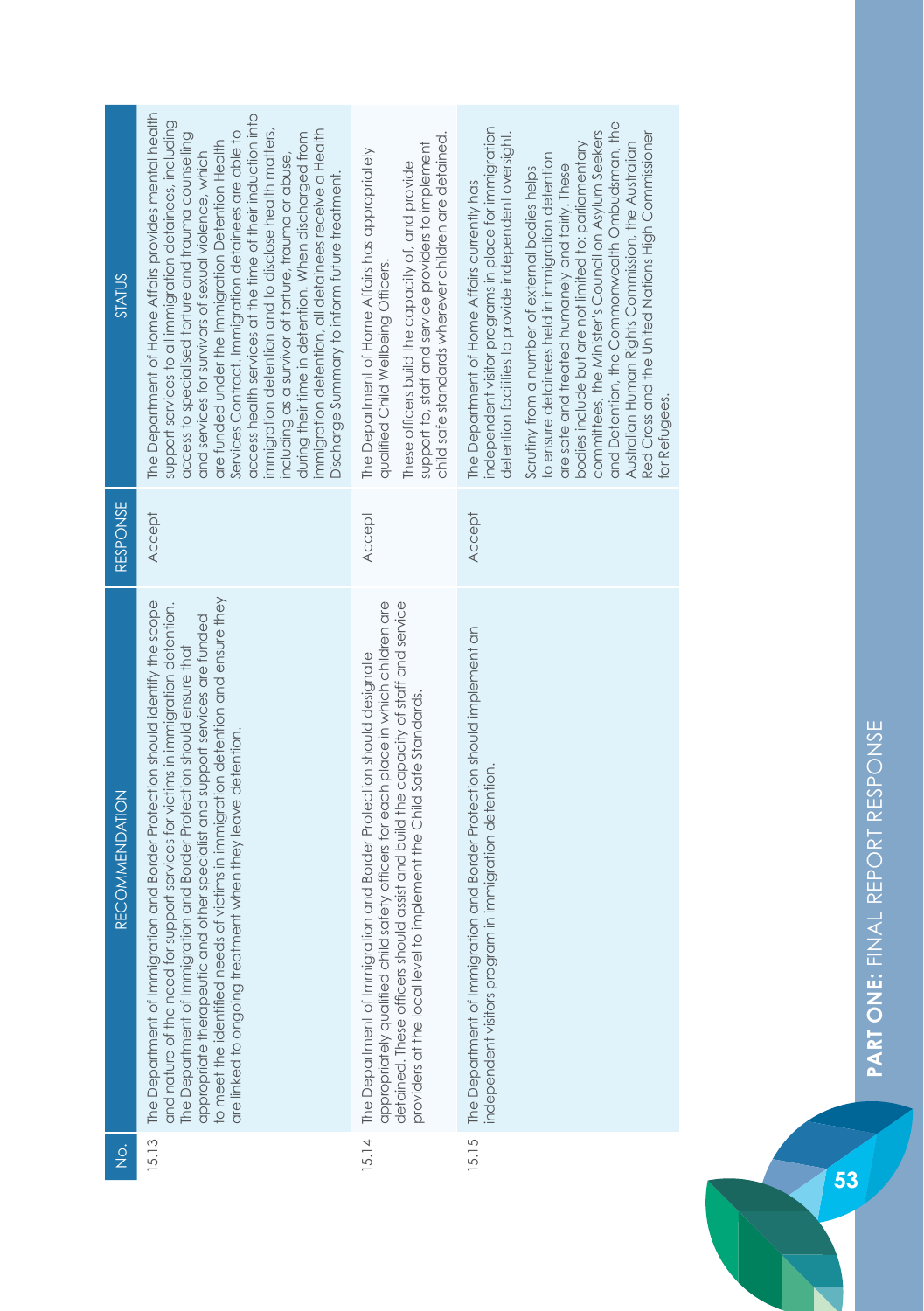| $rac{1}{2}$ | <b>RECOMMENDATION</b>                                                                                                                                                                                                                                                                                                                                                                                                                                                                                                                                                   | RESPONSE | <b>STATUS</b>                                                                                                                                                                                     |
|-------------|-------------------------------------------------------------------------------------------------------------------------------------------------------------------------------------------------------------------------------------------------------------------------------------------------------------------------------------------------------------------------------------------------------------------------------------------------------------------------------------------------------------------------------------------------------------------------|----------|---------------------------------------------------------------------------------------------------------------------------------------------------------------------------------------------------|
|             | Volume 16 Religious institutions recommendations                                                                                                                                                                                                                                                                                                                                                                                                                                                                                                                        |          |                                                                                                                                                                                                   |
| 16.1        | framework that ensures that bishops and former bishops are accountable to an<br>appropriate authority or body in relation to their response to complaints of child<br>The Anglican Church of Australia should adopt a uniform episcopal standards<br>sexual abuse.                                                                                                                                                                                                                                                                                                      | Noted    | act consistently and effectively to protect children from<br>The Australian Government expects all institutions to<br>These recommendations are a matter for the<br>Anglican Church of Australia. |
| 16.2        | members of diocesan councils (otherwise known as bishop-in-council or<br>management of actual or perceived conflicts of interest that may arise in<br>The Anglican Church of Australia should adopt a policy relating to the<br>relation to allegations of child sexual abuse, which expressly covers:<br>members of the Standing Committee of the General Synod<br>chancellors and legal advisers for dioceses.<br>members of professional standards bodies<br>synod)<br>standing committee of<br>$\overline{c}$<br>$\vec{0}$<br>.<br>ف<br>$\dot{\circ}$               | Noted    | The Australian Government encourages all institutions<br>to act consistently with the National Principles for<br>Child Safe Institutions.<br>sexual abuse.                                        |
| 16.3        | statement of expectations or code of conduct for lay members of the Anglican<br>The Anglican Church of Australia should amend Being together and any other<br>the importance of child safety.<br>Church to expressly refer to                                                                                                                                                                                                                                                                                                                                           | Noted    |                                                                                                                                                                                                   |
| 16.4        | The Anglican Church of Australia should develop a national approach to<br>the selection, screening and training of candidates for ordination in the<br>Anglican Church.                                                                                                                                                                                                                                                                                                                                                                                                 | Noted    |                                                                                                                                                                                                   |
| 16.5        | implement mandatory national standards to ensure that all people in religious or<br>The Anglican Church of Australia should develop and each diocese should<br>components being professional responsibility and boundaries, ethics in<br>undertake mandatory, regular professional development, compulsory<br>pastoral ministry (bishops, clergy, religious and lay personnel):<br>undertake mandatory professional/pastoral supervision<br>undergo regular performance appraisals.<br>ministry and child safety<br>$\ddot{\circ}$<br>.<br>ف<br>$\overline{\mathrm{o}}$ | Noted    |                                                                                                                                                                                                   |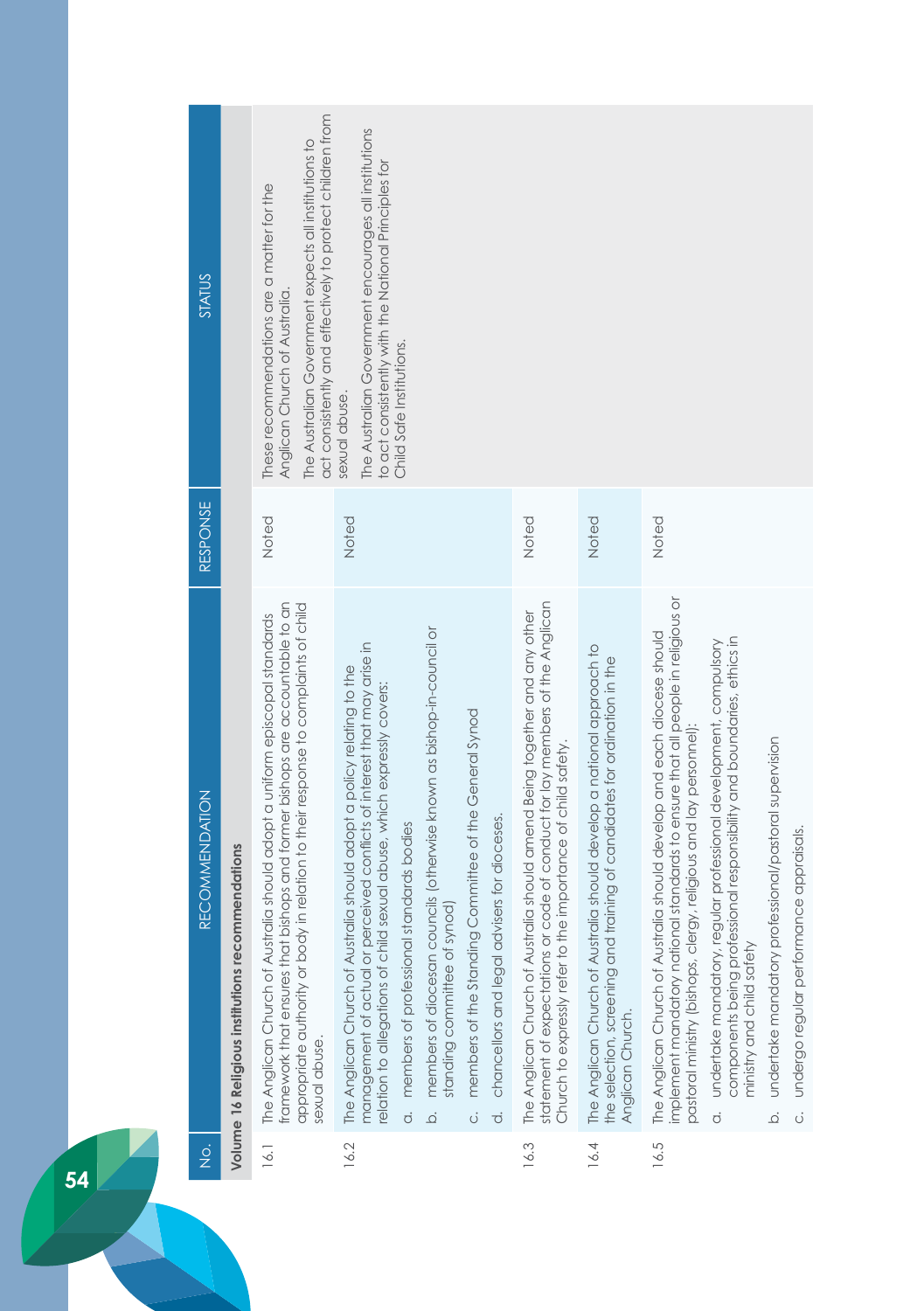| <b>STATUS</b>         | These recommendations are a matter for the<br>Catholic Church in Australia.                                                                                           | The Australian Government encourages all institutions<br>The Australian Government expects all institutions to<br>act consistently and effectively to protect children<br>to act consistently with the National Principles for<br>Child Safe Institutions.<br>from sexual abuse.                                                                                                                                       |                                                                                                                                                                               |                                                                                                                        |                                                                                                                                    |                                                                                                                                                                                                                     |                                                                                                                                                                                                                                                |                                                                                                                                                                                                                    |                                                                                                                                                                                                                                                                                                                                               |
|-----------------------|-----------------------------------------------------------------------------------------------------------------------------------------------------------------------|------------------------------------------------------------------------------------------------------------------------------------------------------------------------------------------------------------------------------------------------------------------------------------------------------------------------------------------------------------------------------------------------------------------------|-------------------------------------------------------------------------------------------------------------------------------------------------------------------------------|------------------------------------------------------------------------------------------------------------------------|------------------------------------------------------------------------------------------------------------------------------------|---------------------------------------------------------------------------------------------------------------------------------------------------------------------------------------------------------------------|------------------------------------------------------------------------------------------------------------------------------------------------------------------------------------------------------------------------------------------------|--------------------------------------------------------------------------------------------------------------------------------------------------------------------------------------------------------------------|-----------------------------------------------------------------------------------------------------------------------------------------------------------------------------------------------------------------------------------------------------------------------------------------------------------------------------------------------|
| RESPONSE              | Noted                                                                                                                                                                 | Noted                                                                                                                                                                                                                                                                                                                                                                                                                  | Noted                                                                                                                                                                         |                                                                                                                        |                                                                                                                                    | Noted                                                                                                                                                                                                               |                                                                                                                                                                                                                                                |                                                                                                                                                                                                                    |                                                                                                                                                                                                                                                                                                                                               |
| <b>RECOMMENDATION</b> | The bishop of each Catholic Church diocese in Australia should ensure that parish<br>of principals and teachers in Catholic schools.<br>priests are not the employers | The Australian Catholic Bishops Conference should conduct a national review<br>the approaches to governance of Catholic health, community services and<br>men and women. This review should draw from<br>of the governance and management structures of dioceses and parishes,<br>including in relation to issues of transparency, accountability, consultation<br>and the participation of lay<br>education agencies. | sexual abuse, the Australian Catholic Bishops Conference should request the<br>In the interests of child safety and improved institutional responses to child<br>Holy See to: | publish criteria for the selection of bishops, including relating to the<br>promotion of child safety<br>$\dot{\circ}$ | establish a transparent process for appointing bishops which includes the<br>direct participation of lay people.<br>$\overline{Q}$ | The Australian Catholic Bishops Conference should request the Holy See to<br>amend the 1983 Code of Canon Law to create a new canon or series of<br>canons specifically relating to child sexual abuse, as follows: | crimes against the child, not as moral failings or as breaches of the 'special<br>All delicts relating to child sexual abuse should be articulated as canonical<br>obligation' of clerics and religious to observe celibacy.<br>$\dot{\sigma}$ | All delicts relating to child sexual abuse should apply to any person holding<br>a 'dignity, office or responsibility in the Church' regardless of whether they<br>are ordained or not ordained.<br>$\overline{Q}$ | refer to minors under the age of 18, not minors under<br>images, the delict (currently contained in Article 6 §2 1° of the revised 2010<br>In relation to the acquisition, possession, or distribution of pornographic<br>norms attached to the motu proprio Sacramentorum sanctitatis tutela)<br>should be amended to<br>the age of 14.<br>ö |
| $\frac{1}{2}$         | 16.6                                                                                                                                                                  | 16.7                                                                                                                                                                                                                                                                                                                                                                                                                   | 16.8                                                                                                                                                                          |                                                                                                                        |                                                                                                                                    | 16.9                                                                                                                                                                                                                |                                                                                                                                                                                                                                                |                                                                                                                                                                                                                    |                                                                                                                                                                                                                                                                                                                                               |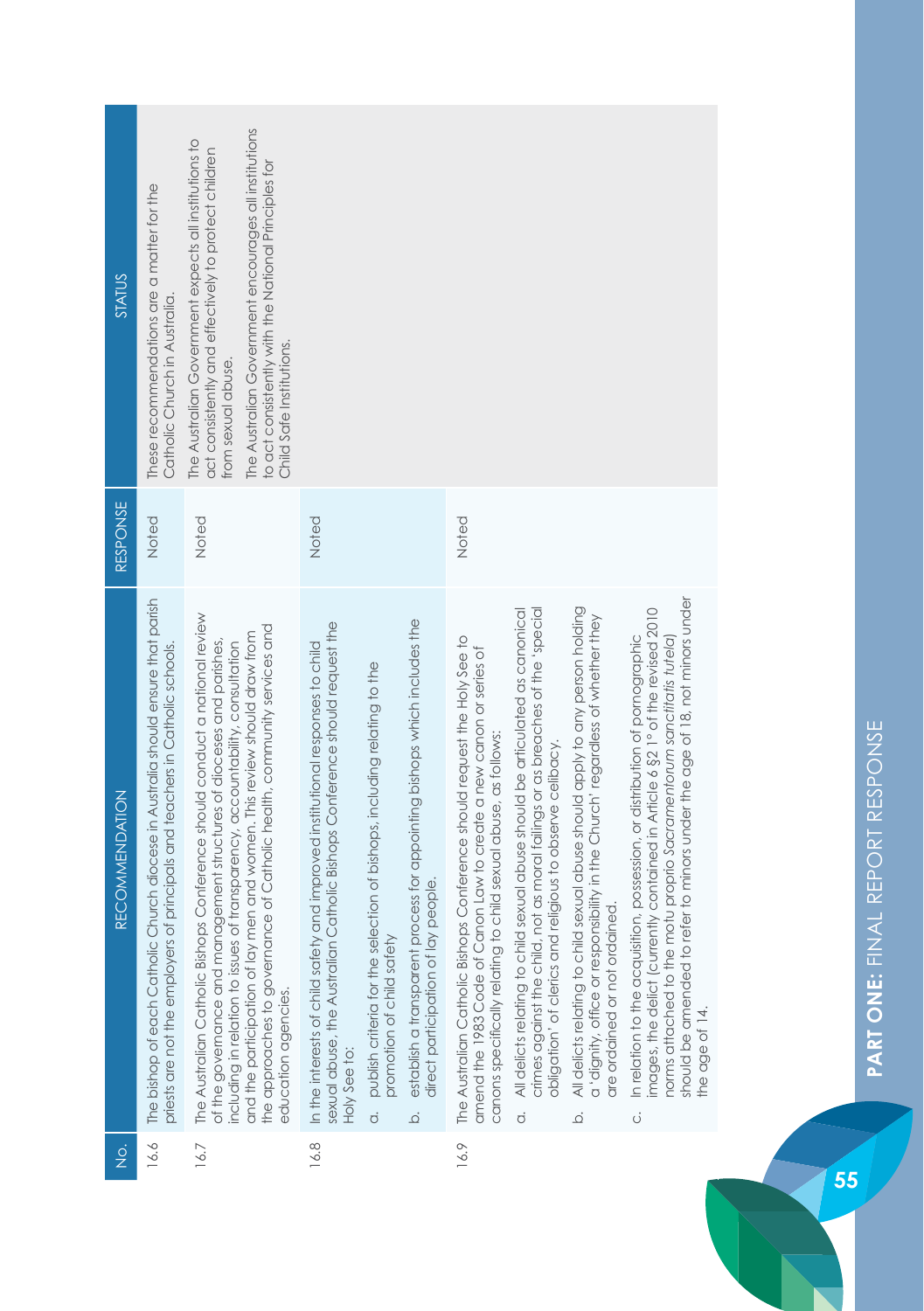| STATUS                                | The Australian Government expects all institutions to<br>These recommendations are a matter for the<br>Catholic Church in Australia.                                                                                                             | The Australian Government encourages all institutions<br>act consistently and effectively to protect children<br>to act consistently with the National Principles for<br>from sexual abuse.                                                        | Child Safe Institutions.                                                                                                                                                                                                                                      |                                                                                                                                                                                                                                                                           |                                                                                                                                                       |                                                                                                                                                                                                                                                                                                                     |                                                                                                                                                                                                                                                                                                                                                                                                                                                                           |
|---------------------------------------|--------------------------------------------------------------------------------------------------------------------------------------------------------------------------------------------------------------------------------------------------|----------------------------------------------------------------------------------------------------------------------------------------------------------------------------------------------------------------------------------------------------|---------------------------------------------------------------------------------------------------------------------------------------------------------------------------------------------------------------------------------------------------------------|---------------------------------------------------------------------------------------------------------------------------------------------------------------------------------------------------------------------------------------------------------------------------|-------------------------------------------------------------------------------------------------------------------------------------------------------|---------------------------------------------------------------------------------------------------------------------------------------------------------------------------------------------------------------------------------------------------------------------------------------------------------------------|---------------------------------------------------------------------------------------------------------------------------------------------------------------------------------------------------------------------------------------------------------------------------------------------------------------------------------------------------------------------------------------------------------------------------------------------------------------------------|
| RESPONSE                              | Noted                                                                                                                                                                                                                                            | Noted                                                                                                                                                                                                                                              | Noted                                                                                                                                                                                                                                                         | Noted                                                                                                                                                                                                                                                                     | Noted                                                                                                                                                 | Noted                                                                                                                                                                                                                                                                                                               | Noted                                                                                                                                                                                                                                                                                                                                                                                                                                                                     |
| <b>RECOMMENDATION</b>                 | the pontifical secret does not apply to any aspect of<br>allegations or canonical disciplinary processes relating to child sexual abuse.<br>The Australian Catholic Bishops Conference should request the Holy See to<br>amend canon law so that | precondition to the commencement of canonical action relating to child sexual<br>amend canon law to ensure that the 'pastaral approach' is not an essential<br>The Australian Catholic Bishops Conference should request the Holy See to<br>abuse. | amend canon law to remove the time limit (prescription) for commencement<br>of canonical actions relating to child sexual abuse. This amendment should<br>The Australian Catholic Bishops Conference should request the Holy See to<br>apply retrospectively. | not relevant to the prosecution of or penalty for a canonical offence relating to<br>amend the 'imputability' test in canon law so that a diagnosis of paedophilia is<br>The Australian Catholic Bishops Conference should request the Holy See to<br>child sexual abuse. | 16.14 The Australian Catholic Bishops Conference should request the Holy See to<br>amend canon law to give effect to Recommendations 16.55 and 16.56. | consultation with the Holy See, should consider establishing an Australian tribunal<br>for trying canonical disciplinary cases against clergy, whose decisions could be<br>The Australian Catholic Bishops Conference and Catholic Religious Australia, in<br>appealed to the Apostolic Signatura in the usual way. | sexual abuse, and provide written reasons for their decisions. Publication should<br>appeal courts always publish decisions in disciplinary matters relating to child<br>The Australian Catholic Bishops Conference should request the Holy See to<br>occur in a timely manner. In some cases it may be appropriate to suppress<br>introduce measures to ensure that Vatican Congregations and canonical<br>nformation that might lead to the identification of a victim. |
| $\frac{\dot{\mathrm{o}}}{\mathrm{Z}}$ | 16.10                                                                                                                                                                                                                                            | 16.11                                                                                                                                                                                                                                              | 16.12                                                                                                                                                                                                                                                         | 16.13                                                                                                                                                                                                                                                                     |                                                                                                                                                       | 16.15                                                                                                                                                                                                                                                                                                               | 16.16                                                                                                                                                                                                                                                                                                                                                                                                                                                                     |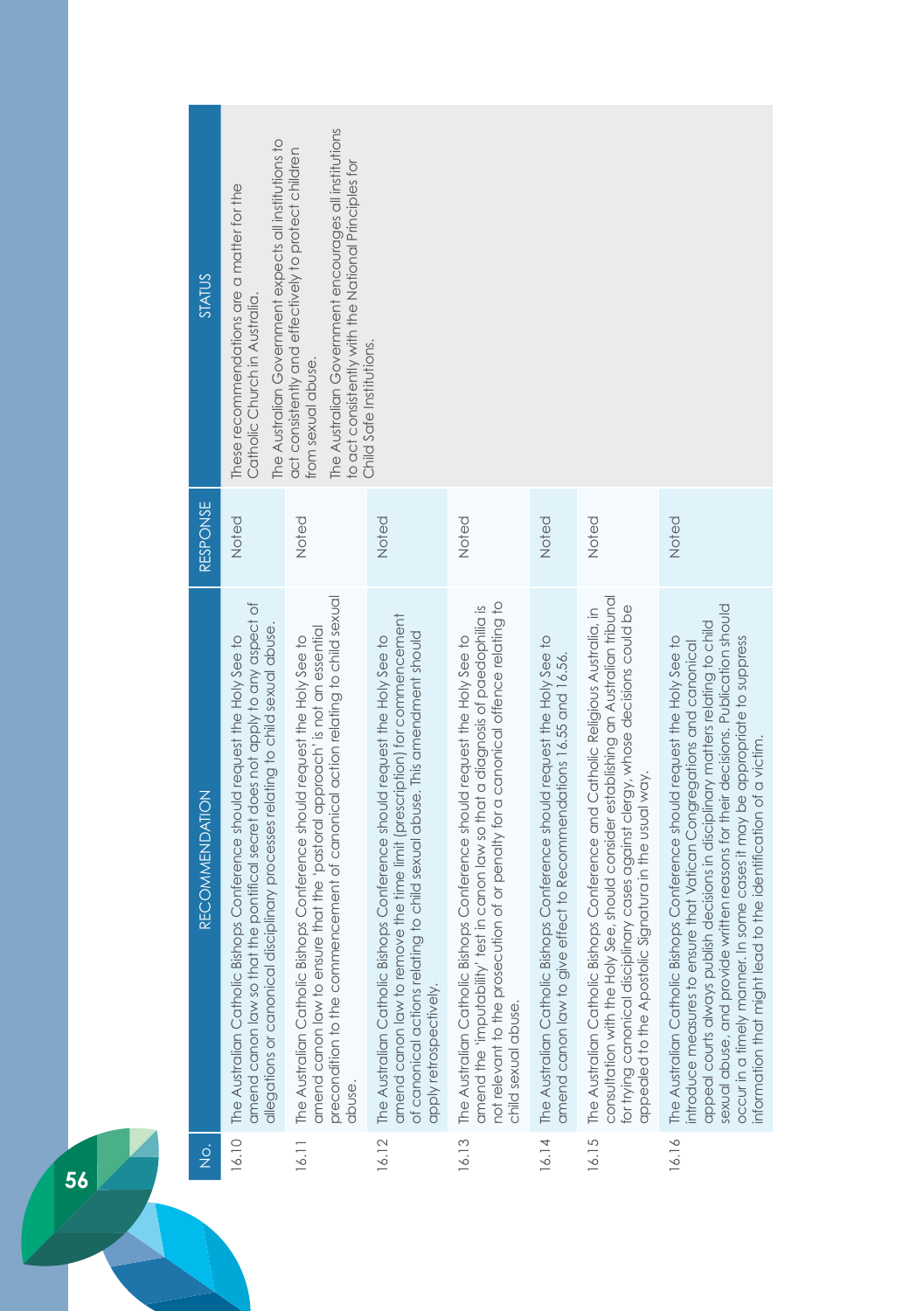| <b>STATUS</b>                         | The Australian Government encourages all institutions<br>The Australian Government expects all institutions to<br>act consistently and effectively to protect children<br>to act consistently with the National Principles for<br>These recommendations are a matter for the<br>Catholic Church in Australia.<br>from sexual abuse.                                                                                                                                                                                                                                            | Child Safe Institutions.                                                                                                                  |                                                                                                                                                                                                                                                                                                                                                                                                                                                                                                                                                                                                                                                  |                                                                                                                                                                                                                                                                                                                                                                                                                                                                 |                                                                                                                                                                                                                                                                        |
|---------------------------------------|--------------------------------------------------------------------------------------------------------------------------------------------------------------------------------------------------------------------------------------------------------------------------------------------------------------------------------------------------------------------------------------------------------------------------------------------------------------------------------------------------------------------------------------------------------------------------------|-------------------------------------------------------------------------------------------------------------------------------------------|--------------------------------------------------------------------------------------------------------------------------------------------------------------------------------------------------------------------------------------------------------------------------------------------------------------------------------------------------------------------------------------------------------------------------------------------------------------------------------------------------------------------------------------------------------------------------------------------------------------------------------------------------|-----------------------------------------------------------------------------------------------------------------------------------------------------------------------------------------------------------------------------------------------------------------------------------------------------------------------------------------------------------------------------------------------------------------------------------------------------------------|------------------------------------------------------------------------------------------------------------------------------------------------------------------------------------------------------------------------------------------------------------------------|
| <b>RESPONSE</b>                       | Noted                                                                                                                                                                                                                                                                                                                                                                                                                                                                                                                                                                          | Noted                                                                                                                                     | Noted                                                                                                                                                                                                                                                                                                                                                                                                                                                                                                                                                                                                                                            | Noted                                                                                                                                                                                                                                                                                                                                                                                                                                                           | Noted                                                                                                                                                                                                                                                                  |
| <b>RECOMMENDATION</b>                 | order to allow for delayed disclosure of abuse by victims and to take account<br>amend canon law to remove the requirement to destroy documents relating<br>requirement for retention of records in the secret archives should be at least<br>of the limitation periods for civil actions for child sexual abuse, the minimum<br>The Australian Catholic Bishops Conference should request the Holy See to<br>to canonical criminal cases in matters of morals, where the accused cleric<br>has died or ten years have elapsed from the condemnatory sentence. In<br>45 years. | The Australian Catholic Bishops Conference should request the Holy See to<br>consider introducing voluntary celibacy for diocesan clergy. | address the risks of harm to children and the potential psychological and sexual<br>All Catholic religious institutes in Australia, in consultation with their international<br>commitment, and/or voluntary celibacy (where that is consistent with the form<br>modified to facilitate alternative forms of association, shorter terms of celibate<br>a celibate rule of religious life. This should include<br>consideration of whether and how existing models of religious life could be<br>leadership and the Holy See as required, should implement measures to<br>chosen).<br>of association that has been<br>dysfunction associated with | their processes of ongoing formation, support and<br>Australia should further develop, regularly evaluate and continually improve,<br>Australian Catholic Bishops Conference and all Catholic religious institutes in<br>In order to promote healthy lives for those who choose to be celibate, the<br>screening and training of candidates for the<br>supervision of clergy and religious.<br>clergy and religious life, and<br>their processes for selecting, | should establish a national protocol for screening candidates before and during<br>seminary or religious formation, as well as before ordination or the profession of<br>The Australian Catholic Bishops Conference and Catholic Religious Australia<br>eligious vows. |
| $\frac{\dot{\mathrm{o}}}{\mathrm{Z}}$ | 16.17                                                                                                                                                                                                                                                                                                                                                                                                                                                                                                                                                                          | 16.18                                                                                                                                     | 16.19                                                                                                                                                                                                                                                                                                                                                                                                                                                                                                                                                                                                                                            | 16.20                                                                                                                                                                                                                                                                                                                                                                                                                                                           | 16.21                                                                                                                                                                                                                                                                  |

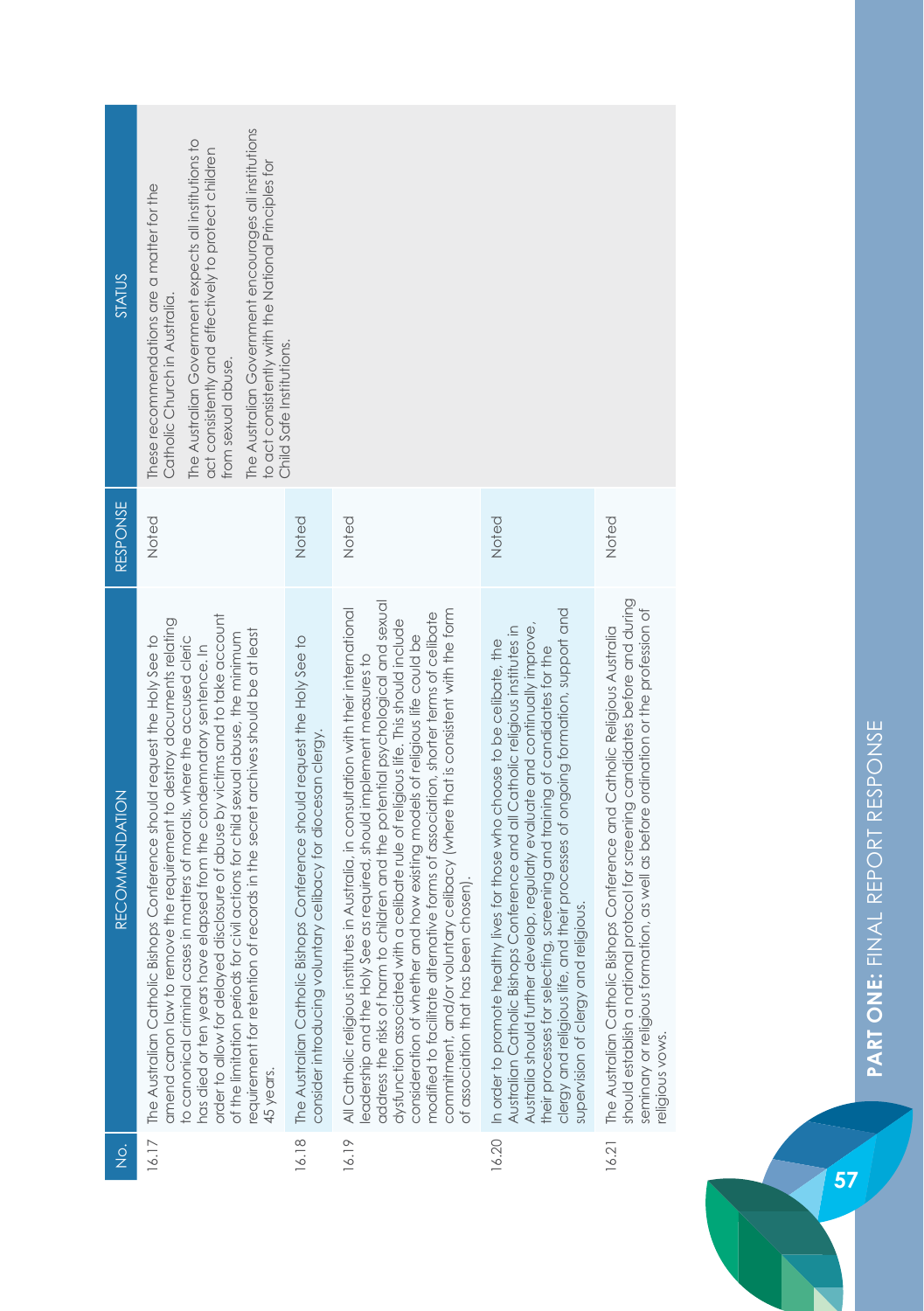| STATUS                                | The Australian Government encourages all institutions<br>The Australian Government expects all institutions to<br>act consistently and effectively to protect children<br>to act consistently with the National Principles for<br>These recommendations are a matter for the<br>Catholic Church in Australia.<br>Child Safe Institutions.<br>from sexual abuse.                                                                                                                                                                                                |                                                                                                                                                                                                                                                                                                                                                                                                                                                                                                                                                                                                                                                                                                                                                                                                                                                                                             |                                                                                                                                                                                                                                                                                                                                                                              |
|---------------------------------------|----------------------------------------------------------------------------------------------------------------------------------------------------------------------------------------------------------------------------------------------------------------------------------------------------------------------------------------------------------------------------------------------------------------------------------------------------------------------------------------------------------------------------------------------------------------|---------------------------------------------------------------------------------------------------------------------------------------------------------------------------------------------------------------------------------------------------------------------------------------------------------------------------------------------------------------------------------------------------------------------------------------------------------------------------------------------------------------------------------------------------------------------------------------------------------------------------------------------------------------------------------------------------------------------------------------------------------------------------------------------------------------------------------------------------------------------------------------------|------------------------------------------------------------------------------------------------------------------------------------------------------------------------------------------------------------------------------------------------------------------------------------------------------------------------------------------------------------------------------|
| RESPONSE                              | Noted                                                                                                                                                                                                                                                                                                                                                                                                                                                                                                                                                          | Noted                                                                                                                                                                                                                                                                                                                                                                                                                                                                                                                                                                                                                                                                                                                                                                                                                                                                                       | Noted                                                                                                                                                                                                                                                                                                                                                                        |
| <b>RECOMMENDATION</b>                 | clergy and religious, and lay people, in relation to the admission of individuals to:<br>superiors draw upon broad-ranging professional advice in their decision-making,<br>including from staff from seminaries or houses of formation, psychologists, senior<br>16.22 The Australian Catholic Bishops Conference and Catholic Religious Australia<br>should establish a mechanism to ensure that diocesan bishops and religious<br>seminaries and houses of religious formation<br>ordination and/or profession of vows.<br>$\overline{a}$<br>$\overline{Q}$ | current version December 2015), and all other guideline documents relating<br>priests, religious brothers, and religious sisters, to explicitly address the issue of<br>ministry, to explicitly address the issue of child sexual abuse by clergy and<br>a. The Australian Catholic Bishops Conference should review and revise the<br>Ratio nationalis institutionis sacerdotalis: Programme for priestly formation<br>16.23 In relation to guideline documents for the formation of priests and religious:<br>particular norms and guideline documents relating to the formation of<br>All Catholic religious institutes in Australia should review and revise their<br>to the formation of priests, permanent deacons, and those in pastoral<br>best practice in relation to its prevention.<br>best practice in relation to its prevention.<br>child sexual abuse and<br>$\overline{Q}$ | safety and pastoral responses to victims and survivors) and protect against the<br>ensure that they promote pastoral effectiveness, (including in relation to child<br>The Australian Catholic Bishops Conference and Catholic Religious Australia<br>review of current models of initial formation to<br>development of clericalist attitudes.<br>should conduct a national |
| $\frac{\dot{\mathrm{o}}}{\mathrm{Z}}$ |                                                                                                                                                                                                                                                                                                                                                                                                                                                                                                                                                                |                                                                                                                                                                                                                                                                                                                                                                                                                                                                                                                                                                                                                                                                                                                                                                                                                                                                                             | 16.24                                                                                                                                                                                                                                                                                                                                                                        |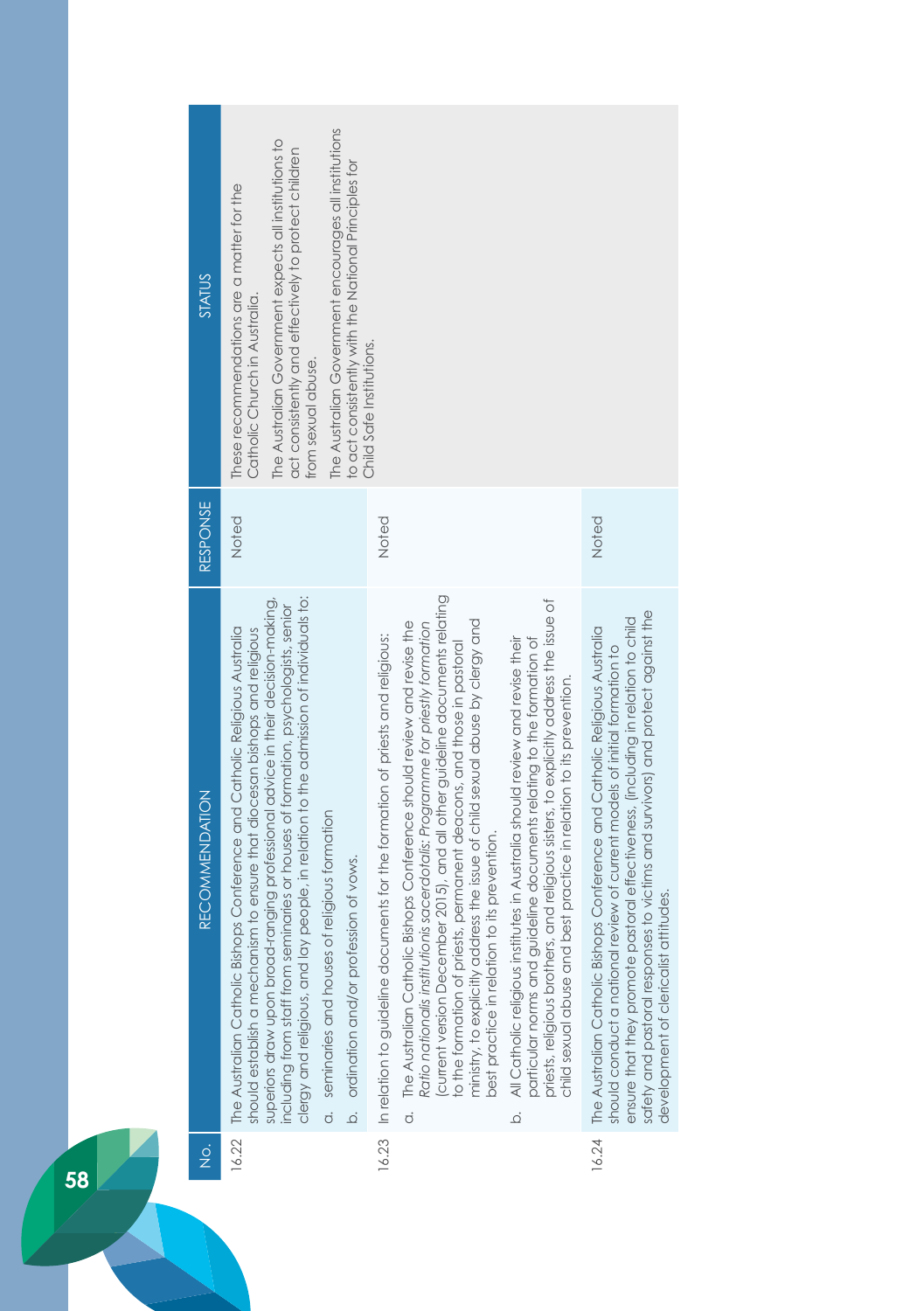| <b>STATUS</b>         | The Australian Government encourages all institutions<br>The Australian Government expects all institutions to<br>act consistently and effectively to protect children<br>to act consistently with the National Principles for<br>These recommendations are a matter for the<br>Catholic Church in Australia.<br>Child Safe Institutions.<br>from sexual abuse.                                                                                                                                                                                                                                                                                     |                                                                                                                                                                                                                                                                                                                                                                                                                                                                                                                                                        | These recommendations are a matter for the<br>Jehovah's Witness organisation in Australia.                                                         | The Australian Government expects all institutions to<br>act consistently and effectively to protect children<br>from sexual abuse.                                                     | The Australian Government encourages all institutions<br>to act consistently with the National Principles for<br>Child Safe Institutions.                                                                                                       |
|-----------------------|-----------------------------------------------------------------------------------------------------------------------------------------------------------------------------------------------------------------------------------------------------------------------------------------------------------------------------------------------------------------------------------------------------------------------------------------------------------------------------------------------------------------------------------------------------------------------------------------------------------------------------------------------------|--------------------------------------------------------------------------------------------------------------------------------------------------------------------------------------------------------------------------------------------------------------------------------------------------------------------------------------------------------------------------------------------------------------------------------------------------------------------------------------------------------------------------------------------------------|----------------------------------------------------------------------------------------------------------------------------------------------------|-----------------------------------------------------------------------------------------------------------------------------------------------------------------------------------------|-------------------------------------------------------------------------------------------------------------------------------------------------------------------------------------------------------------------------------------------------|
| RESPONSE              | Noted                                                                                                                                                                                                                                                                                                                                                                                                                                                                                                                                                                                                                                               | Noted                                                                                                                                                                                                                                                                                                                                                                                                                                                                                                                                                  | Noted                                                                                                                                              | Noted                                                                                                                                                                                   | Noted                                                                                                                                                                                                                                           |
| <b>RECOMMENDATION</b> | mandatory national standards to ensure that all people in religious or pastoral<br>The Australian Catholic Bishops Conference and Catholic Religious Australia<br>should develop and each diocese and religious institute should implement<br>components being professional responsibility and boundaries, ethics in<br>undertake mandatory, regular professional development, compulsory<br>ministry (bishops, provincials, clergy, religious, and lay personnel):<br>undertake mandatory professional/pastoral supervision<br>undergo regular performance appraisals.<br>ministry, and child safety<br>.<br>Ö<br>$\overline{Q}$<br>$\dot{\sigma}$ | if a person confesses during the sacrament of reconciliation to perpetrating<br>child sexual abuse, absolution can and should be withheld until they report<br>that they have been sexually abused is covered by the seal of confession<br>information received from a child during the sacrament of reconciliation<br>16.26 The Australian Catholic Bishops Conference should consult with the Holy See,<br>and make public any advice received, in order to clarify whether:<br>themselves to civil authorities.<br>$\overline{c}$<br>$\overline{Q}$ | The Jehovah's Witness organisation should abandon its application of the two-<br>witness rule in cases involving complaints of child sexual abuse. | The Jehovah's Witness organisation should revise its policies so that women are<br>involved in processes related to investigating and determining allegations of<br>child sexual abuse. | shun those who disassociate from the organisation in cases where the reason for<br>The Jehovah's Witness organisation should no longer require its members to<br>person being a victim of child sexual abuse.<br>disassociation is related to a |
| $\frac{1}{2}$         | 16.25                                                                                                                                                                                                                                                                                                                                                                                                                                                                                                                                                                                                                                               |                                                                                                                                                                                                                                                                                                                                                                                                                                                                                                                                                        | 16.27                                                                                                                                              | 16.28                                                                                                                                                                                   | 16.29                                                                                                                                                                                                                                           |

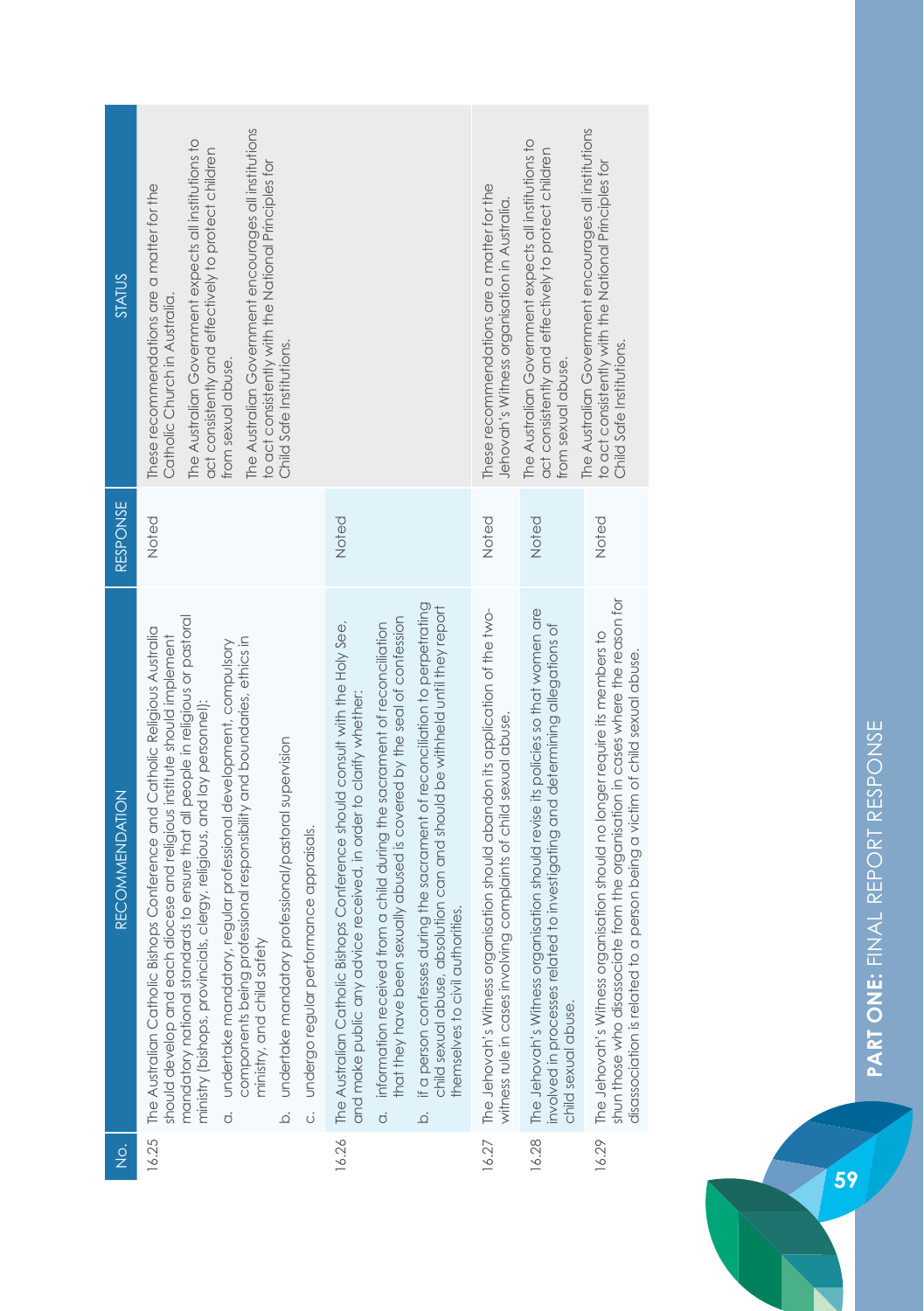| <b>STATUS</b>         | act consistently and effectively to protect children from<br>This recommendation is a matter for Jewish institutions<br>The Australian Government encourages all institutions<br>The Australian Government expects all institutions to<br>to act consistently with the National Principles for<br>Child Safe Institutions.<br>sexual abuse<br>in Australia. | act consistently and effectively to protect children from<br>The Australian Government expects all institutions to<br>These recommendations are a matter for religious<br>institutions.                                                                                          | The Australian Government encourages all institutions<br>to act consistently with the National Principles for<br>sexual abuse.                                        | Child Safe Institutions.                                                                                                                                                           |                                                                                                                                                                                                                                                       |                                                                                                                                                                                                                                                                                                                      |                                                                                                                                                                                                                                                             |
|-----------------------|-------------------------------------------------------------------------------------------------------------------------------------------------------------------------------------------------------------------------------------------------------------------------------------------------------------------------------------------------------------|----------------------------------------------------------------------------------------------------------------------------------------------------------------------------------------------------------------------------------------------------------------------------------|-----------------------------------------------------------------------------------------------------------------------------------------------------------------------|------------------------------------------------------------------------------------------------------------------------------------------------------------------------------------|-------------------------------------------------------------------------------------------------------------------------------------------------------------------------------------------------------------------------------------------------------|----------------------------------------------------------------------------------------------------------------------------------------------------------------------------------------------------------------------------------------------------------------------------------------------------------------------|-------------------------------------------------------------------------------------------------------------------------------------------------------------------------------------------------------------------------------------------------------------|
| RESPONSE              | Noted                                                                                                                                                                                                                                                                                                                                                       | Noted                                                                                                                                                                                                                                                                            | Noted                                                                                                                                                                 | Noted                                                                                                                                                                              | Noted                                                                                                                                                                                                                                                 | Noted                                                                                                                                                                                                                                                                                                                | Noted                                                                                                                                                                                                                                                       |
| <b>RECOMMENDATION</b> | policies explicitly state that the halachic concepts of mesirah, moser and loshon<br>horo do not apply to the communication and reporting of allegations of child<br>All Jewish institutions in Australia should ensure that their complaint handling<br>other civil authorities.<br>sexual abuse to police and                                             | All institutions that provide activities or services of any kind, under the auspices of<br>a particular religious denomination or faith, through which adults have contact<br>with children, should implement the 10 Child Safe Standards identified by the<br>Royal Commission. | Religious organisations should adopt the Royal Commission's 10 Child Safe<br>Standards as nationally mandated standards for each of their affiliated<br>institutions. | implementation of the Royal Commission's 10 Child Safe Standards in each of<br>Religious organisations should drive a consistent approach to the<br>their affiliated institutions. | Royal Commission's 10 Child Safe Standards in each of their affiliated institutions.<br>the implementation of and compliance with the<br>Religious organisations should work closely with relevant state and territory<br>oversight bodies to support | home care service providers, should report their compliance with the Royal<br>Commission's 10 Child Safe Standards, as monitored by the relevant sector<br>Religious institutions in highly regulated sectors, such as schools and out-of-<br>regulator, to the religious organisation to which they are affiliated. | Consistent with Child Safe Standard 1, each religious institution in Australia should<br>ensure that its religious leaders are provided with leadership training both pre-<br>and post-appointment, including in relation to the promotion of child safety. |
| $\frac{1}{2}$         | 16.30                                                                                                                                                                                                                                                                                                                                                       | 16.31                                                                                                                                                                                                                                                                            | 16.32                                                                                                                                                                 | 16.33                                                                                                                                                                              | 16.34                                                                                                                                                                                                                                                 | 16.35                                                                                                                                                                                                                                                                                                                | 16.36                                                                                                                                                                                                                                                       |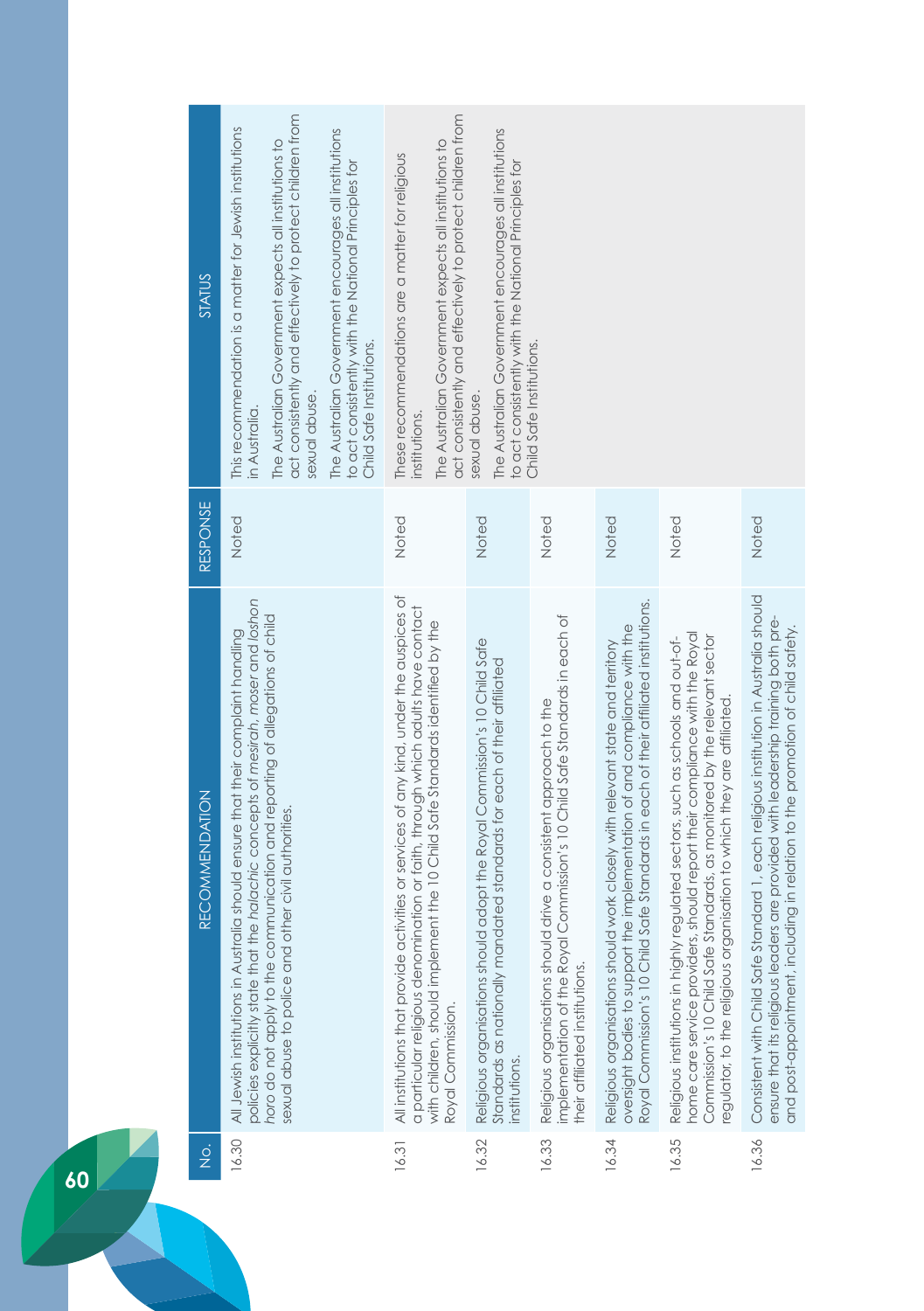| STATUS                | act consistently and effectively to protect children from<br>The Australian Government encourages all institutions<br>The Australian Government expects all institutions to<br>These recommendations are a matter for religious<br>to act consistently with the National Principles for                                                                                                                                                                                                                                     | Child Safe Institutions.                                                                                                                                                                                                                                                    |                                                                                                                                                                                                                                                                                                                                                        |                                                                                                                                                                                                                                                                                                                                                                                                                                                                                                                                                                                            |                                                                                                                                                                                                                                                                                                                                                                            |
|-----------------------|-----------------------------------------------------------------------------------------------------------------------------------------------------------------------------------------------------------------------------------------------------------------------------------------------------------------------------------------------------------------------------------------------------------------------------------------------------------------------------------------------------------------------------|-----------------------------------------------------------------------------------------------------------------------------------------------------------------------------------------------------------------------------------------------------------------------------|--------------------------------------------------------------------------------------------------------------------------------------------------------------------------------------------------------------------------------------------------------------------------------------------------------------------------------------------------------|--------------------------------------------------------------------------------------------------------------------------------------------------------------------------------------------------------------------------------------------------------------------------------------------------------------------------------------------------------------------------------------------------------------------------------------------------------------------------------------------------------------------------------------------------------------------------------------------|----------------------------------------------------------------------------------------------------------------------------------------------------------------------------------------------------------------------------------------------------------------------------------------------------------------------------------------------------------------------------|
| RESPONSE              | sexual abuse.<br>institutions<br>Noted                                                                                                                                                                                                                                                                                                                                                                                                                                                                                      | Noted                                                                                                                                                                                                                                                                       | Noted                                                                                                                                                                                                                                                                                                                                                  | Noted                                                                                                                                                                                                                                                                                                                                                                                                                                                                                                                                                                                      | Noted                                                                                                                                                                                                                                                                                                                                                                      |
| <b>RECOMMENDATION</b> | facilitate advice from people with a variety of professional backgrounds and<br>complaint handling. These mechanisms should<br>individuals with relevant professional expertise on all matters relating to child<br>ensure that there are mechanisms through which they receive advice from<br>Consistent with Child Safe Standard 1, leaders of religious institutions should<br>sexual abuse and child safety. This should include in relation to prevention,<br>policies and procedures and<br>include lay men and women | that religious leaders are accountable to an appropriate authority or body, such<br>or council, for the decisions they make with respect<br>Consistent with Child Safe Standard 1, each religious institution should ensure<br>as a board of management<br>to child safety. | policy relating to the management of actual or perceived conflicts of interest<br>Consistent with Child Safe Standard 1, each religious institution should have a<br>should cover all individuals who have a role in responding to complaints of<br>that may arise in relation to allegations of child sexual abuse. The policy<br>child sexual abuse. | and strategies. Prevention education in religious institutions should specifically<br>children in its care, those children should be provided with age-appropriate<br>prevention education that aims to increase their knowledge of child sexual<br>abuse and build practical skills to assist in strengthening self-protective skills<br>address the power and status of people in religious ministry and educate<br>Consistent with Child Safe Standard 2, wherever a religious institution has<br>children that no one has a right to invade their privacy and make them<br>eel unsafe. | Consistent with Child Safe Standard 3, each religious institution should make<br>elevant to child safety on its website, providing opportunities for comment<br>on its approach to child safety, and seeking periodic feedback about the<br>provision for family and community involvement by publishing all policies<br>to child safety.<br>effectiveness of its approach |
| $\frac{1}{2}$         | 16.37                                                                                                                                                                                                                                                                                                                                                                                                                                                                                                                       | 16.38                                                                                                                                                                                                                                                                       | 16.39                                                                                                                                                                                                                                                                                                                                                  | 16.40                                                                                                                                                                                                                                                                                                                                                                                                                                                                                                                                                                                      | 16.41                                                                                                                                                                                                                                                                                                                                                                      |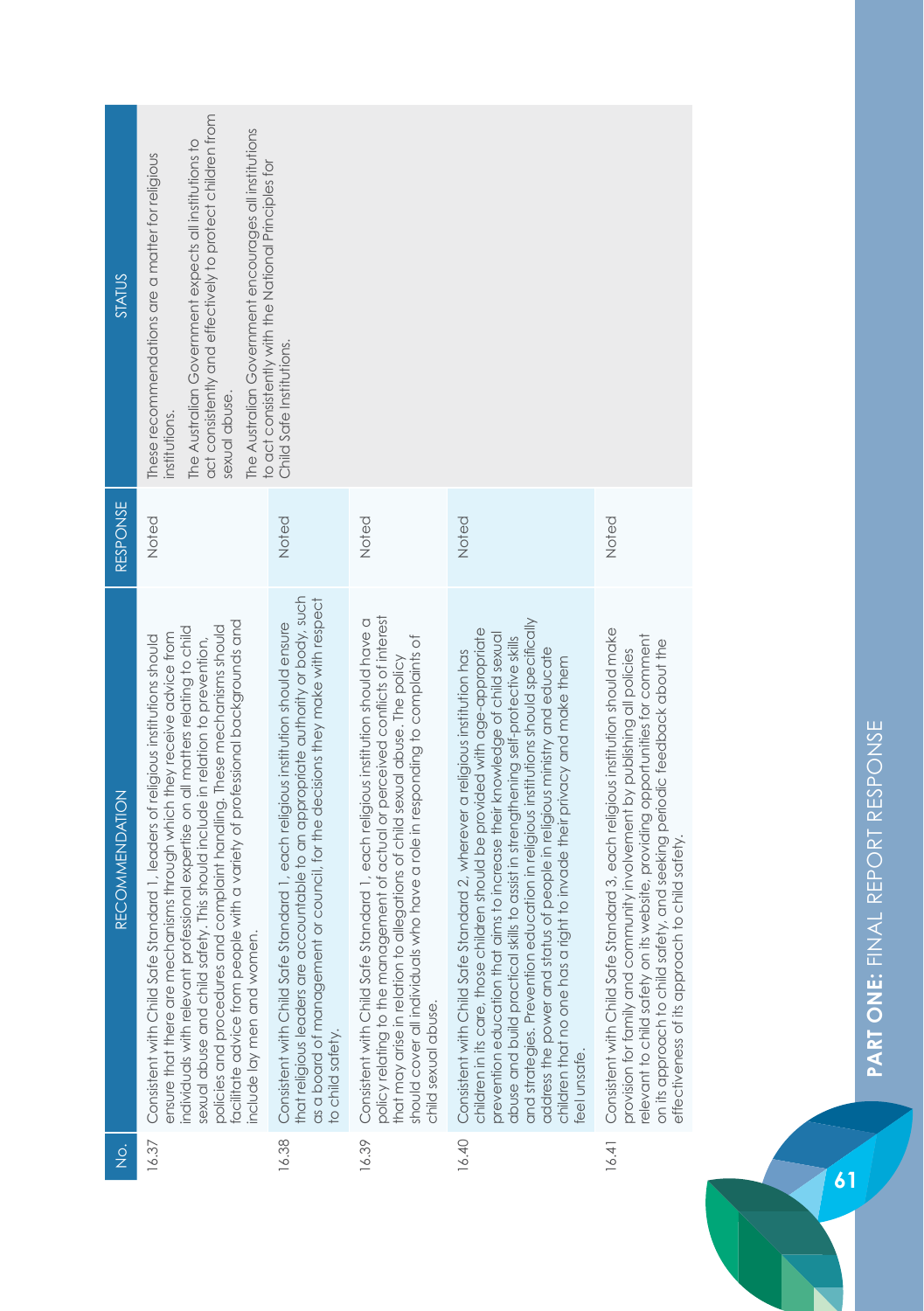| STATUS                | act consistently and effectively to protect children from<br>The Australian Government expects all institutions to<br>These recommendations are a matter for religious<br>sexual abuse.<br>institutions.                                                                                                                                              | The Australian Government encourages all institutions<br>to act consistently with the National Principles for<br>Child Safe Institutions.                                                                                                                                                              |                                                                                                                                                                                                                                                                                                                                                                                                                                                                   |                                                                                                                                                                                                                                                                                  |                                                                                                                                                                                                                                                                                                                                                                   |
|-----------------------|-------------------------------------------------------------------------------------------------------------------------------------------------------------------------------------------------------------------------------------------------------------------------------------------------------------------------------------------------------|--------------------------------------------------------------------------------------------------------------------------------------------------------------------------------------------------------------------------------------------------------------------------------------------------------|-------------------------------------------------------------------------------------------------------------------------------------------------------------------------------------------------------------------------------------------------------------------------------------------------------------------------------------------------------------------------------------------------------------------------------------------------------------------|----------------------------------------------------------------------------------------------------------------------------------------------------------------------------------------------------------------------------------------------------------------------------------|-------------------------------------------------------------------------------------------------------------------------------------------------------------------------------------------------------------------------------------------------------------------------------------------------------------------------------------------------------------------|
| RESPONSE              | Noted                                                                                                                                                                                                                                                                                                                                                 | Noted                                                                                                                                                                                                                                                                                                  |                                                                                                                                                                                                                                                                                                                                                                                                                                                                   | Noted                                                                                                                                                                                                                                                                            | Noted                                                                                                                                                                                                                                                                                                                                                             |
| <b>RECOMMENDATION</b> | religious ministry undergo external psychological<br>testing, including psychosexual assessment, for the purposes of determining<br>their suitability to be a person in religious ministry and to undertake work<br>andard 5, each religious institution should<br>Consistent with Child Safe St<br>equire that candidates for<br>involving children. | equips candidates with an understanding of the Royal Commission's 10<br>undertake minimum training on child safety and related matters, including<br>16.43 Each religious institution should ensure that candidates for religious ministry<br>Child Safe Standards<br>training that:<br>$\dot{\sigma}$ | policies regarding appropriate responses to allegations or complaints<br>identifying and understanding the nature, indicators and impacts of<br>professional responsibility and boundaries, ethics in ministry and<br>how to work with children, including childhood development<br>of child sexual abuse, and how to implement these policies<br>educates candidates on:<br>child sexual abuse.<br>child safety<br>$\frac{1}{2}$<br><br>≔<br>≔<br>$\overline{Q}$ | andard 5, each religious institution should ensure<br>nagement and oversight and undertake annual<br>that all people in religious or pastoral ministry, including religious leaders,<br>Consistent with Child Safe St<br>are subject to effective mar<br>performance appraisals. | that all people in religious or pastoral ministry, including religious leaders, have<br>a trained professional or pastoral supervisor who<br>andard 5, each religious institution should ensure<br>has a degree of independence from the institution within which the person<br>Consistent with Child Safe St<br>professional supervision with<br>is in ministry. |
| $\frac{1}{2}$         | 16.42                                                                                                                                                                                                                                                                                                                                                 |                                                                                                                                                                                                                                                                                                        |                                                                                                                                                                                                                                                                                                                                                                                                                                                                   | 16.44                                                                                                                                                                                                                                                                            | 16.45                                                                                                                                                                                                                                                                                                                                                             |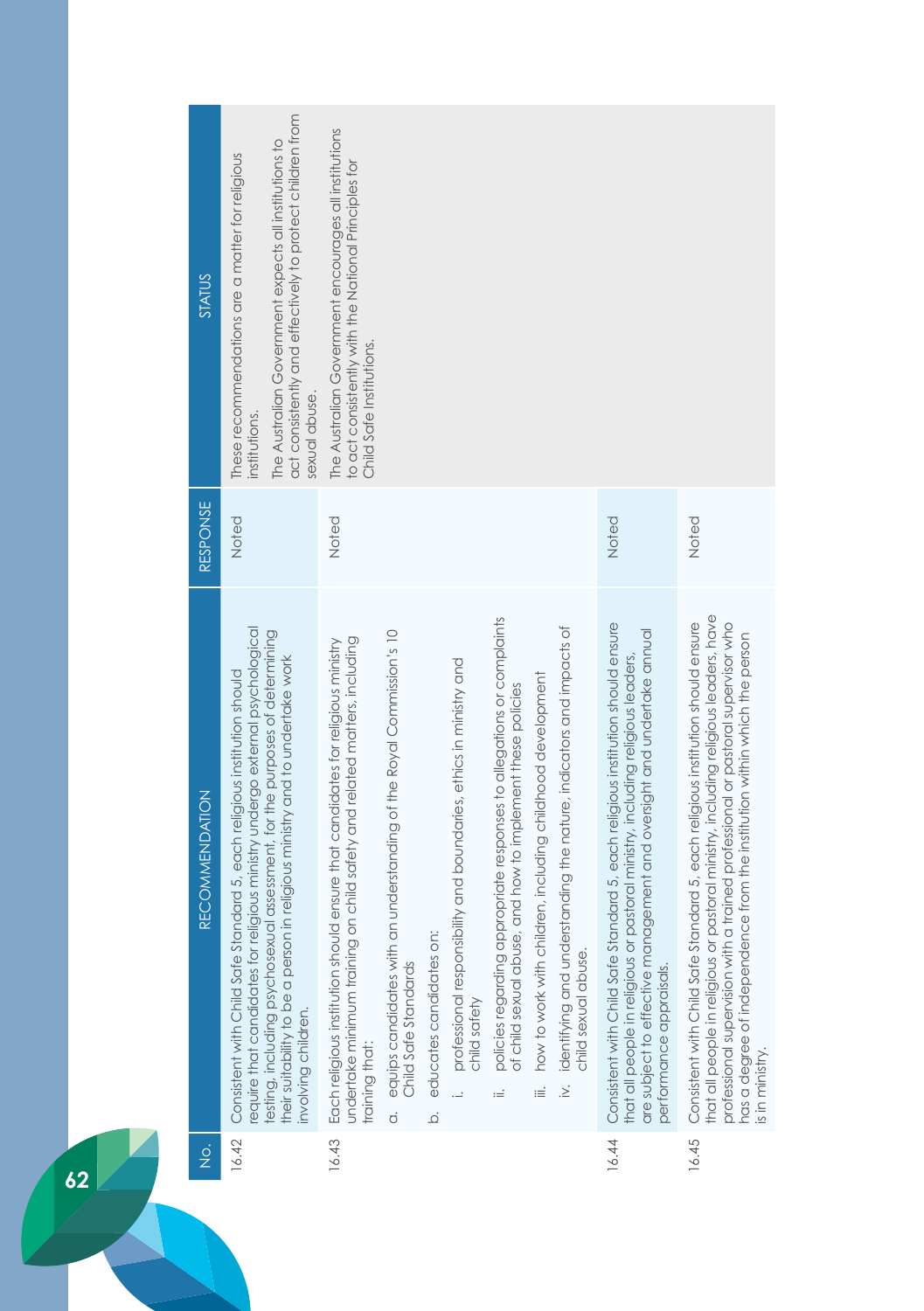| <b>STATUS</b>                         | act consistently and effectively to protect children from<br>The Australian Government expects all institutions to<br>These recommendations are a matter for religious                                                                                                                                                                                                                                                      | The Australian Government encourages all institutions<br>to act consistently with the National Principles for<br>Child Safe Institutions.                                                                                                                                                                                                                                              |                                                                                                                                                                                                                                                                                                                                                                           |                                                                                                                                         |                                                                                                                                                                                                                                                                                                                                                                                                                                                                                                                                                                                                                                                                                                                                                                                                                 |  |
|---------------------------------------|-----------------------------------------------------------------------------------------------------------------------------------------------------------------------------------------------------------------------------------------------------------------------------------------------------------------------------------------------------------------------------------------------------------------------------|----------------------------------------------------------------------------------------------------------------------------------------------------------------------------------------------------------------------------------------------------------------------------------------------------------------------------------------------------------------------------------------|---------------------------------------------------------------------------------------------------------------------------------------------------------------------------------------------------------------------------------------------------------------------------------------------------------------------------------------------------------------------------|-----------------------------------------------------------------------------------------------------------------------------------------|-----------------------------------------------------------------------------------------------------------------------------------------------------------------------------------------------------------------------------------------------------------------------------------------------------------------------------------------------------------------------------------------------------------------------------------------------------------------------------------------------------------------------------------------------------------------------------------------------------------------------------------------------------------------------------------------------------------------------------------------------------------------------------------------------------------------|--|
|                                       | sexual abuse.<br>institutions.                                                                                                                                                                                                                                                                                                                                                                                              |                                                                                                                                                                                                                                                                                                                                                                                        |                                                                                                                                                                                                                                                                                                                                                                           |                                                                                                                                         |                                                                                                                                                                                                                                                                                                                                                                                                                                                                                                                                                                                                                                                                                                                                                                                                                 |  |
| <b>RESPONSE</b>                       | Noted                                                                                                                                                                                                                                                                                                                                                                                                                       | Noted                                                                                                                                                                                                                                                                                                                                                                                  | Noted                                                                                                                                                                                                                                                                                                                                                                     | Noted                                                                                                                                   | Noted                                                                                                                                                                                                                                                                                                                                                                                                                                                                                                                                                                                                                                                                                                                                                                                                           |  |
| <b>RECOMMENDATION</b>                 | development of those people. These programs should include material covering<br>or pastoral ministry, or otherwise within their institution, should have targeted<br>boundaries, ethics in ministry and child safety.<br>Religious institutions which receive people from overseas to work in religious<br>programs for the screening, initial training and professional supervision and<br>professional responsibility and | undertake regular training on the institution's child safe policies and procedures.<br>Consistent with Child Safe Standard 7, each religious institution should require<br>They should also be provided with opportunities for external training on best<br>that all people in religious or pastoral ministry, including religious leaders,<br>safety.<br>practice approaches to child | another adult is not available, the rite of religious confession for the child should<br>implement a policy that requires the rite only be conducted in an open space<br>Religious institutions which have a rite of religious confession for children should<br>within the clear line of sight of another adult. The policy should specify that, if<br>not be performed. | institutions should explicitly and equally apply to<br>people in religious ministry and to lay people.<br>Codes of conduct in religious | what kinds of allegations or complaints relating to child sexual abuse should<br>governing bodies, employees, relevant contractors and volunteers to undergo<br>initial and periodic training on its code of conduct. This training should include:<br>all people in religious ministry, leaders, members of boards, councils and other<br>Consistent with Child Safe Standard 7, each religious institution should require<br>that all complaints relating to child sexual abuse must be taken seriously,<br>identifying inappropriate behaviour which may be a precursor to abuse,<br>recognising physical and behavioural indicators of child sexual abuse<br>egardless of the perceived severity of the behaviour.<br>be reported and to whom<br>ncluding grooming<br>$\overline{c}$<br>$\vec{o}$<br>ة<br>ö |  |
| $\frac{\dot{\mathrm{o}}}{\mathrm{Z}}$ | 16.46                                                                                                                                                                                                                                                                                                                                                                                                                       | 16.47                                                                                                                                                                                                                                                                                                                                                                                  | 16.48                                                                                                                                                                                                                                                                                                                                                                     | 16.49                                                                                                                                   | 16.50                                                                                                                                                                                                                                                                                                                                                                                                                                                                                                                                                                                                                                                                                                                                                                                                           |  |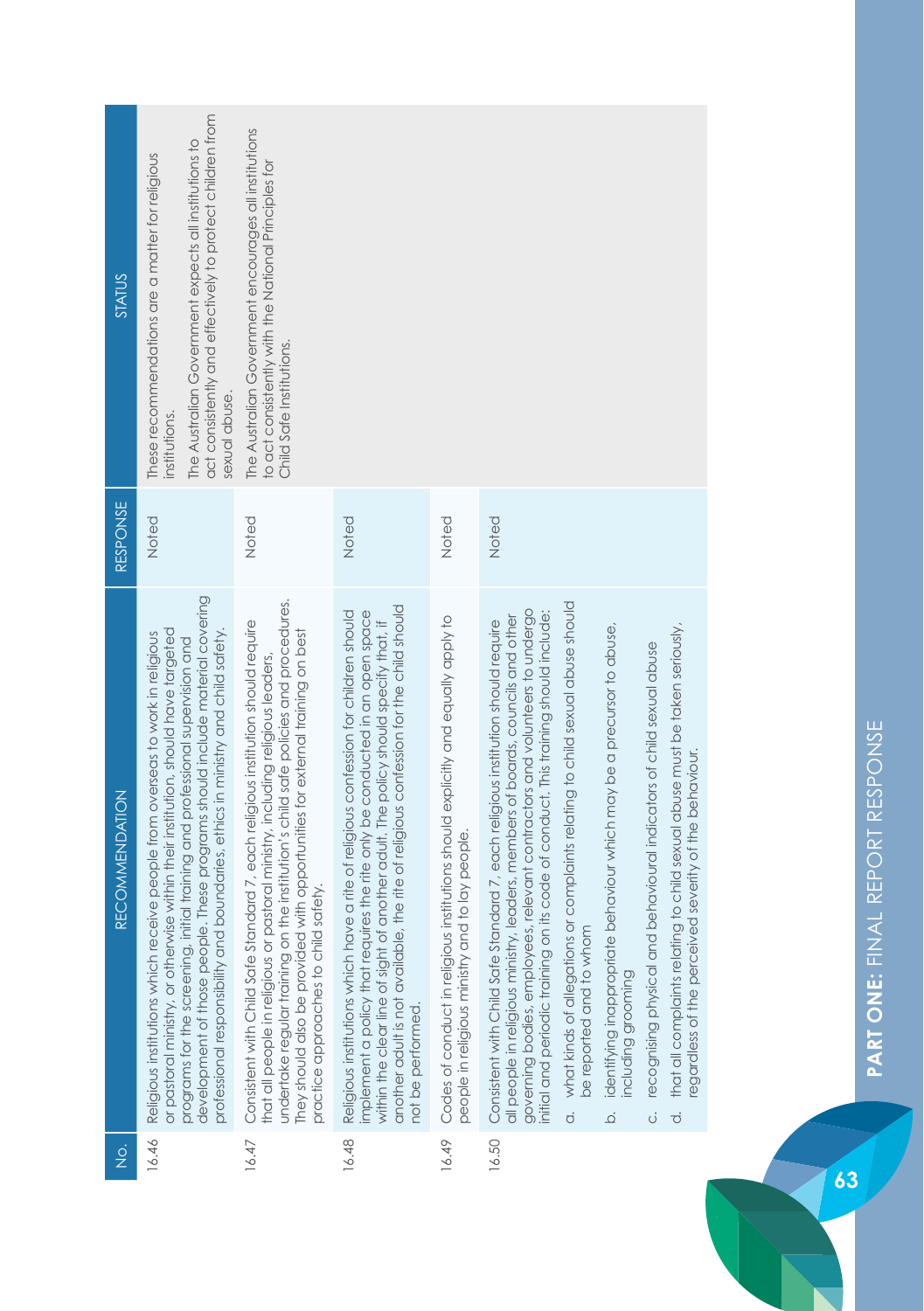| <b>STATUS</b>         | The Australian Government expects all institutions to<br>These recommendations are a matter for religious<br>institutions.                                                                                                      | act consistently and effectively to protect children from<br>The Australian Government encourages all institutions<br>to act consistently with the National Principles for<br>Child Safe Institutions.<br>sexual abuse.                                                                                                                                             |                                                                                                                                                                                                                                                      |                                                                                                                                                                                                |                                                                                                                                                                                                                                                                                                                                                                                                                                                                                                                                           |                                                                                                                                                                                                                                                                                                                                                                                                                                                                                                                                                                                                                                                                                                                             |
|-----------------------|---------------------------------------------------------------------------------------------------------------------------------------------------------------------------------------------------------------------------------|---------------------------------------------------------------------------------------------------------------------------------------------------------------------------------------------------------------------------------------------------------------------------------------------------------------------------------------------------------------------|------------------------------------------------------------------------------------------------------------------------------------------------------------------------------------------------------------------------------------------------------|------------------------------------------------------------------------------------------------------------------------------------------------------------------------------------------------|-------------------------------------------------------------------------------------------------------------------------------------------------------------------------------------------------------------------------------------------------------------------------------------------------------------------------------------------------------------------------------------------------------------------------------------------------------------------------------------------------------------------------------------------|-----------------------------------------------------------------------------------------------------------------------------------------------------------------------------------------------------------------------------------------------------------------------------------------------------------------------------------------------------------------------------------------------------------------------------------------------------------------------------------------------------------------------------------------------------------------------------------------------------------------------------------------------------------------------------------------------------------------------------|
| RESPONSE              | Noted                                                                                                                                                                                                                           | Noted                                                                                                                                                                                                                                                                                                                                                               | Noted                                                                                                                                                                                                                                                | Noted                                                                                                                                                                                          | Noted                                                                                                                                                                                                                                                                                                                                                                                                                                                                                                                                     | Noted                                                                                                                                                                                                                                                                                                                                                                                                                                                                                                                                                                                                                                                                                                                       |
| <b>RECOMMENDATION</b> | of child sexual abuse, an initial risk assessment is<br>All religious institutions' complaint handling policies should require that,<br>conducted to identify and minimise any risks to children.<br>upon receiving a complaint | complaint of child sexual abuse against a person in religious ministry is plausible,<br>All religious institutions' complaint handling policies shoula require that, if a<br>and there is a risk that person may come into contact with children in the<br>course of their ministry, the person be stood down from ministry while the<br>complaint is investigated. | whether a complaint of child sexual abuse has been substantiated is the balance<br>religious institution should apply when deciding<br>of probabilities, having regard to the principles in Briginshaw v Briginshaw.<br>The standard of proof that a | complaints of child sexual abuse whether or not the subject of the complaint is<br>Religious institutions should apply the same standards for investigating<br>a person in religious ministry. | holding himself or herself out as being a person with<br>Any person in religious ministry who is the subject of a complaint of child sexual<br>to the principles in Briginshaw v Briginshaw, or who is convicted of an offence<br>Religious institutions should also take all necessary steps to effectively prohibit<br>relating to child sexual abuse, should be permanently removed from ministry.<br>abuse which is substantiated on the balance of probabilities, having regard<br>the person from in any way<br>eligious authority. | in the case of Catholic priests and religious, be dismissed from the priesthood<br>that has a concept of ordination, holy orders and/or vows, be dismissed,<br>in the case of Uniting Church ministers, have his or her recognition as a<br>in the case of an ordained person in any other religious denomination<br>Any person in religious ministry who is convicted of an offence relating to<br>deposed or otherwise effectively have their religious status removed.<br>in the case of Anglican clergy, be deposed from holy orders<br>and/or dispensed from his or her vows as a religious<br>child sexual abuse should:<br>minister withdrawn<br>$\dot{\sigma}$<br>$\vec{\sigma}$<br>$\overline{Q}$<br>$\dot{\circ}$ |
| $\frac{1}{2}$         | 16.51                                                                                                                                                                                                                           | 16.52                                                                                                                                                                                                                                                                                                                                                               | 16.53                                                                                                                                                                                                                                                | 16.54                                                                                                                                                                                          | 16.55                                                                                                                                                                                                                                                                                                                                                                                                                                                                                                                                     | 16.56                                                                                                                                                                                                                                                                                                                                                                                                                                                                                                                                                                                                                                                                                                                       |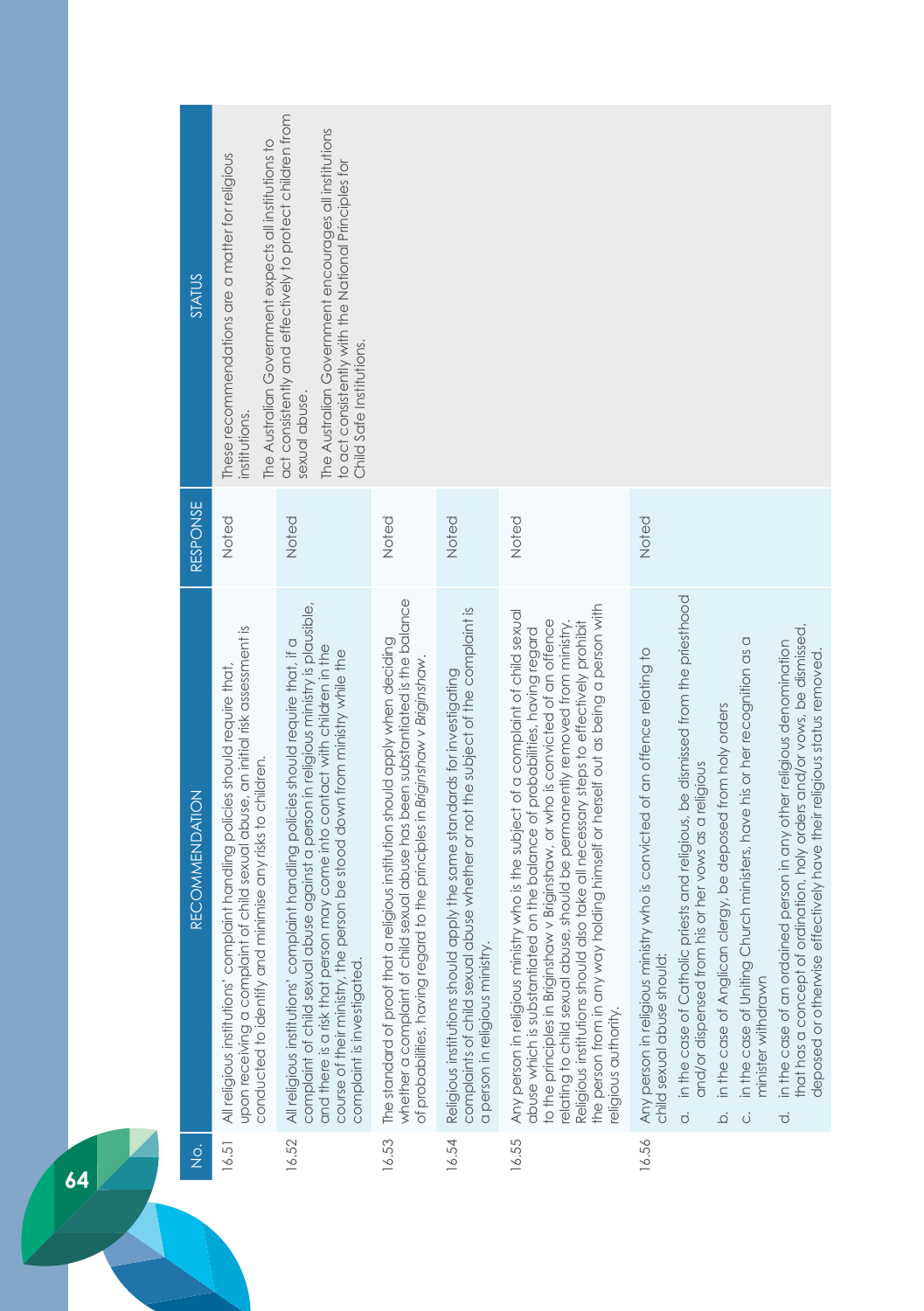| <b>STATUS</b>         | act consistently and effectively to protect children from<br>The Australian Government encourages all institutions<br>The Australian Government expects all institutions to<br>These recommendations are a matter for religious<br>to act consistently with the National Principles for<br>Child Safe Institutions.<br>sexual abuse.<br>institutions.                                                                                                                                                              |                                                                                                                                                                                                                                                                                      |                                                  | The Australian Government agrees to issue formal<br>responses to the Final Report in June 2018.                                                                                                                                                                                                      | These progress reports will be tabled before parliament.<br>focus on ensuring information is accessible to survivors,<br>with Children Checks, Redress and Civil Litigation and<br>recommendations from the Final Report, the Working<br>Information will also be shared with the public with a<br>progress in implementing the Royal Commission's<br>The Australian Government agrees to report on<br>tamilies, children and institutions.<br>Criminal Justice reports. |
|-----------------------|--------------------------------------------------------------------------------------------------------------------------------------------------------------------------------------------------------------------------------------------------------------------------------------------------------------------------------------------------------------------------------------------------------------------------------------------------------------------------------------------------------------------|--------------------------------------------------------------------------------------------------------------------------------------------------------------------------------------------------------------------------------------------------------------------------------------|--------------------------------------------------|------------------------------------------------------------------------------------------------------------------------------------------------------------------------------------------------------------------------------------------------------------------------------------------------------|--------------------------------------------------------------------------------------------------------------------------------------------------------------------------------------------------------------------------------------------------------------------------------------------------------------------------------------------------------------------------------------------------------------------------------------------------------------------------|
| <b>RESPONSE</b>       | Noted                                                                                                                                                                                                                                                                                                                                                                                                                                                                                                              | Noted                                                                                                                                                                                                                                                                                |                                                  | Accept                                                                                                                                                                                                                                                                                               | <b>Accept</b>                                                                                                                                                                                                                                                                                                                                                                                                                                                            |
| <b>RECOMMENDATION</b> | child sexual abuse, or has been convicted of an offence relating to child sexual<br>becomes aware that any person attending any of<br>its religious services or activities is the subject of a substantiated complaint of<br>assess the level of risk posed to children by that perpetrator's ongoing<br>to manage that risk.<br>involvement in the religious community<br>abuse, the religious institution should:<br>take appropriate steps<br>Where a religious institution<br>$\overline{Q}$<br>$\dot{\sigma}$ | Each religious organisation should consider establishing a national register which<br>and respond to any risks to children that may be posed by people in religious or<br>ecords limited but sufficient information to assist affiliated institutions identify<br>pastoral ministry. | Volume 17, Beyond the Commission recommendations | indicating whether our recommendations are accepted, accepted in principle,<br>The Australian Government and state and territory governments should each<br>his Final Report within six months of it being tabled,<br>rejected or subject to further consideration.<br>issue a formal response to th | litigation and Criminal justice reports, through five consecutive annual reports<br>implementation of the Royal Commission's recommendations made in this<br>Final Report and its earlier Working With Children Checks, Redress and civil<br>and state and territory governments should,<br>beginning 12 months after this Final Report is tabled, report on their<br>tabled before their respective parliaments.<br>The Australian Government                           |
| $\frac{1}{2}$         | 16.57                                                                                                                                                                                                                                                                                                                                                                                                                                                                                                              | 16.58                                                                                                                                                                                                                                                                                |                                                  | $\overline{17.1}$                                                                                                                                                                                                                                                                                    | 17.2                                                                                                                                                                                                                                                                                                                                                                                                                                                                     |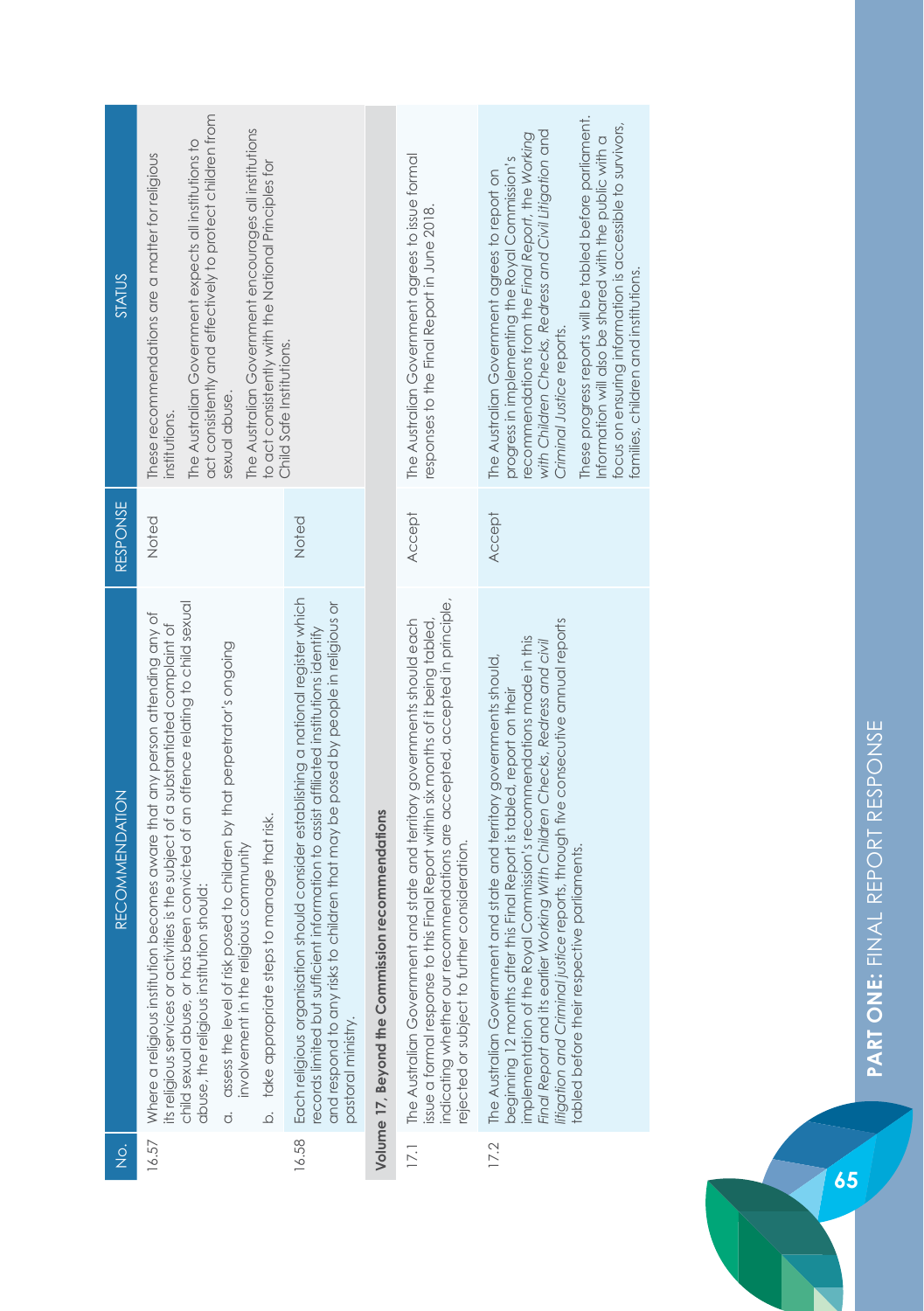| STATUS                | recommendation, noting the Australian Government<br>A National Office for Child Safety, once established<br>governments and other stakeholders to determine<br>on 1 July 2018, will consult with state and territory<br>cannot compel institutions to comply with this<br>within the Department of Social Services (DSS)<br>the most appropriate way to implement this<br>recommendation.                                                                                                                                                                                                                        | and territory governments and other stakeholders to<br>determine the most appropriate way to implement<br>The Australian Government will consult with state<br>this recommendation.                                                                                                                                                                                                                                                                                                                                                                                                                                                                                                                                                                                                                                                                                                 | The Australian Government has established a trauma<br>Redress Scheme to provide information, advice and<br>informed, survivor focussed website for the National<br>National Redress Scheme. The website will continue<br>The Australian Government will establish an online<br>will be archived and the information will continue<br>Royal Commission website for the duration of the<br>to be supported until the end of 2018, and then it<br>The Australian Government will not maintain the<br>resource to publish the Response and report on<br>support to survivors seeking redress.<br>to be accessible.<br>implementation. |
|-----------------------|------------------------------------------------------------------------------------------------------------------------------------------------------------------------------------------------------------------------------------------------------------------------------------------------------------------------------------------------------------------------------------------------------------------------------------------------------------------------------------------------------------------------------------------------------------------------------------------------------------------|-------------------------------------------------------------------------------------------------------------------------------------------------------------------------------------------------------------------------------------------------------------------------------------------------------------------------------------------------------------------------------------------------------------------------------------------------------------------------------------------------------------------------------------------------------------------------------------------------------------------------------------------------------------------------------------------------------------------------------------------------------------------------------------------------------------------------------------------------------------------------------------|-----------------------------------------------------------------------------------------------------------------------------------------------------------------------------------------------------------------------------------------------------------------------------------------------------------------------------------------------------------------------------------------------------------------------------------------------------------------------------------------------------------------------------------------------------------------------------------------------------------------------------------|
| RESPONSE              | Accept in<br>principle                                                                                                                                                                                                                                                                                                                                                                                                                                                                                                                                                                                           | Accept                                                                                                                                                                                                                                                                                                                                                                                                                                                                                                                                                                                                                                                                                                                                                                                                                                                                              | <b>Accept</b>                                                                                                                                                                                                                                                                                                                                                                                                                                                                                                                                                                                                                     |
| <b>RECOMMENDATION</b> | minimum, the institutions reporting should include those that were the subject of<br>the Royal Commission's institutional review hearings held from 5 December 2016<br>work should, beginning 12 months after this Final Report is tabled, report on their<br>implementation of the Royal Commission's recommendations to the National<br>bodies of institutions that engage in child-related<br>Office for Child Safety through five consecutive annual reports. The National<br>Office for Child Safety should make these reports publicly available. At a<br>Major institutions and peak<br>to 10 March 2017. | Commission have been effective in preventing child sexual abuse, improving<br>institutions to ensure continuing improvement in policy and service delivery<br>should initiate a review to be conducted 10 years<br>the responses of institutions to child sexual abuse and ensuring that victims<br>establish the extent to which the Royal Commission's recommendations<br>examine the extent to which the measures taken in response to the Royal<br>and survivors of child sexual abuse obtain justice, treatment and support<br>have been implemented 10 years after the tabling of the Final Report<br>steps should be taken by governments and<br>in relation to child sexual abuse in institutional contexts.<br>after the tabling of this Final Report. This review should:<br>The Australian Government<br>advise on what further<br>$\dot{\sigma}$<br>$\overline{Q}$<br>Ö | the national redress scheme for victims and survivors<br>t should host and maintain the Royal Commission<br>of institutional child sexual abuse.<br>The Australian Government<br>website for the duration of                                                                                                                                                                                                                                                                                                                                                                                                                      |
| $\frac{\dot{Q}}{Z}$   | 17.3                                                                                                                                                                                                                                                                                                                                                                                                                                                                                                                                                                                                             | 17.4                                                                                                                                                                                                                                                                                                                                                                                                                                                                                                                                                                                                                                                                                                                                                                                                                                                                                | 17.5                                                                                                                                                                                                                                                                                                                                                                                                                                                                                                                                                                                                                              |